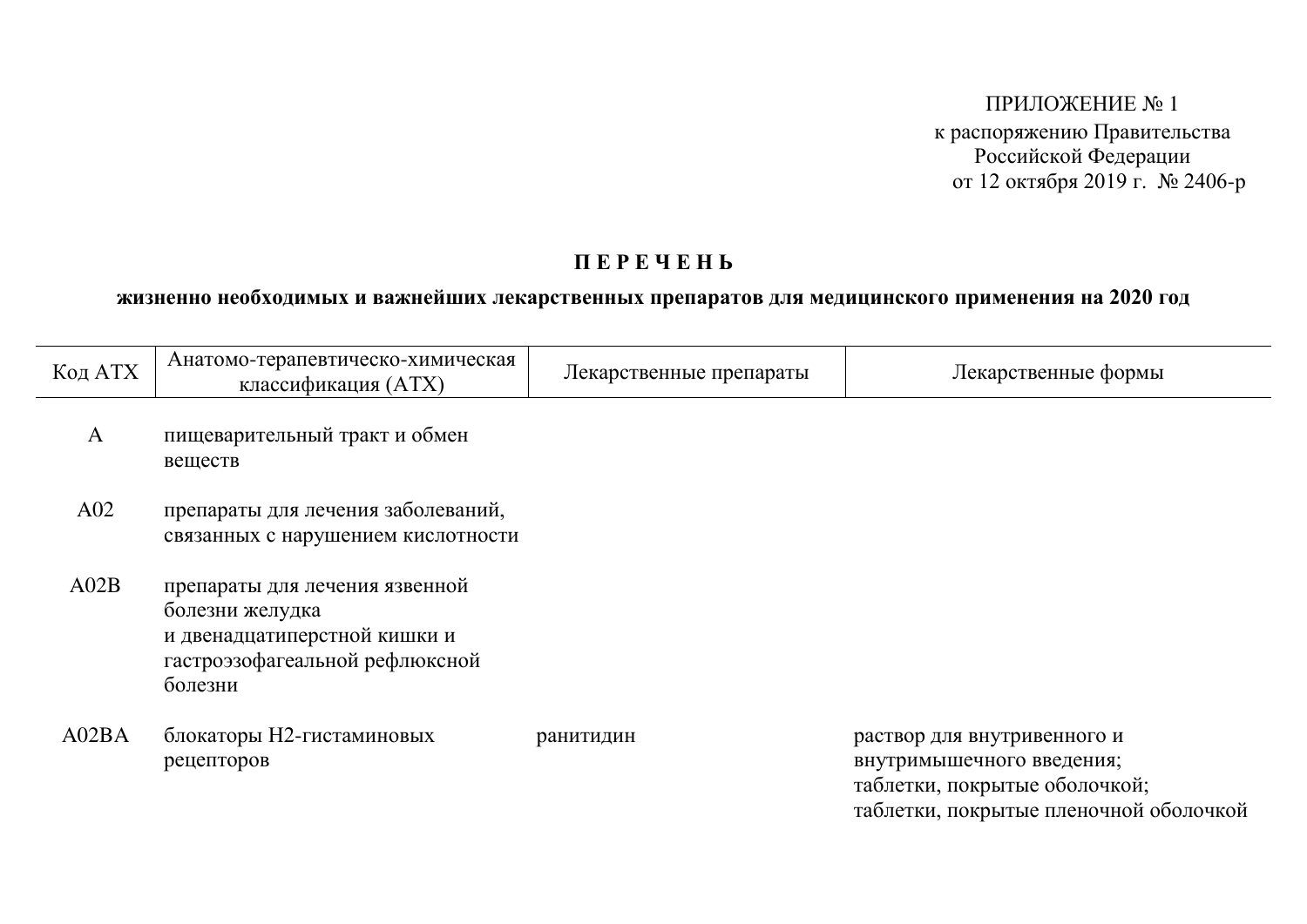| Код АТХ | Анатомо-терапевтическо-химическая<br>классификация (ATX) | Лекарственные препараты | Лекарственные формы                                                                                                                                                                                                                                                             |
|---------|----------------------------------------------------------|-------------------------|---------------------------------------------------------------------------------------------------------------------------------------------------------------------------------------------------------------------------------------------------------------------------------|
|         |                                                          | фамотидин               | лиофилизат для приготовления раствора<br>для внутривенного введения;<br>таблетки, покрытые оболочкой;<br>таблетки, покрытые пленочной оболочкой                                                                                                                                 |
| A02BC   | ингибиторы протонного насоса                             | омепразол               | капсулы;<br>капсулы кишечнорастворимые;<br>лиофилизат для приготовления раствора<br>для внутривенного введения;<br>лиофилизат для приготовления раствора<br>для инфузий;<br>порошок для приготовления суспензии для<br>приема внутрь;<br>таблетки, покрытые пленочной оболочкой |
|         |                                                          | эзомепразол             | капсулы кишечнорастворимые;<br>лиофилизат для приготовления раствора<br>для внутривенного введения;<br>таблетки кишечнорастворимые, покрытые<br>пленочной оболочкой;<br>таблетки, покрытые кишечнорастворимой<br>оболочкой;<br>таблетки, покрытые оболочкой                     |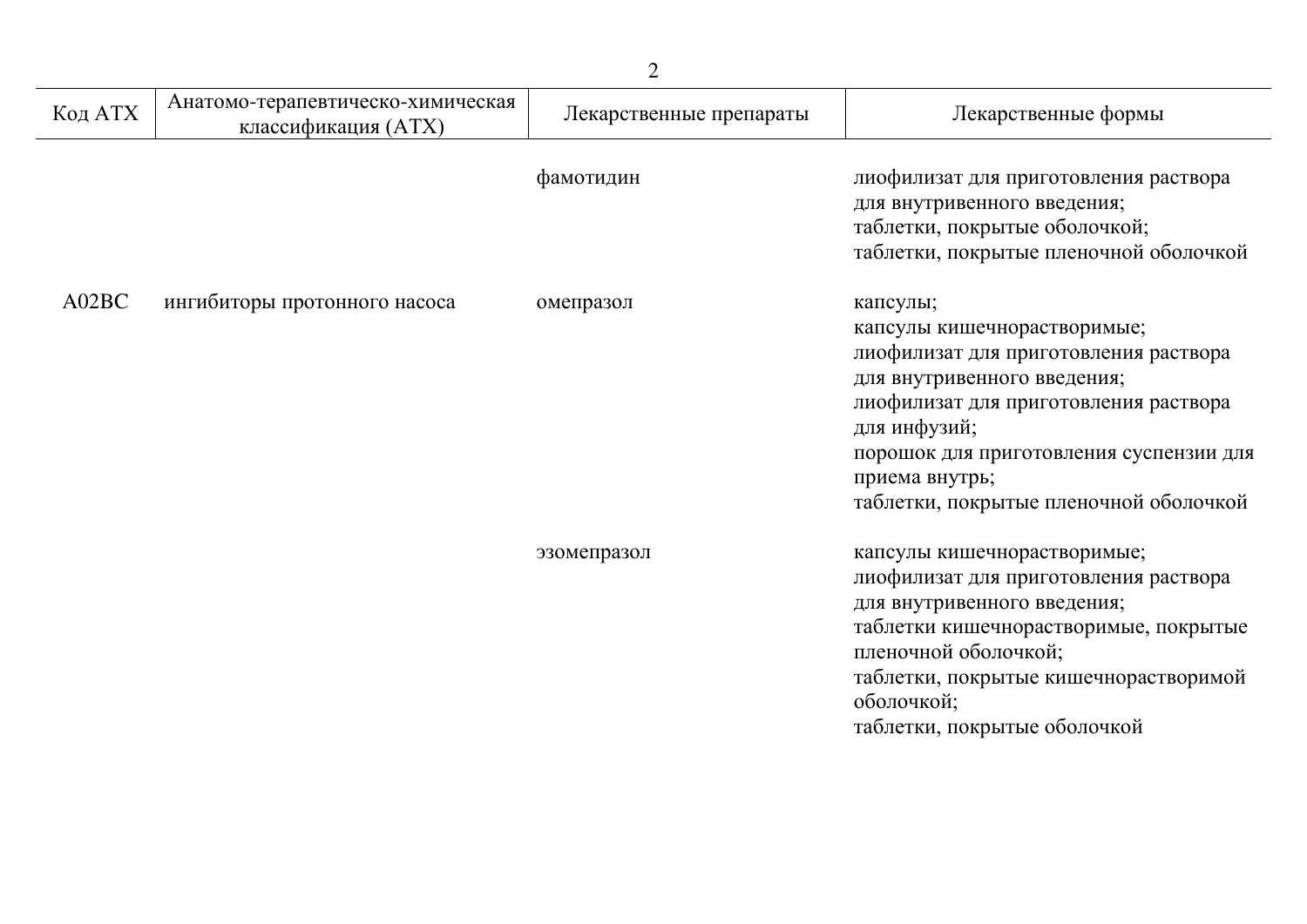| Код АТХ | Анатомо-терапевтическо-химическая<br>классификация (ATX)                                                                              | Лекарственные препараты   | Лекарственные формы                                                                                                                                                                                     |
|---------|---------------------------------------------------------------------------------------------------------------------------------------|---------------------------|---------------------------------------------------------------------------------------------------------------------------------------------------------------------------------------------------------|
| A02BX   | другие препараты для лечения<br>язвенной болезни желудка<br>и двенадцатиперстной кишки и<br>гастроэзофагеальной рефлюксной<br>болезни | висмута трикалия дицитрат | таблетки, покрытые пленочной оболочкой                                                                                                                                                                  |
| A03     | препараты для лечения<br>функциональных нарушений<br>желудочно-кишечного тракта                                                       |                           |                                                                                                                                                                                                         |
| A03A    | препараты для лечения<br>функциональных нарушений<br>желудочно-кишечного тракта                                                       |                           |                                                                                                                                                                                                         |
| A03AA   | синтетические антихолинергические<br>средства, эфиры с третичной<br>аминогруппой                                                      | мебеверин                 | капсулы пролонгированного действия;<br>капсулы с пролонгированным<br>высвобождением;<br>таблетки, покрытые оболочкой;<br>таблетки с пролонгированным<br>высвобождением, покрытые пленочной<br>оболочкой |
|         |                                                                                                                                       | платифиллин               | раствор для подкожного введения;<br>таблетки                                                                                                                                                            |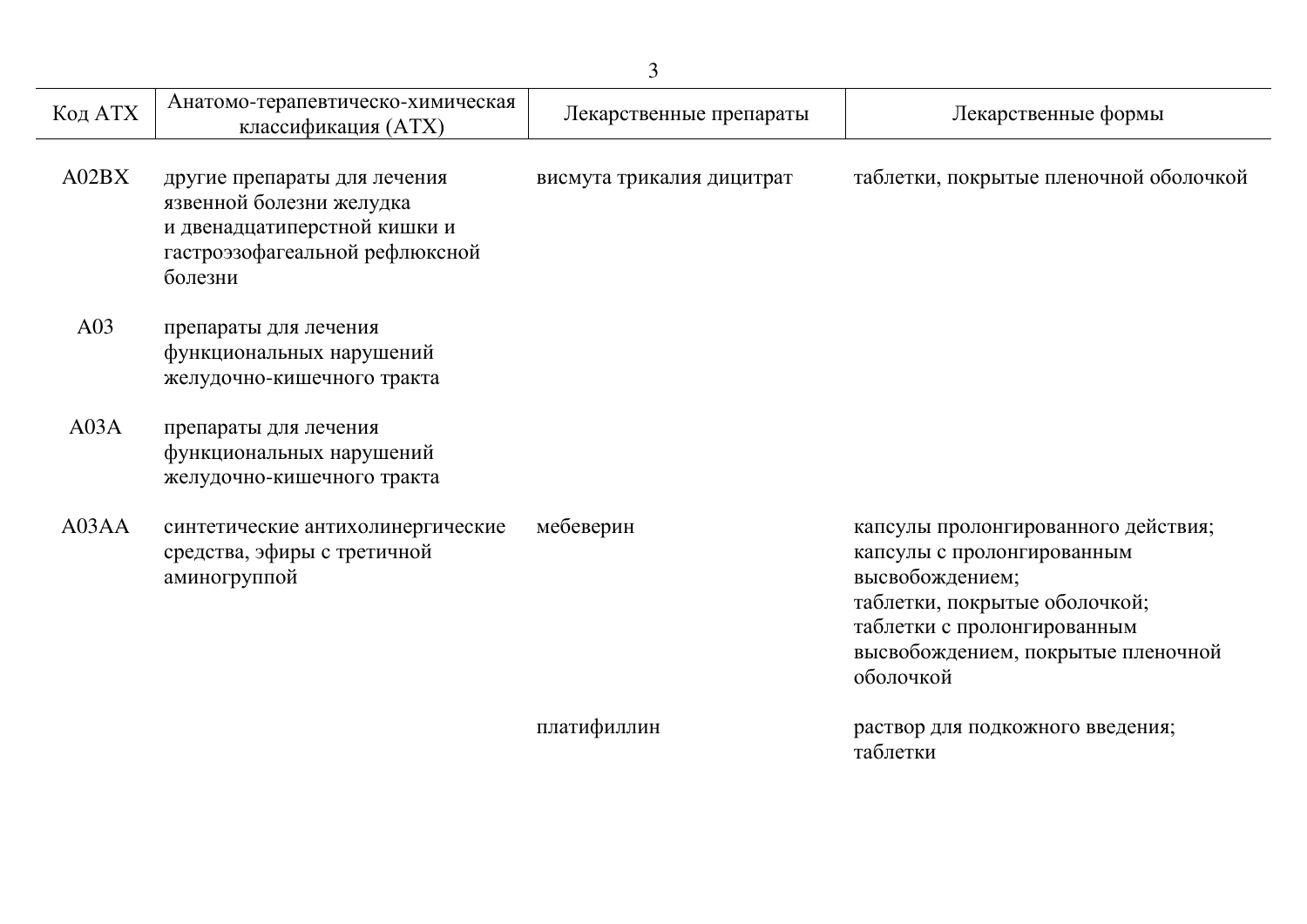| Код АТХ         | Анатомо-терапевтическо-химическая<br>классификация (ATX) | Лекарственные препараты | Лекарственные формы                                                                                                         |
|-----------------|----------------------------------------------------------|-------------------------|-----------------------------------------------------------------------------------------------------------------------------|
| A03AD           | папаверин и его производные                              | дротаверин              | раствор для внутривенного и<br>внутримышечного введения;<br>раствор для инъекций;<br>таблетки                               |
| A03B            | препараты белладонны                                     |                         |                                                                                                                             |
| A03BA           | алкалоиды белладонны, третичные<br>амины                 | атропин                 | капли глазные;<br>раствор для инъекций                                                                                      |
| A03F            | стимуляторы моторики желудочно-<br>кишечного тракта      |                         |                                                                                                                             |
| A03FA           | стимуляторы моторики желудочно-<br>кишечного тракта      | метоклопрамид           | раствор для внутривенного и<br>внутримышечного введения;<br>раствор для инъекций;<br>раствор для приема внутрь;<br>таблетки |
| A <sub>04</sub> | противорвотные препараты                                 |                         |                                                                                                                             |
| A04A            | противорвотные препараты                                 |                         |                                                                                                                             |
| A04AA           | блокаторы серотониновых<br>5НТ3-рецепторов               | ондансетрон             | раствор для внутривенного и<br>внутримышечного введения;<br>сироп;                                                          |

 $\overline{a}$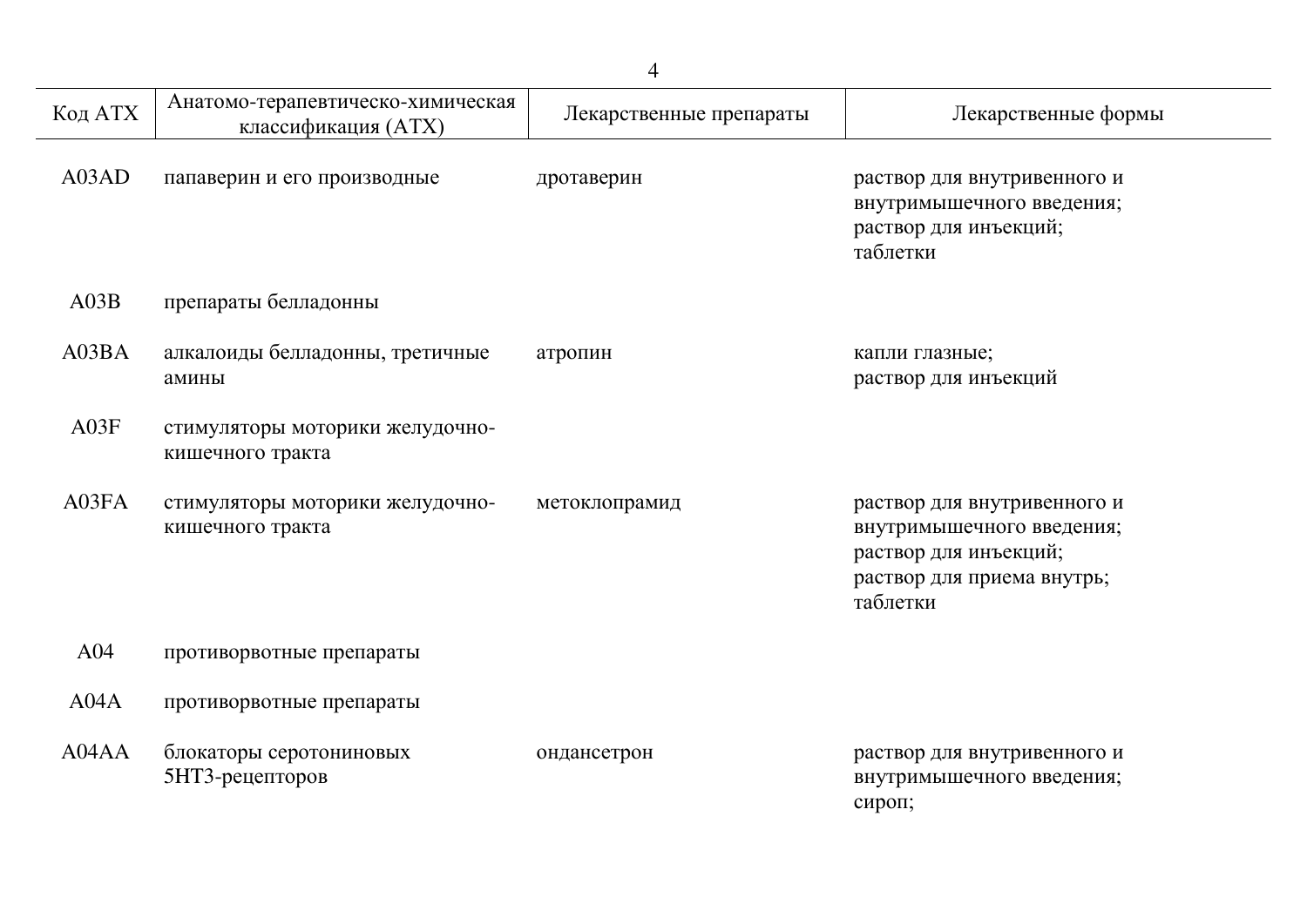| Код АТХ | Анатомо-терапевтическо-химическая<br>классификация (ATX)           | Лекарственные препараты                                             | Лекарственные формы                                                                                            |
|---------|--------------------------------------------------------------------|---------------------------------------------------------------------|----------------------------------------------------------------------------------------------------------------|
|         |                                                                    |                                                                     | суппозитории ректальные;<br>таблетки;<br>таблетки лиофилизированные;<br>таблетки, покрытые пленочной оболочкой |
| A05     | препараты для лечения заболеваний<br>печени и желчевыводящих путей |                                                                     |                                                                                                                |
| A05A    | препараты для лечения заболеваний<br>желчевыводящих путей          |                                                                     |                                                                                                                |
| A05AA   | препараты желчных кислот                                           | урсодезоксихолевая кислота                                          | капсулы;<br>суспензия для приема внутрь;<br>таблетки, покрытые пленочной оболочкой                             |
| A05B    | препараты для лечения заболеваний<br>печени, липотропные средства  |                                                                     |                                                                                                                |
| A05BA   | препараты для лечения заболеваний<br>печени                        | фосфолипиды +<br>глицирризиновая кислота                            | капсулы;<br>лиофилизат для приготовления раствора<br>для внутривенного введения                                |
|         |                                                                    | янтарная кислота + меглумин +<br>инозин + метионин +<br>никотинамид | раствор для инфузий                                                                                            |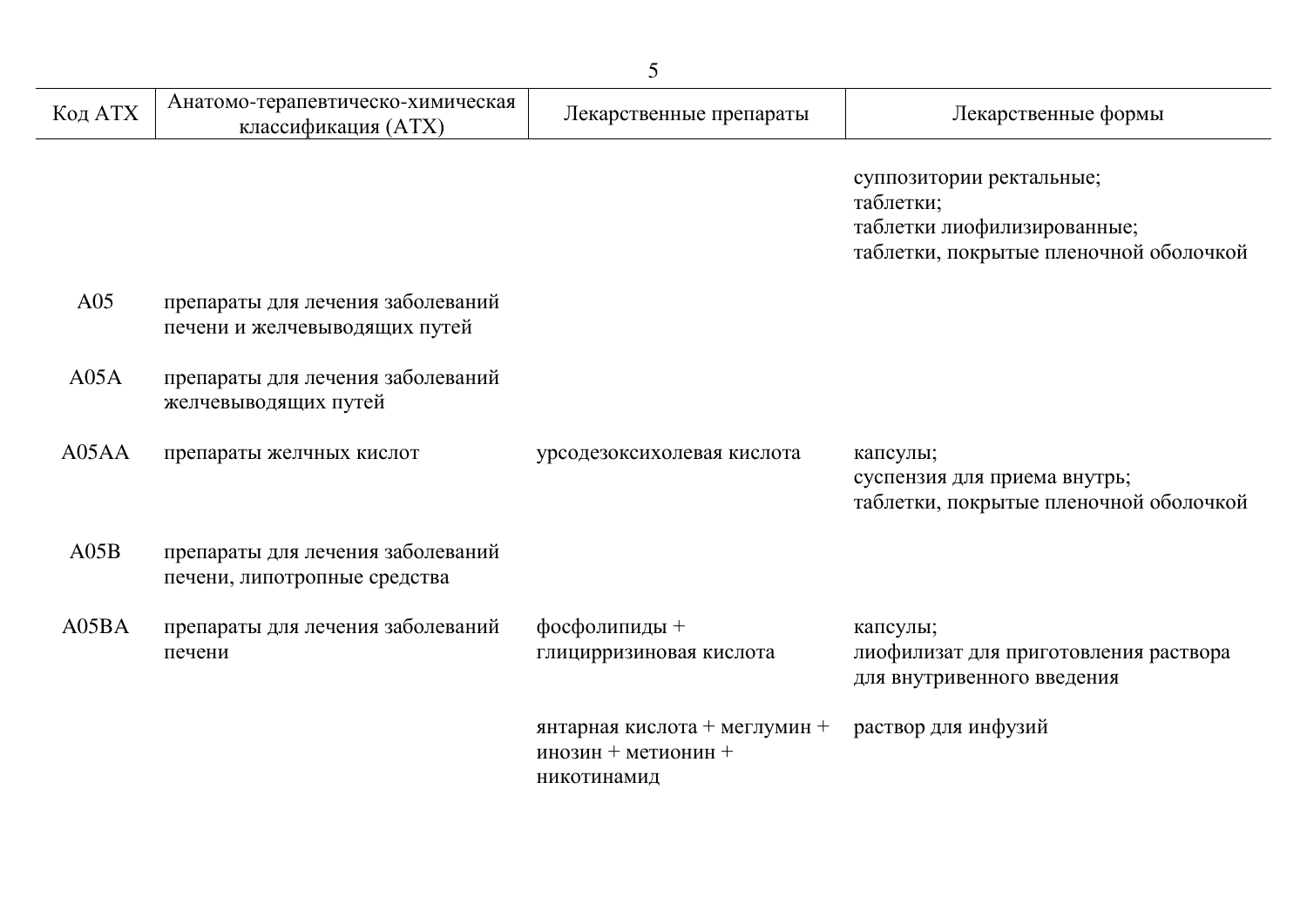| Код АТХ | Анатомо-терапевтическо-химическая<br>классификация (ATX)                            | Лекарственные препараты | Лекарственные формы                                                                                                                            |
|---------|-------------------------------------------------------------------------------------|-------------------------|------------------------------------------------------------------------------------------------------------------------------------------------|
| A06     | слабительные средства                                                               |                         |                                                                                                                                                |
| A06A    | слабительные средства                                                               |                         |                                                                                                                                                |
| A06AB   | контактные слабительные средства                                                    | бисакодил               | суппозитории ректальные;<br>таблетки, покрытые кишечнорастворимой<br>оболочкой;<br>таблетки, покрытые кишечнорастворимой<br>сахарной оболочкой |
|         |                                                                                     | сеннозиды А и В         | таблетки                                                                                                                                       |
| A06AD   | осмотические слабительные средства                                                  | лактулоза               | сироп                                                                                                                                          |
|         |                                                                                     | макрогол                | порошок для приготовления раствора для<br>приема внутрь;<br>порошок для приготовления раствора для<br>приема внутрь (для детей)                |
| A07     | противодиарейные, кишечные<br>противовоспалительные и<br>противомикробные препараты |                         |                                                                                                                                                |
| A07B    | адсорбирующие кишечные препараты                                                    |                         |                                                                                                                                                |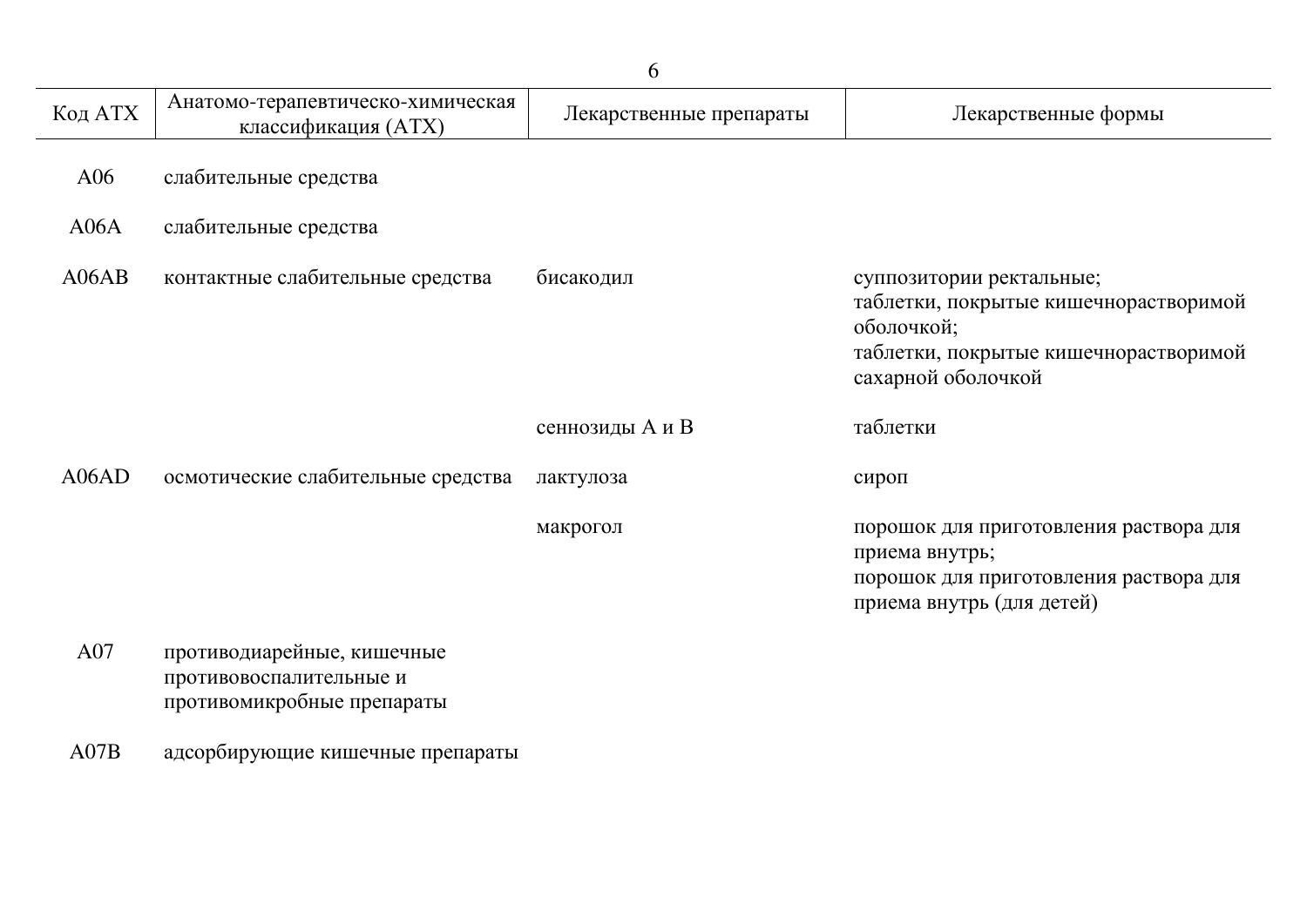| Код АТХ | Анатомо-терапевтическо-химическая<br>классификация (ATX)    | Лекарственные препараты  | Лекарственные формы                                                                                                                                                                                                                                                                                                                |
|---------|-------------------------------------------------------------|--------------------------|------------------------------------------------------------------------------------------------------------------------------------------------------------------------------------------------------------------------------------------------------------------------------------------------------------------------------------|
| A07BC   | другие адсорбирующие кишечные<br>препараты                  | смектит диоктаэдрический | порошок для приготовления суспензии для<br>приема внутрь                                                                                                                                                                                                                                                                           |
| A07D    | препараты, снижающие моторику<br>желудочно-кишечного тракта |                          |                                                                                                                                                                                                                                                                                                                                    |
| A07DA   | препараты, снижающие моторику<br>желудочно-кишечного тракта | лоперамид                | капсулы;<br>таблетки;<br>таблетки жевательные;<br>таблетки-лиофилизат                                                                                                                                                                                                                                                              |
| A07E    | кишечные противовоспалительные<br>препараты                 |                          |                                                                                                                                                                                                                                                                                                                                    |
| A07EC   | аминосалициловая кислота<br>и аналогичные препараты         | месалазин                | суппозитории ректальные;<br>суспензия ректальная;<br>таблетки, покрытые кишечнорастворимой<br>оболочкой;<br>таблетки, покрытые кишечнорастворимой<br>пленочной оболочкой;<br>таблетки пролонгированного действия;<br>таблетки пролонгированного действия,<br>покрытые кишечнорастворимой оболочкой;<br>таблетки с пролонгированным |

высвобождением

7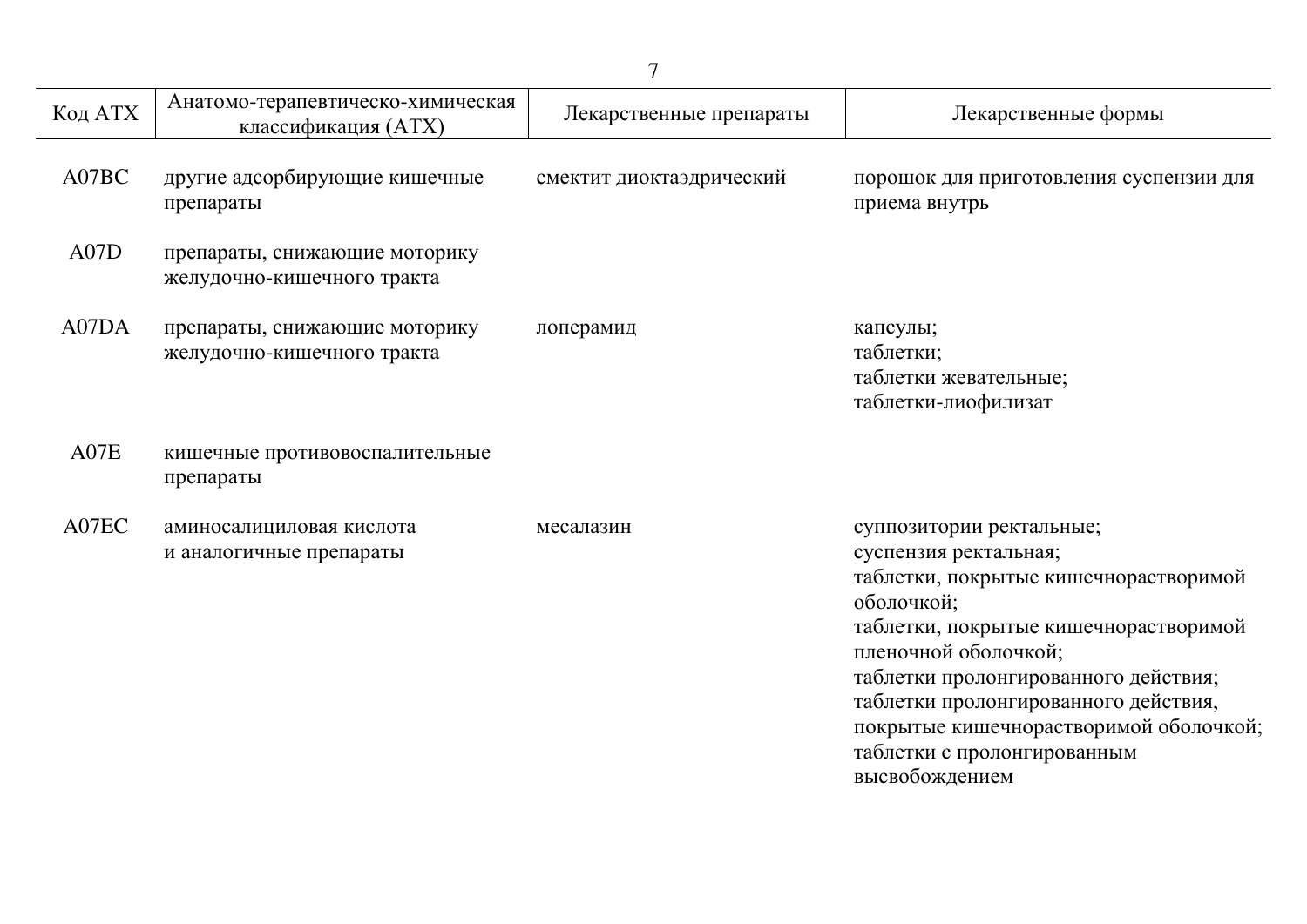| Код АТХ | Анатомо-терапевтическо-химическая<br>классификация (ATX)                  | Лекарственные препараты | Лекарственные формы                                                                                                                                                                                                                                                                                                            |
|---------|---------------------------------------------------------------------------|-------------------------|--------------------------------------------------------------------------------------------------------------------------------------------------------------------------------------------------------------------------------------------------------------------------------------------------------------------------------|
|         |                                                                           | сульфасалазин           | таблетки кишечнорастворимые, покрытые<br>пленочной оболочкой;<br>таблетки, покрытые пленочной оболочкой                                                                                                                                                                                                                        |
| A07F    | противодиарейные микроорганизмы                                           |                         |                                                                                                                                                                                                                                                                                                                                |
| A07FA   | противодиарейные микроорганизмы                                           | бифидобактерии бифидум  | капсулы;<br>лиофилизат для приготовления раствора<br>для приема внутрь и местного применения;<br>лиофилизат для приготовления суспензии<br>для приема внутрь и местного применения;<br>порошок для приема внутрь;<br>порошок для приема внутрь и местного<br>применения;<br>суппозитории вагинальные и ректальные;<br>таблетки |
| A09     | препараты, способствующие<br>пищеварению, включая ферментные<br>препараты |                         |                                                                                                                                                                                                                                                                                                                                |

А09А препараты, способствующие пищеварению, включая ферментные препараты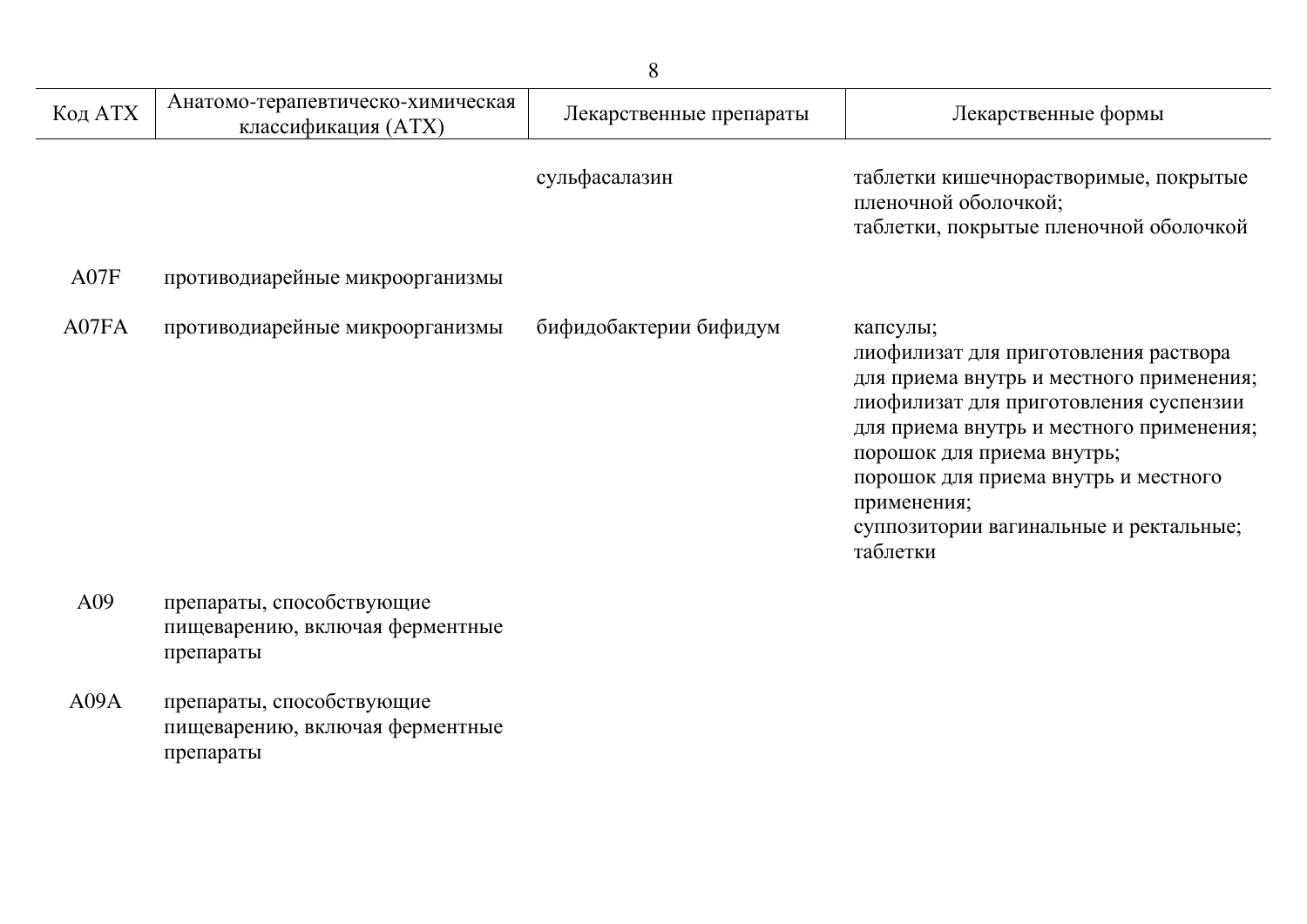|                    | 9                                                                                         |                                                            |                                                                                                                                                               |  |
|--------------------|-------------------------------------------------------------------------------------------|------------------------------------------------------------|---------------------------------------------------------------------------------------------------------------------------------------------------------------|--|
| Код АТХ            | Анатомо-терапевтическо-химическая<br>классификация (ATX)                                  | Лекарственные препараты                                    | Лекарственные формы                                                                                                                                           |  |
| A09AA              | ферментные препараты                                                                      | панкреатин                                                 | гранулы кишечнорастворимые;<br>капсулы;<br>капсулы кишечнорастворимые;<br>таблетки, покрытые кишечнорастворимой<br>оболочкой;<br>таблетки, покрытые оболочкой |  |
| A10                | препараты для лечения сахарного<br>диабета                                                |                                                            |                                                                                                                                                               |  |
| A10A               | инсулины и их аналоги                                                                     |                                                            |                                                                                                                                                               |  |
| A10AB              | инсулины короткого действия и их<br>аналоги для инъекционного введения                    | инсулин аспарт                                             | раствор для подкожного и внутривенного<br>введения                                                                                                            |  |
|                    |                                                                                           | инсулин глулизин                                           | раствор для подкожного введения                                                                                                                               |  |
|                    |                                                                                           | инсулин лизпро                                             | раствор для внутривенного и подкожного<br>введения                                                                                                            |  |
|                    |                                                                                           | инсулин растворимый<br>(человеческий генно-<br>инженерный) | раствор для инъекций                                                                                                                                          |  |
| A <sub>10</sub> AC | инсулины средней<br>продолжительности действия и их<br>аналоги для инъекционного введения | инсулин-изофан (человеческий<br>генно-инженерный)          | суспензия для подкожного введения                                                                                                                             |  |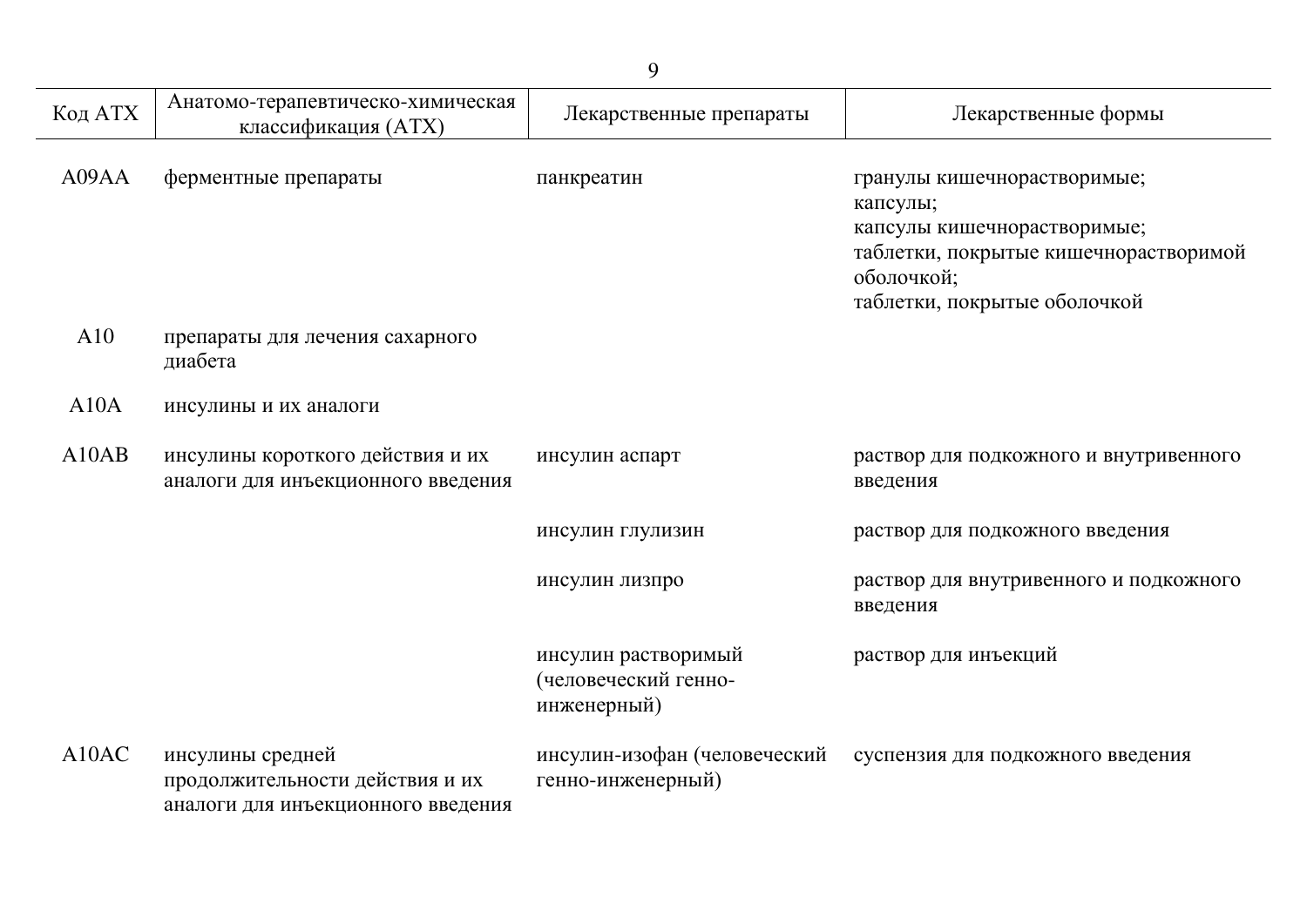| Код АТХ                        | Анатомо-терапевтическо-химическая<br>классификация (ATX)                                               | Лекарственные препараты                                   | Лекарственные формы               |
|--------------------------------|--------------------------------------------------------------------------------------------------------|-----------------------------------------------------------|-----------------------------------|
| A <sub>10</sub> A <sub>D</sub> | инсулины средней<br>продолжительности действия или                                                     | инсулин аспарт двухфазный                                 | суспензия для подкожного введения |
|                                | длительного действия и их аналоги в<br>комбинации с инсулинами короткого<br>действия для инъекционного | инсулин деглудек + инсулин<br>аспарт                      | раствор для подкожного введения   |
|                                | введения                                                                                               | инсулин двухфазный<br>(человеческий генно-<br>инженерный) | суспензия для подкожного введения |
|                                |                                                                                                        | инсулин лизпро двухфазный                                 | суспензия для подкожного введения |
| A10AE                          | инсулины длительного действия и их<br>аналоги для инъекционного введения                               | инсулин гларгин                                           | раствор для подкожного введения   |
|                                |                                                                                                        | инсулин гларгин +<br>ликсисенатид                         | раствор для подкожного введения   |
|                                |                                                                                                        | инсулин деглудек                                          | раствор для подкожного введения   |
|                                |                                                                                                        | инсулин детемир                                           | раствор для подкожного введения   |
| A10B                           | гипогликемические препараты,                                                                           |                                                           |                                   |

кроме инсулинов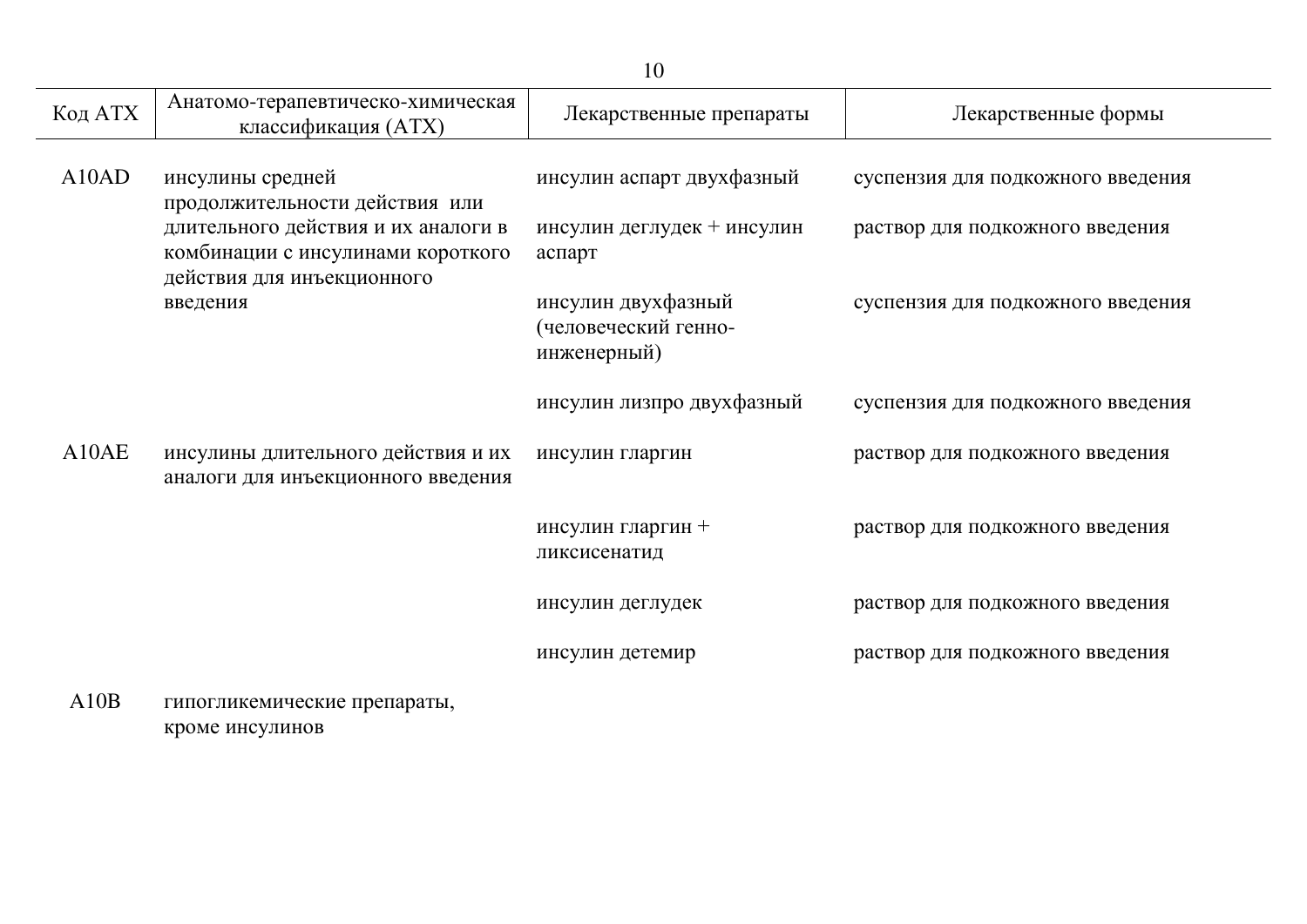| 11      |                                                          |                         |                                                                                                                                                                                                                                                                                                                                                                                                   |
|---------|----------------------------------------------------------|-------------------------|---------------------------------------------------------------------------------------------------------------------------------------------------------------------------------------------------------------------------------------------------------------------------------------------------------------------------------------------------------------------------------------------------|
| Код АТХ | Анатомо-терапевтическо-химическая<br>классификация (ATX) | Лекарственные препараты | Лекарственные формы                                                                                                                                                                                                                                                                                                                                                                               |
| A10BA   | бигуаниды                                                | метформин               | таблетки;<br>таблетки, покрытые кишечнорастворимой<br>оболочкой;<br>таблетки, покрытые оболочкой;<br>таблетки, покрытые пленочной оболочкой;<br>таблетки пролонгированного действия;<br>таблетки пролонгированного действия,<br>покрытые пленочной оболочкой;<br>таблетки с пролонгированным<br>высвобождением;<br>таблетки с пролонгированным<br>высвобождением, покрытые пленочной<br>оболочкой |
| A10BB   | производные сульфонилмочевины                            | глибенкламид            | таблетки                                                                                                                                                                                                                                                                                                                                                                                          |
|         |                                                          | гликлазид               | таблетки;<br>таблетки с модифицированным<br>высвобождением;<br>таблетки с пролонгированным<br>высвобождением                                                                                                                                                                                                                                                                                      |
| A10BH   | ингибиторы дипептидилпептидазы-4<br>$(ДПП-4)$            | алоглиптин              | таблетки, покрытые пленочной оболочкой                                                                                                                                                                                                                                                                                                                                                            |
|         |                                                          | вилдаглиптин            | таблетки                                                                                                                                                                                                                                                                                                                                                                                          |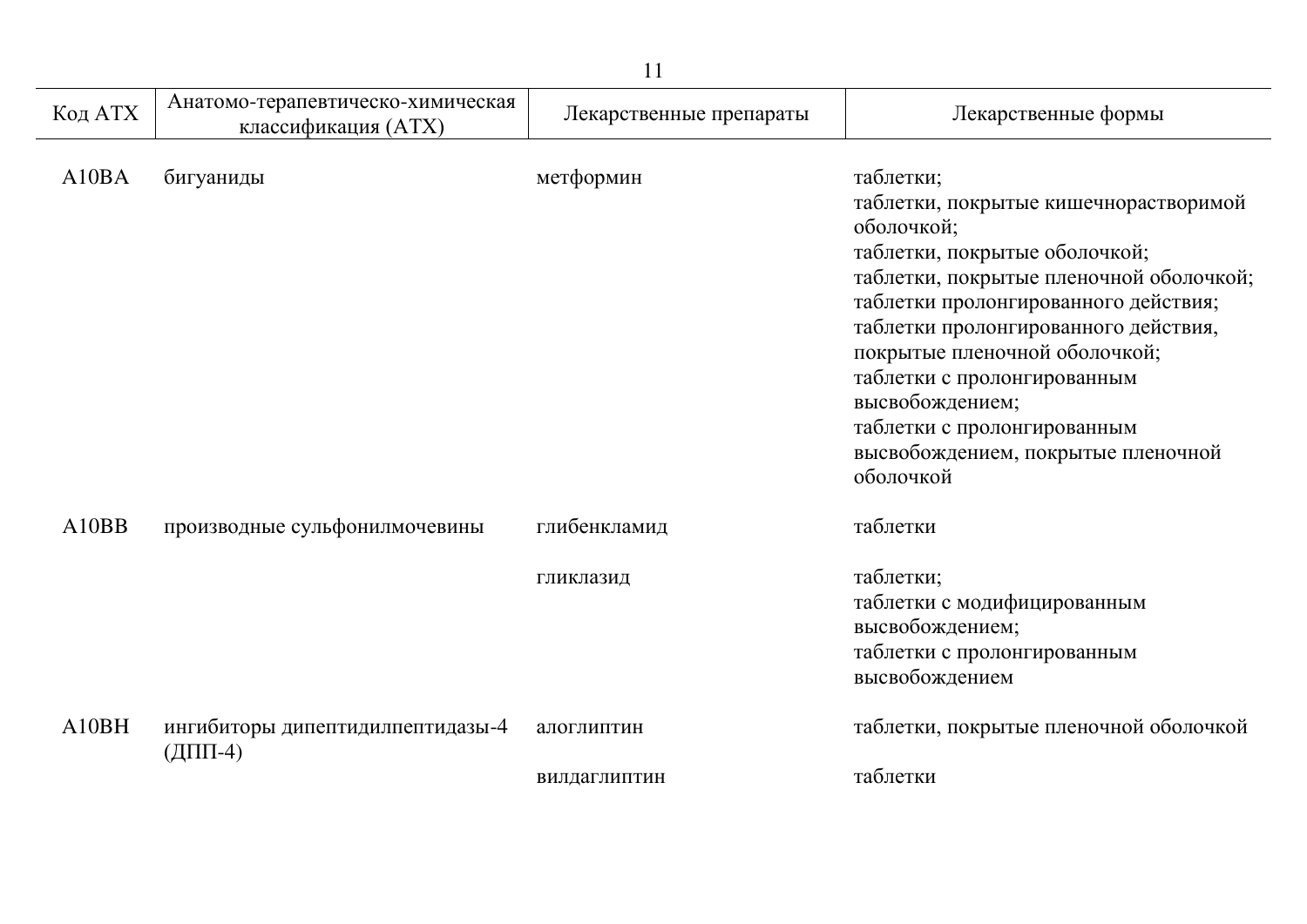| 12      |                                                           |                         |                                               |
|---------|-----------------------------------------------------------|-------------------------|-----------------------------------------------|
| Код АТХ | Анатомо-терапевтическо-химическая<br>классификация (ATX)  | Лекарственные препараты | Лекарственные формы                           |
|         |                                                           |                         |                                               |
|         |                                                           | ГОЗОГЛИПТИН             | таблетки, покрытые пленочной оболочкой        |
|         |                                                           | линаглиптин             | таблетки, покрытые пленочной оболочкой        |
|         |                                                           | саксаглиптин            | таблетки, покрытые пленочной оболочкой        |
|         |                                                           | ситаглиптин             | таблетки, покрытые пленочной оболочкой        |
| A10BJ   | аналоги глюкагоноподобного<br>пептида-1                   | ликсисенатид            | раствор для подкожного введения               |
| A10BK   | ингибиторы натрийзависимого<br>переносчика глюкозы 2 типа | дапаглифлозин           | таблетки, покрытые пленочной оболочкой        |
|         |                                                           | эмпаглифлозин           | таблетки, покрытые пленочной оболочкой        |
| A10BX   | другие гипогликемические<br>препараты, кроме инсулинов    | репаглинид              | таблетки                                      |
| A11     | витамины                                                  |                         |                                               |
| A11C    | витамины А и D, включая их<br>комбинации                  |                         |                                               |
| A11CA   | витамин А                                                 | ретинол                 | драже;<br>капли для приема внутрь и наружного |

применения;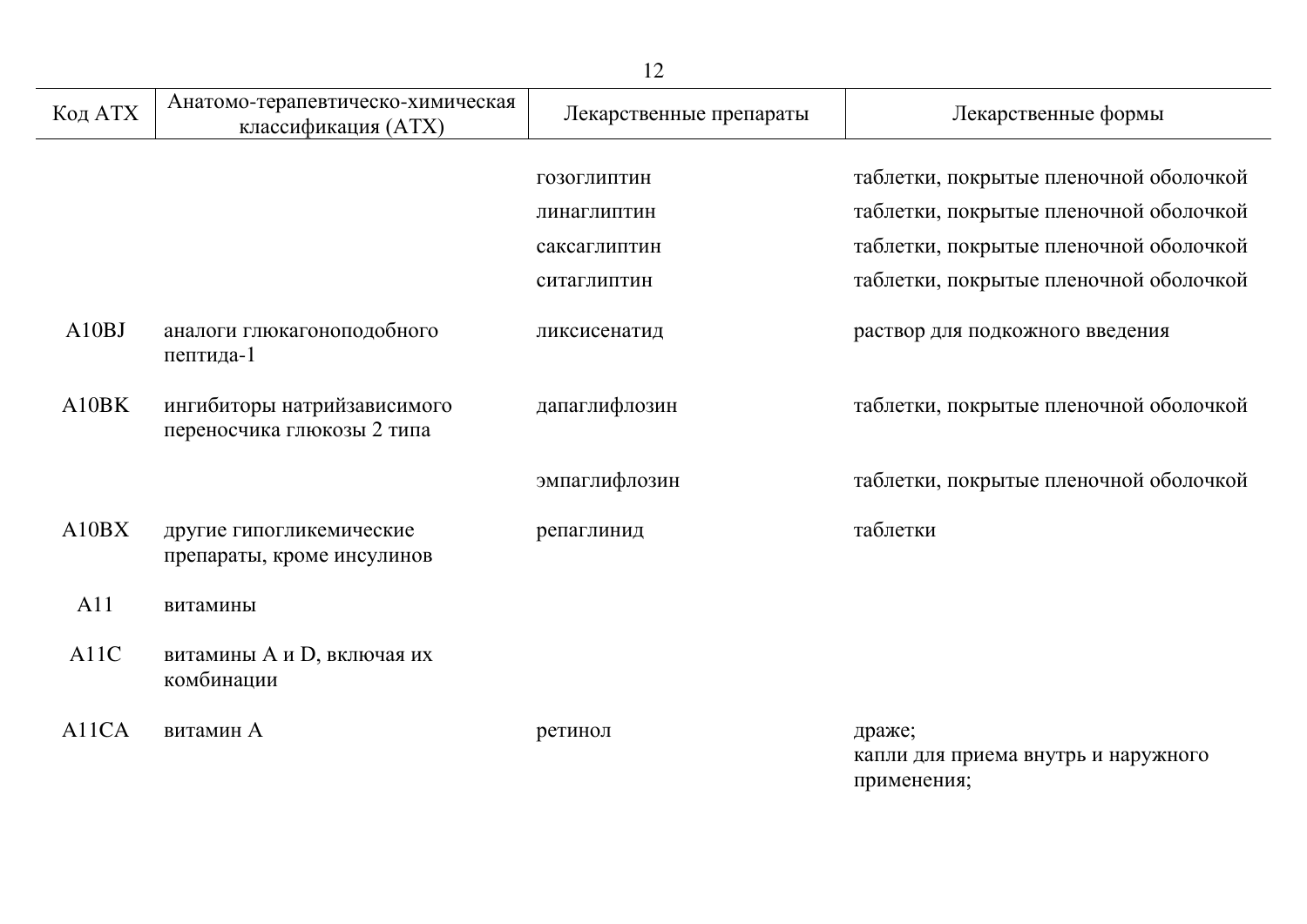| Код АТХ | Анатомо-терапевтическо-химическая<br>классификация (ATX)                        | Лекарственные препараты | Лекарственные формы                                                                                                                                   |
|---------|---------------------------------------------------------------------------------|-------------------------|-------------------------------------------------------------------------------------------------------------------------------------------------------|
|         |                                                                                 |                         | капсулы;<br>мазь для наружного применения;<br>раствор для приема внутрь (масляный);<br>раствор для приема внутрь и наружного<br>применения (масляный) |
| A11CC   | витамин D и его аналоги                                                         | альфакальцидол          | капли для приема внутрь;<br>капсулы                                                                                                                   |
|         |                                                                                 | кальцитриол             | капсулы                                                                                                                                               |
|         |                                                                                 | колекальциферол         | капли для приема внутрь;<br>раствор для приема внутрь (масляный)                                                                                      |
| A11D    | витамин В <sub>1</sub> и его комбинации<br>с витаминами $B_6$ и $B_{12}$        |                         |                                                                                                                                                       |
| A11DA   | витамин $B_1$                                                                   | тиамин                  | раствор для внутримышечного введения                                                                                                                  |
| A11G    | аскорбиновая кислота (витамин С),<br>включая комбинации с другими<br>средствами |                         |                                                                                                                                                       |
| A11GA   | аскорбиновая кислота (витамин С)                                                | аскорбиновая кислота    | драже;<br>капли для приема внутрь;<br>капсулы пролонгированного действия;                                                                             |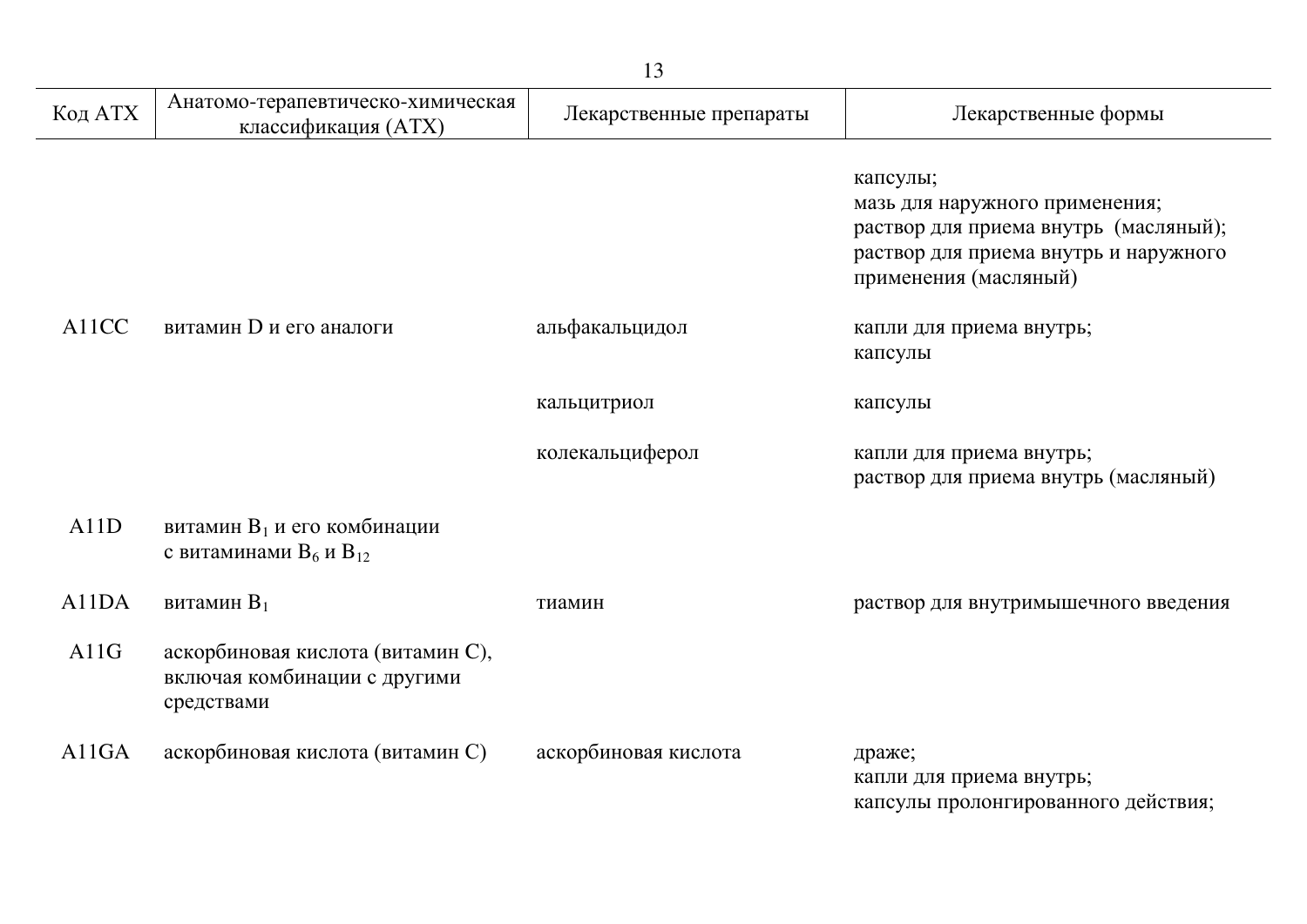| Код АТХ                        | Анатомо-терапевтическо-химическая<br>классификация (ATX) | Лекарственные препараты    | Лекарственные формы                                                                                                                                            |
|--------------------------------|----------------------------------------------------------|----------------------------|----------------------------------------------------------------------------------------------------------------------------------------------------------------|
|                                |                                                          |                            | порошок для приготовления раствора для<br>приема внутрь;<br>порошок для приема внутрь;<br>раствор для внутривенного и<br>внутримышечного введения;<br>таблетки |
| A11H                           | другие витаминные препараты                              |                            |                                                                                                                                                                |
| A11HA                          | другие витаминные препараты                              | пиридоксин                 | раствор для инъекций                                                                                                                                           |
| A12                            | минеральные добавки                                      |                            |                                                                                                                                                                |
| A12A                           | препараты кальция                                        |                            |                                                                                                                                                                |
| A <sub>12</sub> A <sub>A</sub> | препараты кальция                                        | кальция глюконат           | раствор для внутривенного и<br>внутримышечного введения;<br>раствор для инъекций;<br>таблетки                                                                  |
| A12C                           | другие минеральные добавки                               |                            |                                                                                                                                                                |
| A12CX                          | другие минеральные вещества                              | калия и магния аспарагинат | концентрат для приготовления раствора<br>для инфузий;<br>раствор для внутривенного введения;<br>раствор для инфузий;                                           |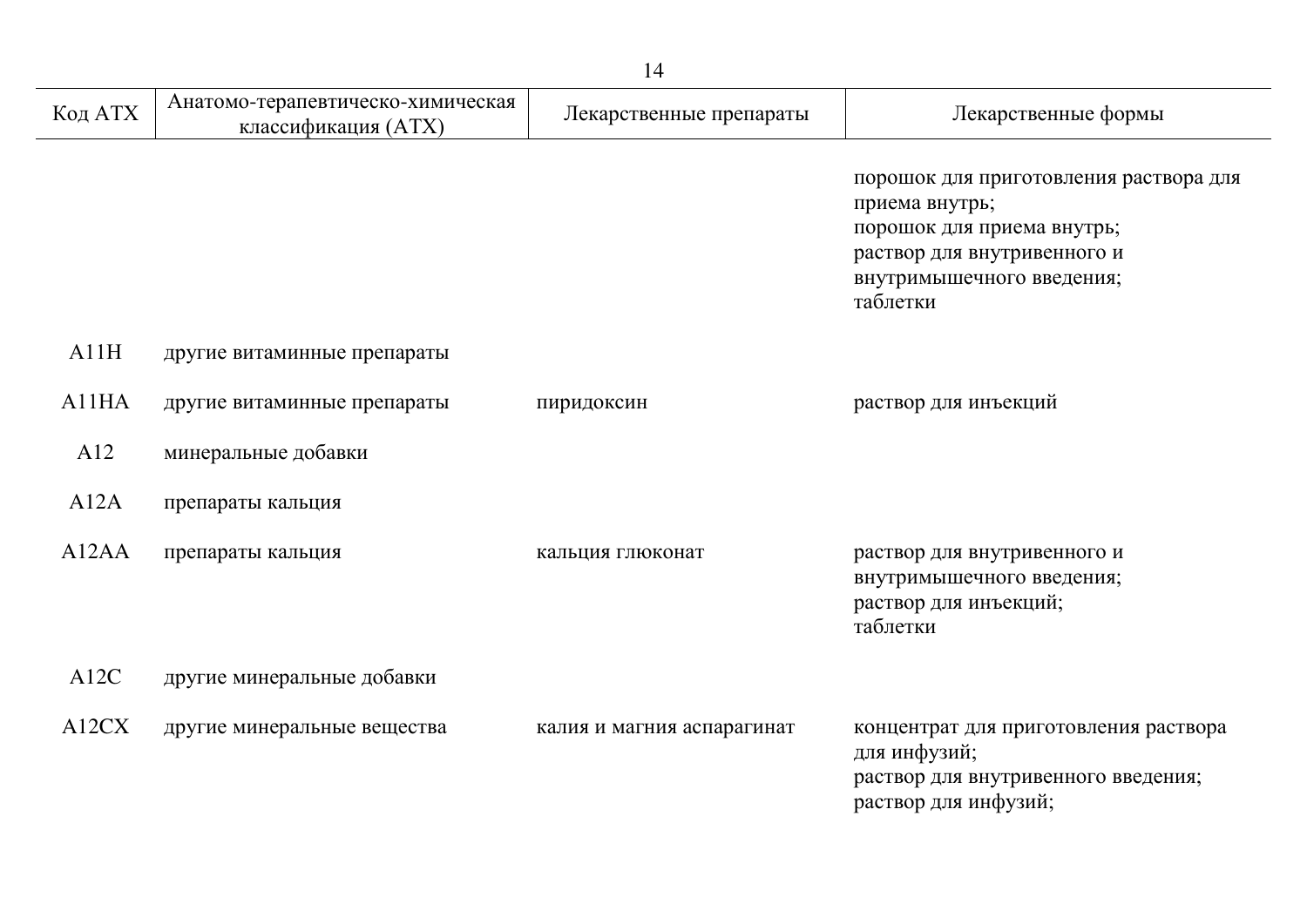| 15      |                                                                                                      |                         |                                                                                                                                                                                                                                                  |
|---------|------------------------------------------------------------------------------------------------------|-------------------------|--------------------------------------------------------------------------------------------------------------------------------------------------------------------------------------------------------------------------------------------------|
| Код АТХ | Анатомо-терапевтическо-химическая<br>классификация (ATX)                                             | Лекарственные препараты | Лекарственные формы                                                                                                                                                                                                                              |
|         |                                                                                                      |                         | таблетки;<br>таблетки, покрытые пленочной оболочкой                                                                                                                                                                                              |
| A14     | анаболические средства системного<br>действия                                                        |                         |                                                                                                                                                                                                                                                  |
| A14A    | анаболические стероиды                                                                               |                         |                                                                                                                                                                                                                                                  |
| A14AB   | производные эстрена                                                                                  | нандролон               | раствор для внутримышечного введения<br>(масляный)                                                                                                                                                                                               |
| A16     | другие препараты для лечения<br>заболеваний желудочно-кишечного<br>тракта и нарушений обмена веществ |                         |                                                                                                                                                                                                                                                  |
| A16A    | другие препараты для лечения<br>заболеваний желудочно-кишечного<br>тракта и нарушений обмена веществ |                         |                                                                                                                                                                                                                                                  |
| A16AA   | аминокислоты и их производные                                                                        | адеметионин             | лиофилизат для приготовления раствора<br>для внутривенного и внутримышечного<br>введения;<br>таблетки кишечнорастворимые;<br>таблетки кишечнорастворимые, покрытые<br>пленочной оболочкой;<br>таблетки, покрытые кишечнорастворимой<br>оболочкой |

j.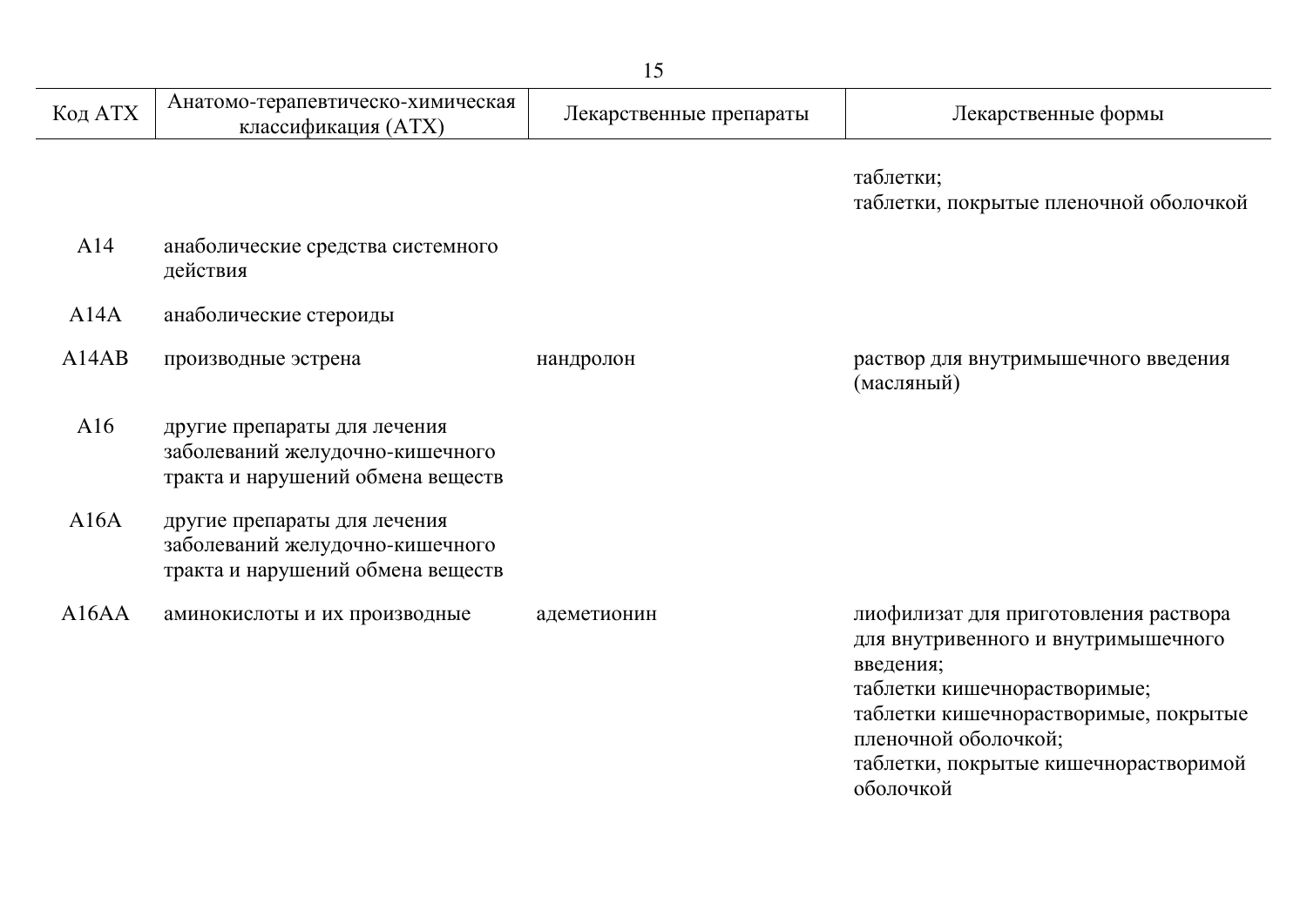|         |                                                          | 16                      |                                                                                       |
|---------|----------------------------------------------------------|-------------------------|---------------------------------------------------------------------------------------|
| Код АТХ | Анатомо-терапевтическо-химическая<br>классификация (ATX) | Лекарственные препараты | Лекарственные формы                                                                   |
| A16AB   | ферментные препараты                                     | агалсидаза альфа        | концентрат для приготовления раствора<br>для инфузий                                  |
|         |                                                          | агалсидаза бета         | лиофилизат для приготовления<br>концентрата для приготовления раствора<br>для инфузий |
|         |                                                          | велаглюцераза альфа     | лиофилизат для приготовления раствора<br>для инфузий                                  |
|         |                                                          | галсульфаза             | концентрат для приготовления раствора<br>для инфузий                                  |
|         |                                                          | идурсульфаза            | концентрат для приготовления раствора<br>для инфузий                                  |
|         |                                                          | идурсульфаза бета       | концентрат для приготовления раствора<br>для инфузий                                  |
|         |                                                          | имиглюцераза            | лиофилизат для приготовления раствора<br>для инфузий                                  |
|         |                                                          | ларонидаза              | концентрат для приготовления раствора<br>для инфузий                                  |
|         |                                                          | себелипаза альфа        | концентрат для приготовления раствора<br>для инфузий                                  |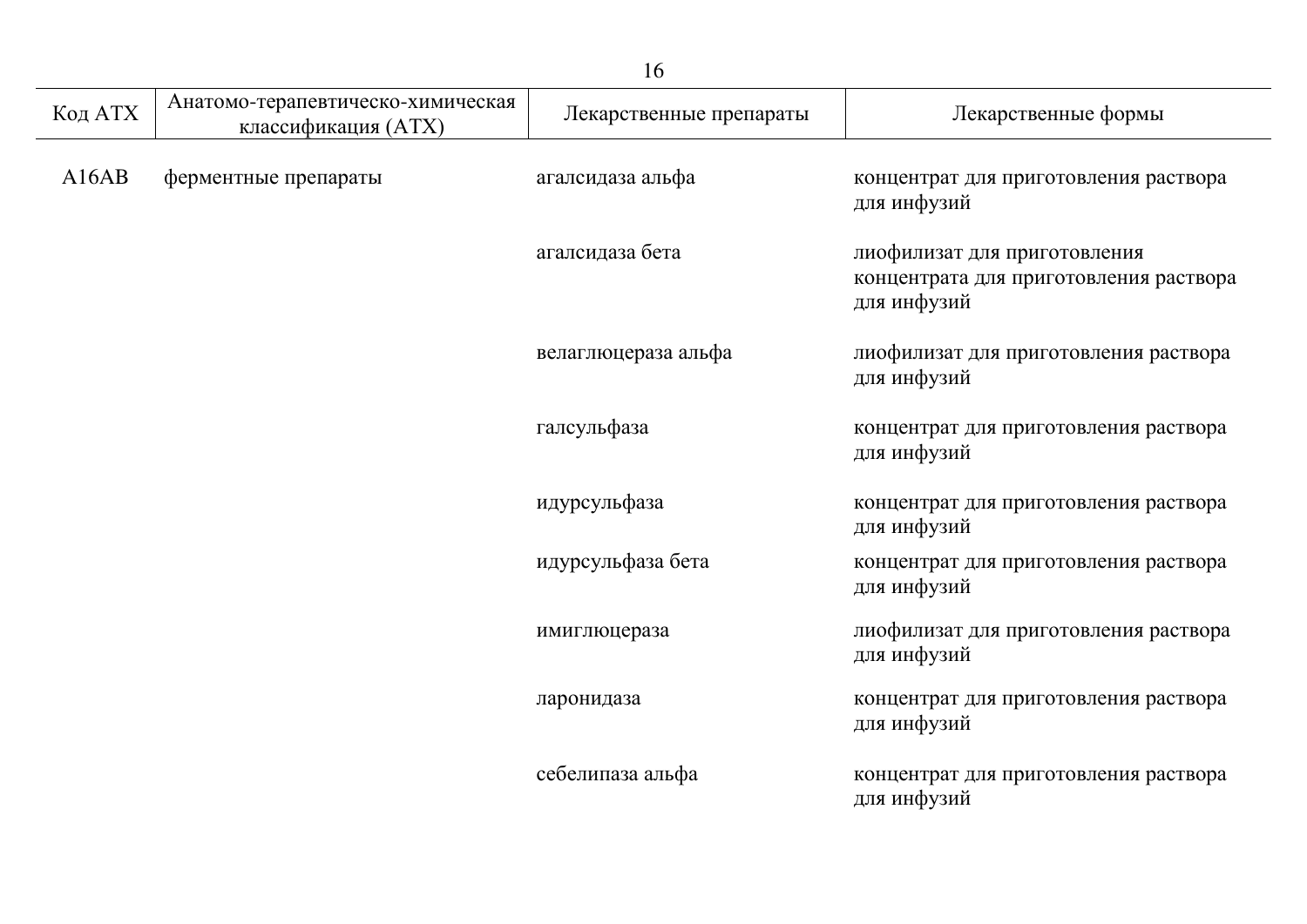| Код АТХ  | Анатомо-терапевтическо-химическая<br>классификация (ATX)                                             | Лекарственные препараты | Лекарственные формы                                                                                                                                                                                                                                                                 |
|----------|------------------------------------------------------------------------------------------------------|-------------------------|-------------------------------------------------------------------------------------------------------------------------------------------------------------------------------------------------------------------------------------------------------------------------------------|
|          |                                                                                                      | талиглюцераза альфа     | лиофилизат для приготовления<br>концентрата для приготовления раствора<br>для инфузий                                                                                                                                                                                               |
| A16AX    | прочие препараты для лечения<br>заболеваний желудочно-кишечного<br>тракта и нарушений обмена веществ | миглустат               | капсулы                                                                                                                                                                                                                                                                             |
|          |                                                                                                      | <b>НИТИЗИНОН</b>        | капсулы                                                                                                                                                                                                                                                                             |
|          |                                                                                                      | сапроптерин             | таблетки диспергируемые                                                                                                                                                                                                                                                             |
|          |                                                                                                      | тиоктовая кислота       | капсулы;<br>концентрат для приготовления раствора<br>для внутривенного введения;<br>концентрат для приготовления раствора<br>для инфузий;<br>раствор для внутривенного введения;<br>раствор для инфузий;<br>таблетки, покрытые оболочкой;<br>таблетки, покрытые пленочной оболочкой |
| $\bf{B}$ | кровь и система кроветворения                                                                        |                         |                                                                                                                                                                                                                                                                                     |

В01 антитромботические средства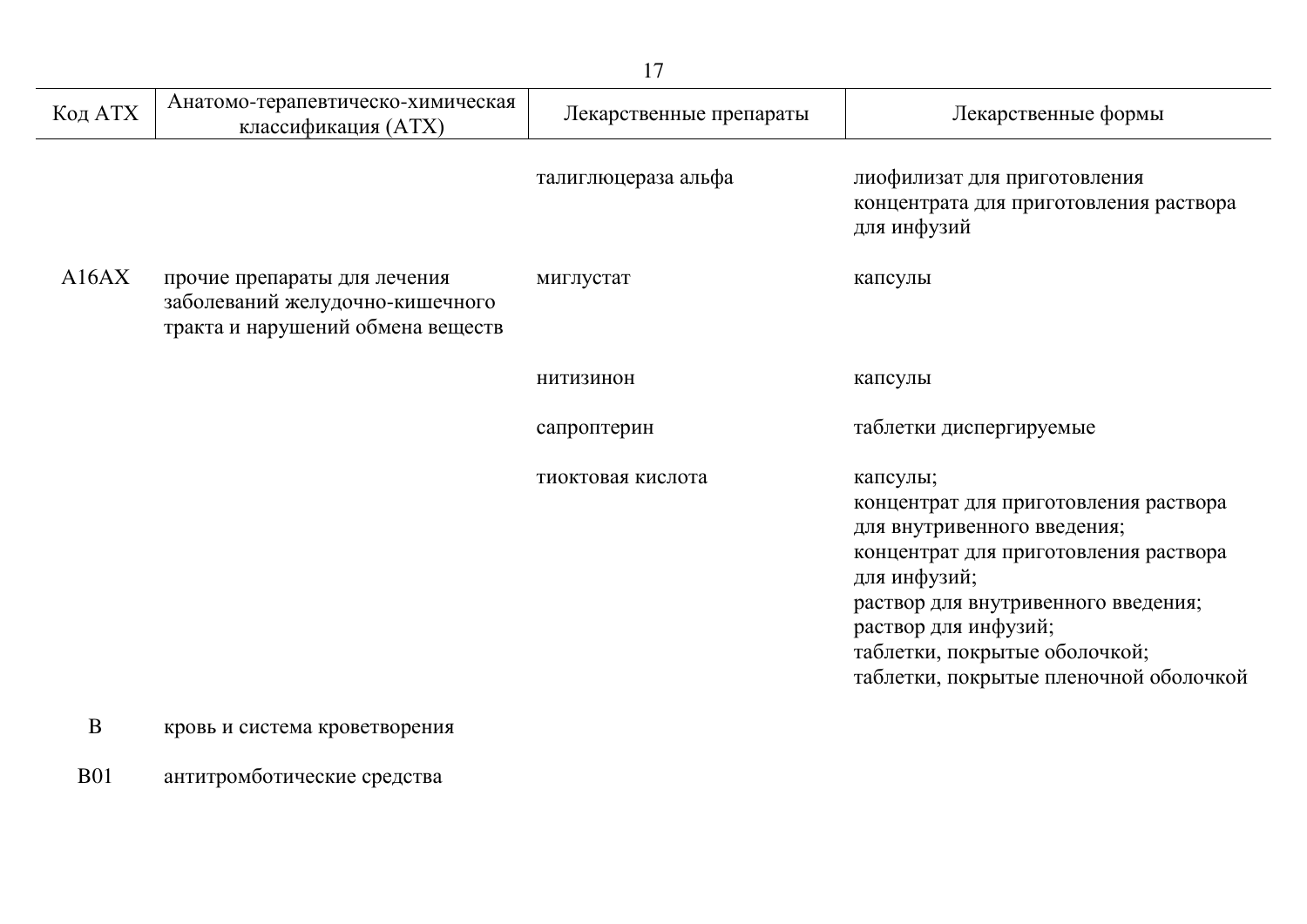|         |                                                          | ⊥∪                                                 |                                                                                                                               |
|---------|----------------------------------------------------------|----------------------------------------------------|-------------------------------------------------------------------------------------------------------------------------------|
| Код АТХ | Анатомо-терапевтическо-химическая<br>классификация (ATX) | Лекарственные препараты                            | Лекарственные формы                                                                                                           |
| B01A    | антитромботические средства                              |                                                    |                                                                                                                               |
| B01AA   | антагонисты витамина К                                   | варфарин                                           | таблетки                                                                                                                      |
| B01AB   | группа гепарина                                          | гепарин натрия                                     | раствор для внутривенного и подкожного<br>введения;<br>раствор для инъекций                                                   |
|         |                                                          | эноксапарин натрия                                 | раствор для инъекций                                                                                                          |
|         |                                                          | парнапарин натрия                                  | раствор для подкожного введения                                                                                               |
| B01AC   | антиагреганты, кроме гепарина                            | клопидогрел                                        | таблетки, покрытые пленочной оболочкой                                                                                        |
|         |                                                          | тикагрелор                                         | таблетки, покрытые пленочной оболочкой                                                                                        |
| B01AD   | ферментные препараты                                     | алтеплаза                                          | лиофилизат для приготовления раствора<br>для инфузий                                                                          |
|         |                                                          | проурокиназа                                       | лиофилизат для приготовления раствора<br>для внутривенного введения;<br>лиофилизат для приготовления раствора<br>для инъекций |
|         |                                                          | рекомбинантный белок,<br>содержащий аминокислотную | лиофилизат для приготовления раствора<br>для внутривенного введения                                                           |

 $\overline{a}$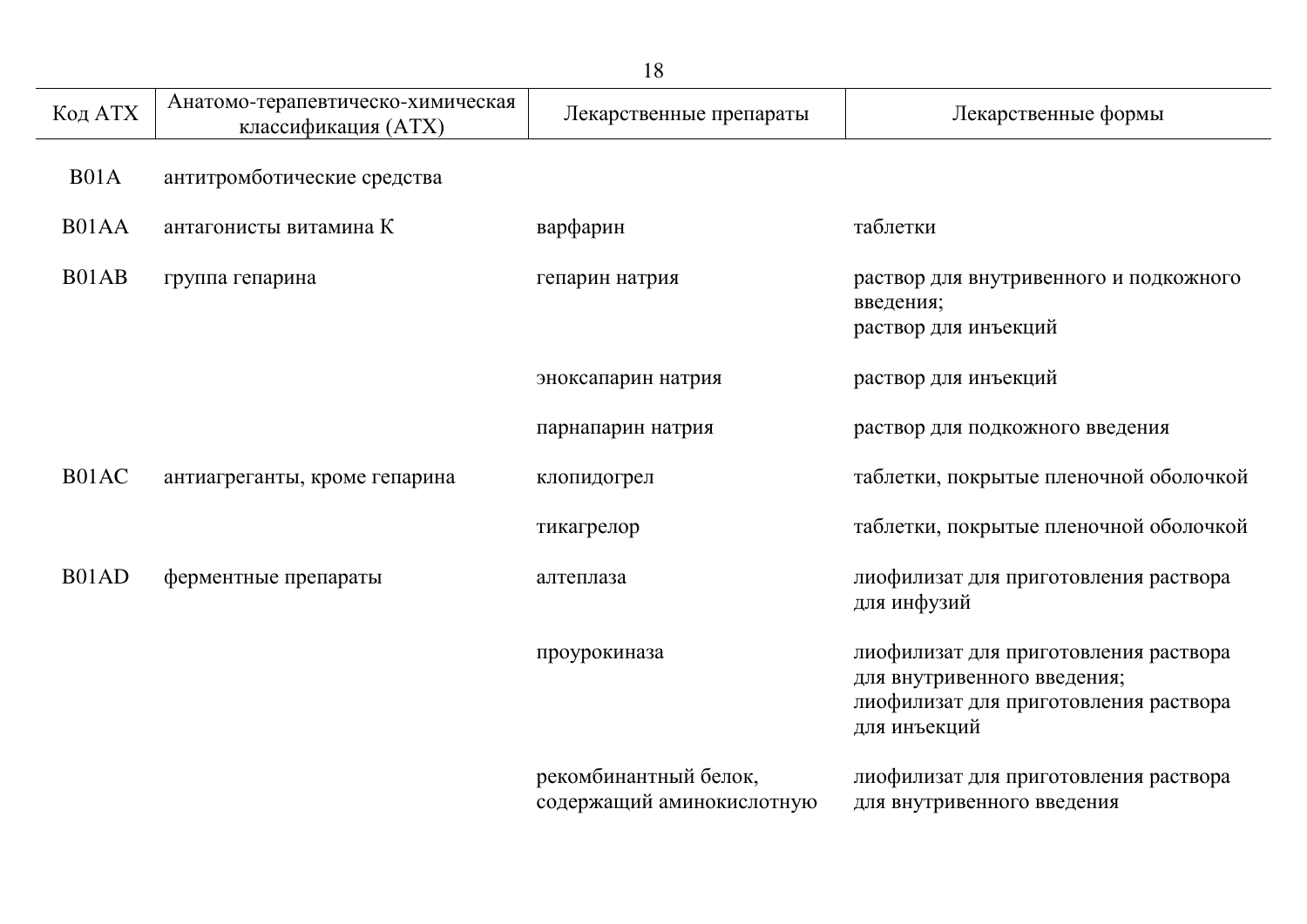| Код АТХ    | Анатомо-терапевтическо-химическая<br>классификация (АТХ) | Лекарственные препараты             | Лекарственные формы                                                                                                                |
|------------|----------------------------------------------------------|-------------------------------------|------------------------------------------------------------------------------------------------------------------------------------|
|            |                                                          | последовательность<br>стафилокиназы |                                                                                                                                    |
|            |                                                          | тенектеплаза                        | лиофилизат для приготовления раствора<br>для внутривенного введения                                                                |
| B01AE      | прямые ингибиторы тромбина                               | дабигатрана этексилат               | капсулы                                                                                                                            |
| B01AF      | прямые ингибиторы фактора Ха                             | апиксабан                           | таблетки, покрытые пленочной оболочкой                                                                                             |
|            |                                                          | ривароксабан                        | таблетки, покрытые пленочной оболочкой                                                                                             |
| <b>B02</b> | гемостатические средства                                 |                                     |                                                                                                                                    |
| B02A       | антифибринолитические средства                           |                                     |                                                                                                                                    |
| B02AA      | аминокислоты                                             | аминокапроновая кислота             | раствор для инфузий                                                                                                                |
|            |                                                          | транексамовая кислота               | раствор для внутривенного введения;<br>таблетки, покрытые пленочной оболочкой                                                      |
| B02AB      | ингибиторы протеиназ плазмы                              | апротинин                           | лиофилизат для приготовления раствора<br>для внутривенного введения;<br>раствор для внутривенного введения;<br>раствор для инфузий |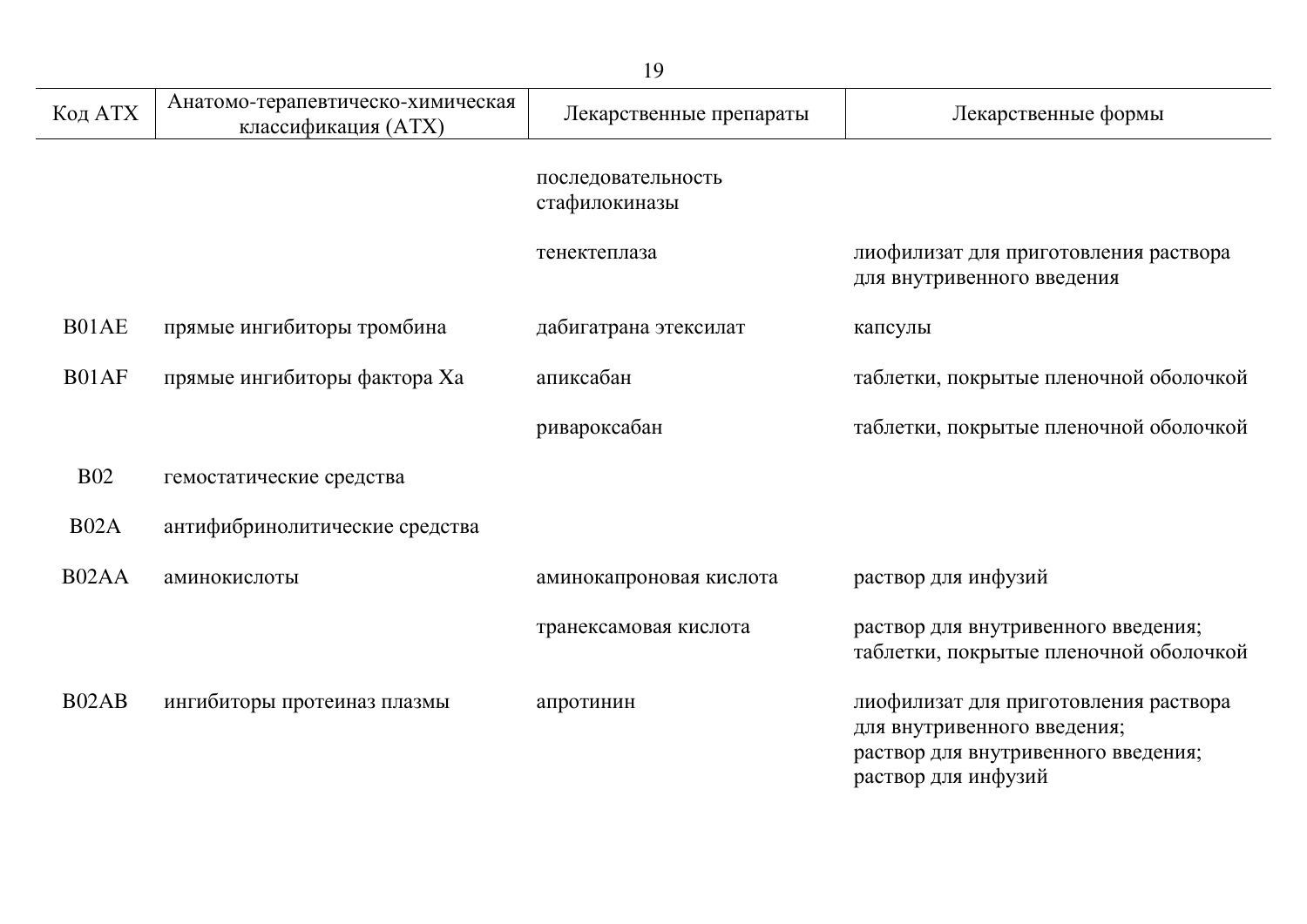|         |                                                          | 20                                                                                 |                                                                      |
|---------|----------------------------------------------------------|------------------------------------------------------------------------------------|----------------------------------------------------------------------|
| Код АТХ | Анатомо-терапевтическо-химическая<br>классификация (ATX) | Лекарственные препараты                                                            | Лекарственные формы                                                  |
| B02B    | витамин К и другие гемостатики                           |                                                                                    |                                                                      |
| B02BA   | витамин К                                                | менадиона натрия бисульфит                                                         | раствор для внутримышечного введения                                 |
| B02BC   | местные гемостатики                                      | фибриноген + тромбин                                                               | губка                                                                |
| B02BD   | факторы свертывания крови                                | антиингибиторный<br>коагулянтный комплекс                                          | лиофилизат для приготовления раствора<br>для инфузий                 |
|         |                                                          | мороктоког альфа                                                                   | лиофилизат для приготовления раствора<br>для внутривенного введения  |
|         |                                                          | нонаког альфа                                                                      | лиофилизат для приготовления раствора<br>для внутривенного введения  |
|         |                                                          | октоког альфа                                                                      | лиофилизат для приготовления раствора<br>для внутривенного введения  |
|         |                                                          | симоктоког альфа (фактор<br>свертывания крови VIII<br>человеческий рекомбинантный) | лиофилизат для приготовления раствора<br>для внутривенного введения  |
|         |                                                          | фактор свертывания крови VII                                                       | лиофилизат для приготовления раствора<br>для внутривенного введения  |
|         |                                                          | фактор свертывания крови VIII                                                      | лиофилизат для приготовления раствора<br>для внутривенного введения; |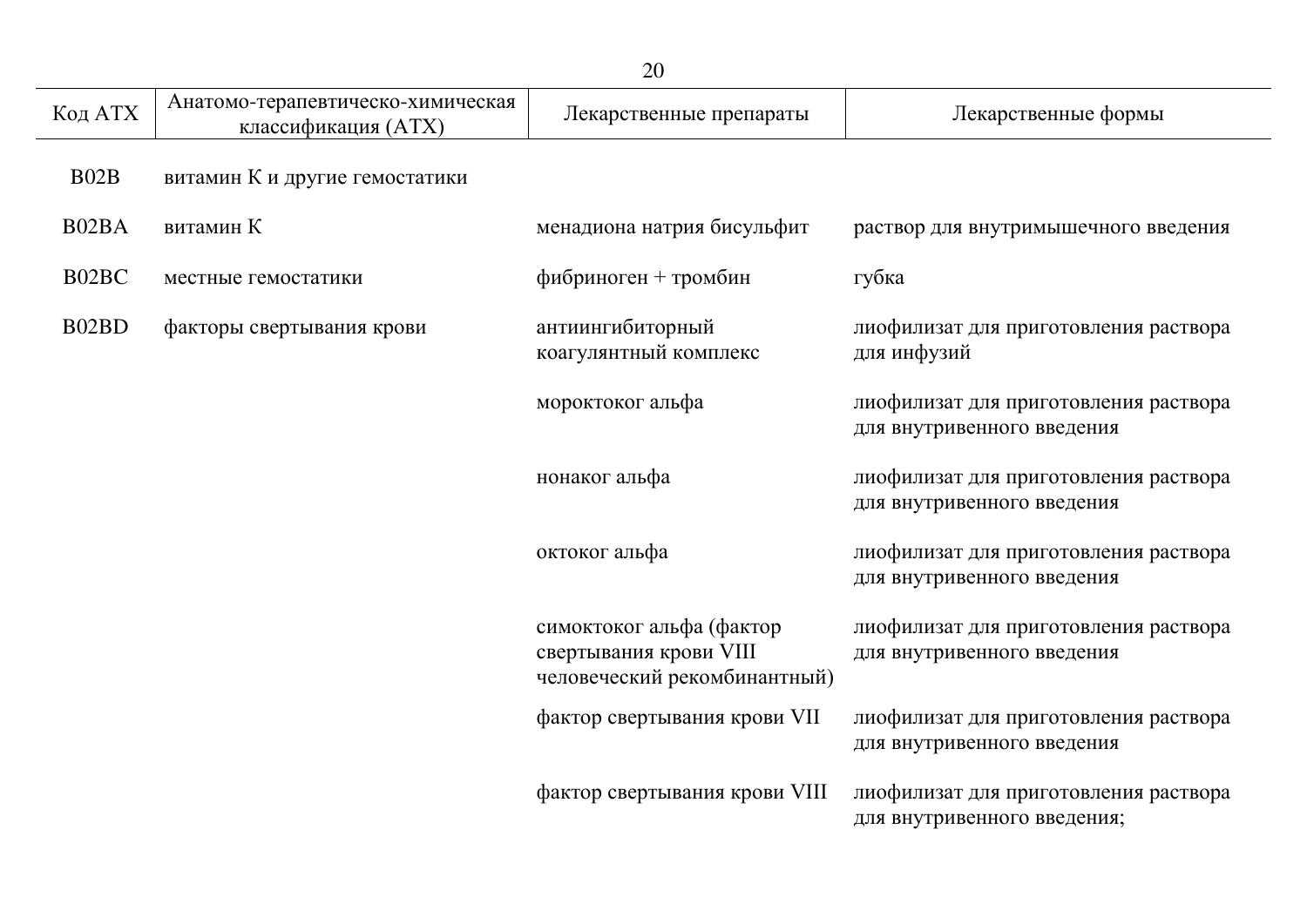|         |                                                          | 21                                                                                    |                                                                                                                                                                                                                             |
|---------|----------------------------------------------------------|---------------------------------------------------------------------------------------|-----------------------------------------------------------------------------------------------------------------------------------------------------------------------------------------------------------------------------|
| Код АТХ | Анатомо-терапевтическо-химическая<br>классификация (ATX) | Лекарственные препараты                                                               | Лекарственные формы                                                                                                                                                                                                         |
|         |                                                          | фактор свертывания крови IX                                                           | лиофилизат для приготовления раствора<br>для инфузий;<br>раствор для инфузий (замороженный)<br>лиофилизат для приготовления раствора<br>для внутривенного введения;<br>лиофилизат для приготовления раствора<br>для инфузий |
|         |                                                          | факторы свертывания крови II,<br>VII, IX, X в комбинации<br>(протромбиновый комплекс) | лиофилизат для приготовления раствора<br>для внутривенного введения                                                                                                                                                         |
|         |                                                          | факторы свертывания крови II,<br>IX и X в комбинации                                  | лиофилизат для приготовления раствора<br>для инфузий                                                                                                                                                                        |
|         |                                                          | фактор свертывания крови VIII<br>+ фактор Виллебранда                                 | лиофилизат для приготовления раствора<br>для внутривенного введения                                                                                                                                                         |
|         |                                                          | эптаког альфа<br>(активированный)                                                     | лиофилизат для приготовления раствора<br>для внутривенного введения                                                                                                                                                         |
| B02BX   | другие системные гемостатики                             | ромиплостим                                                                           | порошок для приготовления раствора для<br>подкожного введения                                                                                                                                                               |
|         |                                                          | элтромбопаг                                                                           | таблетки, покрытые пленочной оболочкой                                                                                                                                                                                      |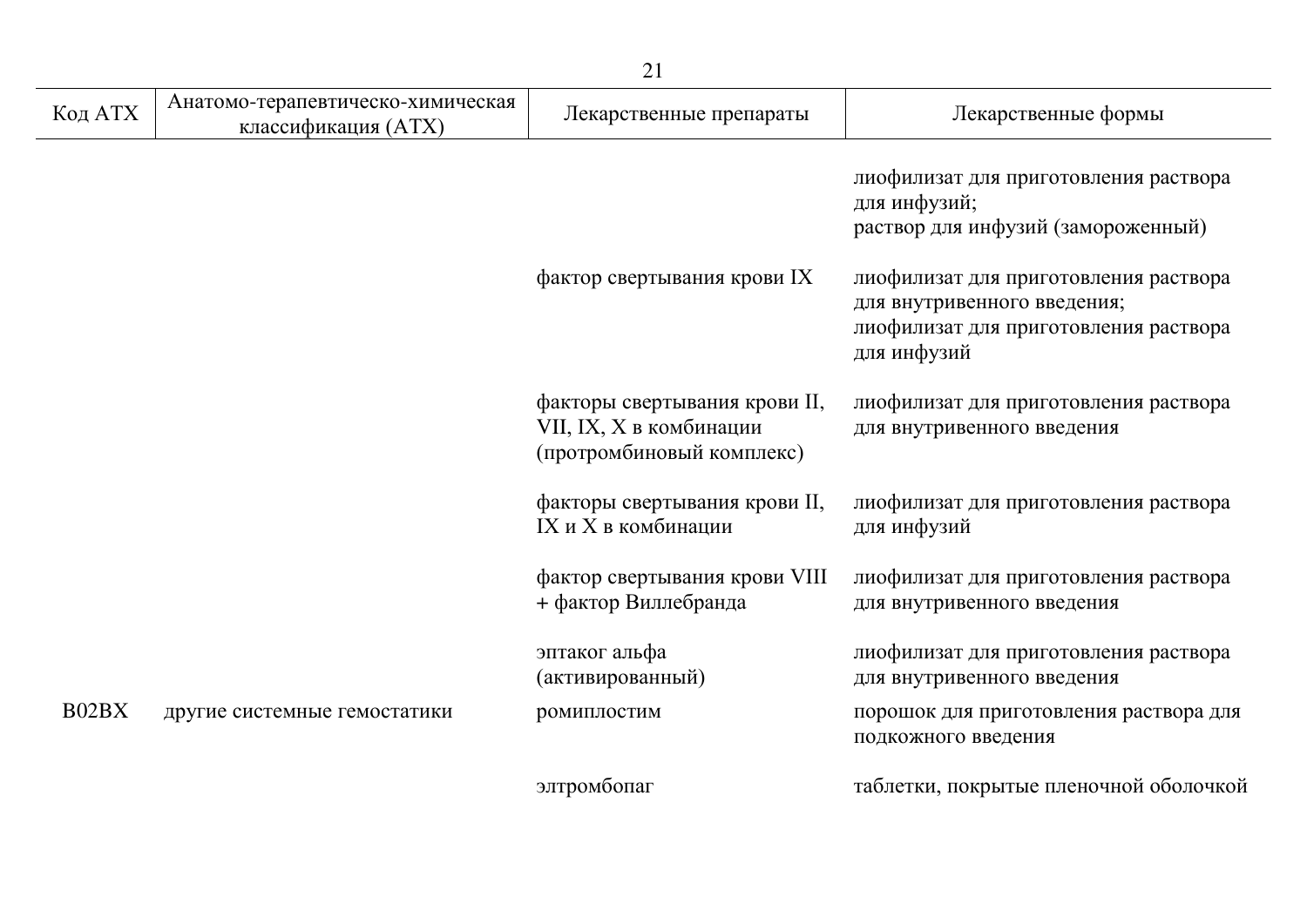| Код АТХ           | Анатомо-терапевтическо-химическая<br>классификация (ATX) | Лекарственные препараты                        | Лекарственные формы                                                                                                                              |
|-------------------|----------------------------------------------------------|------------------------------------------------|--------------------------------------------------------------------------------------------------------------------------------------------------|
|                   |                                                          | этамзилат                                      | раствор для внутривенного и<br>внутримышечного введения;<br>раствор для инъекций;<br>раствор для инъекций и наружного<br>применения;<br>таблетки |
| <b>B03</b>        | антианемические препараты                                |                                                |                                                                                                                                                  |
| B <sub>03</sub> A | препараты железа                                         |                                                |                                                                                                                                                  |
| B03AB             | пероральные препараты<br>трехвалентного железа           | железа (III) гидроксид<br>полимальтозат        | капли для приема внутрь;<br>раствор для приема внутрь;<br>сироп;<br>таблетки жевательные                                                         |
| B03AC             | парентеральные препараты<br>трехвалентного железа        | железа (III) гидроксид<br>олигоизомальтозат    | раствор для внутривенного введения                                                                                                               |
|                   |                                                          | железа (III) гидроксида<br>сахарозный комплекс | раствор для внутривенного введения                                                                                                               |
|                   |                                                          | железа карбоксимальтозат                       | раствор для внутривенного введения                                                                                                               |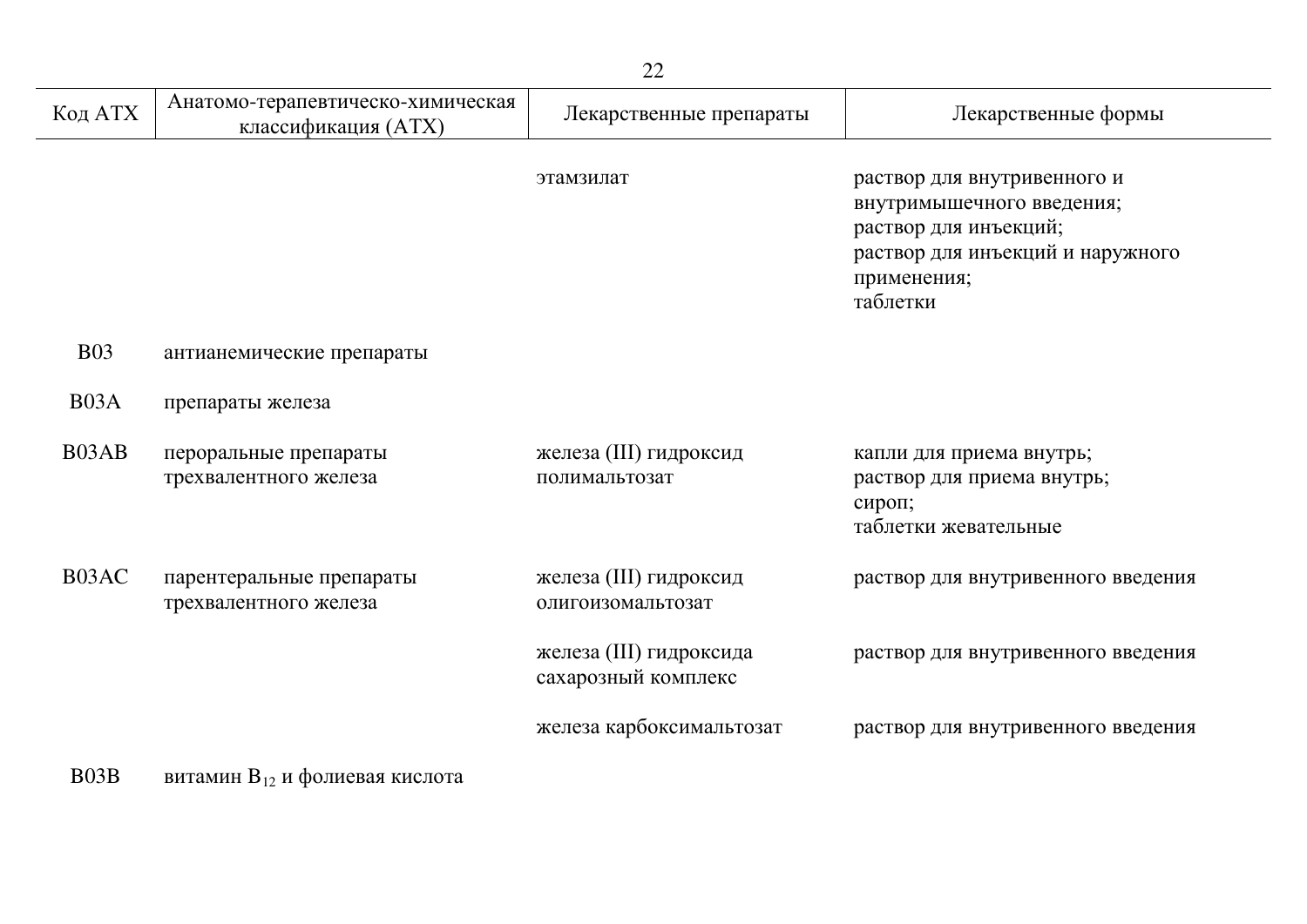| Код АТХ | Анатомо-терапевтическо-химическая<br>классификация (ATX)  | Лекарственные препараты                   | Лекарственные формы                                                                                                                                                                                          |
|---------|-----------------------------------------------------------|-------------------------------------------|--------------------------------------------------------------------------------------------------------------------------------------------------------------------------------------------------------------|
| B03BA   | витамин В <sub>12</sub> (цианокобаламин и его<br>аналоги) | цианокобаламин                            | раствор для инъекций                                                                                                                                                                                         |
| B03BB   | фолиевая кислота и ее производные                         | фолиевая кислота                          | таблетки;<br>таблетки, покрытые пленочной оболочкой                                                                                                                                                          |
| B03X    | другие антианемические препараты                          |                                           |                                                                                                                                                                                                              |
| B03XA   | другие антианемические препараты                          | дарбэпоэтин альфа                         | раствор для инъекций                                                                                                                                                                                         |
|         |                                                           | метоксиполиэтиленгликоль-<br>эпоэтин бета | раствор для внутривенного и подкожного<br>введения                                                                                                                                                           |
|         |                                                           | эпоэтин альфа                             | раствор для внутривенного и подкожного<br>введения                                                                                                                                                           |
|         |                                                           | эпоэтин бета                              | лиофилизат для приготовления раствора<br>для внутривенного и подкожного введения;<br>лиофилизат для приготовления раствора<br>для подкожного введения;<br>раствор для внутривенного и подкожного<br>введения |

В05 кровезаменители и перфузионные растворы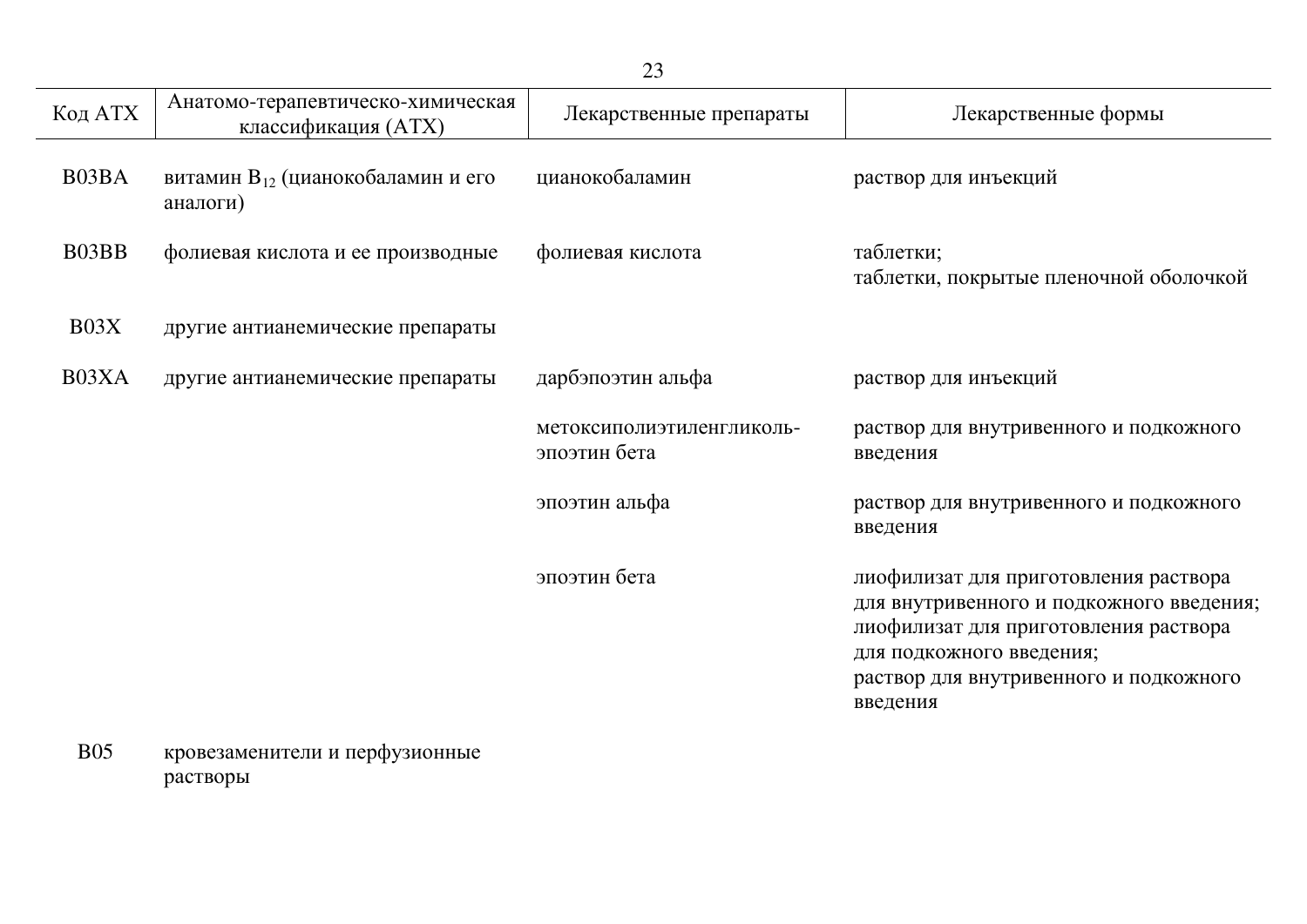| Код АТХ | Анатомо-терапевтическо-химическая<br>классификация (ATX) | Лекарственные препараты                                      | Лекарственные формы                                     |
|---------|----------------------------------------------------------|--------------------------------------------------------------|---------------------------------------------------------|
| B05A    | кровь и препараты крови                                  |                                                              |                                                         |
| B05AA   | кровезаменители и препараты плазмы                       | альбумин человека                                            | раствор для инфузий                                     |
|         | крови                                                    | гидроксиэтилкрахмал                                          | раствор для инфузий                                     |
|         |                                                          | декстран                                                     | раствор для инфузий                                     |
|         |                                                          | желатин                                                      | раствор для инфузий                                     |
| B05B    | растворы для внутривенного<br>введения                   |                                                              |                                                         |
| B05BA   | растворы для парентерального<br>питания                  | жировые эмульсии для<br>парентерального питания              | эмульсия для инфузий                                    |
| B05BB   | растворы, влияющие на водно-<br>электролитный баланс     | декстроза + калия хлорид +<br>натрия хлорид + натрия цитрат  | порошок для приготовления раствора для<br>приема внутрь |
|         |                                                          | калия хлорид + натрия ацетат +<br>натрия хлорид              | раствор для инфузий                                     |
|         |                                                          | меглюмина натрия сукцинат                                    | раствор для инфузий                                     |
|         |                                                          | натрия лактата раствор<br>сложный<br>(калия хлорид + кальция | раствор для инфузий                                     |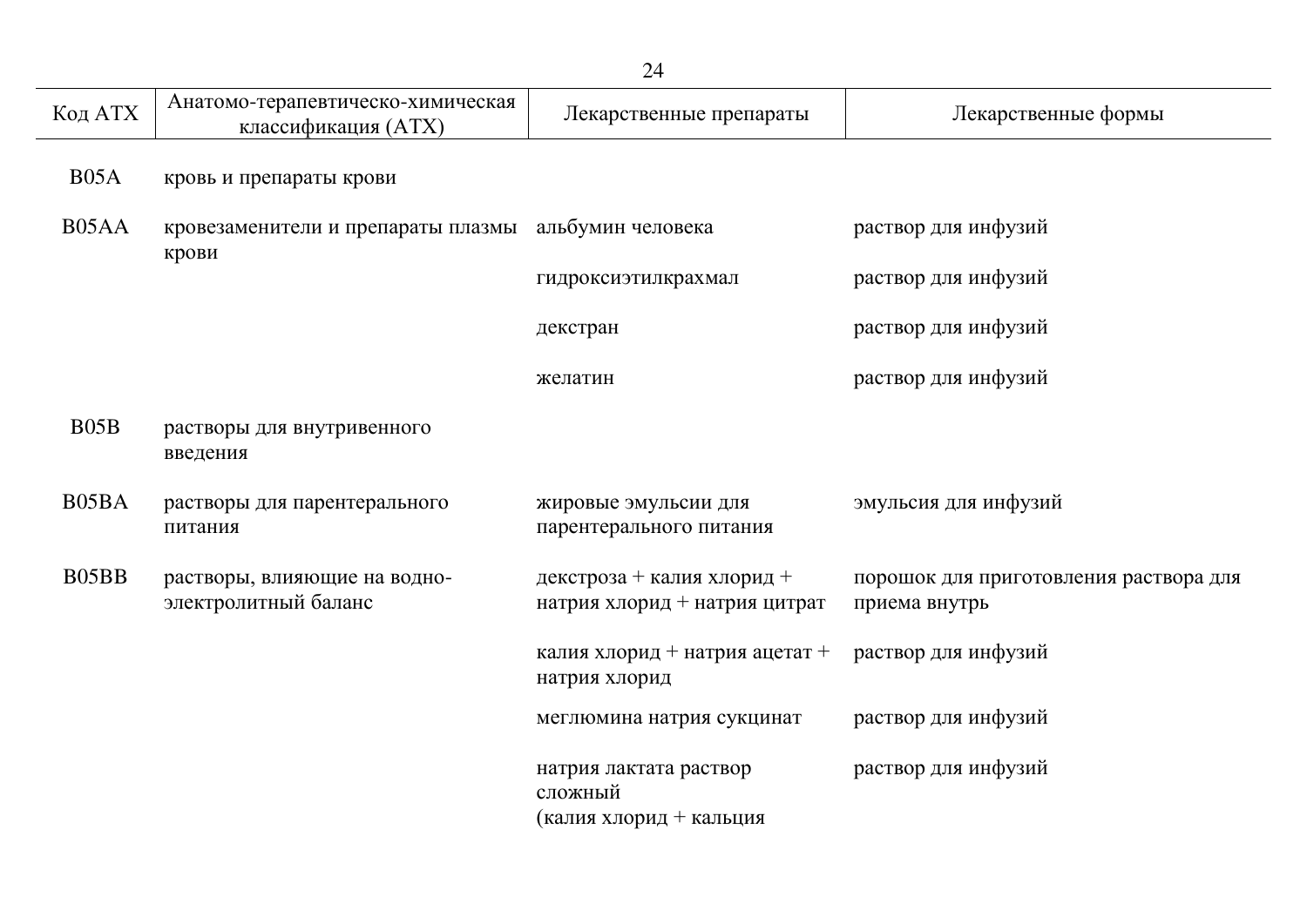| Код АТХ           | Анатомо-терапевтическо-химическая<br>классификация (ATX) | Лекарственные препараты                                                                                                                                            | Лекарственные формы                                        |
|-------------------|----------------------------------------------------------|--------------------------------------------------------------------------------------------------------------------------------------------------------------------|------------------------------------------------------------|
|                   |                                                          | хлорид + натрия хлорид +<br>натрия лактат)                                                                                                                         |                                                            |
|                   |                                                          | натрия хлорида раствор<br>сложный<br>(калия хлорид + кальция<br>хлорид + натрия хлорид)                                                                            | раствор для инфузий                                        |
|                   |                                                          | натрия хлорид + калия хлорид + раствор для инфузий<br>кальция хлорида дигидрат +<br>магния хлорида гексагидрат +<br>натрия ацетата тригидрат +<br>яблочная кислота |                                                            |
| B05BC             | растворы с осмодиуретическим<br>действием                | маннитол                                                                                                                                                           | порошок для ингаляций дозированный;<br>раствор для инфузий |
| B <sub>05</sub> C | ирригационные растворы                                   |                                                                                                                                                                    |                                                            |
| B05CX             | другие ирригационные растворы                            | декстроза                                                                                                                                                          | раствор для внутривенного введения;<br>раствор для инфузий |
| B <sub>05</sub> D | растворы для перитонеального<br>диализа                  | растворы для перитонеального<br>диализа                                                                                                                            |                                                            |
| B05X              | добавки к растворам для<br>внутривенного введения        |                                                                                                                                                                    |                                                            |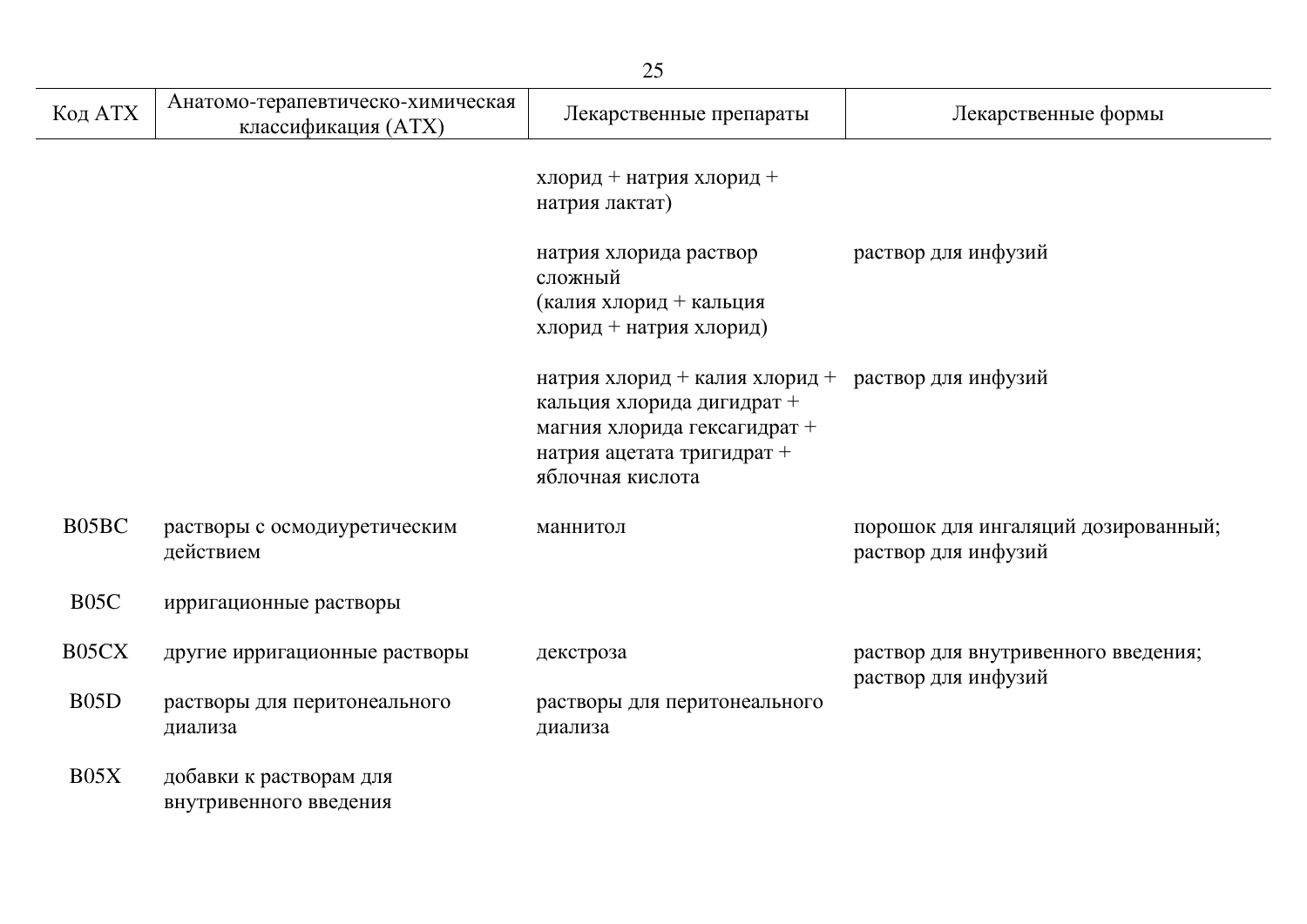| Код АТХ         | Анатомо-терапевтическо-химическая<br>классификация (ATX) | Лекарственные препараты | Лекарственные формы                                                                                                |
|-----------------|----------------------------------------------------------|-------------------------|--------------------------------------------------------------------------------------------------------------------|
| B05XA           | растворы электролитов                                    | калия хлорид            | концентрат для приготовления раствора<br>для инфузий;<br>раствор для внутривенного введения                        |
|                 |                                                          | магния сульфат          | раствор для внутривенного введения;<br>раствор для внутривенного и<br>внутримышечного введения                     |
|                 |                                                          | натрия гидрокарбонат    | раствор для инфузий                                                                                                |
|                 |                                                          | натрия хлорид           | раствор для инфузий;<br>раствор для инъекций;<br>растворитель для приготовления<br>лекарственных форм для инъекций |
| $\mathsf{C}$    | сердечно-сосудистая система                              |                         |                                                                                                                    |
| C <sub>01</sub> | препараты для лечения заболеваний<br>сердца              |                         |                                                                                                                    |
| CO1A            | сердечные гликозиды                                      |                         |                                                                                                                    |
| C01AA           | гликозиды наперстянки                                    | дигоксин                | раствор для внутривенного введения;<br>таблетки;                                                                   |

таблетки (для детей)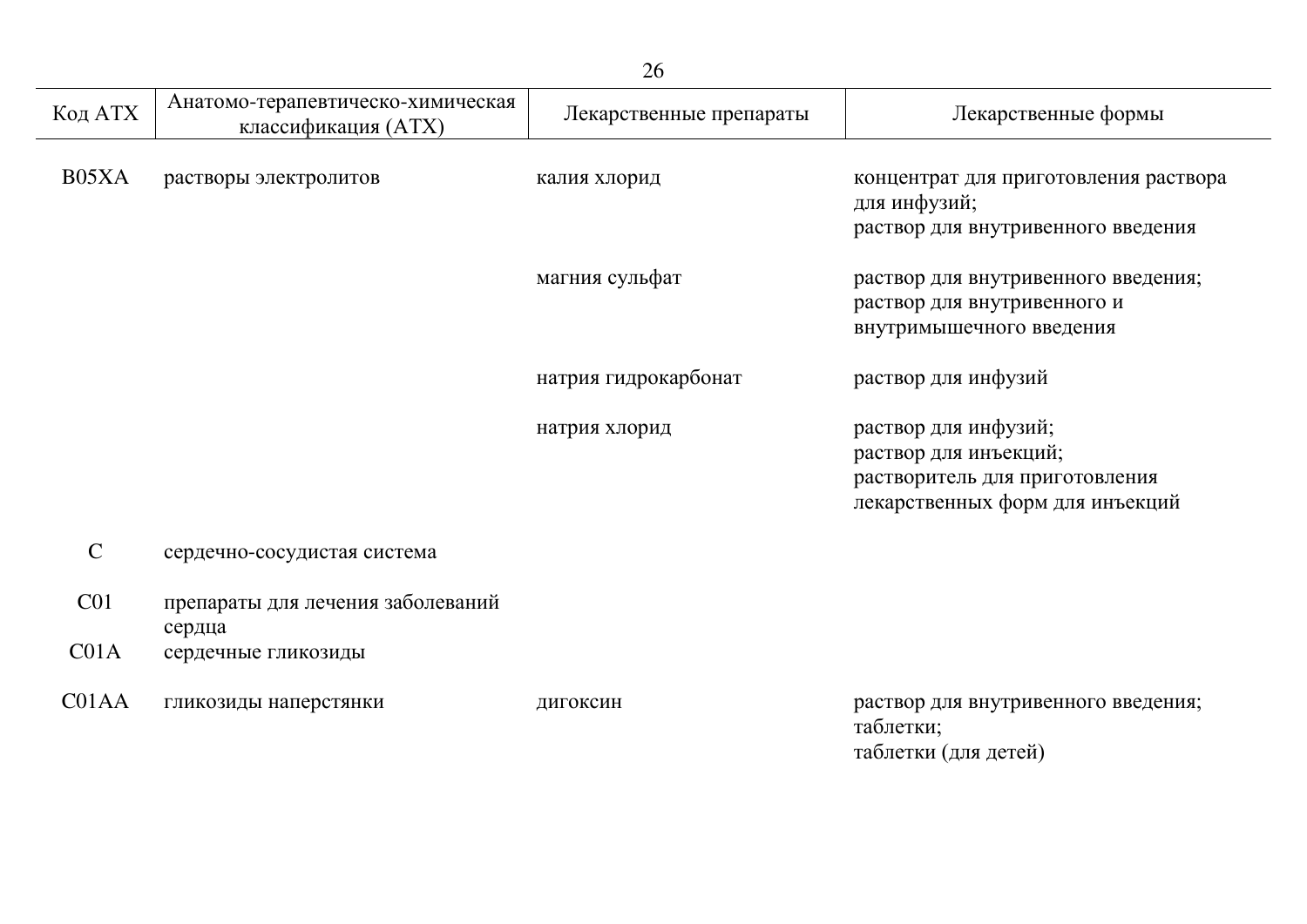| 27      |                                                          |                         |                                                                                                                                                                                                                                          |
|---------|----------------------------------------------------------|-------------------------|------------------------------------------------------------------------------------------------------------------------------------------------------------------------------------------------------------------------------------------|
| Код АТХ | Анатомо-терапевтическо-химическая<br>классификация (ATX) | Лекарственные препараты | Лекарственные формы                                                                                                                                                                                                                      |
| CO1B    | антиаритмические препараты,<br>классы I и III            |                         |                                                                                                                                                                                                                                          |
| C01BA   | антиаритмические препараты,<br>класс IA                  | прокаинамид             | раствор для внутривенного и<br>внутримышечного введения;<br>раствор для инъекций;<br>таблетки                                                                                                                                            |
| CO1BB   | антиаритмические препараты,<br>класс IB                  | лидокаин                | гель для местного применения;<br>капли глазные;<br>раствор для инъекций;<br>спрей для местного и наружного<br>применения;<br>спрей для местного и наружного<br>применения дозированный;<br>спрей для местного применения<br>дозированный |
| C01BC   | антиаритмические препараты,<br>класс IC                  | пропафенон              | раствор для внутривенного введения;<br>таблетки, покрытые пленочной оболочкой                                                                                                                                                            |
| C01BD   | антиаритмические препараты,<br>класс III                 | амиодарон               | концентрат для приготовления раствора<br>для внутривенного введения;<br>раствор для внутривенного введения;<br>таблетки                                                                                                                  |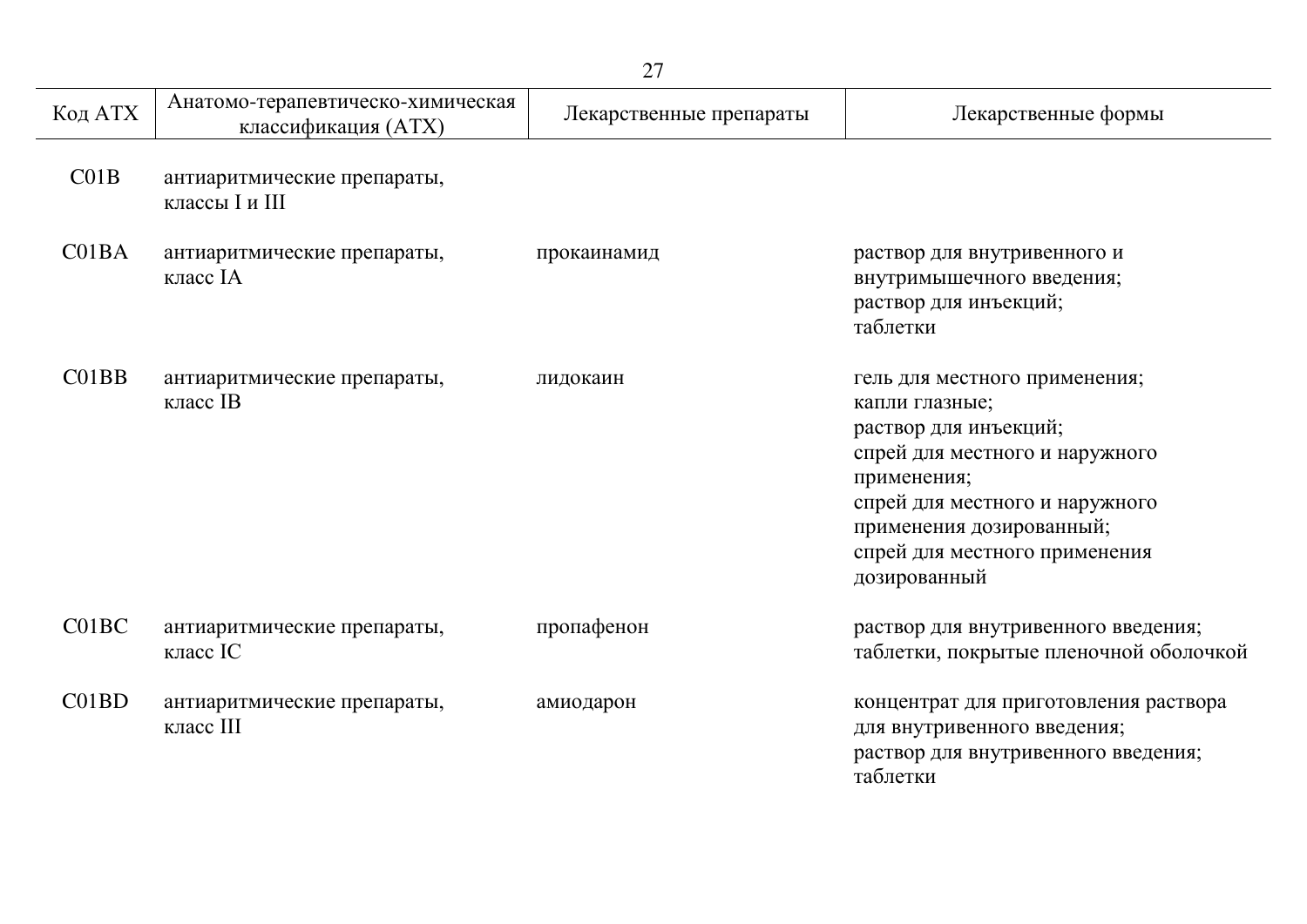| Код АТХ           | Анатомо-терапевтическо-химическая<br>классификация (ATX) | Лекарственные препараты   | Лекарственные формы                                                                                                                   |
|-------------------|----------------------------------------------------------|---------------------------|---------------------------------------------------------------------------------------------------------------------------------------|
| CO1BG             | другие антиаритмические препараты,<br>классы I и III     | лаппаконитина гидробромид | таблетки                                                                                                                              |
| C <sub>01</sub> C | кардиотонические средства, кроме<br>сердечных гликозидов |                           |                                                                                                                                       |
| C01CA             | адренергические и<br>дофаминергические средства          | добутамин                 | концентрат для приготовления раствора<br>для инфузий;<br>лиофилизат для приготовления раствора<br>для инфузий;<br>раствор для инфузий |
|                   |                                                          | допамин                   | концентрат для приготовления раствора<br>для инфузий;<br>раствор для инъекций                                                         |
|                   |                                                          | норэпинефрин              | концентрат для приготовления раствора<br>для внутривенного введения                                                                   |
|                   |                                                          | фенилэфрин                | раствор для инъекций                                                                                                                  |
|                   |                                                          | эпинефрин                 | раствор для инъекций                                                                                                                  |
| C01CX             | другие кардиотонические средства                         | левосимендан              | концентрат для приготовления раствора<br>для инфузий                                                                                  |

j.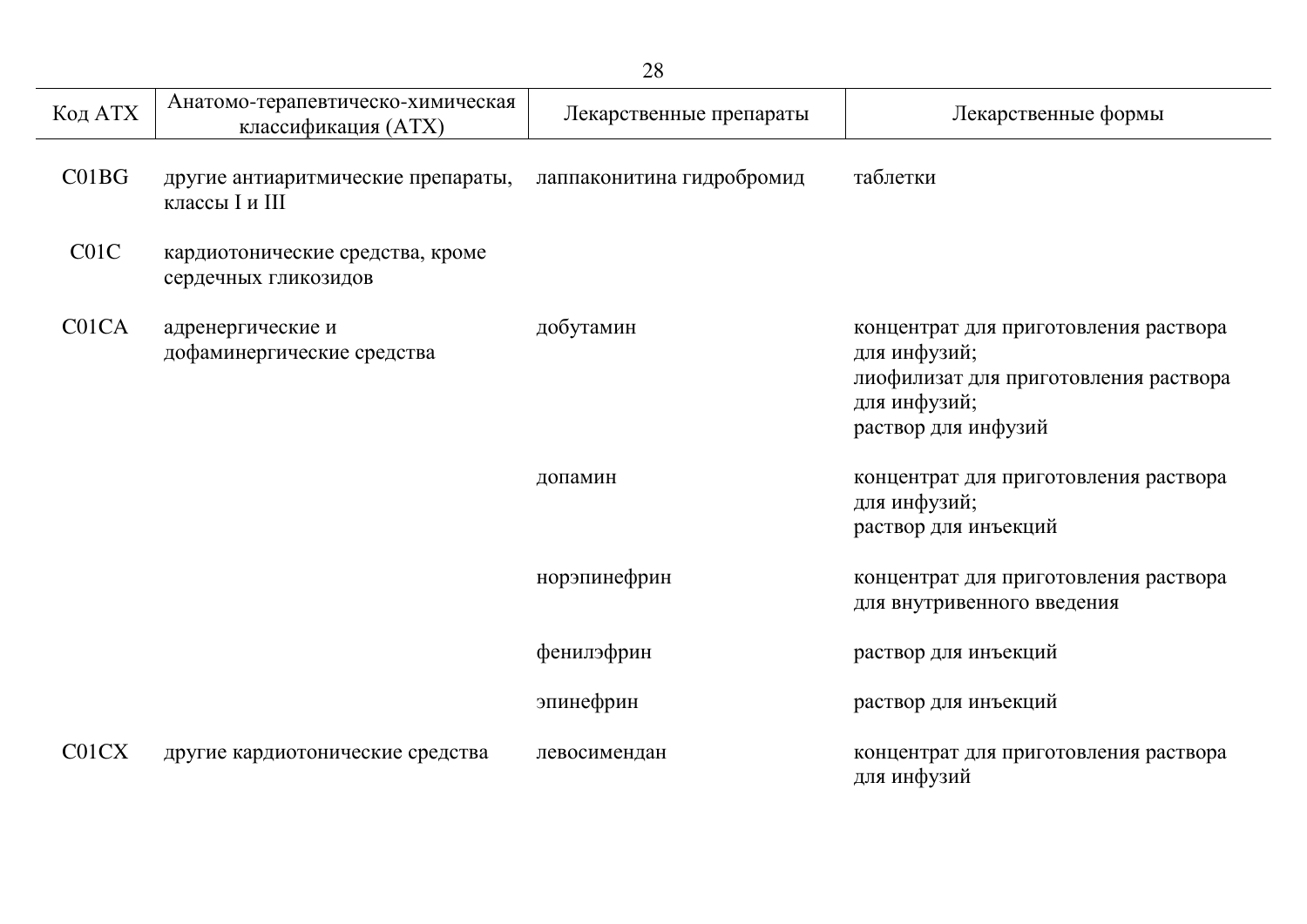|         |                                                          | 29                      |                                                                                                                                                                                                                                                                                                                                     |
|---------|----------------------------------------------------------|-------------------------|-------------------------------------------------------------------------------------------------------------------------------------------------------------------------------------------------------------------------------------------------------------------------------------------------------------------------------------|
| Код АТХ | Анатомо-терапевтическо-химическая<br>классификация (ATX) | Лекарственные препараты | Лекарственные формы                                                                                                                                                                                                                                                                                                                 |
| C01D    | вазодилататоры для лечения<br>заболеваний сердца         |                         |                                                                                                                                                                                                                                                                                                                                     |
| C01DA   | органические нитраты                                     | изосорбида динитрат     | концентрат для приготовления раствора<br>для инфузий;<br>спрей дозированный;<br>спрей подъязычный дозированный;<br>таблетки;<br>таблетки пролонгированного действия                                                                                                                                                                 |
|         |                                                          | изосорбида мононитрат   | капсулы;<br>капсулы пролонгированного действия;<br>капсулы ретард;<br>капсулы с пролонгированным<br>высвобождением;<br>таблетки;<br>таблетки пролонгированного действия;<br>таблетки пролонгированного действия,<br>покрытые пленочной оболочкой;<br>таблетки с пролонгированным<br>высвобождением, покрытые пленочной<br>оболочкой |
|         |                                                          | нитроглицерин           | капсулы подъязычные;<br>концентрат для приготовления раствора<br>для инфузий;                                                                                                                                                                                                                                                       |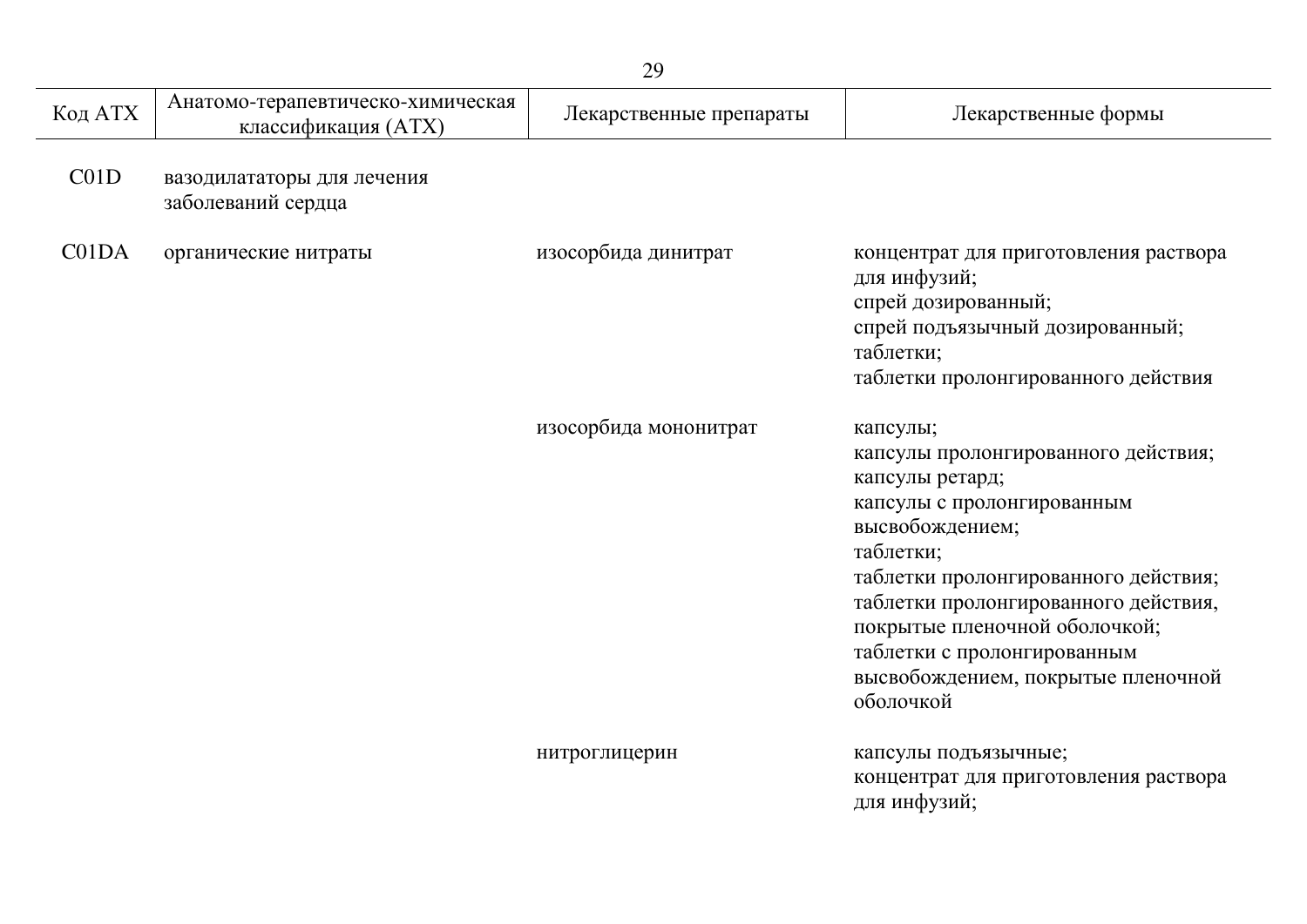| Код АТХ | Анатомо-терапевтическо-химическая<br>классификация (ATX) | Лекарственные препараты | Лекарственные формы                                                                                                                                            |
|---------|----------------------------------------------------------|-------------------------|----------------------------------------------------------------------------------------------------------------------------------------------------------------|
|         |                                                          |                         | пленки для наклеивания на десну;<br>раствор для внутривенного введения;<br>спрей подъязычный дозированный;<br>таблетки подъязычные;<br>таблетки сублингвальные |
| CO1E    | другие препараты для лечения<br>заболеваний сердца       |                         |                                                                                                                                                                |
| C01EA   | простагландины                                           | алпростадил             | концентрат для приготовления раствора<br>для инфузий;<br>лиофилизат для приготовления раствора<br>для инфузий                                                  |
| C01EB   | другие препараты для лечения<br>заболеваний сердца       | ивабрадин               | таблетки, покрытые пленочной оболочкой                                                                                                                         |
|         |                                                          | мельдоний               | капсулы;<br>раствор для внутривенного,<br>внутримышечного и парабульбарного<br>введения;<br>раствор для инъекций                                               |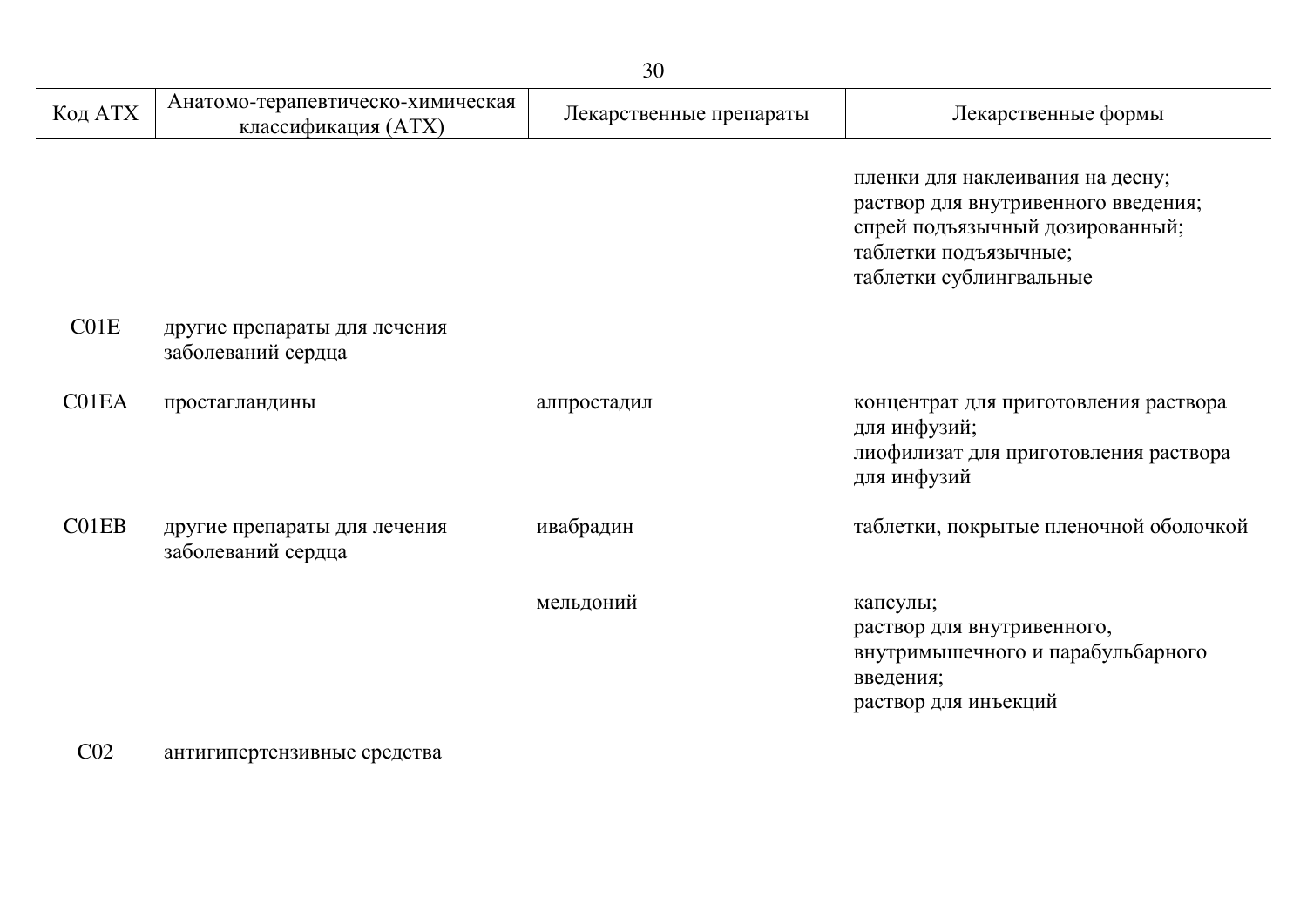|                    |                                                                                 | 31                      |                                                                                             |
|--------------------|---------------------------------------------------------------------------------|-------------------------|---------------------------------------------------------------------------------------------|
| Код АТХ            | Анатомо-терапевтическо-химическая<br>классификация (ATX)                        | Лекарственные препараты | Лекарственные формы                                                                         |
| CO2A               | антиадренергические средства<br>центрального действия                           |                         |                                                                                             |
| CO2AB              | метилдопа                                                                       | метилдопа               | таблетки                                                                                    |
| C02AC              | агонисты имидазолиновых<br>рецепторов                                           | <b>КЛОНИДИН</b>         | раствор для внутривенного введения;<br>таблетки                                             |
|                    |                                                                                 | моксонидин              | таблетки, покрытые пленочной оболочкой                                                      |
| C02C               | антиадренергические средства<br>периферического действия                        |                         |                                                                                             |
| C <sub>02</sub> CA | альфа-адреноблокаторы                                                           | доксазозин              | таблетки;<br>таблетки с пролонгированным<br>высвобождением, покрытые пленочной<br>оболочкой |
|                    |                                                                                 | урапидил                | капсулы пролонгированного действия;<br>раствор для внутривенного введения                   |
| CO2K               | другие антигипертензивные средства                                              |                         |                                                                                             |
| CO2KX              | антигипертензивные средства для<br>лечения легочной артериальной<br>гипертензии | амбризентан             | таблетки, покрытые пленочной оболочкой                                                      |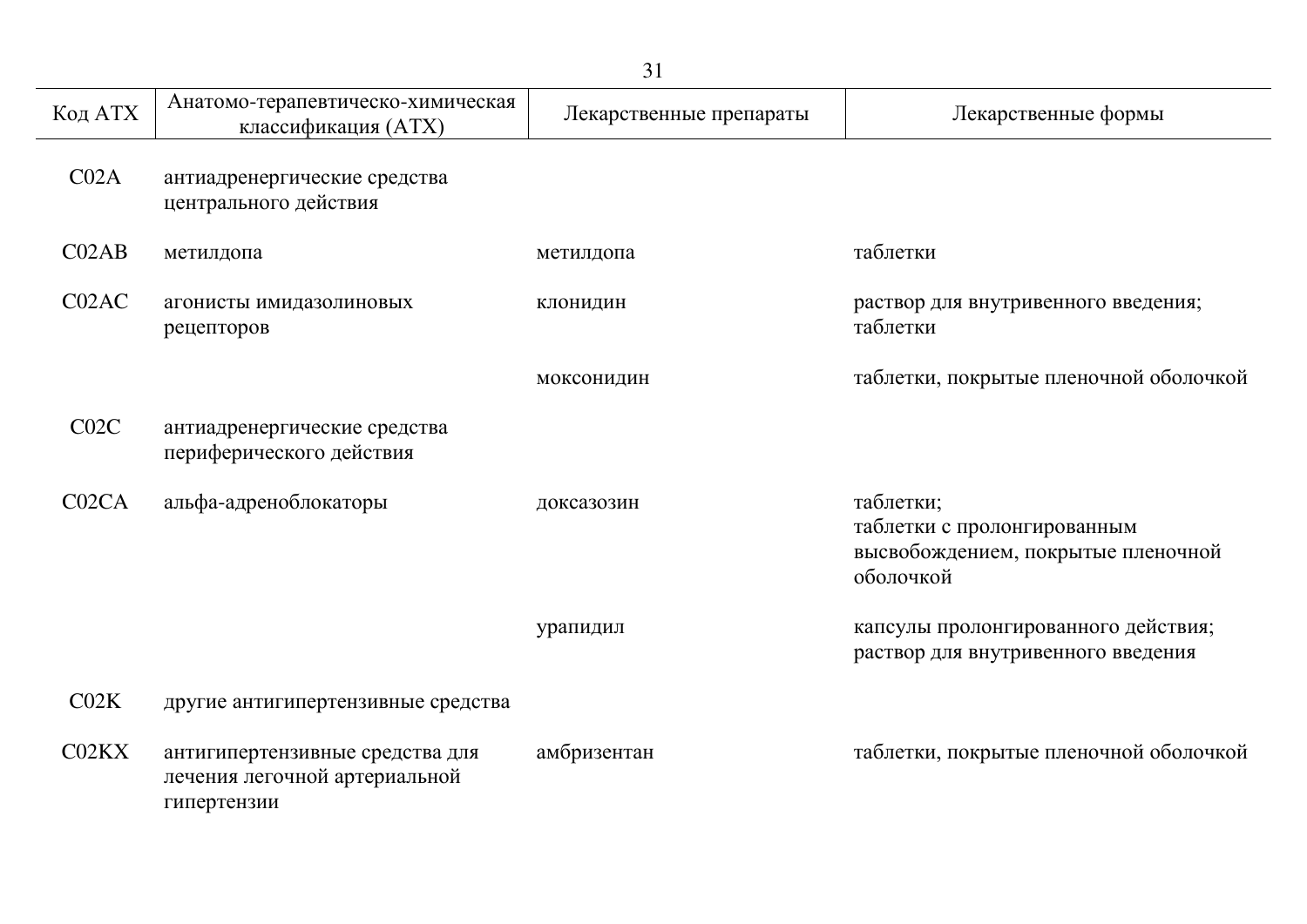| Код АТХ            | Анатомо-терапевтическо-химическая<br>классификация (ATX) | Лекарственные препараты | Лекарственные формы                                                                                                                                                                                                                                                                                                                          |
|--------------------|----------------------------------------------------------|-------------------------|----------------------------------------------------------------------------------------------------------------------------------------------------------------------------------------------------------------------------------------------------------------------------------------------------------------------------------------------|
|                    |                                                          | бозентан                | таблетки диспергируемые;<br>таблетки, покрытые пленочной оболочкой                                                                                                                                                                                                                                                                           |
|                    |                                                          | мацитентан              | таблетки, покрытые пленочной оболочкой                                                                                                                                                                                                                                                                                                       |
|                    |                                                          | риоцигуат               | таблетки, покрытые пленочной оболочкой                                                                                                                                                                                                                                                                                                       |
| C <sub>03</sub>    | диуретики                                                |                         |                                                                                                                                                                                                                                                                                                                                              |
| CO3A               | тиазидные диуретики                                      |                         |                                                                                                                                                                                                                                                                                                                                              |
| C <sub>03</sub> AA | тиазиды                                                  | гидрохлоротиазид        | таблетки                                                                                                                                                                                                                                                                                                                                     |
| CO3B               | тиазидоподобные диуретики                                |                         |                                                                                                                                                                                                                                                                                                                                              |
| C03BA              | сульфонамиды                                             | индапамид               | капсулы;<br>таблетки, покрытые оболочкой;<br>таблетки, покрытые пленочной оболочкой;<br>таблетки пролонгированного действия,<br>покрытые оболочкой;<br>таблетки пролонгированного действия,<br>покрытые пленочной оболочкой;<br>таблетки с контролируемым<br>высвобождением, покрытые пленочной<br>оболочкой;<br>таблетки с модифицированным |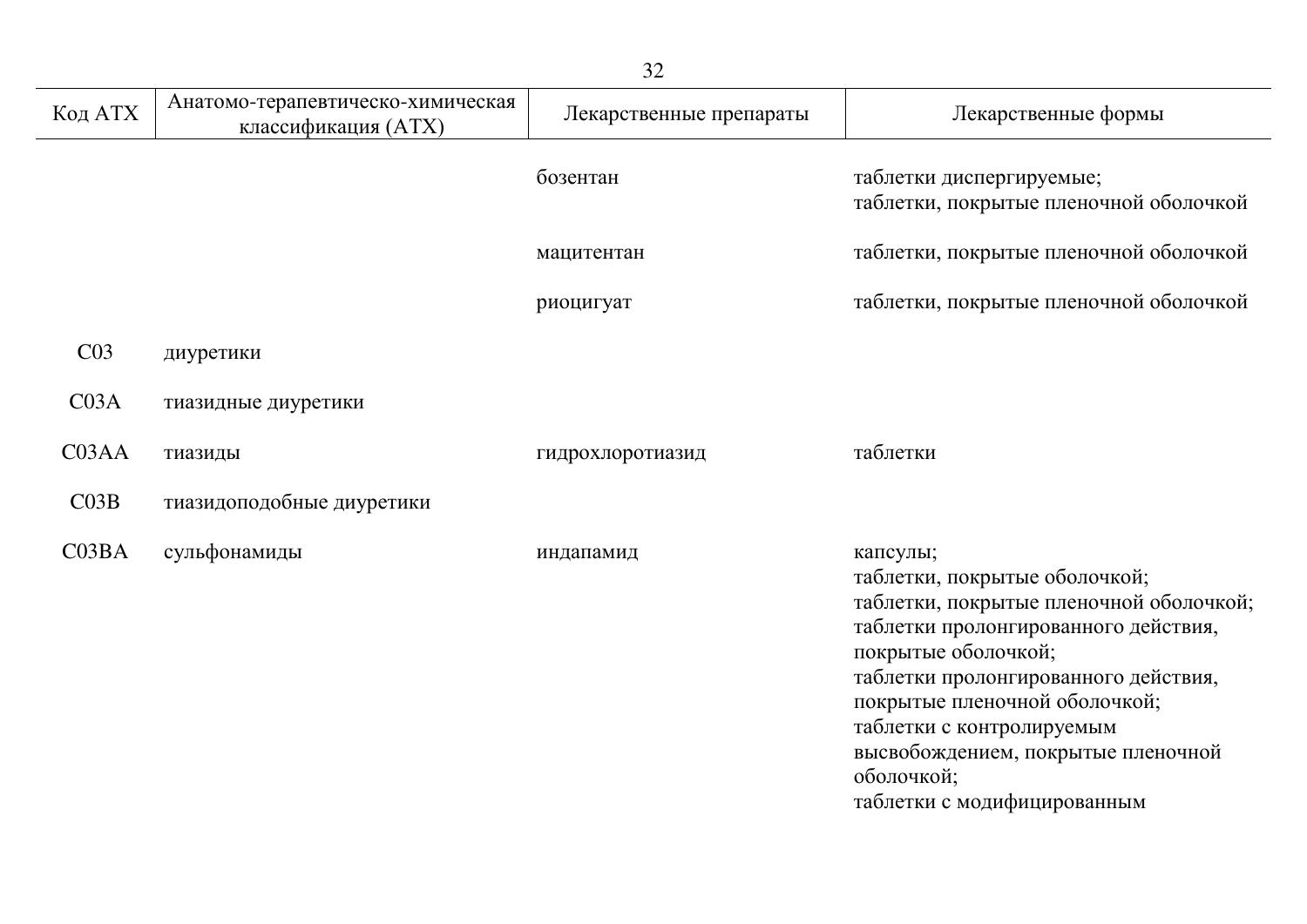| Код АТХ            | Анатомо-терапевтическо-химическая<br>классификация (ATX) | Лекарственные препараты | Лекарственные формы                                                                                                                                    |
|--------------------|----------------------------------------------------------|-------------------------|--------------------------------------------------------------------------------------------------------------------------------------------------------|
|                    |                                                          |                         | высвобождением, покрытые оболочкой;<br>таблетки с пролонгированным<br>высвобождением, покрытые пленочной<br>оболочкой                                  |
| C03C               | "петлевые" диуретики                                     |                         |                                                                                                                                                        |
| C <sub>03</sub> CA | сульфонамиды                                             | фуросемид               | раствор для внутривенного и<br>внутримышечного введения;<br>раствор для инъекций;<br>таблетки                                                          |
| C03D               | калийсберегающие диуретики                               |                         |                                                                                                                                                        |
| C03DA              | антагонисты альдостерона                                 | спиронолактон           | капсулы;<br>таблетки                                                                                                                                   |
| CO <sub>4</sub>    | периферические вазодилататоры                            |                         |                                                                                                                                                        |
| CO4A               | периферические вазодилататоры                            |                         |                                                                                                                                                        |
| CO4AD              | производные пурина                                       | пентоксифиллин          | концентрат для приготовления раствора<br>для внутривенного и внутриартериального<br>введения;<br>концентрат для приготовления раствора<br>для инфузий; |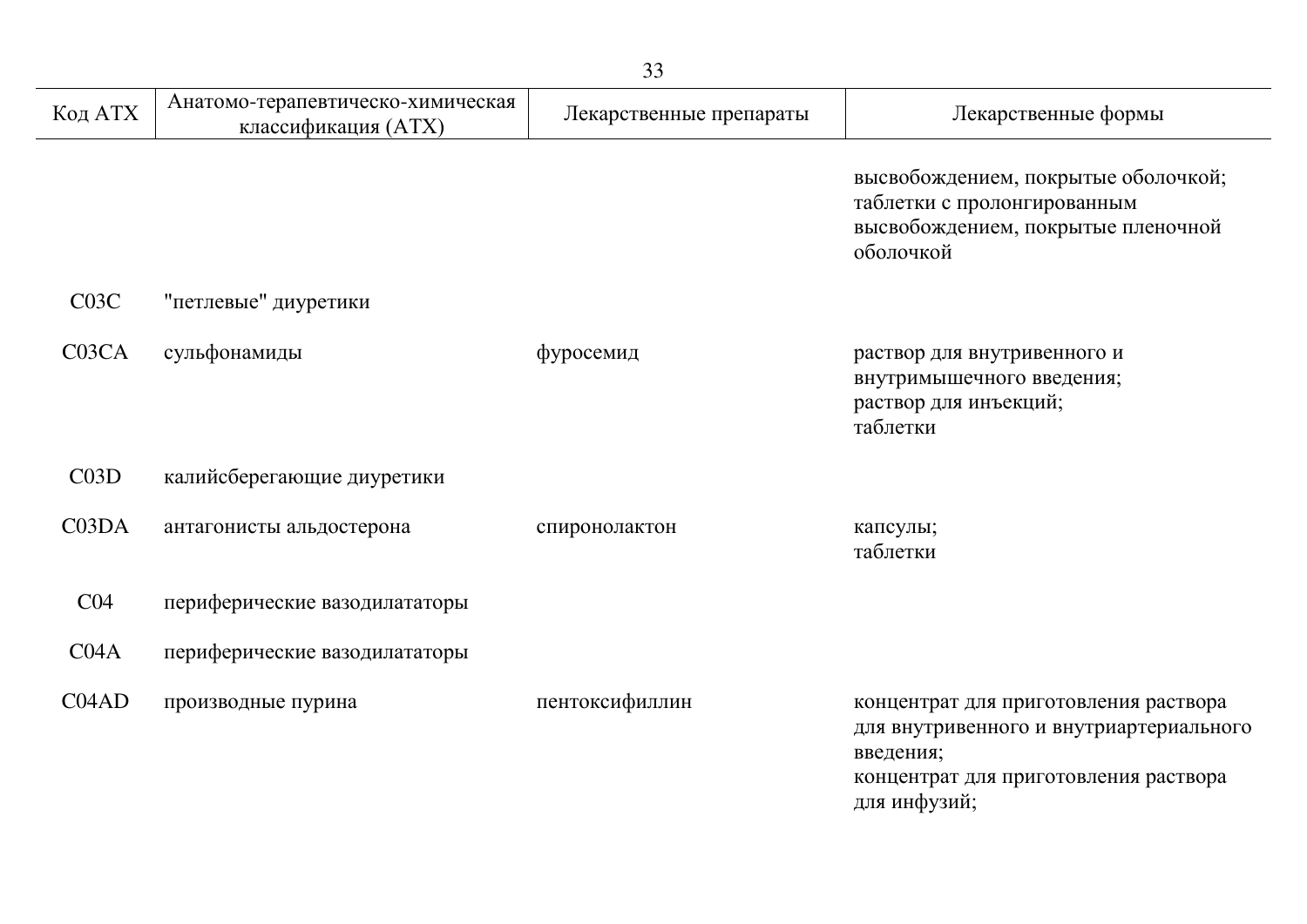| Код АТХ           | Анатомо-терапевтическо-химическая<br>классификация (ATX) | Лекарственные препараты | Лекарственные формы                                                                                                                                                                                           |
|-------------------|----------------------------------------------------------|-------------------------|---------------------------------------------------------------------------------------------------------------------------------------------------------------------------------------------------------------|
|                   |                                                          |                         | концентрат для приготовления раствора<br>для инъекций;<br>раствор для внутривенного введения;<br>раствор для внутривенного и<br>внутриартериального введения;<br>раствор для инфузий;<br>раствор для инъекций |
| CO7               | бета-адреноблокаторы                                     |                         |                                                                                                                                                                                                               |
| CO <sub>7</sub> A | бета-адреноблокаторы                                     |                         |                                                                                                                                                                                                               |
| C07AA             | неселективные бета-адреноблокаторы пропранолол           |                         | таблетки                                                                                                                                                                                                      |
|                   |                                                          | соталол                 | таблетки                                                                                                                                                                                                      |
| CO7AB             | селективные бета-адреноблокаторы                         | атенолол                | таблетки;<br>таблетки, покрытые оболочкой;<br>таблетки, покрытые пленочной оболочкой                                                                                                                          |
|                   |                                                          | бисопролол              | таблетки;<br>таблетки, покрытые пленочной оболочкой                                                                                                                                                           |
|                   |                                                          | метопролол              | раствор для внутривенного введения;<br>таблетки;<br>таблетки, покрытые пленочной оболочкой;                                                                                                                   |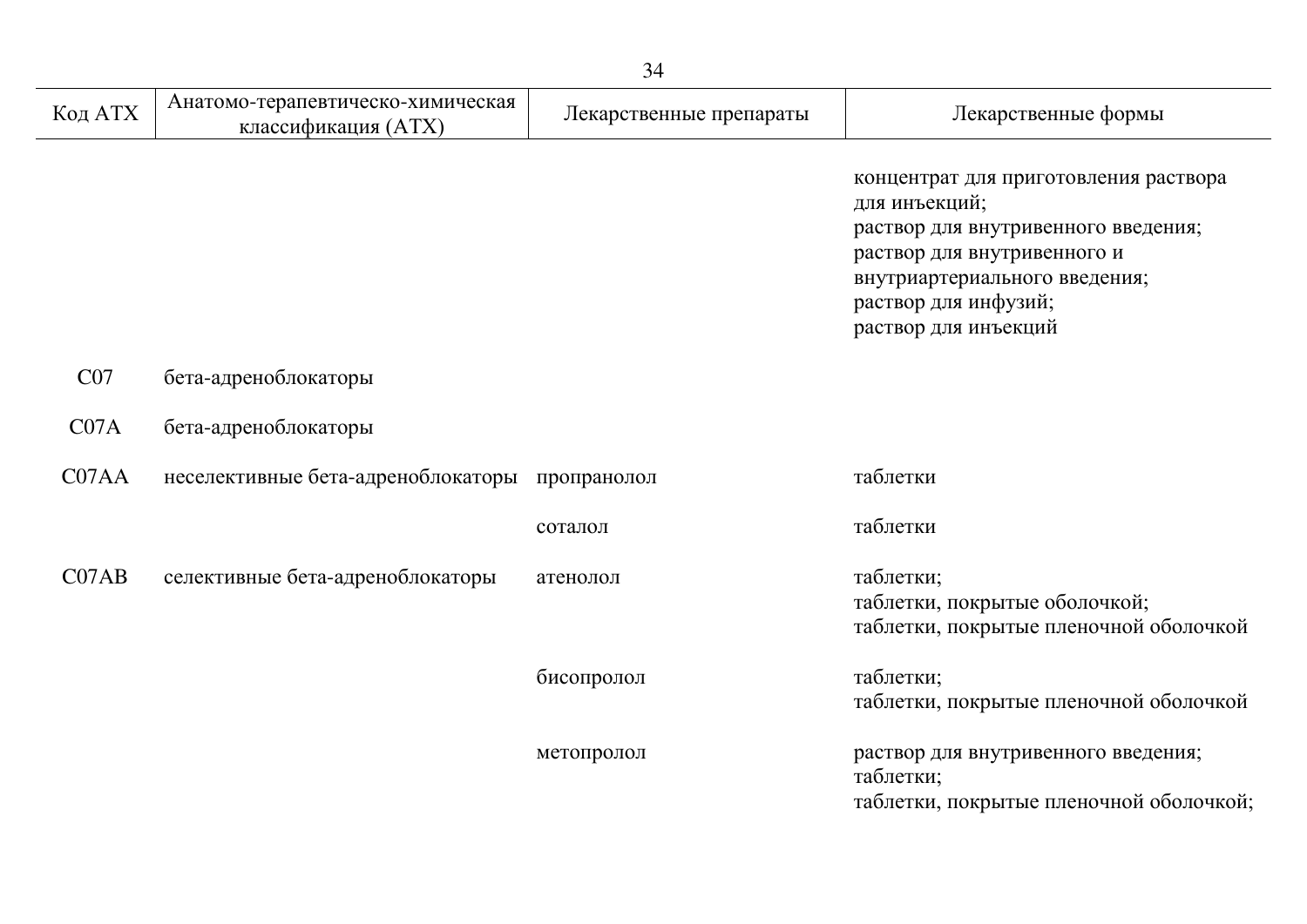|                                |                                                                                       | 35                      |                                                                                                                                                                                                                               |
|--------------------------------|---------------------------------------------------------------------------------------|-------------------------|-------------------------------------------------------------------------------------------------------------------------------------------------------------------------------------------------------------------------------|
| Код АТХ                        | Анатомо-терапевтическо-химическая<br>классификация (ATX)                              | Лекарственные препараты | Лекарственные формы                                                                                                                                                                                                           |
|                                |                                                                                       |                         | таблетки пролонгированного действия,<br>покрытые пленочной оболочкой;<br>таблетки с пролонгированным<br>высвобождением, покрытые оболочкой;<br>таблетки с пролонгированным<br>высвобождением, покрытые пленочной<br>оболочкой |
| CO7AG                          | альфа- и бета-адреноблокаторы                                                         | карведилол              | таблетки                                                                                                                                                                                                                      |
| CO8                            | блокаторы кальциевых каналов                                                          |                         |                                                                                                                                                                                                                               |
| C08C                           | селективные блокаторы кальциевых<br>каналов с преимущественным<br>действием на сосуды |                         |                                                                                                                                                                                                                               |
| C <sub>08</sub> C <sub>A</sub> | производные дигидропиридина                                                           | амлодипин               | таблетки;<br>таблетки, покрытые пленочной оболочкой                                                                                                                                                                           |
|                                |                                                                                       | НИМОДИПИН               | раствор для инфузий;<br>таблетки, покрытые пленочной оболочкой                                                                                                                                                                |
|                                |                                                                                       | нифедипин               | раствор для инфузий;<br>таблетки;<br>таблетки, покрытые оболочкой;<br>таблетки, покрытые пленочной оболочкой;                                                                                                                 |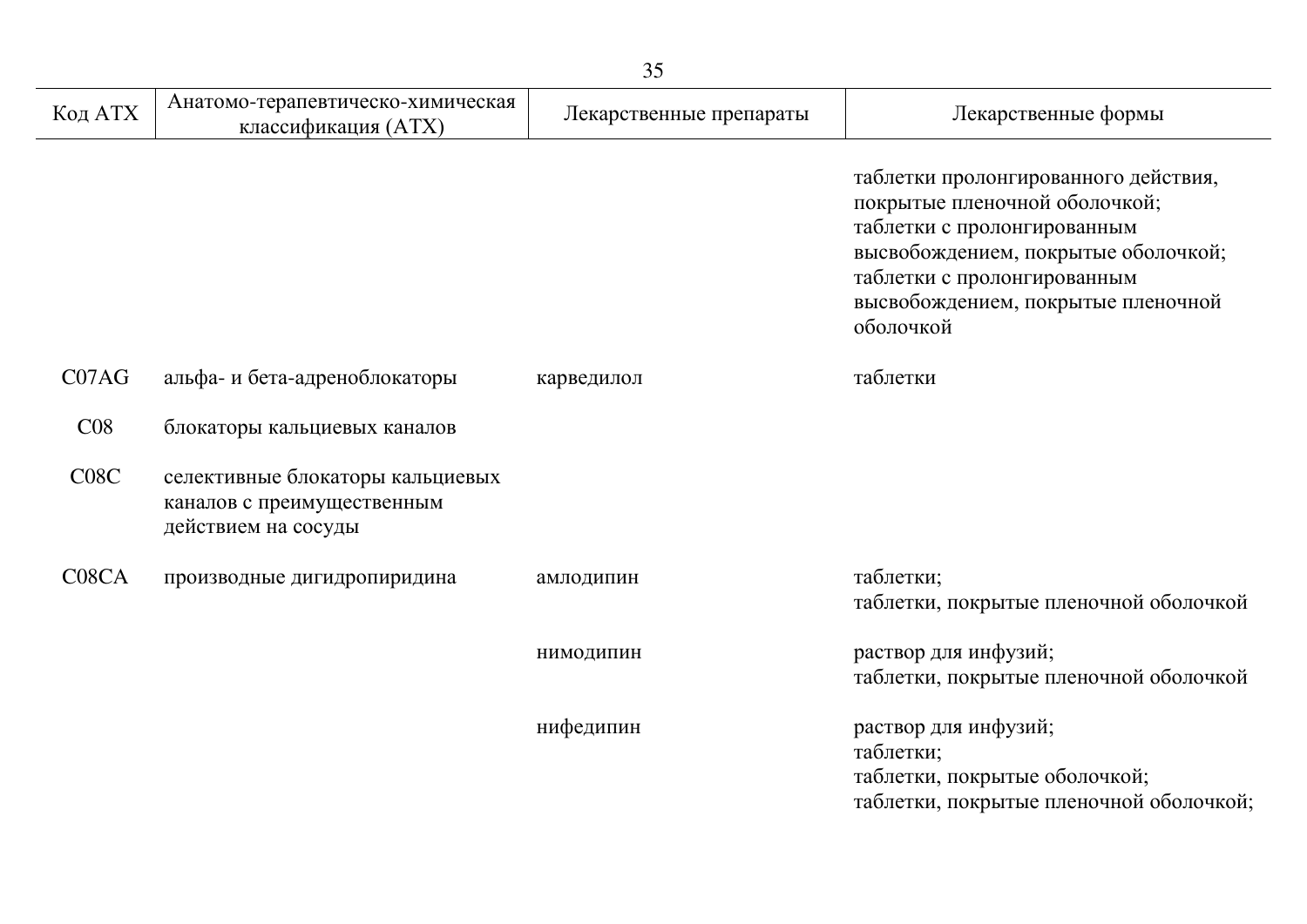|         |                                                                             | 36                      |                                                                                                                                                                                                                                                                                                                                                                                                   |
|---------|-----------------------------------------------------------------------------|-------------------------|---------------------------------------------------------------------------------------------------------------------------------------------------------------------------------------------------------------------------------------------------------------------------------------------------------------------------------------------------------------------------------------------------|
| Код АТХ | Анатомо-терапевтическо-химическая<br>классификация (ATX)                    | Лекарственные препараты | Лекарственные формы                                                                                                                                                                                                                                                                                                                                                                               |
|         |                                                                             |                         | таблетки пролонгированного действия,<br>покрытые пленочной оболочкой;<br>таблетки с контролируемым<br>высвобождением, покрытые пленочной<br>оболочкой;<br>таблетки с модифицированным<br>высвобождением, покрытые оболочкой;<br>таблетки с модифицированным<br>высвобождением, покрытые пленочной<br>оболочкой;<br>таблетки с пролонгированным<br>высвобождением, покрытые пленочной<br>оболочкой |
| C08D    | селективные блокаторы кальциевых<br>каналов с прямым действием на<br>сердце |                         |                                                                                                                                                                                                                                                                                                                                                                                                   |
| C08DA   | производные фенилалкиламина                                                 | верапамил               | раствор для внутривенного введения;<br>таблетки, покрытые оболочкой;<br>таблетки, покрытые пленочной оболочкой;<br>таблетки пролонгированного действия,<br>покрытые оболочкой;<br>таблетки с пролонгированным<br>высвобождением, покрытые пленочной<br>оболочкой                                                                                                                                  |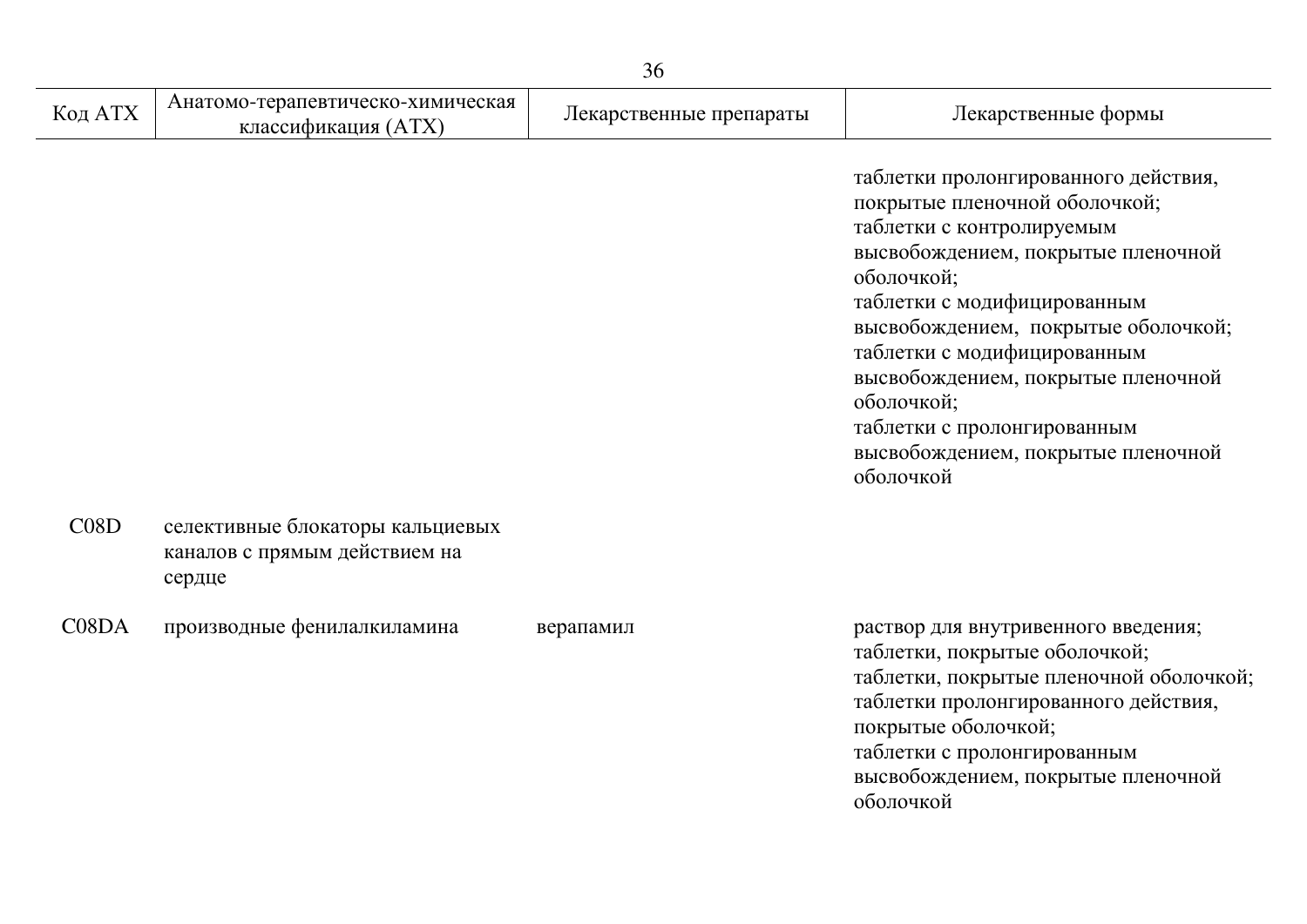| Код АТХ         | Анатомо-терапевтическо-химическая<br>классификация (ATX)                       | Лекарственные препараты | Лекарственные формы                                                                            |
|-----------------|--------------------------------------------------------------------------------|-------------------------|------------------------------------------------------------------------------------------------|
| C <sub>09</sub> | средства, действующие<br>на ренин-ангиотензиновую систему                      |                         |                                                                                                |
| CO9A            | ингибиторы АПФ                                                                 |                         |                                                                                                |
| CO9AA           | ингибиторы АПФ                                                                 | каптоприл               | таблетки;<br>таблетки, покрытые оболочкой                                                      |
|                 |                                                                                | лизиноприл              | таблетки                                                                                       |
|                 |                                                                                | периндоприл             | таблетки;<br>таблетки, диспергируемые в полости рта;<br>таблетки, покрытые пленочной оболочкой |
|                 |                                                                                | эналаприл               | таблетки                                                                                       |
| C09C            | антагонисты рецепторов<br>ангиотензина II                                      |                         |                                                                                                |
| C09CA           | антагонисты рецепторов<br>ангиотензина II                                      | лозартан                | таблетки, покрытые оболочкой;<br>таблетки, покрытые пленочной оболочкой                        |
| C09DX           | антагонисты рецепторов<br>ангиотензина II в комбинации<br>с другими средствами | валсартан + сакубитрил  | таблетки, покрытые пленочной оболочкой                                                         |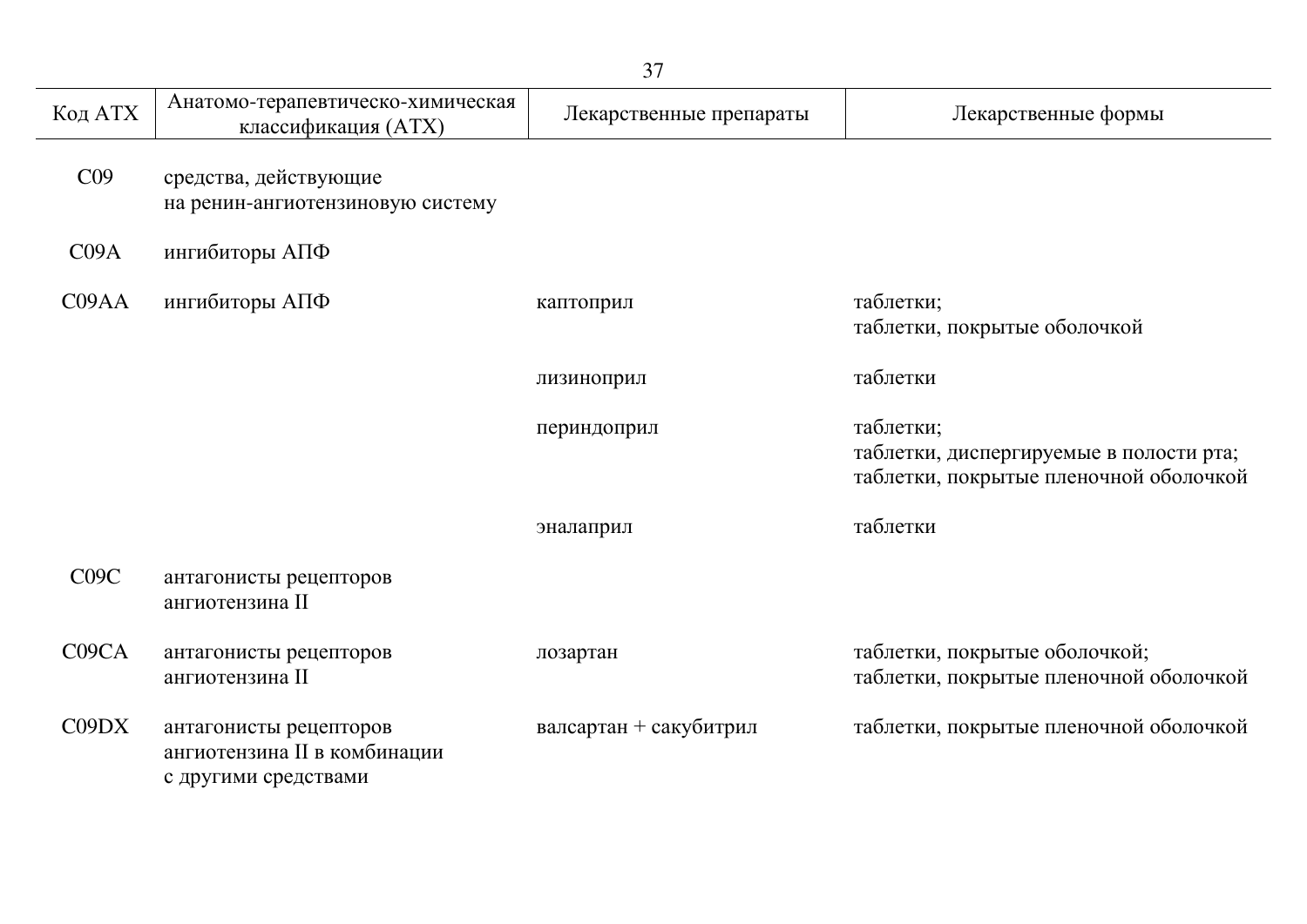| 38                 |                                                           |                         |                                                                                           |  |
|--------------------|-----------------------------------------------------------|-------------------------|-------------------------------------------------------------------------------------------|--|
| Код АТХ            | Анатомо-терапевтическо-химическая<br>классификация (ATX)  | Лекарственные препараты | Лекарственные формы                                                                       |  |
| C10                | гиполипидемические средства                               |                         |                                                                                           |  |
| C10A               | гиполипидемические средства                               |                         |                                                                                           |  |
| C <sub>10</sub> AA | ингибиторы ГМГ-КоА-редуктазы                              | аторвастатин            | капсулы;<br>таблетки, покрытые оболочкой;<br>таблетки, покрытые пленочной оболочкой       |  |
|                    |                                                           | симвастатин             | таблетки, покрытые оболочкой;<br>таблетки, покрытые пленочной оболочкой                   |  |
| C10AB              | фибраты                                                   | фенофибрат              | капсулы;<br>капсулы пролонгированного действия;<br>таблетки, покрытые пленочной оболочкой |  |
| C10AX              | другие гиполипидемические средства                        | алирокумаб              | раствор для подкожного введения                                                           |  |
|                    |                                                           | эволокумаб              | раствор для подкожного введения                                                           |  |
| D                  | дерматологические препараты                               |                         |                                                                                           |  |
| D <sub>01</sub>    | противогрибковые препараты,<br>применяемые в дерматологии |                         |                                                                                           |  |
| D01A               | противогрибковые препараты для<br>местного применения     |                         |                                                                                           |  |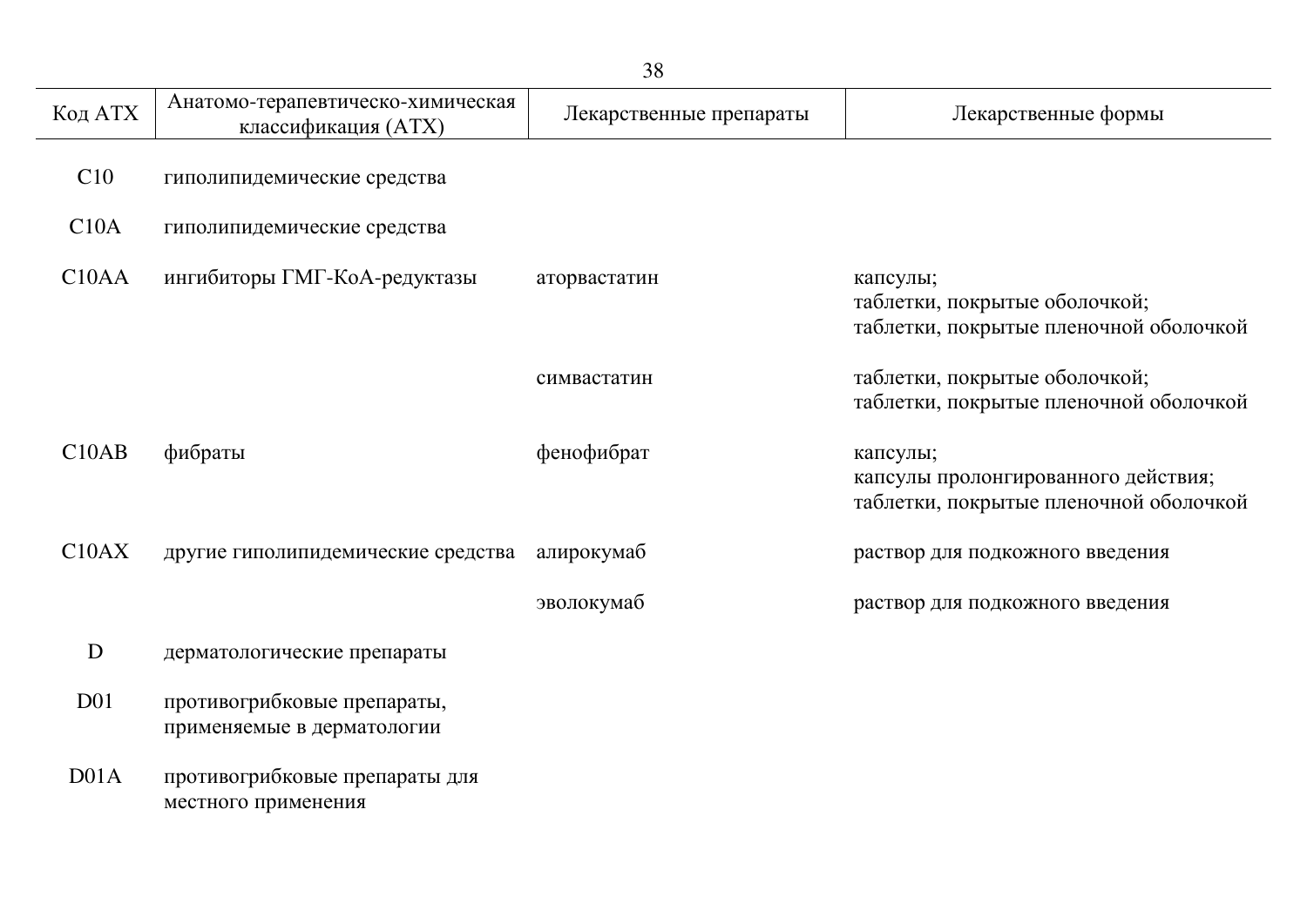| Код АТХ           | Анатомо-терапевтическо-химическая<br>классификация (ATX)                  | Лекарственные препараты                                                                  | Лекарственные формы                                                               |
|-------------------|---------------------------------------------------------------------------|------------------------------------------------------------------------------------------|-----------------------------------------------------------------------------------|
| D01AE             | прочие противогрибковые препараты<br>для местного применения              | салициловая кислота                                                                      | мазь для наружного применения;<br>раствор для наружного применения<br>(спиртовой) |
| D <sub>03</sub>   | препараты для лечения ран и язв                                           |                                                                                          |                                                                                   |
| D03A              | препараты, способствующие<br>нормальному рубцеванию                       |                                                                                          |                                                                                   |
| D03AX             | другие препараты, способствующие<br>нормальному рубцеванию                | фактор роста эпидермальный                                                               | лиофилизат для приготовления раствора<br>для инъекций                             |
| D <sub>06</sub>   | антибиотики и противомикробные<br>средства, применяемые<br>в дерматологии |                                                                                          |                                                                                   |
| D <sub>06</sub> C | антибиотики в комбинации с<br>противомикробными средствами                | диоксометилтетрагидро-<br>пиримидин +<br>сульфадиметоксин +<br>тримекаин + хлорамфеникол | мазь для наружного применения                                                     |
| D <sub>07</sub>   | глюкокортикоиды, применяемые<br>в дерматологии                            |                                                                                          |                                                                                   |
| DO7A              | глюкокортикоиды                                                           |                                                                                          |                                                                                   |

L.

 $\overline{\phantom{a}}$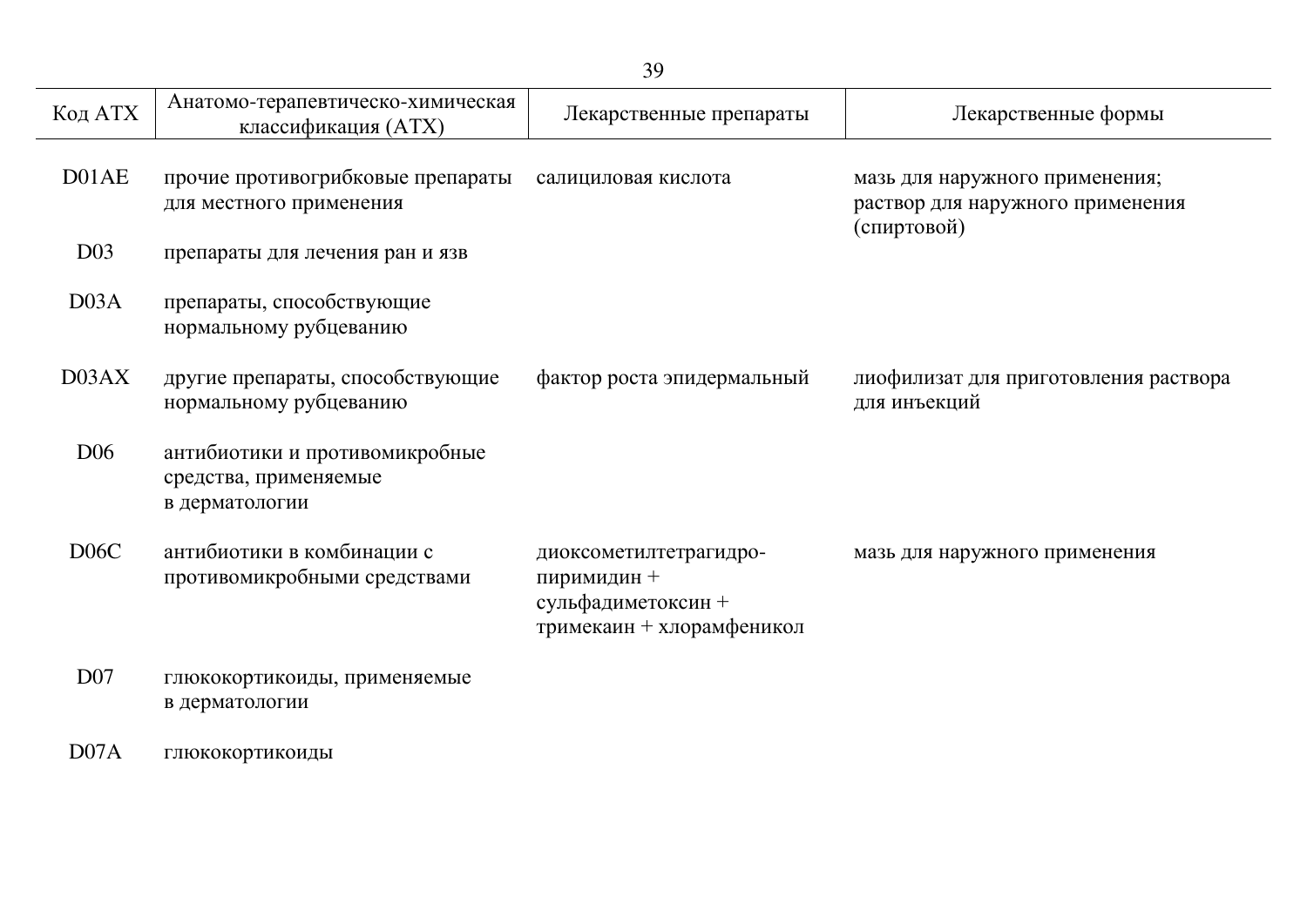| 40                |                                                          |                         |                                                                                                                                                                                                                                                                                     |
|-------------------|----------------------------------------------------------|-------------------------|-------------------------------------------------------------------------------------------------------------------------------------------------------------------------------------------------------------------------------------------------------------------------------------|
| Код АТХ           | Анатомо-терапевтическо-химическая<br>классификация (ATX) | Лекарственные препараты | Лекарственные формы                                                                                                                                                                                                                                                                 |
| D07AC             | глюкокортикоиды с высокой<br>активностью (группа III)    | бетаметазон             | крем для наружного применения;<br>мазь для наружного применения                                                                                                                                                                                                                     |
|                   |                                                          | мометазон               | крем для наружного применения;<br>мазь для наружного применения;<br>порошок для ингаляций дозированный;<br>раствор для наружного применения                                                                                                                                         |
| <b>D08</b>        | антисептики и дезинфицирующие<br>средства                |                         |                                                                                                                                                                                                                                                                                     |
| D <sub>08</sub> A | антисептики и дезинфицирующие<br>средства                |                         |                                                                                                                                                                                                                                                                                     |
| D08AC             | бигуаниды и амидины                                      | хлоргексидин            | раствор для местного применения;<br>раствор для местного и наружного<br>применения;<br>раствор для наружного применения;<br>раствор для наружного применения<br>(спиртовой);<br>спрей для наружного применения<br>(спиртовой);<br>суппозитории вагинальные;<br>таблетки вагинальные |
| D08AG             | препараты йода                                           | повидон-йод             | раствор для местного и наружного<br>применения;<br>раствор для наружного применения                                                                                                                                                                                                 |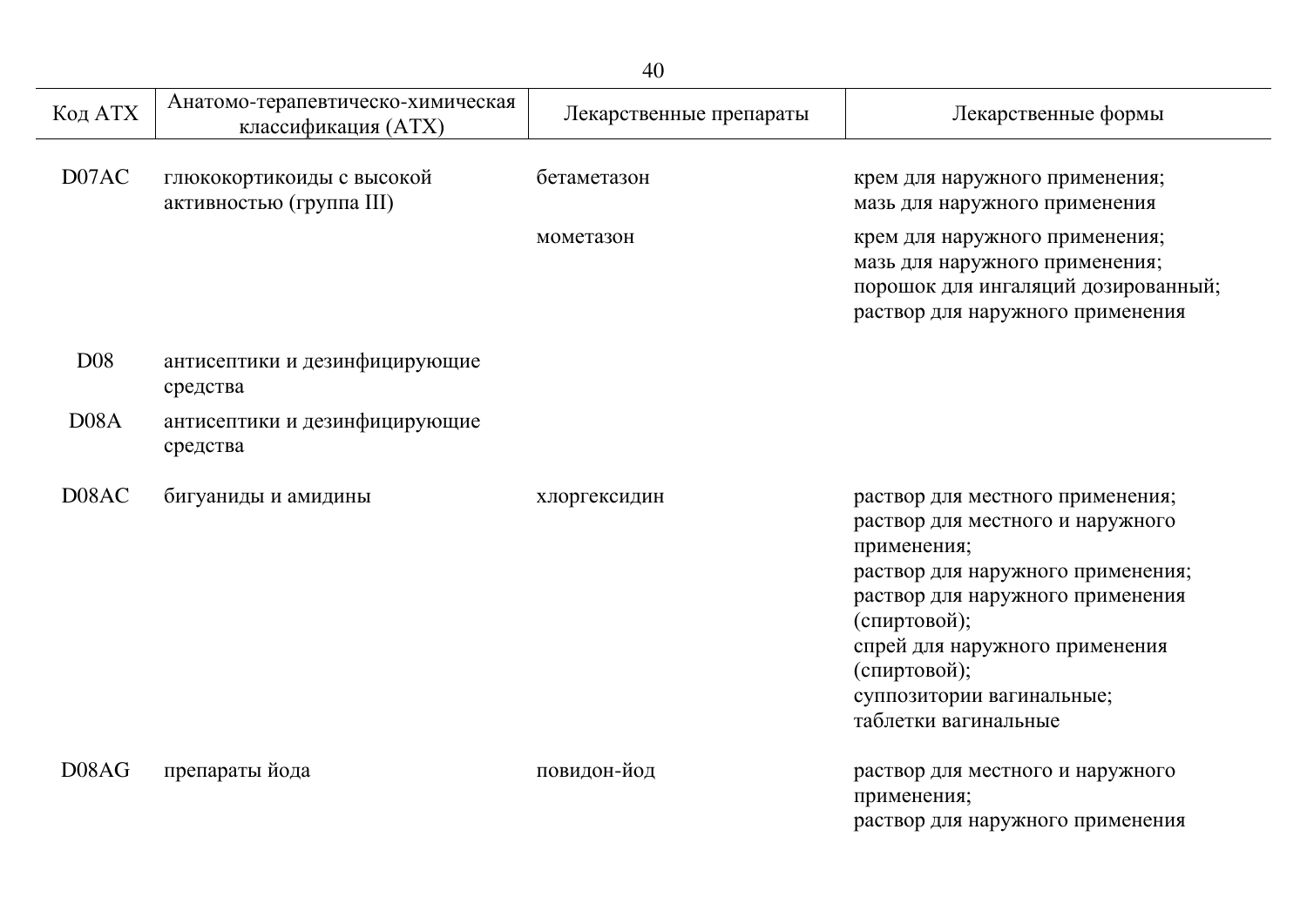|                   |                                                            | 41                      |                                                                                                                                                                                                                                                                                               |
|-------------------|------------------------------------------------------------|-------------------------|-----------------------------------------------------------------------------------------------------------------------------------------------------------------------------------------------------------------------------------------------------------------------------------------------|
| Код АТХ           | Анатомо-терапевтическо-химическая<br>классификация (ATX)   | Лекарственные препараты | Лекарственные формы                                                                                                                                                                                                                                                                           |
| D08AX             | другие антисептики и<br>дезинфицирующие средства           | водорода пероксид       | раствор для местного и наружного<br>применения                                                                                                                                                                                                                                                |
|                   |                                                            | калия перманганат       | порошок для приготовления раствора для<br>местного и наружного применения                                                                                                                                                                                                                     |
|                   |                                                            | этанол                  | концентрат для приготовления раствора<br>для наружного применения;<br>концентрат для приготовления раствора<br>для наружного применения и<br>приготовления лекарственных форм;<br>раствор для наружного применения;<br>раствор для наружного применения и<br>приготовления лекарственных форм |
| D11               | другие дерматологические препараты                         |                         |                                                                                                                                                                                                                                                                                               |
| D <sub>11</sub> A | другие дерматологические препараты                         |                         |                                                                                                                                                                                                                                                                                               |
| D11AH             | препараты для лечения дерматита,<br>кроме глюкокортикоидов | дупилумаб               | раствор для подкожного введения                                                                                                                                                                                                                                                               |
|                   |                                                            | пимекролимус            | крем для наружного применения                                                                                                                                                                                                                                                                 |
| G                 | мочеполовая система и половые<br>гормоны                   |                         |                                                                                                                                                                                                                                                                                               |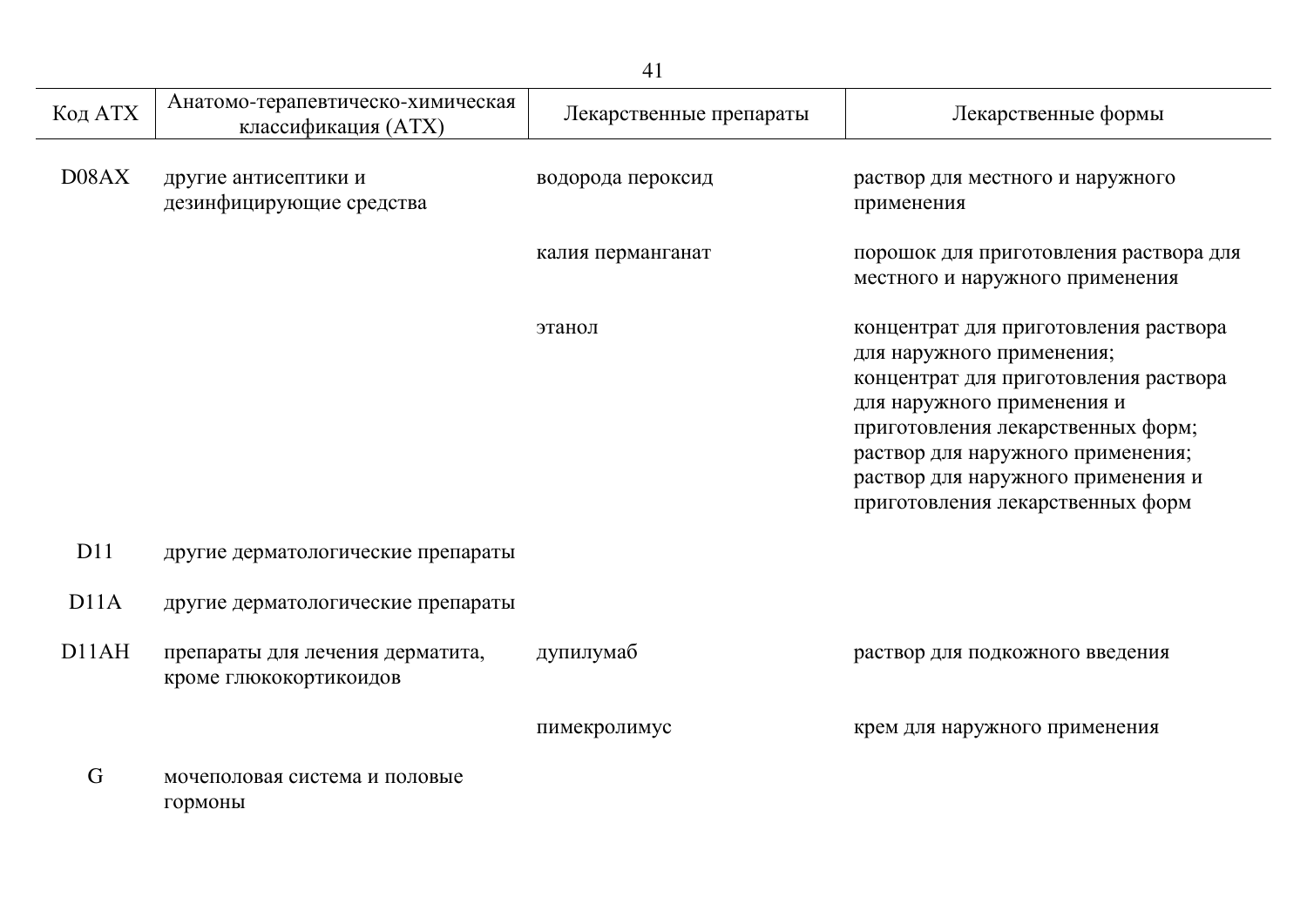| Код АТХ         | Анатомо-терапевтическо-химическая<br>классификация (ATX)                                                | Лекарственные препараты | Лекарственные формы                                                    |
|-----------------|---------------------------------------------------------------------------------------------------------|-------------------------|------------------------------------------------------------------------|
| G <sub>01</sub> | противомикробные препараты и<br>антисептики, применяемые<br>в гинекологии                               |                         |                                                                        |
| G01A            | противомикробные препараты<br>и антисептики, кроме<br>комбинированных препаратов<br>с глюкокортикоидами |                         |                                                                        |
| G01AA           | антибактериальные препараты                                                                             | натамицин               | суппозитории вагинальные                                               |
| G01AF           | производные имидазола                                                                                   | клотримазол             | гель вагинальный;<br>суппозитории вагинальные;<br>таблетки вагинальные |
| G02             | другие препараты, применяемые<br>в гинекологии                                                          |                         |                                                                        |
| G02A            | утеротонизирующие препараты                                                                             |                         |                                                                        |
| G02AB           | алкалоиды спорыньи                                                                                      | метилэргометрин         | раствор для внутривенного и<br>внутримышечного введения                |
| G02AD           | простагландины                                                                                          | динопростон             | гель интрацервикальный                                                 |
|                 |                                                                                                         | мизопростол             | таблетки                                                               |

J.

 $\overline{\phantom{a}}$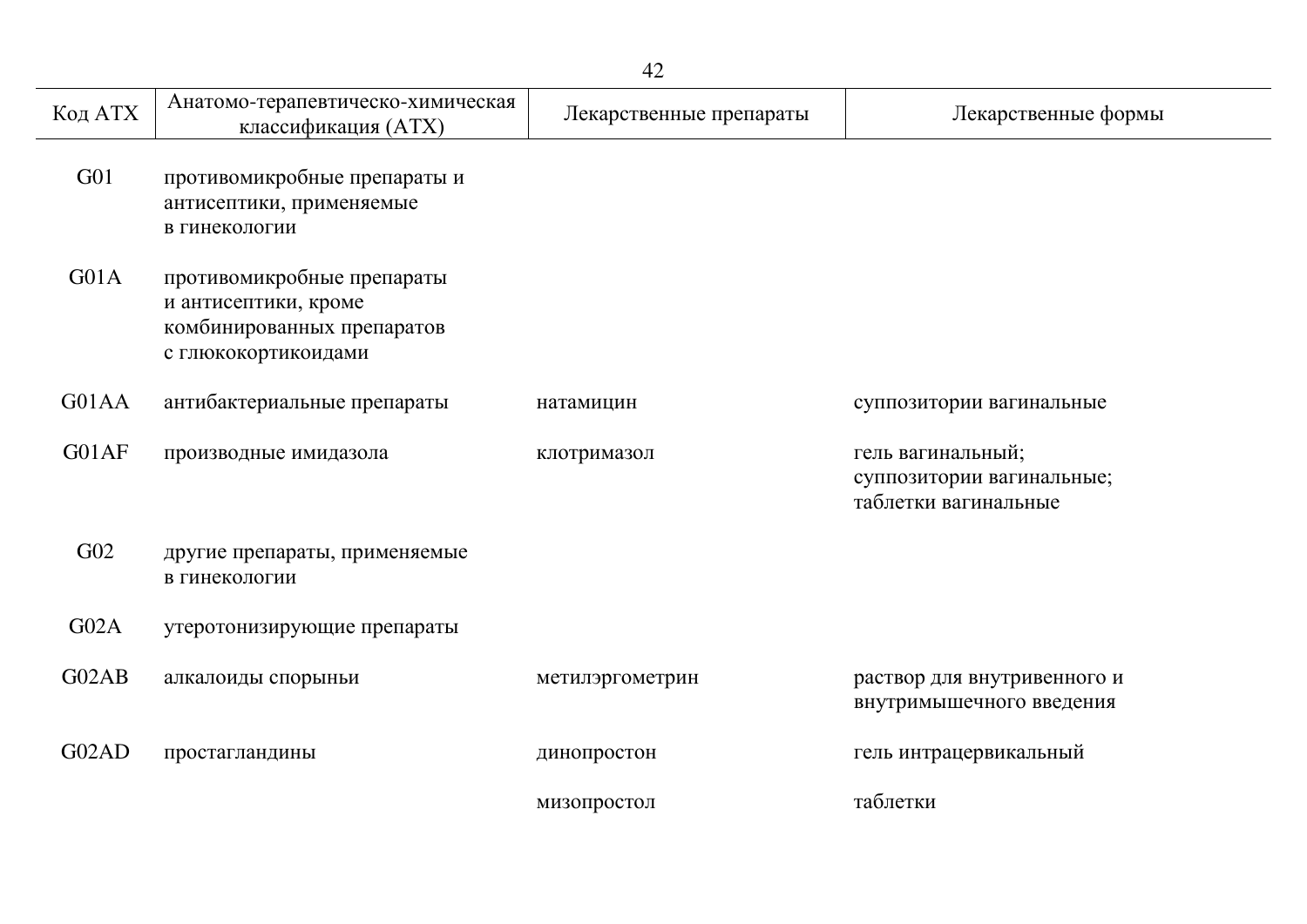| 43      |                                                          |                            |                                                                                             |
|---------|----------------------------------------------------------|----------------------------|---------------------------------------------------------------------------------------------|
| Код АТХ | Анатомо-терапевтическо-химическая<br>классификация (ATX) | Лекарственные препараты    | Лекарственные формы                                                                         |
| G02C    | другие препараты, применяемые в<br>гинекологии           |                            |                                                                                             |
| G02CA   | адреномиметики, токолитические<br>средства               | гексопреналин              | раствор для внутривенного введения;<br>таблетки                                             |
| G02CB   | ингибиторы пролактина                                    | бромокриптин               | таблетки                                                                                    |
| G02CX   | прочие препараты, применяемые в<br>гинекологии           | атозибан                   | концентрат для приготовления раствора<br>для инфузий;<br>раствор для внутривенного введения |
| G03     | половые гормоны и модуляторы<br>функции половых органов  |                            |                                                                                             |
| G03B    | андрогены                                                |                            |                                                                                             |
| G03BA   | производные 3-оксоандрост-4-ена                          | тестостерон                | гель для наружного применения;<br>раствор для внутримышечного введения                      |
|         |                                                          | тестостерон (смесь эфиров) | раствор для внутримышечного введения<br>(масляный)                                          |
| G03D    | гестагены                                                |                            |                                                                                             |
| G03DA   | производные прегн-4-ена                                  | прогестерон                | капсулы                                                                                     |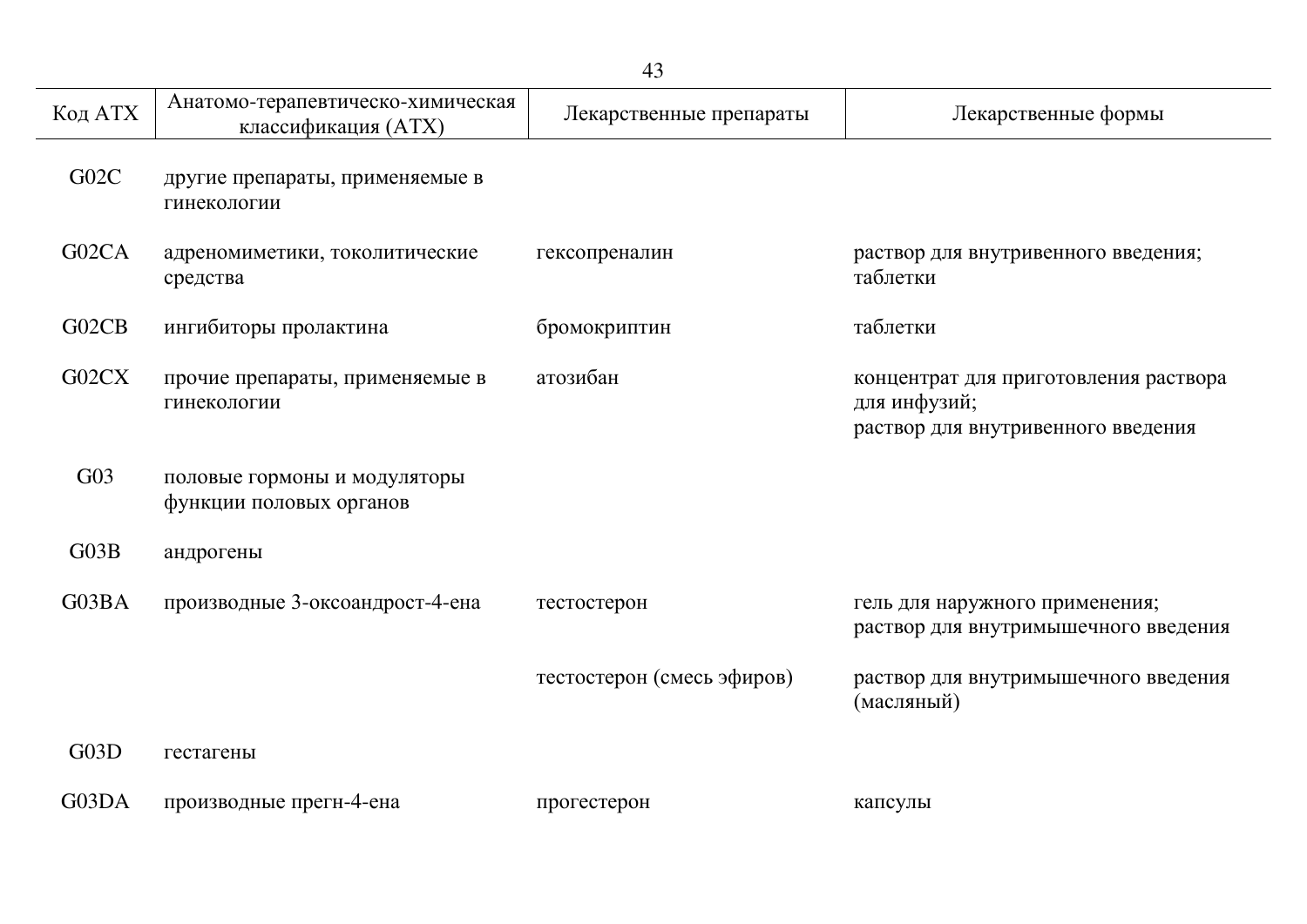| 44      |                                                          |                                       |                                                                                                                                                                                                |
|---------|----------------------------------------------------------|---------------------------------------|------------------------------------------------------------------------------------------------------------------------------------------------------------------------------------------------|
| Код АТХ | Анатомо-терапевтическо-химическая<br>классификация (АТХ) | Лекарственные препараты               | Лекарственные формы                                                                                                                                                                            |
| G03DB   | производные прегнадиена                                  | дидрогестерон                         | таблетки, покрытые<br>пленочной оболочкой                                                                                                                                                      |
| G03DC   | производные эстрена                                      | норэтистерон                          | таблетки                                                                                                                                                                                       |
| G03G    | гонадотропины и другие<br>стимуляторы овуляции           |                                       |                                                                                                                                                                                                |
| G03GA   | гонадотропины                                            | гонадотропин хорионический            | лиофилизат для приготовления раствора<br>для внутримышечного введения;<br>лиофилизат для приготовления раствора<br>для внутримышечного и подкожного<br>введения                                |
|         |                                                          | корифоллитропин альфа                 | раствор для подкожного введения                                                                                                                                                                |
|         |                                                          | фоллитропин альфа                     | лиофилизат для приготовления раствора<br>для внутримышечного и подкожного<br>введения;<br>лиофилизат для приготовления раствора<br>для подкожного введения;<br>раствор для подкожного введения |
|         |                                                          | фоллитропин альфа + лутропин<br>альфа | лиофилизат для приготовления раствора<br>для подкожного введения                                                                                                                               |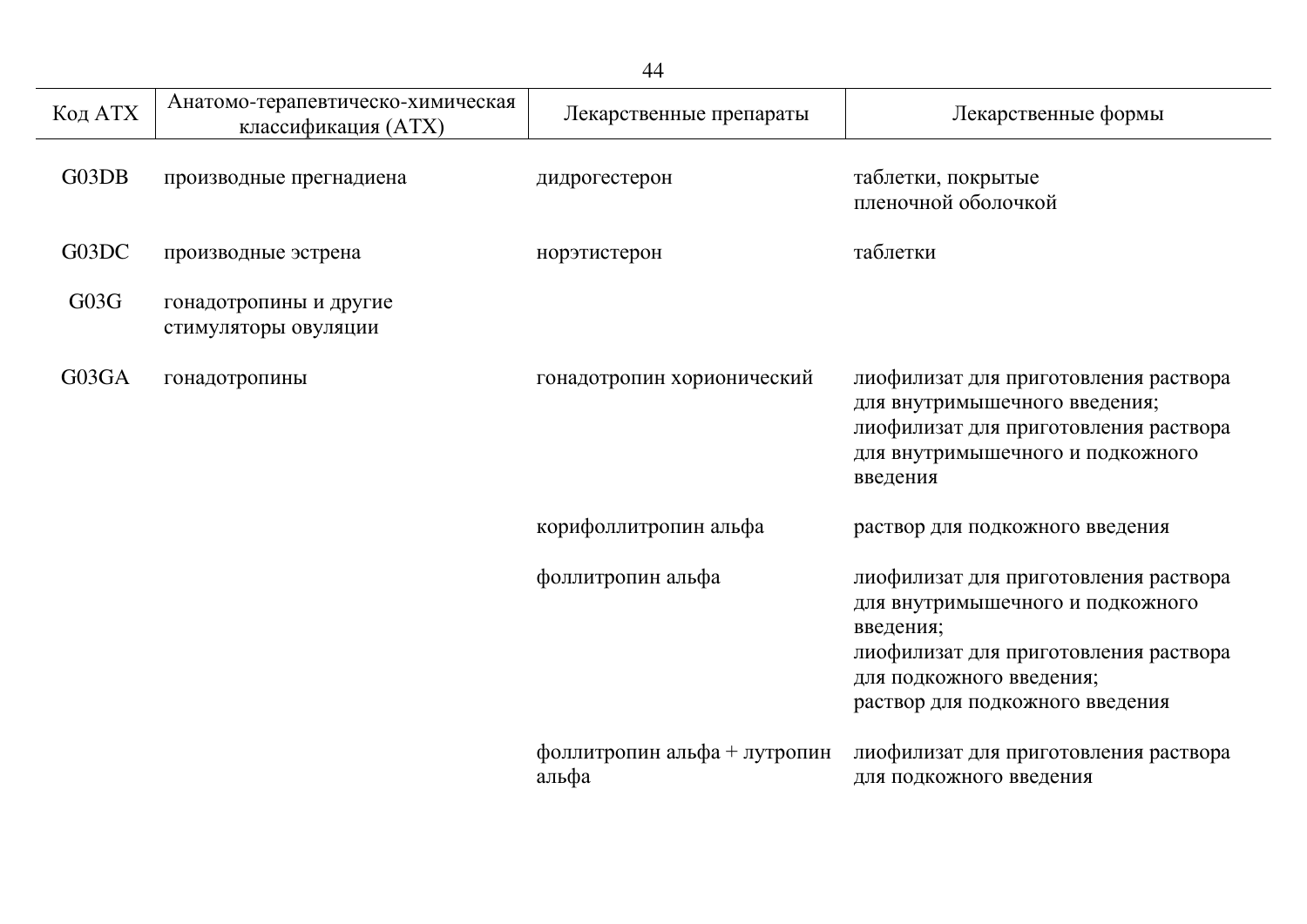|         |                                                                                 | 45                      |                                                                                                                                  |
|---------|---------------------------------------------------------------------------------|-------------------------|----------------------------------------------------------------------------------------------------------------------------------|
| Код АТХ | Анатомо-терапевтическо-химическая<br>классификация (ATX)                        | Лекарственные препараты | Лекарственные формы                                                                                                              |
| G03GB   | синтетические стимуляторы<br>овуляции                                           | кломифен                | таблетки                                                                                                                         |
| G03H    | антиандрогены                                                                   |                         |                                                                                                                                  |
| G03HA   | антиандрогены                                                                   | ципротерон              | раствор для внутримышечного введения<br>масляный;<br>таблетки                                                                    |
| G04     | препараты, применяемые в урологии                                               |                         |                                                                                                                                  |
| G04B    | препараты, применяемые в урологии                                               |                         |                                                                                                                                  |
| G04BD   | средства для лечения учащенного<br>мочеиспускания и недержания мочи             | солифенацин             | таблетки, покрытые пленочной оболочкой                                                                                           |
| G04C    | препараты для лечения<br>доброкачественной гиперплазии<br>предстательной железы |                         |                                                                                                                                  |
| G04CA   | альфа-адреноблокаторы                                                           | алфузозин               | таблетки пролонгированного действия;<br>таблетки пролонгированного действия,<br>покрытые оболочкой;<br>таблетки с контролируемым |

высвобождением, покрытые оболочкой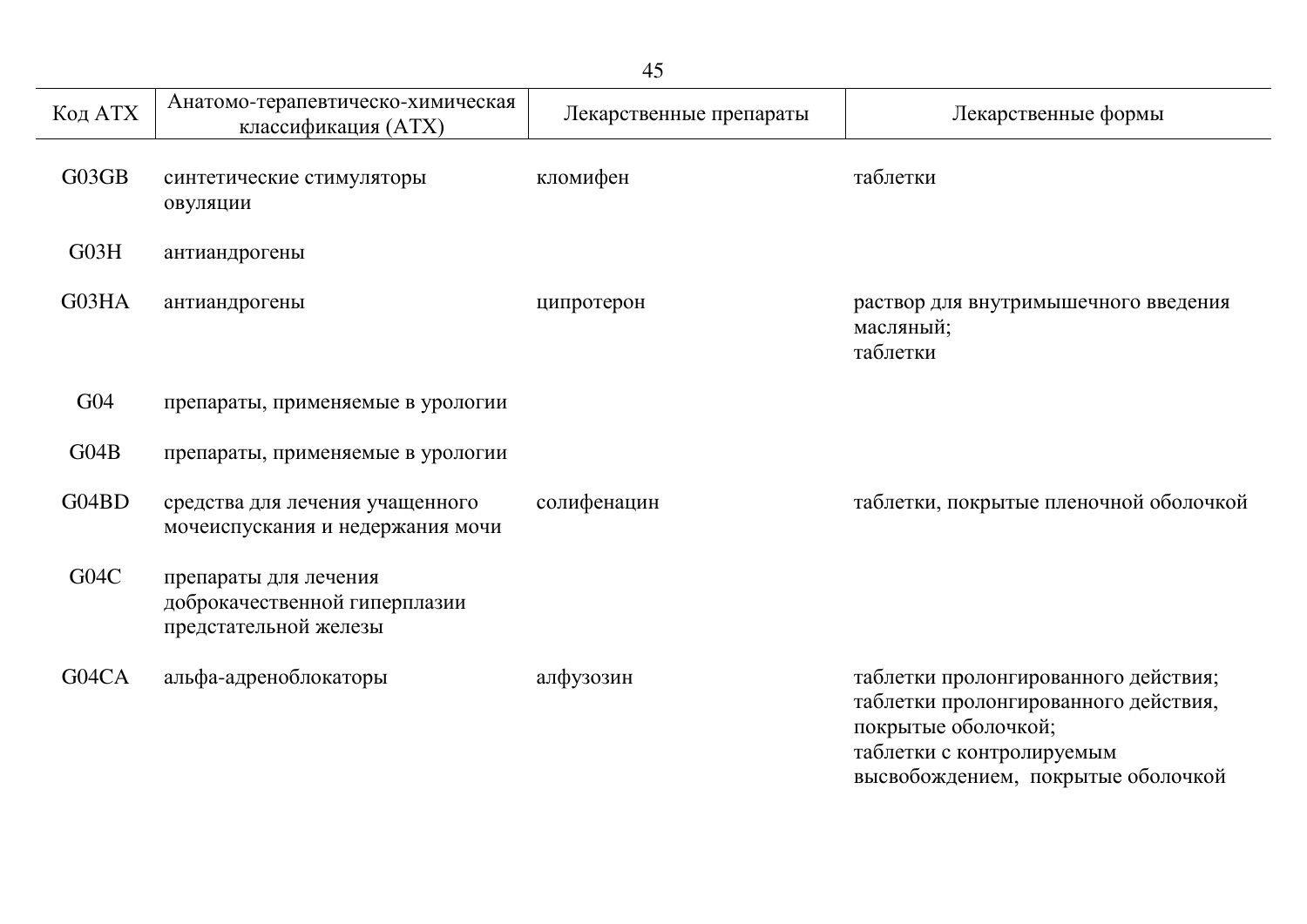| 46              |                                                                                      |                         |                                                                                                                                                                                                                                                                                                                                                                                                                                                                                                       |  |
|-----------------|--------------------------------------------------------------------------------------|-------------------------|-------------------------------------------------------------------------------------------------------------------------------------------------------------------------------------------------------------------------------------------------------------------------------------------------------------------------------------------------------------------------------------------------------------------------------------------------------------------------------------------------------|--|
| Код АТХ         | Анатомо-терапевтическо-химическая<br>классификация (ATX)                             | Лекарственные препараты | Лекарственные формы                                                                                                                                                                                                                                                                                                                                                                                                                                                                                   |  |
|                 |                                                                                      | тамсулозин              | капсулы кишечнорастворимые<br>пролонгированного действия;<br>капсулы кишечнорастворимые с<br>пролонгированным высвобождением;<br>капсулы пролонгированного действия;<br>капсулы с модифицированным<br>высвобождением;<br>капсулы с пролонгированным<br>высвобождением;<br>таблетки пролонгированного действия,<br>покрытые пленочной оболочкой;<br>таблетки с контролируемым<br>высвобождением, покрытые оболочкой;<br>таблетки с пролонгированным<br>высвобождением, покрытые пленочной<br>оболочкой |  |
| G04CB           | ингибиторы тестостерон-5-альфа-<br>редуктазы                                         | финастерид              | таблетки, покрытые пленочной оболочкой                                                                                                                                                                                                                                                                                                                                                                                                                                                                |  |
| H               | гормональные препараты системного<br>действия, кроме половых гормонов<br>и инсулинов |                         |                                                                                                                                                                                                                                                                                                                                                                                                                                                                                                       |  |
| H <sub>01</sub> | гормоны гипофиза и гипоталамуса и<br>их аналоги                                      |                         |                                                                                                                                                                                                                                                                                                                                                                                                                                                                                                       |  |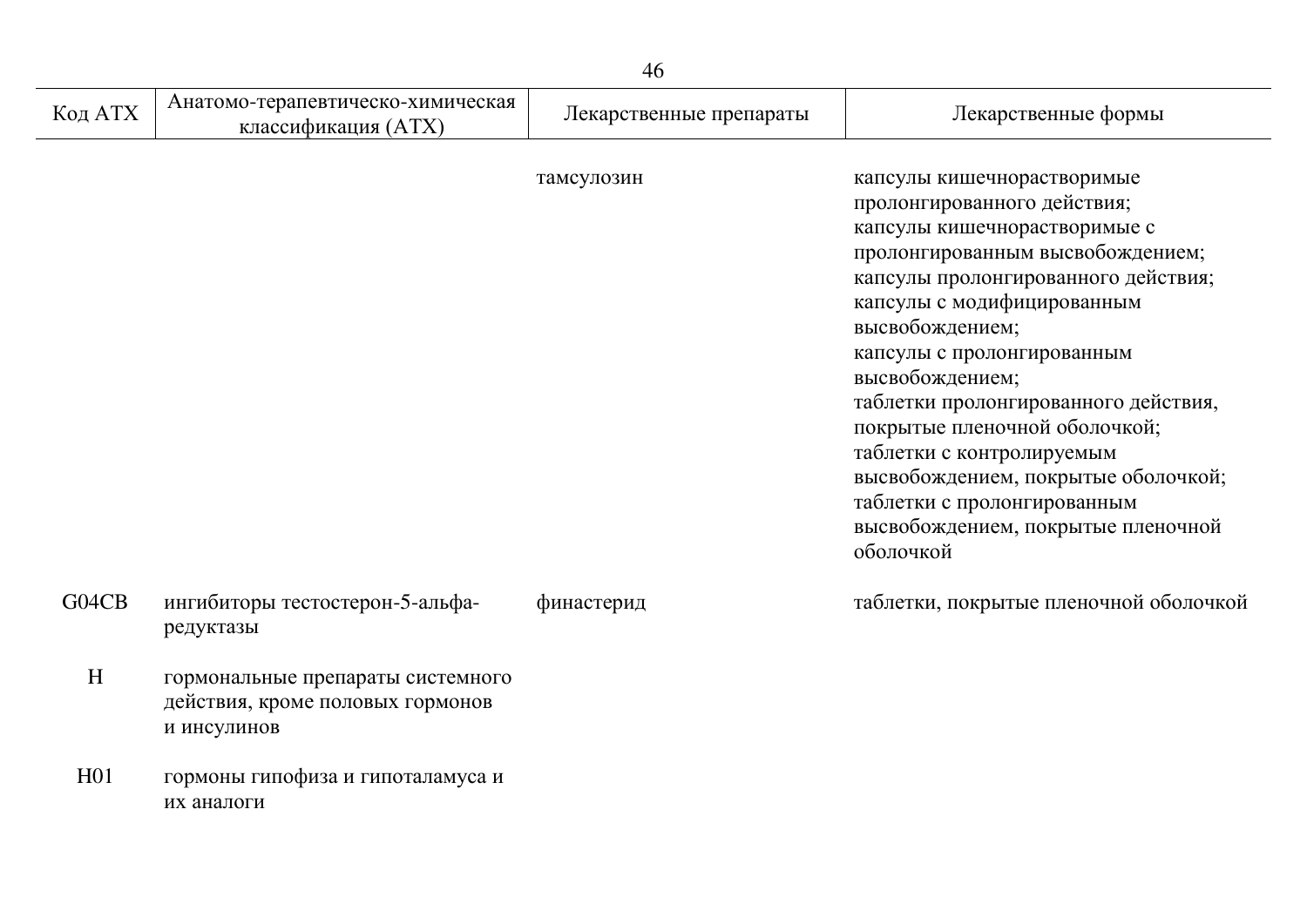| Код АТХ            | Анатомо-терапевтическо-химическая<br>классификация (ATX) | Лекарственные препараты | Лекарственные формы                                                                                                                                       |
|--------------------|----------------------------------------------------------|-------------------------|-----------------------------------------------------------------------------------------------------------------------------------------------------------|
| H <sub>01A</sub>   | гормоны передней доли гипофиза и<br>их аналоги           |                         |                                                                                                                                                           |
| H01AC              | соматропин и его агонисты                                | соматропин              | лиофилизат для приготовления раствора<br>для подкожного введения;<br>раствор для подкожного введения                                                      |
| H01AX              | другие гормоны передней доли<br>гипофиза и их аналоги    | пэгвисомант             | лиофилизат для приготовления раствора<br>для подкожного введения                                                                                          |
| H01B               | гормоны задней доли гипофиза                             |                         |                                                                                                                                                           |
| H <sub>01</sub> BA | вазопрессин и его аналоги                                | десмопрессин            | капли назальные;<br>спрей назальный дозированный;<br>таблетки;<br>таблетки, диспергируемые в полости рта;<br>таблетки-лиофилизат;<br>таблетки подъязычные |
|                    |                                                          | терлипрессин            | раствор для внутривенного введения                                                                                                                        |
| H01BB              | окситоцин и его аналоги                                  | карбетоцин              | раствор для внутривенного введения                                                                                                                        |
|                    |                                                          | окситоцин               | раствор для внутривенного и<br>внутримышечного введения;                                                                                                  |

j.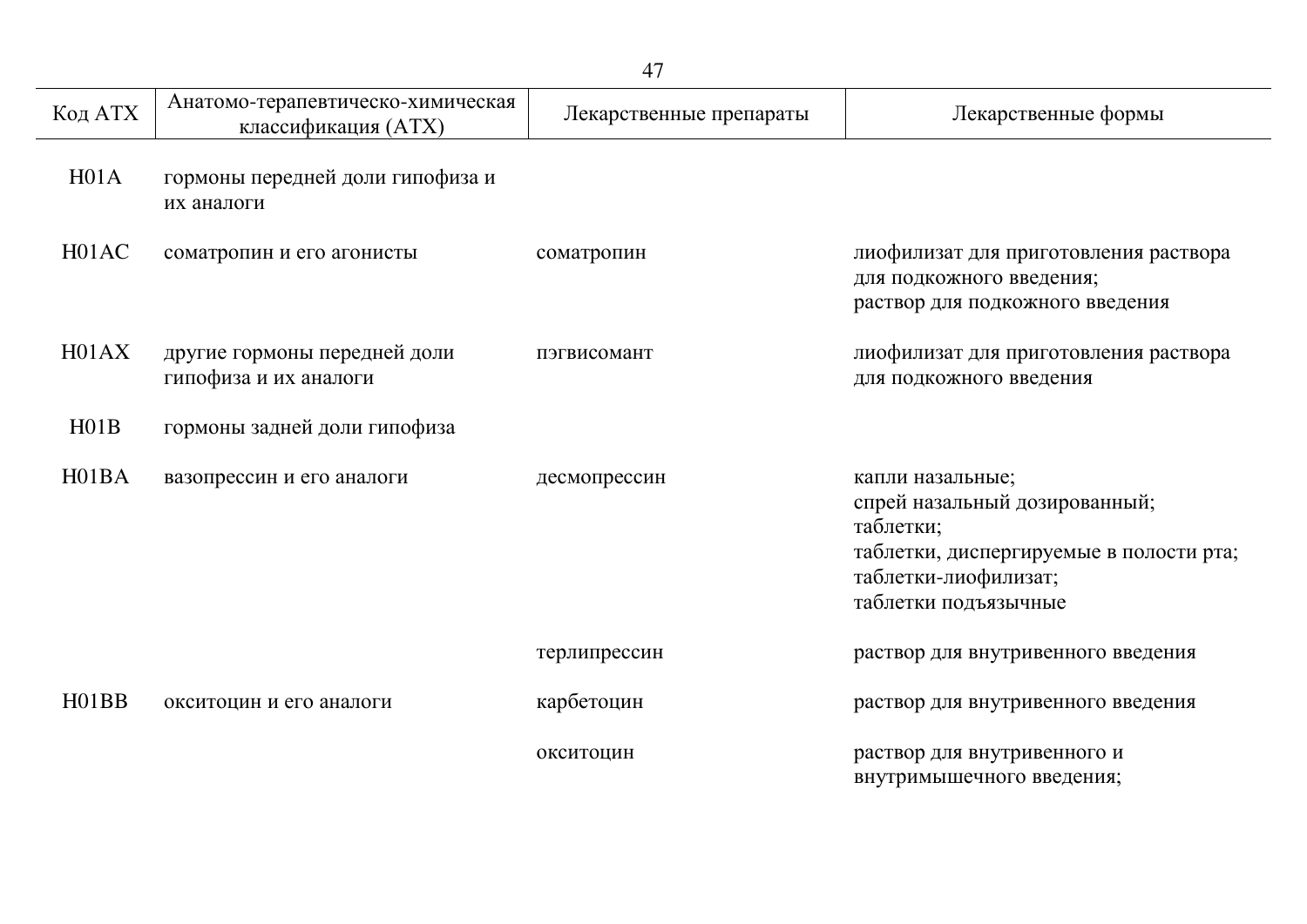| Код АТХ            | Анатомо-терапевтическо-химическая<br>классификация (ATX) | Лекарственные препараты | Лекарственные формы                                                                                                                                                                                                                                                                                                                                                                              |
|--------------------|----------------------------------------------------------|-------------------------|--------------------------------------------------------------------------------------------------------------------------------------------------------------------------------------------------------------------------------------------------------------------------------------------------------------------------------------------------------------------------------------------------|
| H <sub>01C</sub>   | гормоны гипоталамуса                                     |                         | раствор для инфузий и внутримышечного<br>введения;<br>раствор для инъекций;<br>раствор для инъекций и местного<br>применения                                                                                                                                                                                                                                                                     |
| H <sub>01</sub> CB | соматостатин и аналоги                                   | ланреотид               | гель для подкожного введения<br>пролонгированного действия                                                                                                                                                                                                                                                                                                                                       |
|                    |                                                          | октреотид               | лиофилизат для приготовления суспензии<br>для внутримышечного введения<br>пролонгированного действия;<br>микросферы для приготовления суспензии<br>для внутримышечного введения;<br>микросферы для приготовления суспензии<br>для внутримышечного введения<br>пролонгированного действия;<br>раствор для внутривенного и подкожного<br>введения;<br>раствор для инфузий и подкожного<br>введения |
|                    |                                                          | пасиреотид              | раствор для подкожного введения                                                                                                                                                                                                                                                                                                                                                                  |

 $\overline{a}$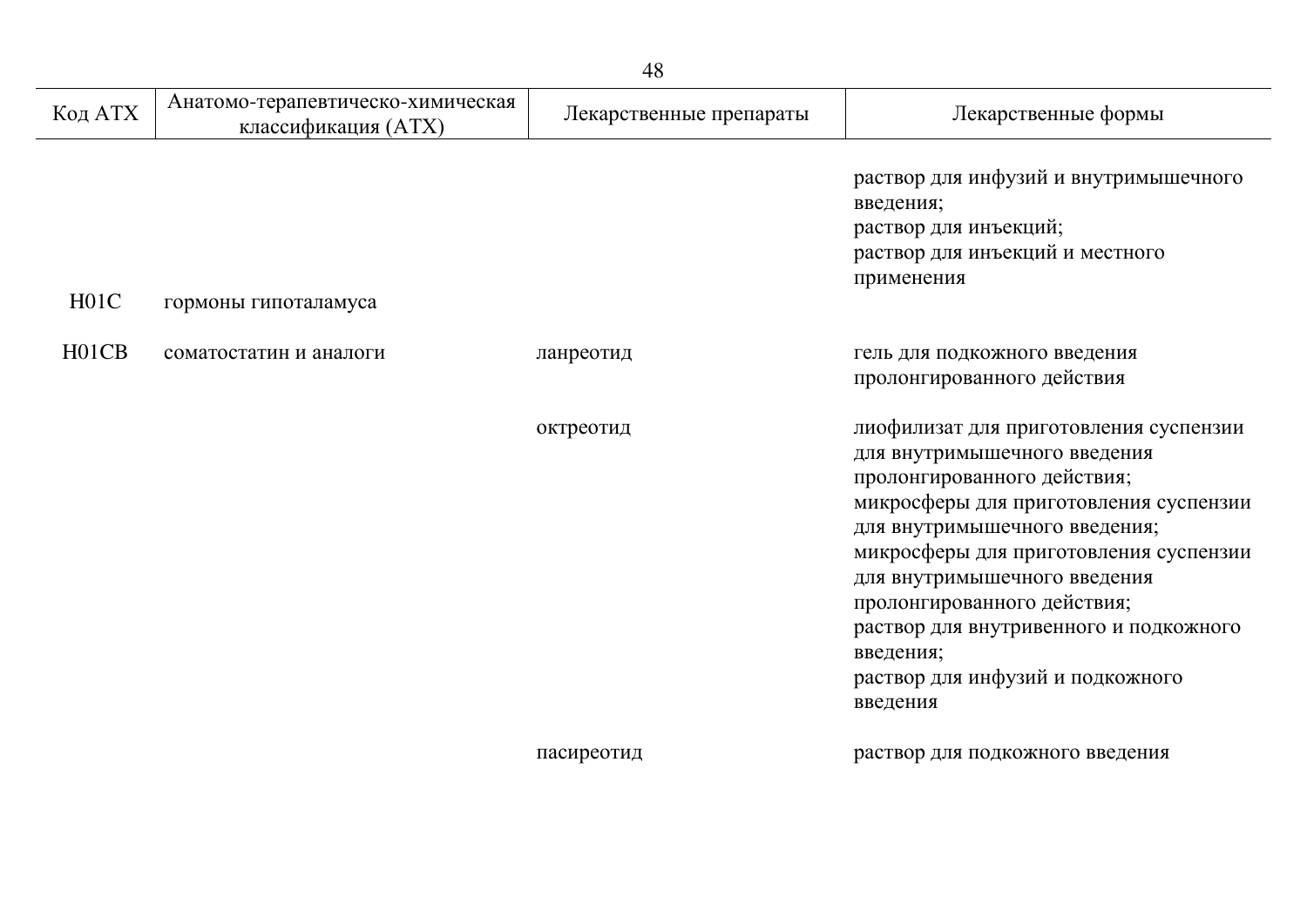| Код АТХ            | Анатомо-терапевтическо-химическая<br>классификация (ATX) | Лекарственные препараты | Лекарственные формы                                                                                                                                                            |
|--------------------|----------------------------------------------------------|-------------------------|--------------------------------------------------------------------------------------------------------------------------------------------------------------------------------|
| H <sub>0</sub> 1CC | антигонадотропин-рилизинг гормоны                        | ганиреликс              | раствор для подкожного введения                                                                                                                                                |
|                    |                                                          | цетрореликс             | лиофилизат для приготовления раствора<br>для подкожного введения                                                                                                               |
| H <sub>02</sub>    | кортикостероиды системного<br>действия                   |                         |                                                                                                                                                                                |
| H02A               | кортикостероиды системного<br>действия                   |                         |                                                                                                                                                                                |
| H <sub>02</sub> AA | минералокортикоиды                                       | флудрокортизон          | таблетки                                                                                                                                                                       |
| H02AB              | глюкокортикоиды                                          | гидрокортизон           | крем для наружного применения;<br>лиофилизат для приготовления раствора<br>для внутривенного и внутримышечного<br>введения;<br>мазь глазная;<br>мазь для наружного применения; |

суспензия для внутримышечного и

эмульсия для наружного применения

внутрисуставного введения;

таблетки;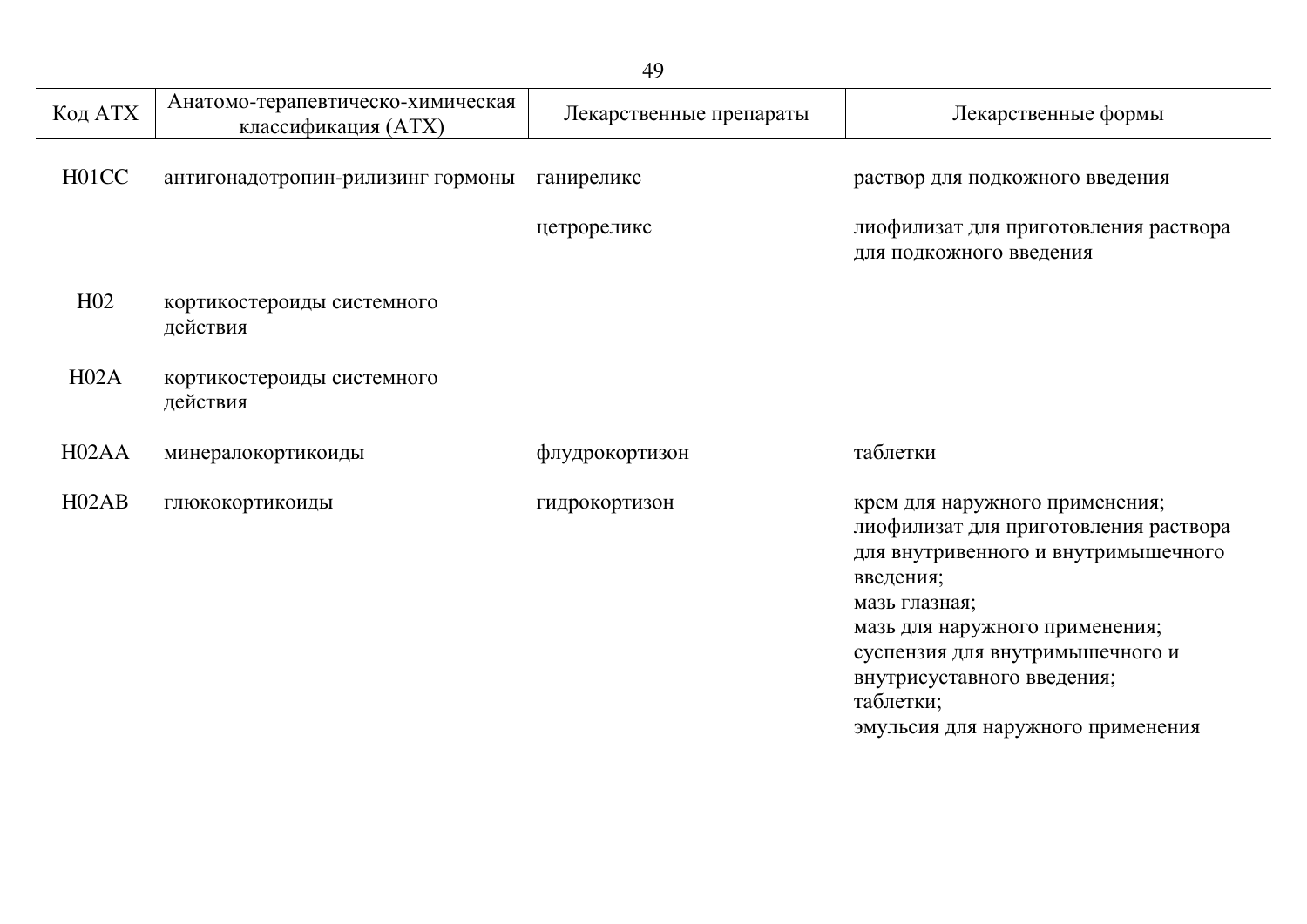|                    | 50                                                       |                         |                                                                                                                                               |  |
|--------------------|----------------------------------------------------------|-------------------------|-----------------------------------------------------------------------------------------------------------------------------------------------|--|
| Код АТХ            | Анатомо-терапевтическо-химическая<br>классификация (ATX) | Лекарственные препараты | Лекарственные формы                                                                                                                           |  |
|                    |                                                          | дексаметазон            | имплантат для интравитреального<br>введения;<br>раствор для внутривенного и<br>внутримышечного введения;<br>раствор для инъекций;<br>таблетки |  |
|                    |                                                          | метилпреднизолон        | лиофилизат для приготовления раствора<br>для внутривенного и внутримышечного<br>введения;<br>таблетки                                         |  |
|                    |                                                          | преднизолон             | мазь для наружного применения;<br>раствор для внутривенного и<br>внутримышечного введения;<br>раствор для инъекций;<br>таблетки               |  |
| H <sub>03</sub>    | препараты для лечения заболеваний<br>щитовидной железы   |                         |                                                                                                                                               |  |
| H03A               | препараты щитовидной железы                              |                         |                                                                                                                                               |  |
| H <sub>03</sub> AA | гормоны щитовидной железы                                | левотироксин натрия     | таблетки                                                                                                                                      |  |
| H03B               | антитиреоидные препараты                                 |                         |                                                                                                                                               |  |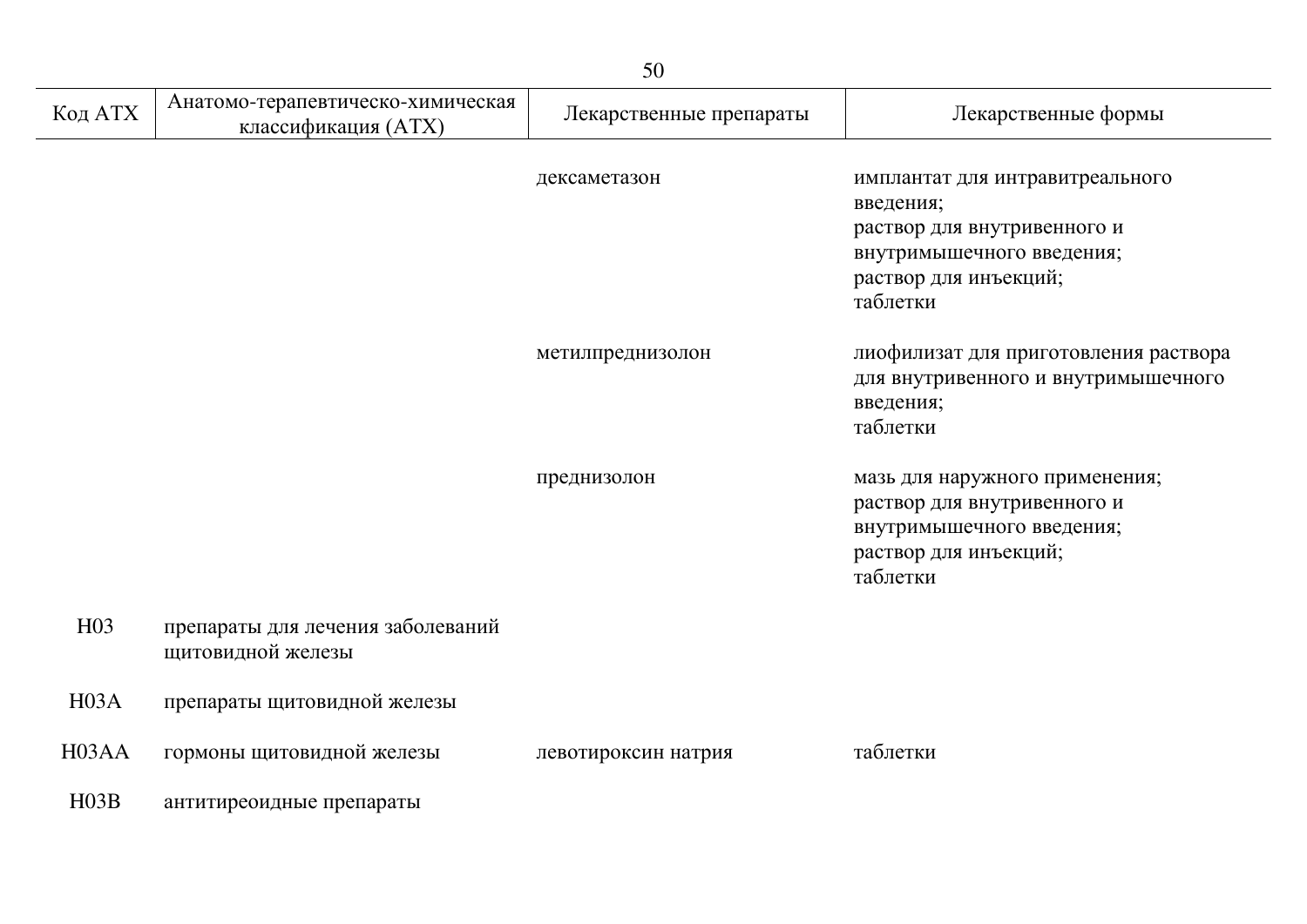|                    | 51                                                       |                         |                                                                              |  |
|--------------------|----------------------------------------------------------|-------------------------|------------------------------------------------------------------------------|--|
| Код АТХ            | Анатомо-терапевтическо-химическая<br>классификация (ATX) | Лекарственные препараты | Лекарственные формы                                                          |  |
| H <sub>03</sub> BB | серосодержащие производные<br>имидазола                  | тиамазол                | таблетки;<br>таблетки, покрытые пленочной оболочкой                          |  |
| H03C               | препараты йода                                           |                         |                                                                              |  |
| H <sub>03</sub> CA | препараты йода                                           | калия йодид             | таблетки;<br>таблетки жевательные;<br>таблетки, покрытые пленочной оболочкой |  |
| H <sub>04</sub>    | гормоны поджелудочной железы                             |                         |                                                                              |  |
| H04A               | гормоны, расщепляющие гликоген                           |                         |                                                                              |  |
| H <sub>04</sub> AA | гормоны, расщепляющие гликоген                           | глюкагон                | лиофилизат для приготовления раствора<br>для инъекций                        |  |
| H <sub>05</sub>    | препараты, регулирующие обмен<br>кальция                 |                         |                                                                              |  |
| H05A               | паратиреоидные гормоны и их<br>аналоги                   |                         |                                                                              |  |
| H <sub>05</sub> AA | паратиреоидные гормоны и их<br>аналоги                   | терипаратид             | раствор для подкожного введения                                              |  |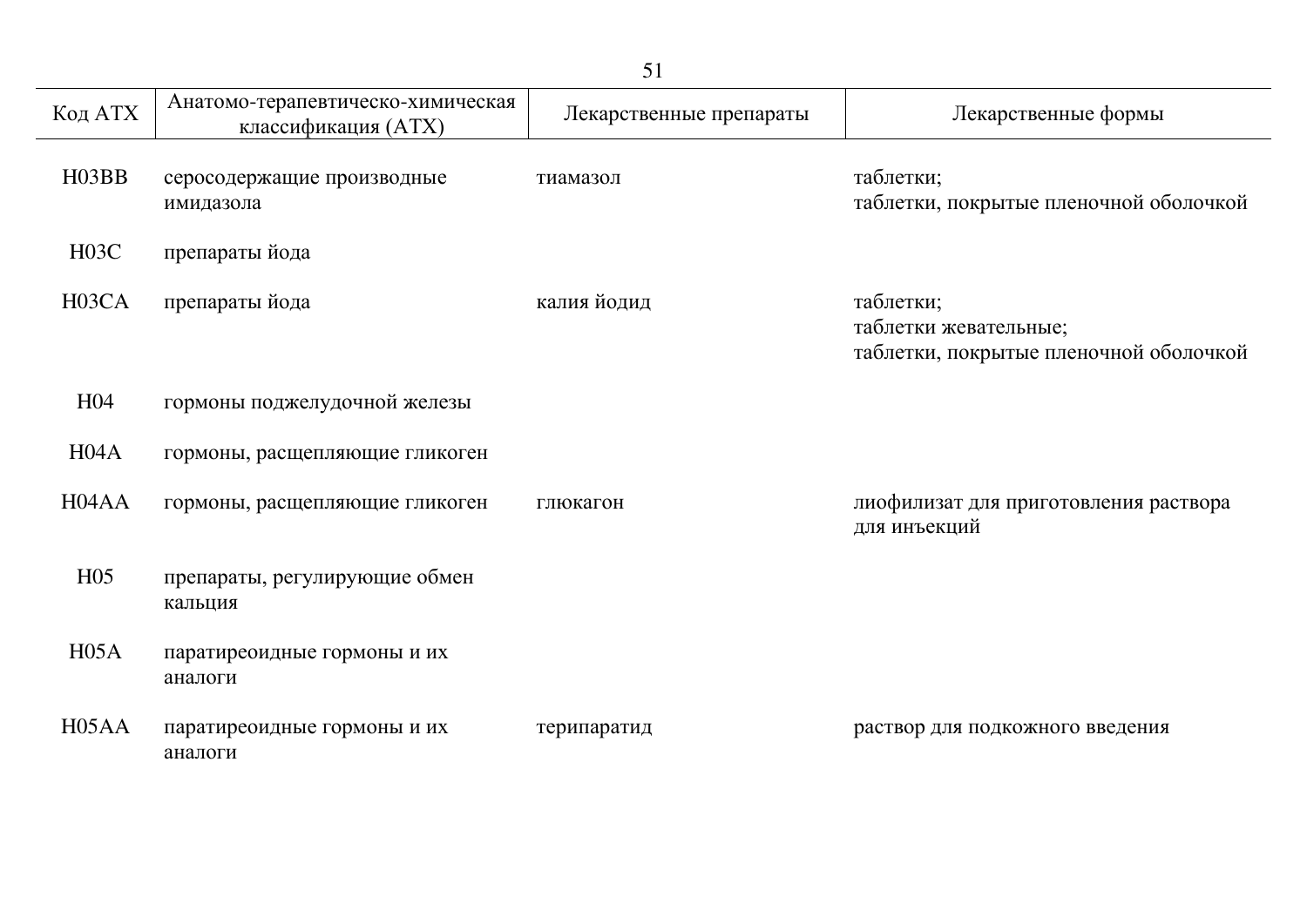|                    | 52                                                       |                         |                                                                                                                           |  |  |
|--------------------|----------------------------------------------------------|-------------------------|---------------------------------------------------------------------------------------------------------------------------|--|--|
| Код АТХ            | Анатомо-терапевтическо-химическая<br>классификация (ATX) | Лекарственные препараты | Лекарственные формы                                                                                                       |  |  |
| H05B               | антипаратиреоидные средства                              |                         |                                                                                                                           |  |  |
| H <sub>05</sub> BA | препараты кальцитонина                                   | кальцитонин             | раствор для инъекций;<br>спрей назальный;<br>спрей назальный дозированный                                                 |  |  |
| H05BX              | прочие антипаратиреоидные<br>препараты                   | парикальцитол           | капсулы;<br>раствор для внутривенного введения                                                                            |  |  |
|                    |                                                          | цинакальцет             | таблетки, покрытые пленочной оболочкой                                                                                    |  |  |
|                    |                                                          | этелкальцетид           | раствор для внутривенного введения                                                                                        |  |  |
| $\mathbf{J}$       | противомикробные препараты<br>системного действия        |                         |                                                                                                                           |  |  |
| J <sub>01</sub>    | антибактериальные препараты<br>системного действия       |                         |                                                                                                                           |  |  |
| J01A               | тетрациклины                                             |                         |                                                                                                                           |  |  |
| J01AA              | тетрациклины                                             | доксициклин             | капсулы;<br>лиофилизат для приготовления раствора<br>для внутривенного введения;<br>лиофилизат для приготовления раствора |  |  |

для инфузий;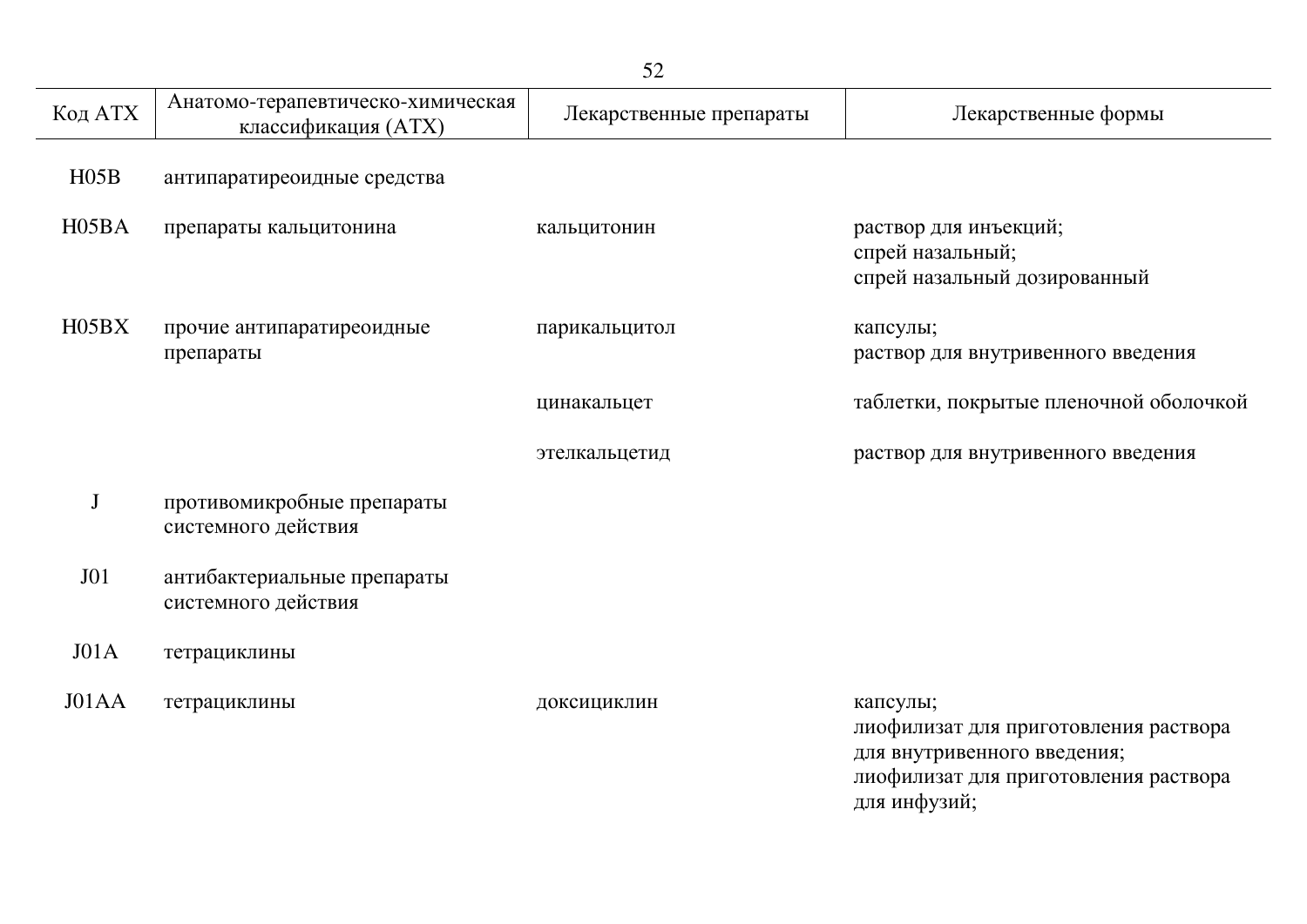| Код АТХ | Анатомо-терапевтическо-химическая<br>классификация (ATX)   | Лекарственные препараты | Лекарственные формы                                                                                                                                                                                                   |
|---------|------------------------------------------------------------|-------------------------|-----------------------------------------------------------------------------------------------------------------------------------------------------------------------------------------------------------------------|
|         |                                                            |                         | таблетки;<br>таблетки диспергируемые                                                                                                                                                                                  |
|         |                                                            | тигециклин              | лиофилизат для приготовления раствора<br>для инфузий                                                                                                                                                                  |
| JO1B    | амфениколы                                                 |                         |                                                                                                                                                                                                                       |
| J01BA   | амфениколы                                                 | хлорамфеникол           | таблетки;<br>таблетки, покрытые оболочкой;<br>таблетки, покрытые пленочной оболочкой                                                                                                                                  |
| J01C    | бета-лактамные антибактериальные<br>препараты: пенициллины |                         |                                                                                                                                                                                                                       |
| J01CA   | пенициллины широкого спектра<br>действия                   | амоксициллин            | гранулы для приготовления суспензии для<br>приема внутрь;<br>капсулы;<br>порошок для приготовления суспензии для<br>приема внутрь;<br>таблетки;<br>таблетки диспергируемые;<br>таблетки, покрытые пленочной оболочкой |

L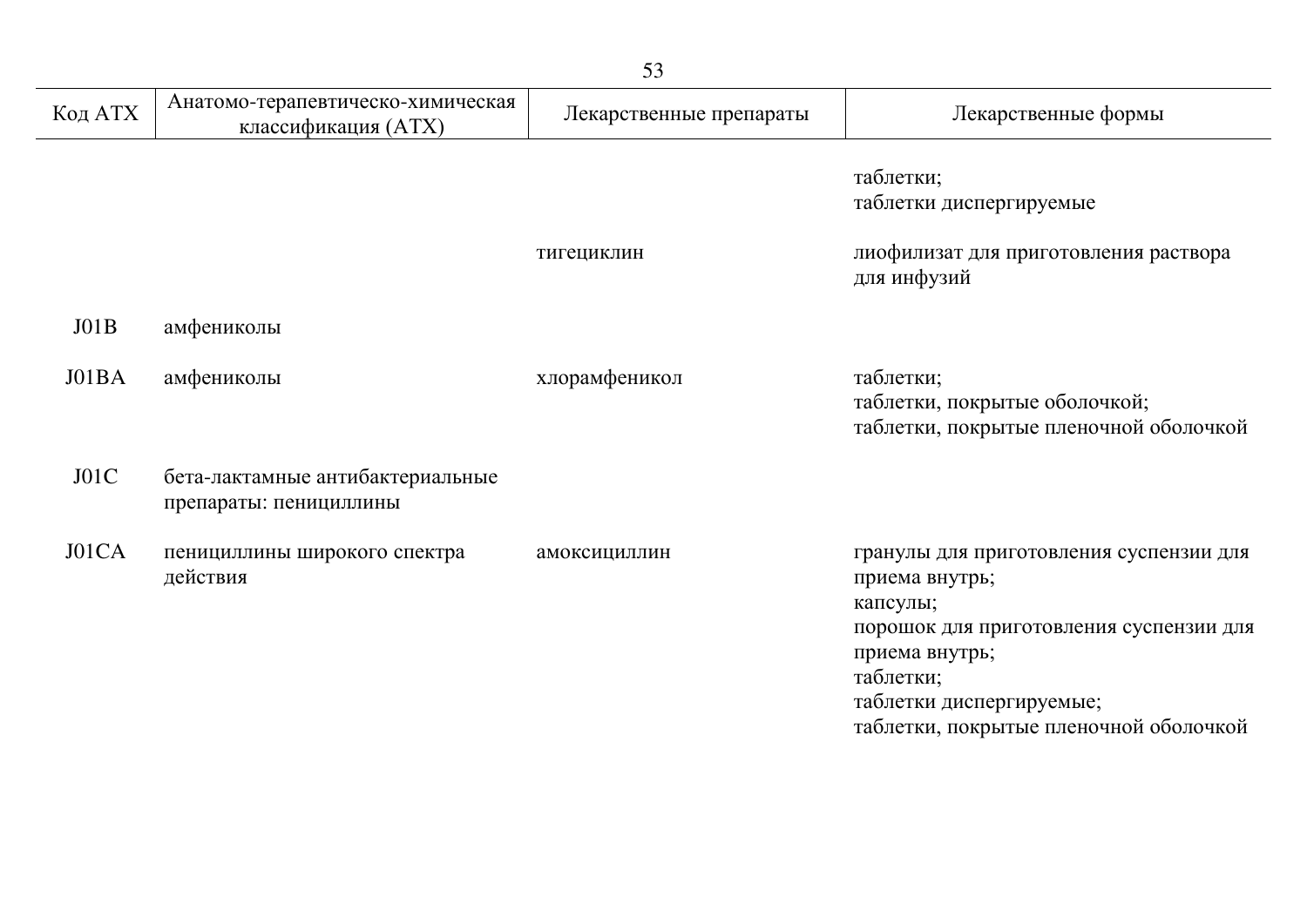| Код АТХ | Анатомо-терапевтическо-химическая<br>классификация (ATX)                     | Лекарственные препараты | Лекарственные формы                                                                                                                                                                                                                                                                                                                                                                   |
|---------|------------------------------------------------------------------------------|-------------------------|---------------------------------------------------------------------------------------------------------------------------------------------------------------------------------------------------------------------------------------------------------------------------------------------------------------------------------------------------------------------------------------|
|         |                                                                              | ампициллин              | порошок для приготовления раствора<br>для внутривенного и внутримышечного<br>введения;<br>порошок для приготовления раствора для<br>внутримышечного введения;<br>порошок для приготовления суспензии для<br>приема внутрь;<br>таблетки                                                                                                                                                |
| J01CE   | пенициллины, чувствительные к бета- бензатина бензилпенициллин<br>лактамазам |                         | порошок для приготовления суспензии для<br>внутримышечного введения;<br>порошок для приготовления суспензии для<br>внутримышечного введения<br>пролонгированного действия                                                                                                                                                                                                             |
|         |                                                                              | бензилпенициллин        | порошок для приготовления раствора для<br>внутривенного и внутримышечного<br>введения;<br>порошок для приготовления раствора для<br>внутримышечного и подкожного введения;<br>порошок для приготовления раствора для<br>инъекций;<br>порошок для приготовления раствора для<br>инъекций и местного применения;<br>порошок для приготовления суспензии для<br>внутримышечного введения |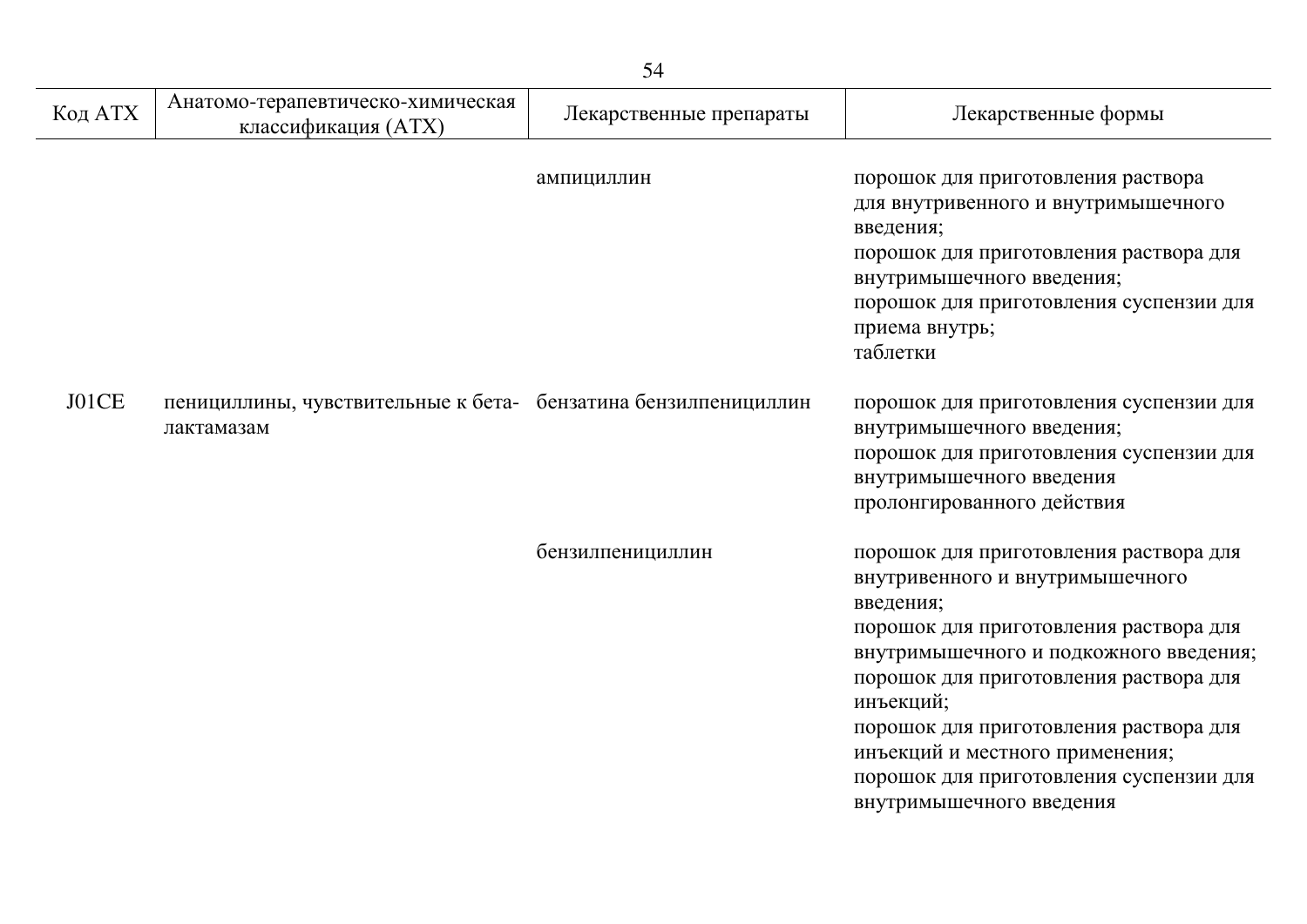| Код АТХ | Анатомо-терапевтическо-химическая<br>классификация (ATX)                        | Лекарственные препараты                | Лекарственные формы                                                                                                                                                                                                                                                                                                      |
|---------|---------------------------------------------------------------------------------|----------------------------------------|--------------------------------------------------------------------------------------------------------------------------------------------------------------------------------------------------------------------------------------------------------------------------------------------------------------------------|
|         |                                                                                 | феноксиметилпенициллин                 | порошок для приготовления суспензии для<br>приема внутрь;<br>таблетки                                                                                                                                                                                                                                                    |
| J01CF   | пенициллины, устойчивые к бета-<br>лактамазам                                   | оксациллин                             | порошок для приготовления раствора для<br>внутривенного и внутримышечного<br>введения;<br>порошок для приготовления раствора для<br>внутримышечного введения;<br>таблетки                                                                                                                                                |
| J01CR   | комбинации пенициллинов, включая<br>комбинации с ингибиторами бета-<br>лактамаз | амоксициллин + клавулановая<br>кислота | порошок для приготовления раствора для<br>внутривенного введения;<br>порошок для приготовления суспензии для<br>приема внутрь;<br>таблетки диспергируемые;<br>таблетки, покрытые оболочкой;<br>таблетки, покрытые пленочной оболочкой;<br>таблетки с модифицированным<br>высвобождением, покрытые пленочной<br>оболочкой |
|         |                                                                                 | ампициллин + сульбактам                | порошок для приготовления раствора для<br>внутривенного и внутримышечного<br>введения                                                                                                                                                                                                                                    |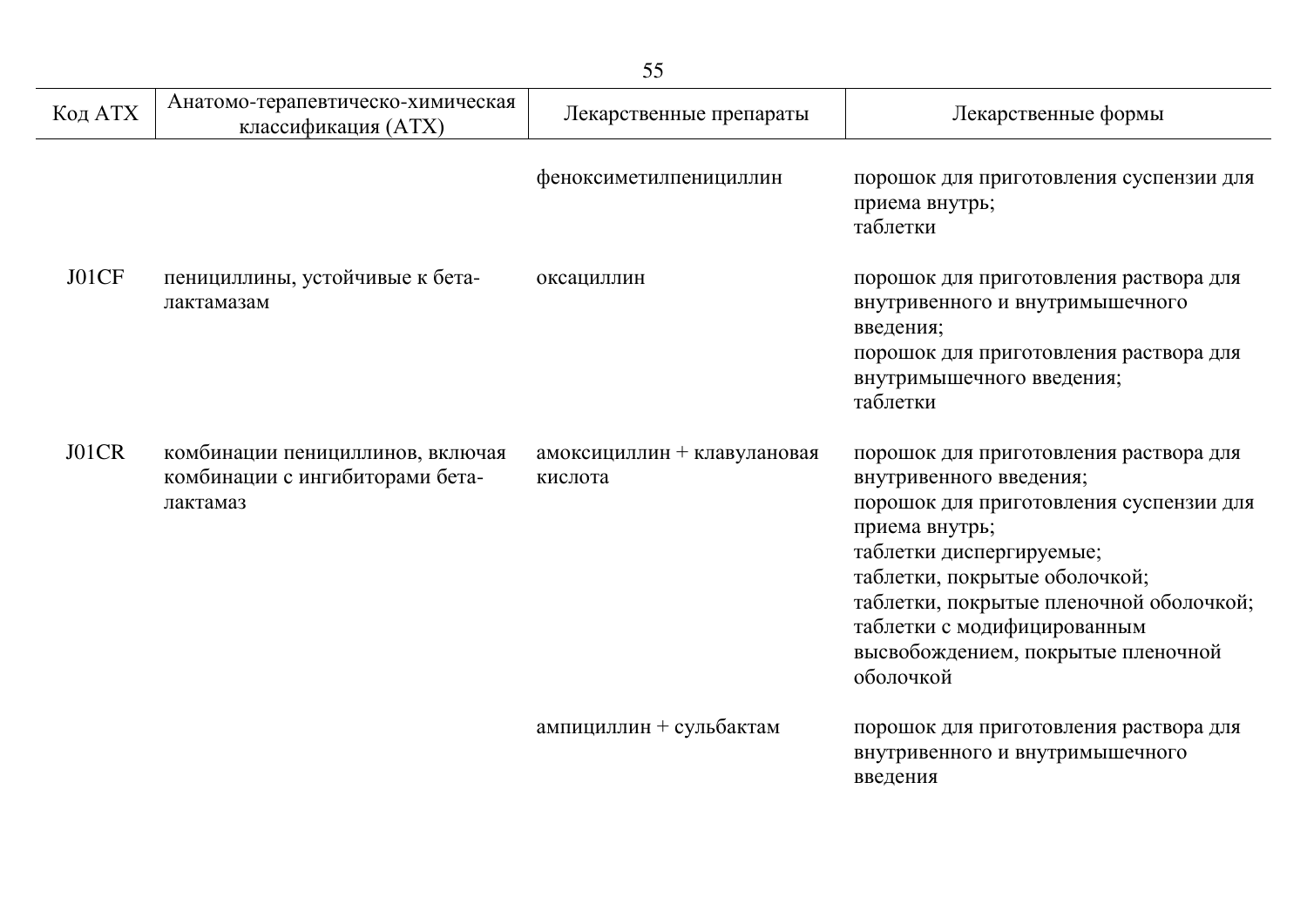| Код АТХ | Анатомо-терапевтическо-химическая<br>классификация (ATX) | Лекарственные препараты | Лекарственные формы                                                                                                                                                                                                                                                                             |
|---------|----------------------------------------------------------|-------------------------|-------------------------------------------------------------------------------------------------------------------------------------------------------------------------------------------------------------------------------------------------------------------------------------------------|
| J01D    | другие бета-лактамные<br>антибактериальные препараты     |                         |                                                                                                                                                                                                                                                                                                 |
| J01DB   | цефалоспорины 1-го поколения                             | цефазолин               | порошок для приготовления раствора для<br>внутривенного и внутримышечного<br>введения;<br>порошок для приготовления раствора для<br>внутримышечного введения;<br>порошок для приготовления раствора для<br>инъекций                                                                             |
|         |                                                          | цефалексин              | гранулы для приготовления суспензии для<br>приема внутрь;<br>капсулы;<br>таблетки, покрытые пленочной оболочкой                                                                                                                                                                                 |
| J01DC   | цефалоспорины 2-го поколения                             | цефуроксим              | гранулы для приготовления суспензии для<br>приема внутрь;<br>порошок для приготовления раствора для<br>внутривенного введения;<br>порошок для приготовления раствора для<br>внутривенного и внутримышечного<br>введения;<br>порошок для приготовления раствора для<br>внутримышечного введения; |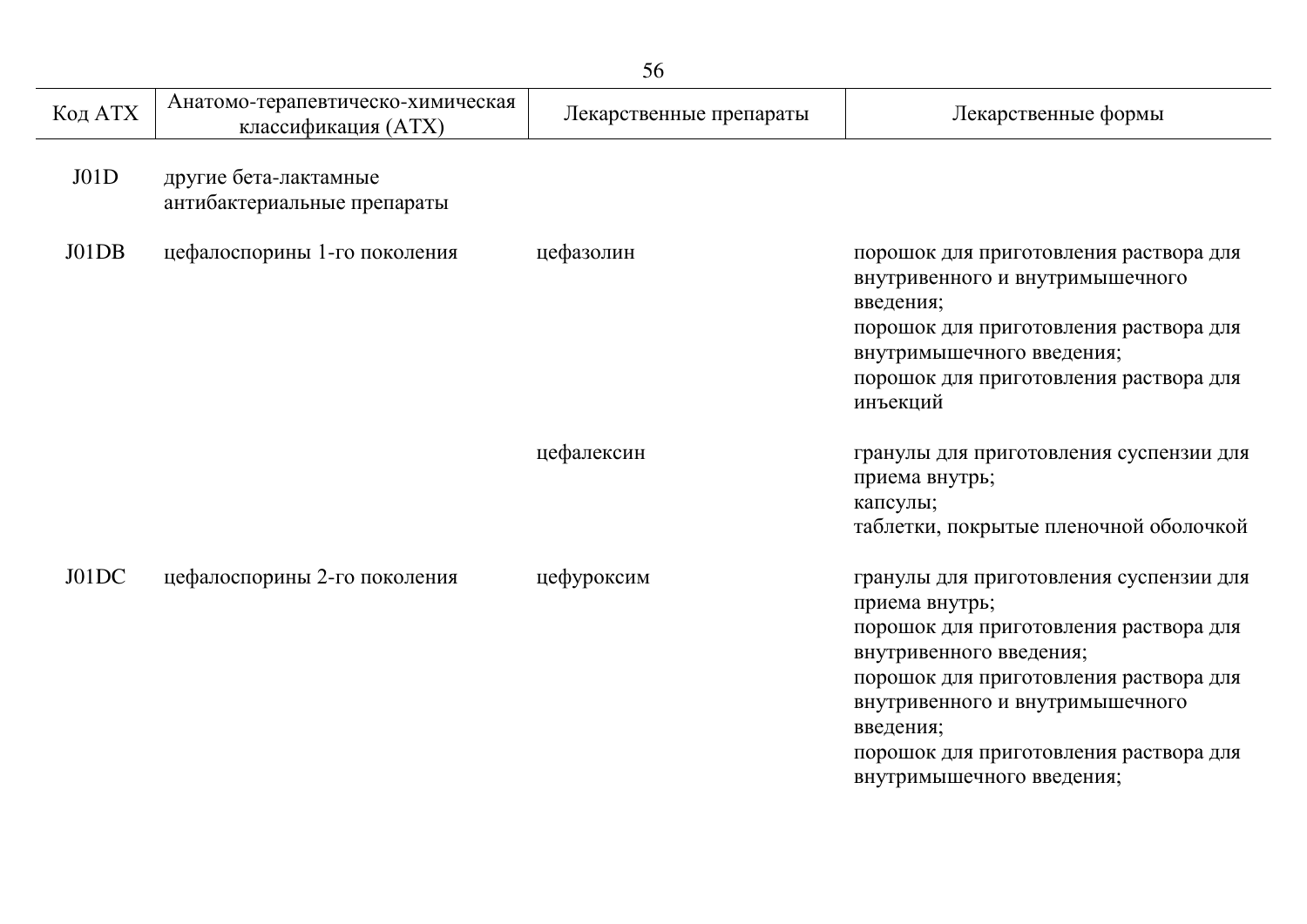| 57      |                                                          |                         |                                                                                                                                                                                                                                                                         |
|---------|----------------------------------------------------------|-------------------------|-------------------------------------------------------------------------------------------------------------------------------------------------------------------------------------------------------------------------------------------------------------------------|
| Код АТХ | Анатомо-терапевтическо-химическая<br>классификация (ATX) | Лекарственные препараты | Лекарственные формы                                                                                                                                                                                                                                                     |
|         |                                                          |                         | порошок для приготовления раствора для<br>инфузий;<br>порошок для приготовления раствора для<br>инъекций;<br>таблетки, покрытые пленочной оболочкой                                                                                                                     |
| J01DD   | цефалоспорины 3-го поколения                             | цефотаксим              | порошок для приготовления раствора для<br>внутривенного и внутримышечного<br>введения;<br>порошок для приготовления раствора для<br>внутримышечного введения;<br>порошок для приготовления раствора для<br>инъекций                                                     |
|         |                                                          | цефтазидим              | порошок для приготовления раствора для<br>внутривенного введения;<br>порошок для приготовления раствора для<br>внутривенного и внутримышечного<br>введения;<br>порошок для приготовления раствора для<br>инфузий;<br>порошок для приготовления раствора для<br>инъекций |
|         |                                                          | цефтриаксон             | порошок для приготовления раствора для<br>внутривенного введения;                                                                                                                                                                                                       |

j.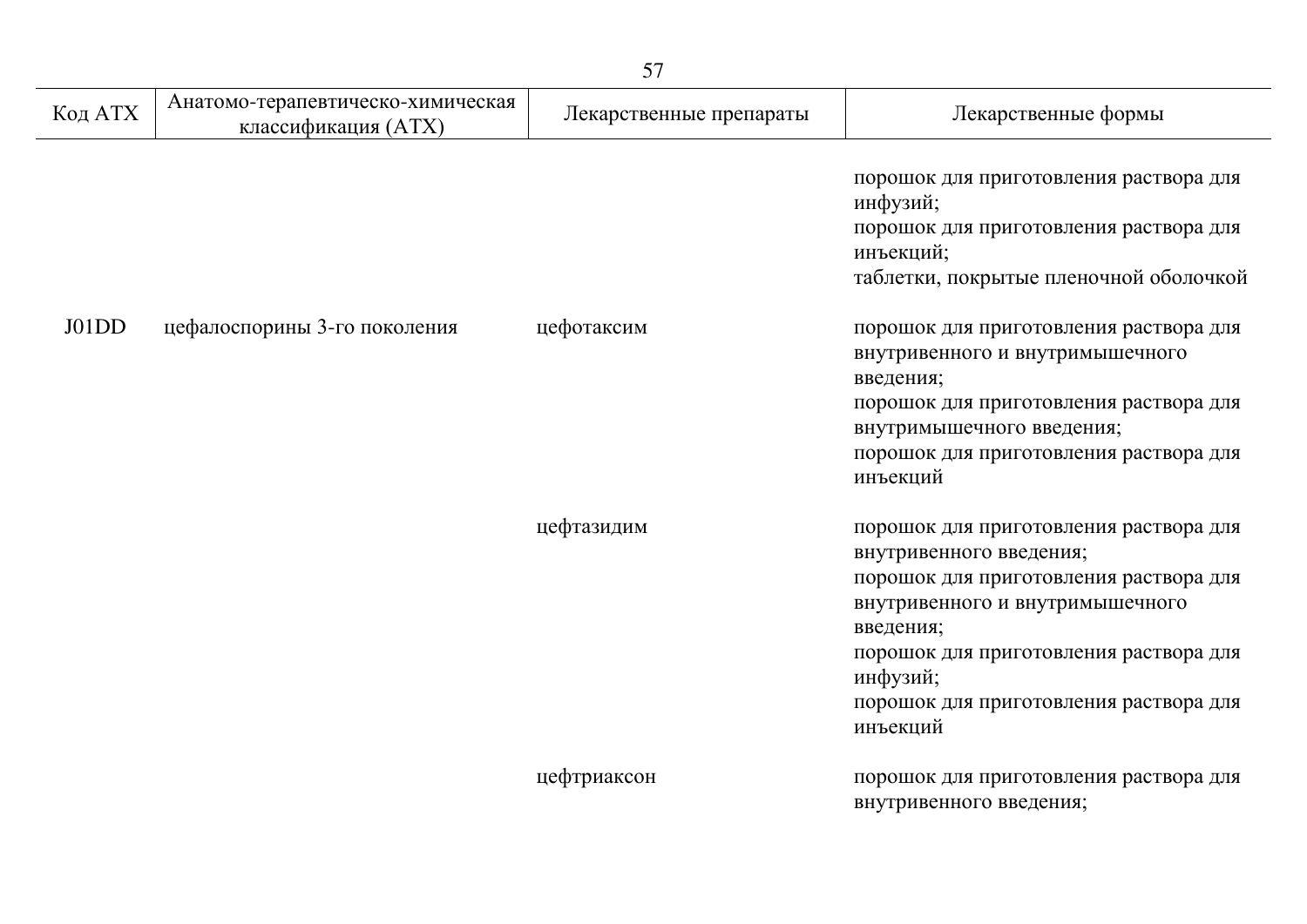| Код АТХ | Анатомо-терапевтическо-химическая<br>классификация (ATX) | Лекарственные препараты  | Лекарственные формы                                                                                                                                                                                                                                                       |
|---------|----------------------------------------------------------|--------------------------|---------------------------------------------------------------------------------------------------------------------------------------------------------------------------------------------------------------------------------------------------------------------------|
|         |                                                          |                          | порошок для приготовления раствора для<br>внутривенного и внутримышечного<br>введения;<br>порошок для приготовления раствора для<br>внутримышечного введения;<br>порошок для приготовления раствора для<br>инфузий;<br>порошок для приготовления раствора для<br>инъекций |
|         |                                                          | цефоперазон + сульбактам | порошок для приготовления раствора для<br>внутривенного и внутримышечного<br>введения                                                                                                                                                                                     |
| J01DE   | цефалоспорины 4-го поколения                             | цефепим                  | порошок для приготовления раствора для<br>внутривенного и внутримышечного<br>введения;<br>порошок для приготовления раствора для<br>внутримышечного введения                                                                                                              |
| J01DH   | карбапенемы                                              | имипенем + циластатин    | порошок для приготовления раствора для<br>инфузий                                                                                                                                                                                                                         |
|         |                                                          | меропенем                | порошок для приготовления раствора для<br>внутривенного введения                                                                                                                                                                                                          |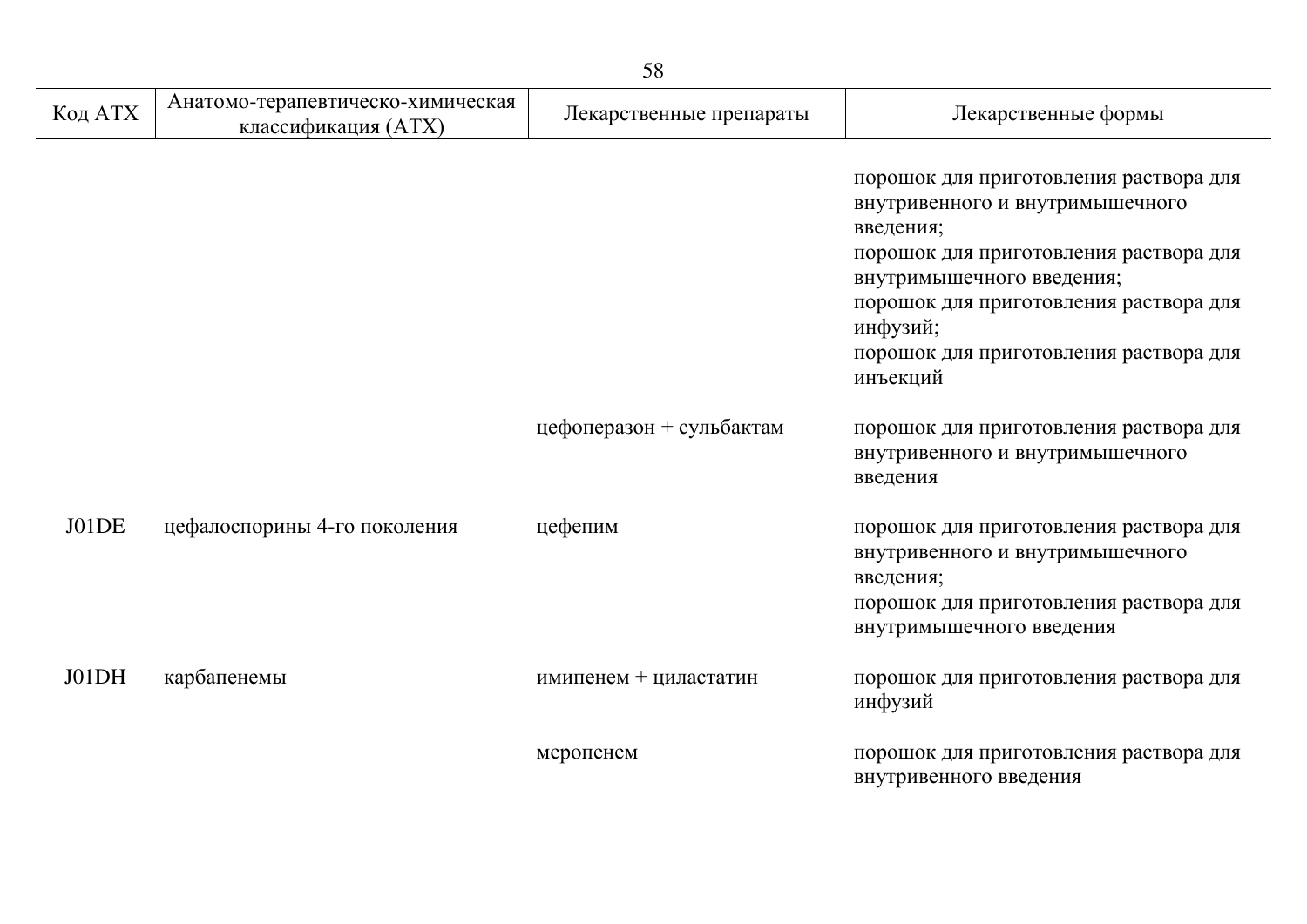|         |                                                                                     | 59                        |                                                                                                                                                    |
|---------|-------------------------------------------------------------------------------------|---------------------------|----------------------------------------------------------------------------------------------------------------------------------------------------|
| Код АТХ | Анатомо-терапевтическо-химическая<br>классификация (ATX)                            | Лекарственные препараты   | Лекарственные формы                                                                                                                                |
|         |                                                                                     | эртапенем                 | лиофилизат для приготовления<br>раствора для инъекций;<br>лиофилизат для приготовления<br>раствора для внутривенного и<br>внутримышечного введения |
| J01DI   | другие цефалоспорины и пенемы                                                       | цефтазидим + [авибактам]  | порошок для приготовления концентрата<br>для приготовления раствора для инфузий                                                                    |
|         |                                                                                     | цефтаролина фосамил       | порошок для приготовления концентрата<br>для приготовления раствора для инфузий                                                                    |
|         |                                                                                     | цефтолозан + [тазобактам] | порошок для приготовления концентрата<br>для приготовления раствора для инфузий                                                                    |
| JO1E    | сульфаниламиды и триметоприм                                                        |                           |                                                                                                                                                    |
| J01EE   | комбинированные препараты<br>сульфаниламидов и триметоприма,<br>включая производные | ко-тримоксазол            | концентрат для приготовления<br>раствора для инфузий;<br>суспензия для приема внутрь;<br>таблетки                                                  |
| JO1F    | макролиды, линкозамиды                                                              |                           |                                                                                                                                                    |

и стрептограмины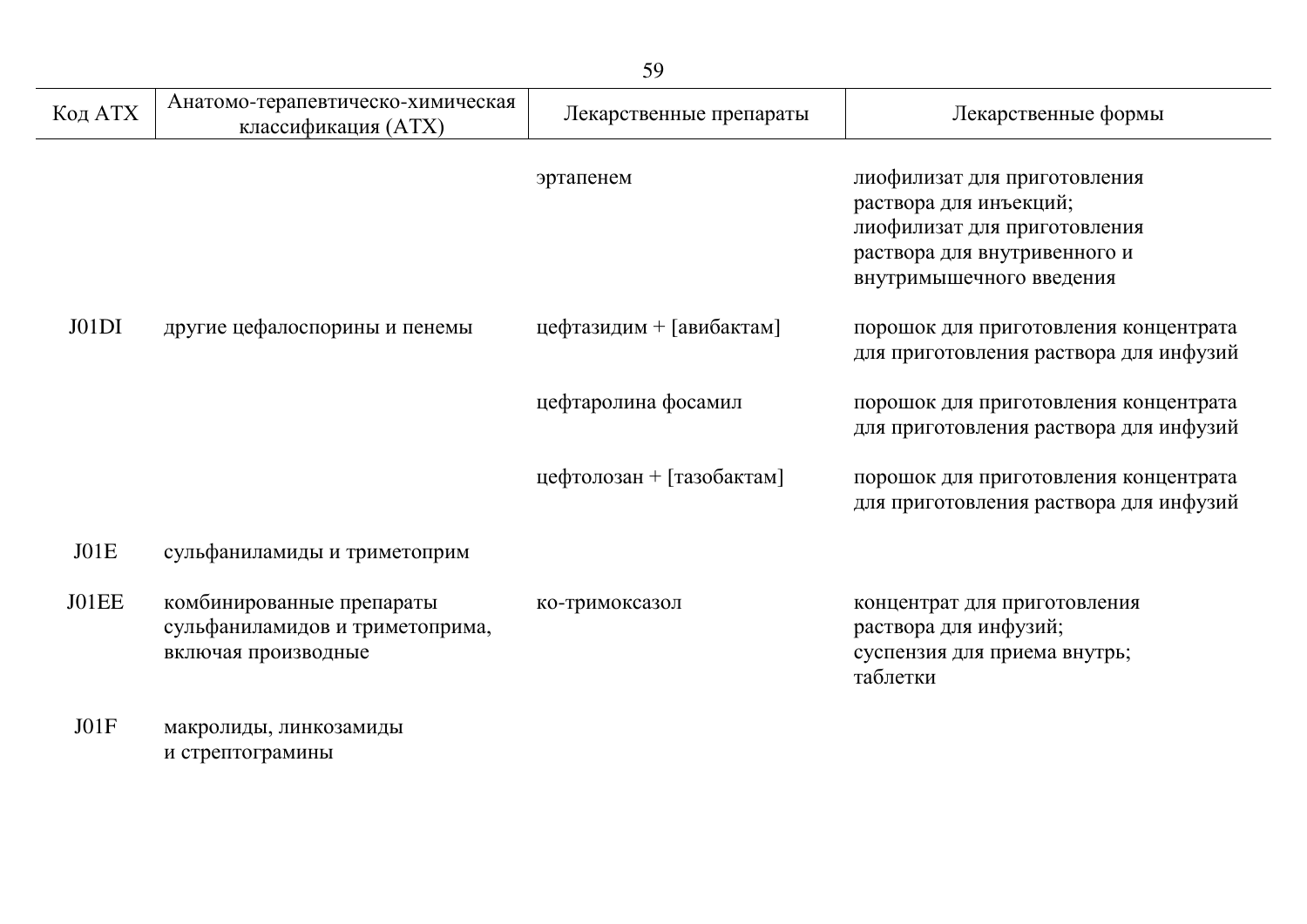| 60      |                                                          |                         |                                                                                                                                                                                                                                                                                                                                                                               |
|---------|----------------------------------------------------------|-------------------------|-------------------------------------------------------------------------------------------------------------------------------------------------------------------------------------------------------------------------------------------------------------------------------------------------------------------------------------------------------------------------------|
| Код АТХ | Анатомо-терапевтическо-химическая<br>классификация (ATX) | Лекарственные препараты | Лекарственные формы                                                                                                                                                                                                                                                                                                                                                           |
| J01FA   | макролиды                                                | азитромицин             | капсулы;<br>лиофилизат для приготовления раствора<br>для инфузий;<br>порошок для приготовления суспензии для<br>приема внутрь;<br>порошок для приготовления суспензии для<br>приема внутрь (для детей);<br>таблетки диспергируемые;<br>таблетки, покрытые оболочкой;<br>таблетки, покрытые пленочной оболочкой                                                                |
|         |                                                          | джозамицин              | таблетки диспергируемые;<br>таблетки, покрытые пленочной оболочкой                                                                                                                                                                                                                                                                                                            |
|         |                                                          | кларитромицин           | гранулы для приготовления суспензии для<br>приема внутрь;<br>капсулы;<br>лиофилизат для приготовления<br>концентрата для приготовления<br>раствора для инфузий;<br>лиофилизат для приготовления<br>раствора для инфузий;<br>таблетки, покрытые оболочкой;<br>таблетки, покрытые пленочной оболочкой;<br>таблетки пролонгированного действия,<br>покрытые пленочной оболочкой; |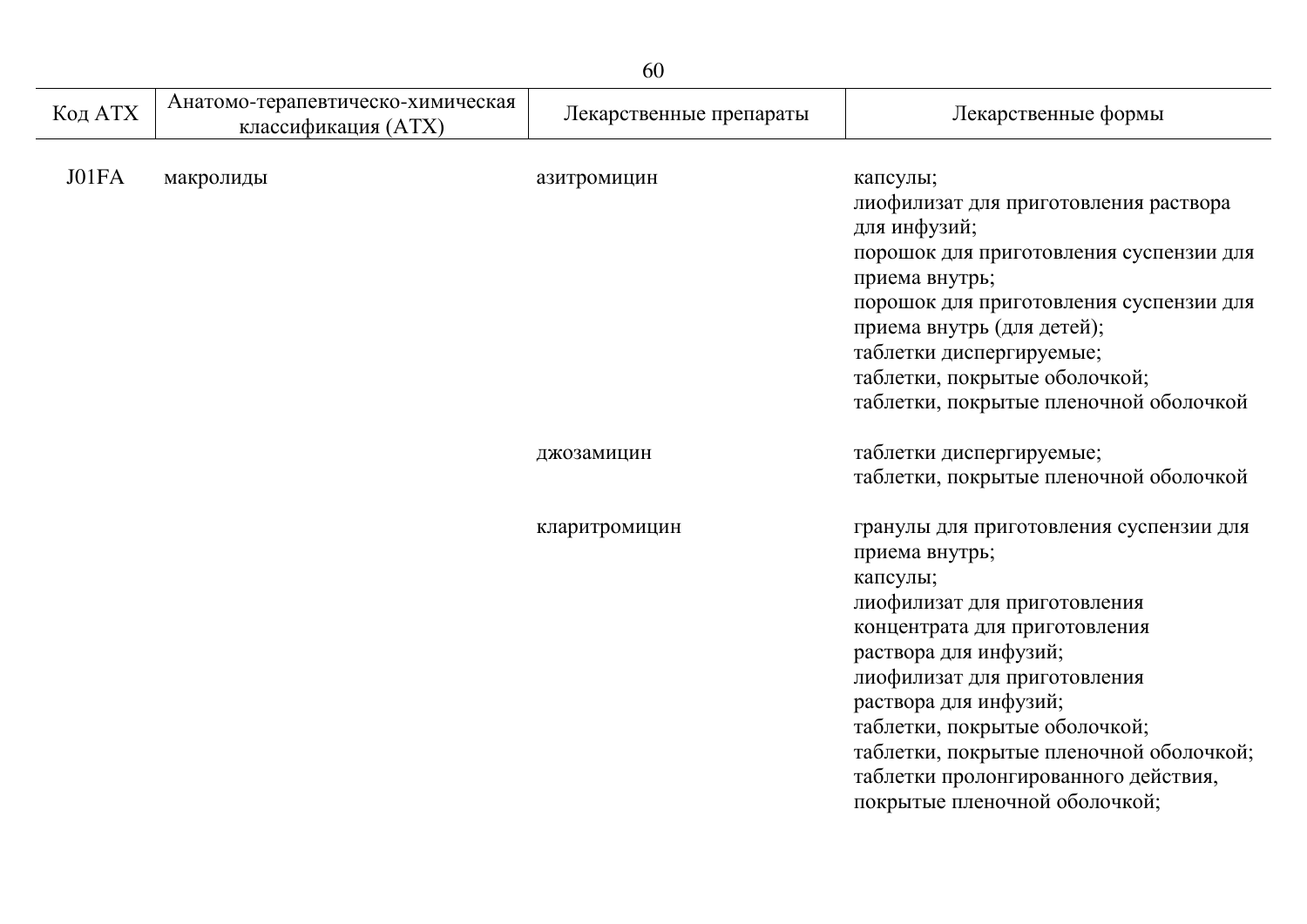|         |                                                          | ◡▴                      |                                                                                                                                                                                                                                                                                                                                                                             |
|---------|----------------------------------------------------------|-------------------------|-----------------------------------------------------------------------------------------------------------------------------------------------------------------------------------------------------------------------------------------------------------------------------------------------------------------------------------------------------------------------------|
| Код АТХ | Анатомо-терапевтическо-химическая<br>классификация (ATX) | Лекарственные препараты | Лекарственные формы                                                                                                                                                                                                                                                                                                                                                         |
|         |                                                          |                         | таблетки с пролонгированным<br>высвобождением, покрытые пленочной<br>оболочкой                                                                                                                                                                                                                                                                                              |
| J01FF   | линкозамиды                                              | клиндамицин             | капсулы;<br>раствор для внутривенного и<br>внутримышечного введения                                                                                                                                                                                                                                                                                                         |
| J01G    | аминогликозиды                                           |                         |                                                                                                                                                                                                                                                                                                                                                                             |
| J01GA   | стрептомицины                                            | стрептомицин            | порошок для приготовления раствора для<br>внутримышечного введения                                                                                                                                                                                                                                                                                                          |
| J01GB   | другие аминогликозиды                                    | амикацин                | лиофилизат для приготовления<br>раствора для внутривенного и<br>внутримышечного введения;<br>порошок для приготовления раствора для<br>внутривенного и внутримышечного<br>введения;<br>порошок для приготовления раствора для<br>внутримышечного введения;<br>раствор для внутривенного и<br>внутримышечного введения;<br>раствор для инфузий и внутримышечного<br>введения |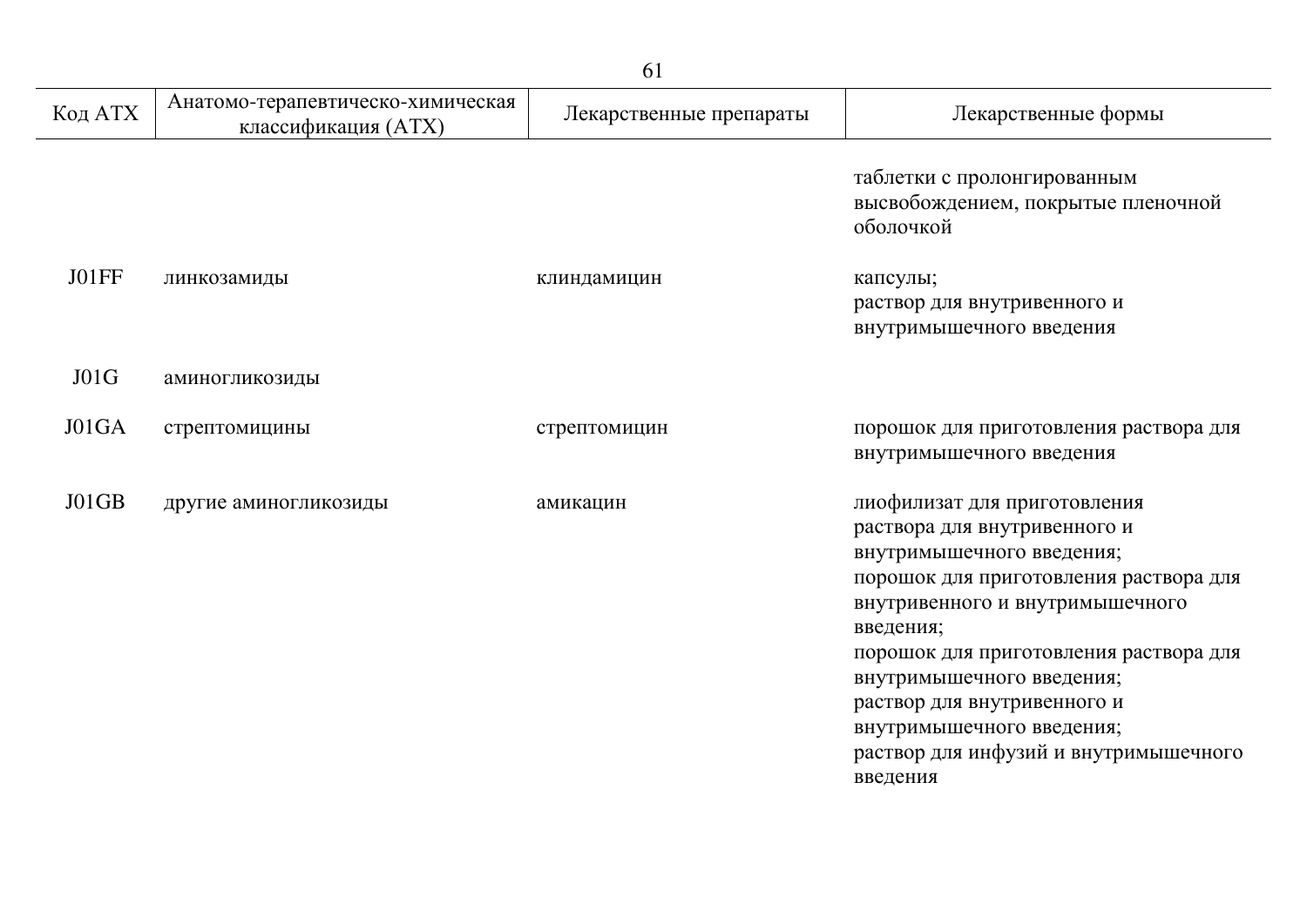| Код АТХ | Анатомо-терапевтическо-химическая<br>классификация (ATX) | Лекарственные препараты | Лекарственные формы                                                                                                                                          |
|---------|----------------------------------------------------------|-------------------------|--------------------------------------------------------------------------------------------------------------------------------------------------------------|
|         |                                                          | гентамицин              | капли глазные;<br>порошок для приготовления раствора<br>для внутримышечного введения;<br>раствор для внутривенного и<br>внутримышечного введения             |
|         |                                                          | канамицин               | порошок для приготовления раствора для<br>внутривенного и внутримышечного<br>введения;<br>порошок для приготовления раствора для<br>внутримышечного введения |
|         |                                                          | тобрамицин              | капли глазные;<br>капсулы с порошком для ингаляций;<br>раствор для внутривенного и<br>внутримышечного введения;<br>раствор для ингаляций                     |
| J01M    | антибактериальные препараты,<br>производные хинолона     |                         |                                                                                                                                                              |
| J01MA   | фторхинолоны                                             | гатифлоксацин           | таблетки, покрытые пленочной оболочкой                                                                                                                       |
|         |                                                          | левофлоксацин           | капли глазные;<br>раствор для инфузий;<br>таблетки, покрытые пленочной оболочкой                                                                             |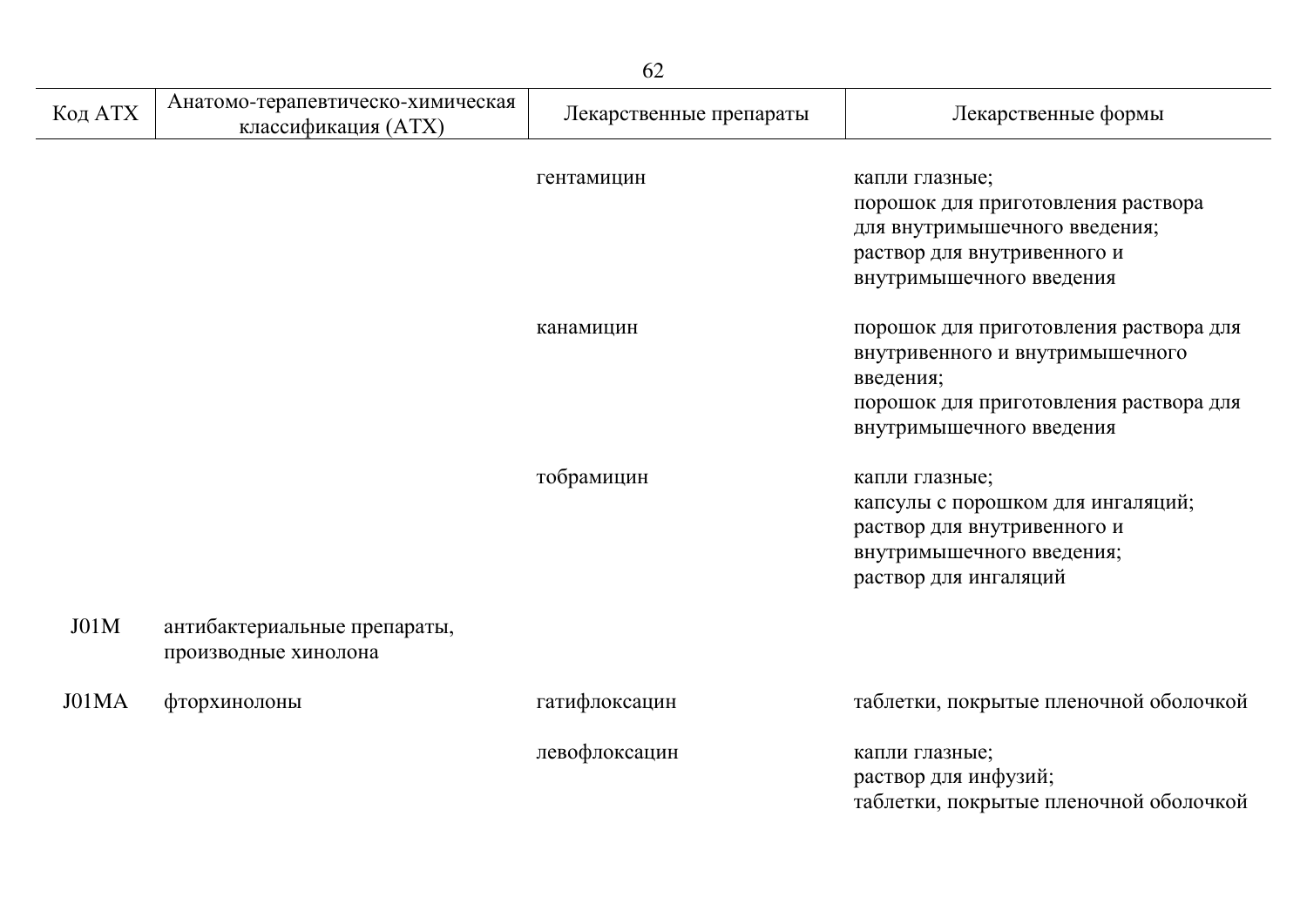| 63      |                                                          |                         |                                                                                                                                                                                                                                       |  |
|---------|----------------------------------------------------------|-------------------------|---------------------------------------------------------------------------------------------------------------------------------------------------------------------------------------------------------------------------------------|--|
| Код АТХ | Анатомо-терапевтическо-химическая<br>классификация (ATX) | Лекарственные препараты | Лекарственные формы                                                                                                                                                                                                                   |  |
|         |                                                          | ломефлоксацин           | капли глазные;<br>таблетки, покрытые пленочной оболочкой                                                                                                                                                                              |  |
|         |                                                          | моксифлоксацин          | капли глазные;<br>раствор для инфузий;<br>таблетки, покрытые пленочной оболочкой                                                                                                                                                      |  |
|         |                                                          | офлоксацин              | капли глазные;<br>капли глазные и ушные;<br>мазь глазная;<br>раствор для инфузий;<br>таблетки, покрытые оболочкой;<br>таблетки, покрытые пленочной оболочкой;<br>таблетки пролонгированного действия,<br>покрытые пленочной оболочкой |  |
|         |                                                          | спарфлоксацин           | таблетки, покрытые оболочкой;<br>таблетки, покрытые пленочной оболочкой                                                                                                                                                               |  |
|         |                                                          | ципрофлоксацин          | капли глазные;<br>капли глазные и ушные;<br>капли ушные;<br>концентрат для приготовления<br>раствора для инфузий;<br>мазь глазная;<br>раствор для внутривенного введения;                                                             |  |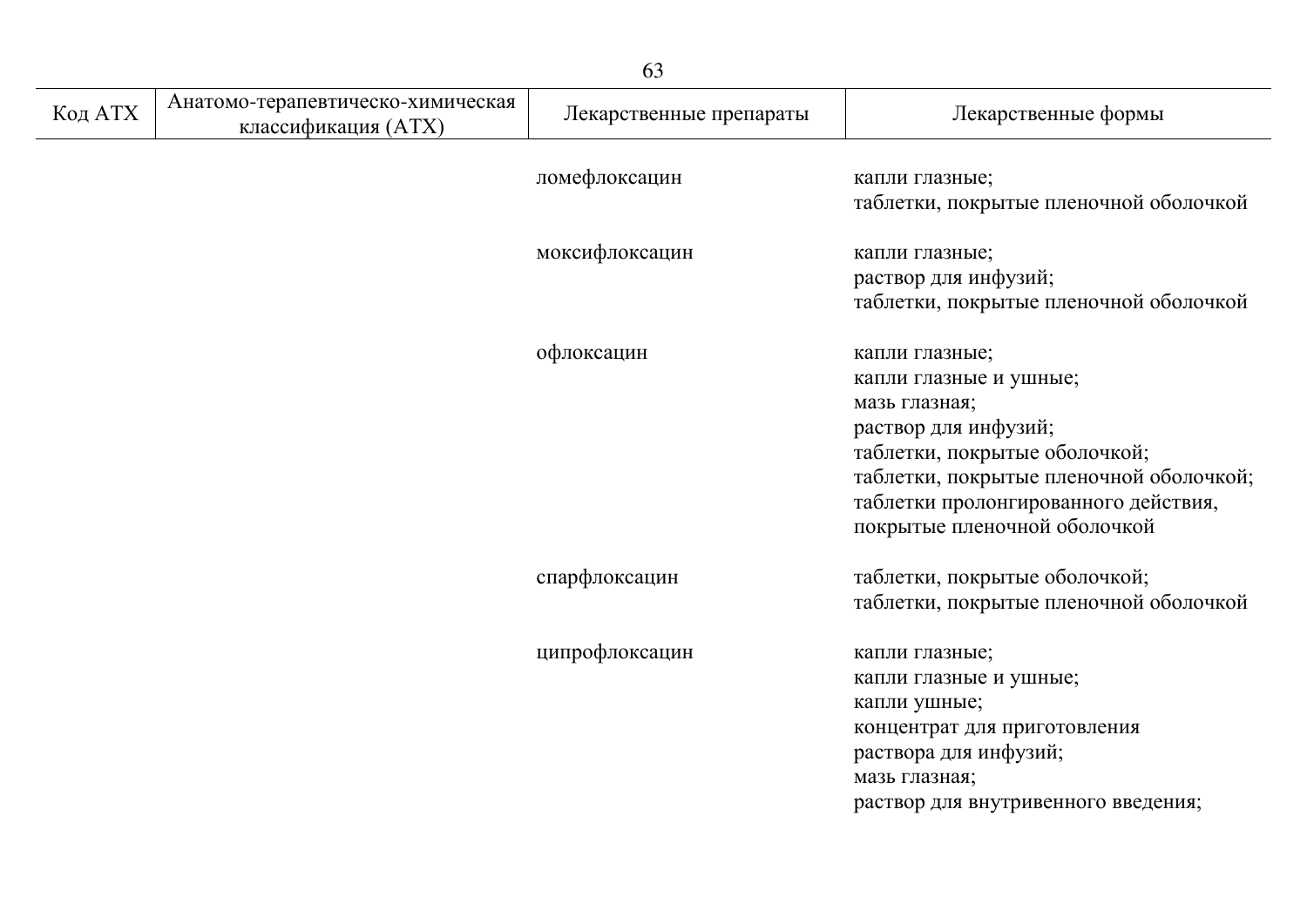| Код АТХ | Анатомо-терапевтическо-химическая<br>классификация (ATX) | Лекарственные препараты | Лекарственные формы                                                                                                                                                                                                                                       |
|---------|----------------------------------------------------------|-------------------------|-----------------------------------------------------------------------------------------------------------------------------------------------------------------------------------------------------------------------------------------------------------|
|         |                                                          |                         | раствор для инфузий;<br>таблетки, покрытые оболочкой;<br>таблетки, покрытые пленочной оболочкой;<br>таблетки пролонгированного действия,<br>покрытые пленочной оболочкой                                                                                  |
| J01X    | другие антибактериальные препараты                       |                         |                                                                                                                                                                                                                                                           |
| J01XA   | антибиотики гликопептидной<br>структуры                  | ванкомицин              | лиофилизат для приготовления<br>раствора для инфузий;<br>лиофилизат для приготовления раствора<br>для инфузий и приема внутрь;<br>порошок для приготовления раствора для<br>инфузий;<br>порошок для приготовления раствора для<br>инфузий и приема внутрь |
|         |                                                          | телаванцин              | лиофилизат для приготовления раствора<br>для инфузий                                                                                                                                                                                                      |
| J01XD   | производные имидазола                                    | метронидазол            | раствор для внутривенного введения;<br>раствор для инфузий;<br>таблетки;<br>таблетки, покрытые пленочной оболочкой                                                                                                                                        |

j.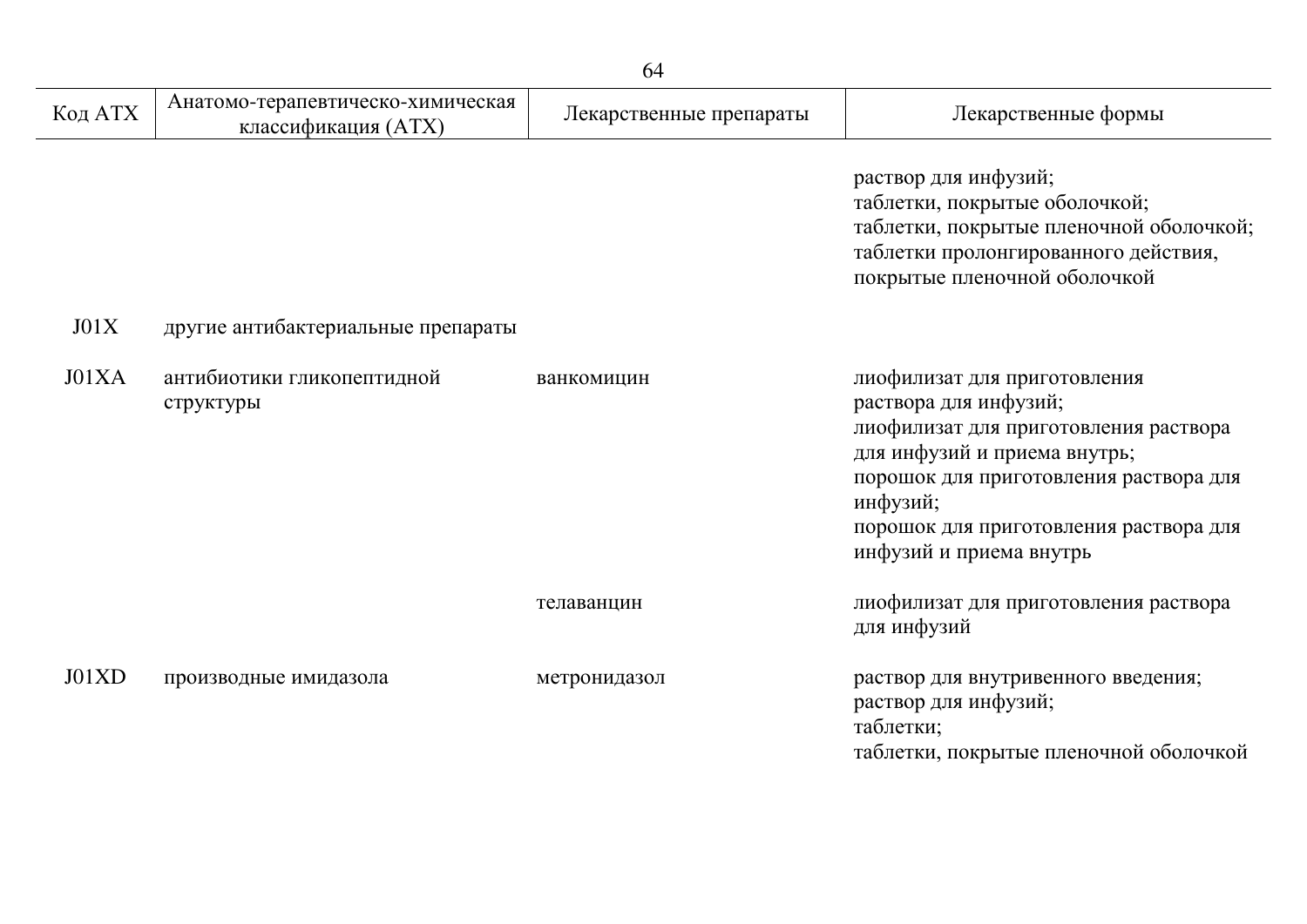| Код АТХ | Анатомо-терапевтическо-химическая<br>классификация (ATX) | Лекарственные препараты | Лекарственные формы                                                                                                              |
|---------|----------------------------------------------------------|-------------------------|----------------------------------------------------------------------------------------------------------------------------------|
| J01XX   | прочие антибактериальные<br>препараты                    | даптомицин              | лиофилизат для приготовления раствора<br>для внутривенного введения                                                              |
|         |                                                          | линезолид               | гранулы для приготовления суспензии для<br>приема внутрь;<br>раствор для инфузий;<br>таблетки, покрытые пленочной оболочкой      |
|         |                                                          | тедизолид               | лиофилизат для приготовления<br>концентрата для приготовления раствора<br>для инфузий;<br>таблетки, покрытые пленочной оболочкой |
|         |                                                          | фосфомицин              | порошок для приготовления раствора для<br>внутривенного введения                                                                 |
| J02     | противогрибковые препараты<br>системного действия        |                         |                                                                                                                                  |
| JO2A    | противогрибковые препараты<br>системного действия        |                         |                                                                                                                                  |
| J02AA   | антибиотики                                              | амфотерицин В           | лиофилизат для приготовления раствора<br>для инфузий                                                                             |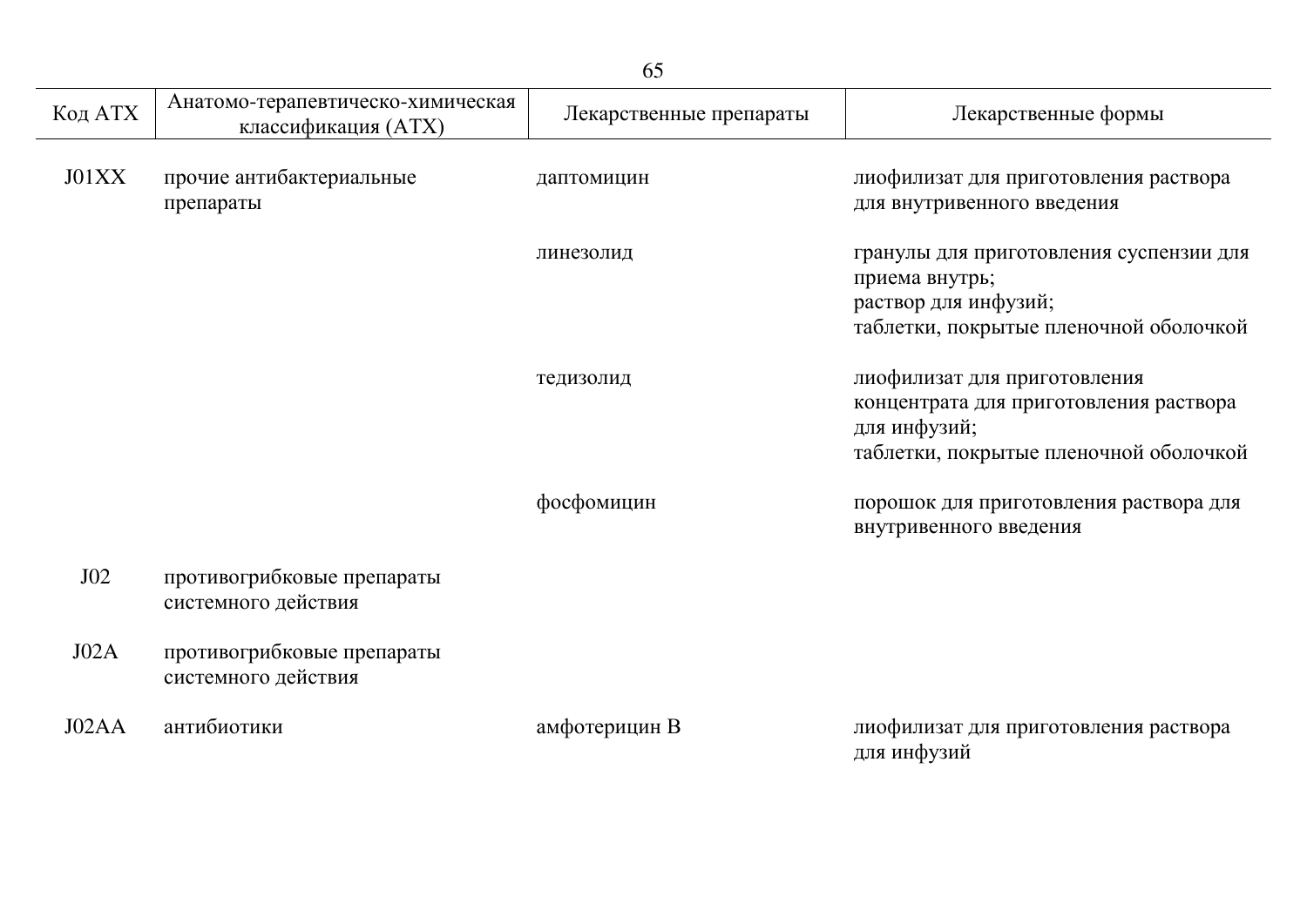|         | 66                                                       |                         |                                                                                                                                                                                                                                                        |  |  |
|---------|----------------------------------------------------------|-------------------------|--------------------------------------------------------------------------------------------------------------------------------------------------------------------------------------------------------------------------------------------------------|--|--|
| Код АТХ | Анатомо-терапевтическо-химическая<br>классификация (ATX) | Лекарственные препараты | Лекарственные формы                                                                                                                                                                                                                                    |  |  |
|         |                                                          | нистатин                | таблетки, покрытые оболочкой;<br>таблетки, покрытые пленочной оболочкой                                                                                                                                                                                |  |  |
| J02AC   | производные триазола                                     | вориконазол             | лиофилизат для приготовления<br>концентрата для приготовления раствора<br>для инфузий;<br>лиофилизат для приготовления раствора<br>для инфузий;<br>порошок для приготовления суспензии для<br>приема внутрь;<br>таблетки, покрытые пленочной оболочкой |  |  |
|         |                                                          | позаконазол             | суспензия для приема внутрь                                                                                                                                                                                                                            |  |  |
|         |                                                          | флуконазол              | капсулы;<br>порошок для приготовления суспензии для<br>приема внутрь;<br>раствор для внутривенного введения;<br>раствор для инфузий;<br>таблетки;<br>таблетки, покрытые пленочной оболочкой                                                            |  |  |
| J02AX   | другие противогрибковые препараты<br>системного действия | каспофунгин             | лиофилизат для приготовления раствора<br>для инфузий                                                                                                                                                                                                   |  |  |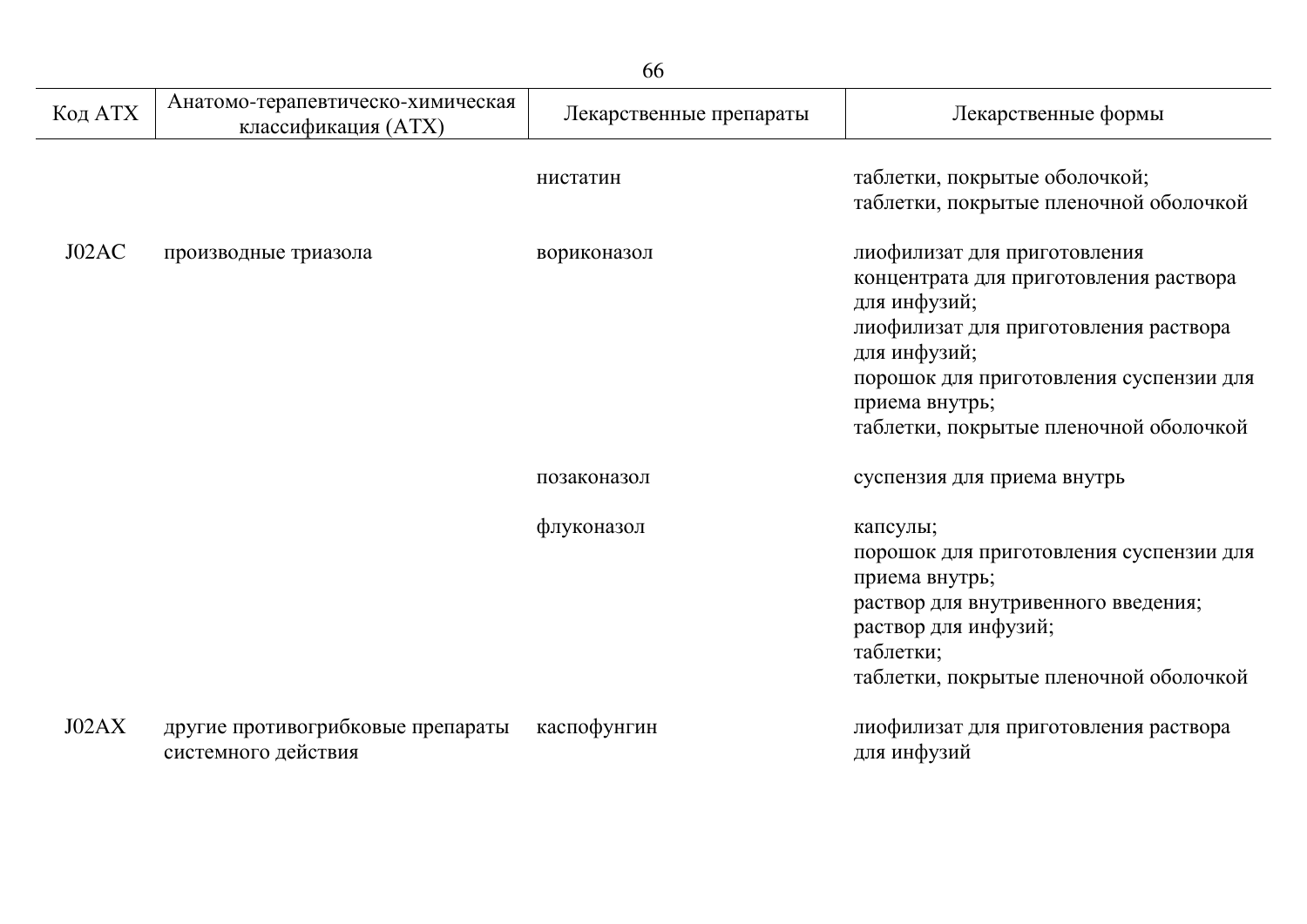| Код АТХ | Анатомо-терапевтическо-химическая<br>классификация (ATX) | Лекарственные препараты  | Лекарственные формы                                                                                                                                                                                                                                                                                                                                   |
|---------|----------------------------------------------------------|--------------------------|-------------------------------------------------------------------------------------------------------------------------------------------------------------------------------------------------------------------------------------------------------------------------------------------------------------------------------------------------------|
|         |                                                          | микафунгин               | лиофилизат для приготовления раствора<br>для инфузий                                                                                                                                                                                                                                                                                                  |
| J04     | препараты, активные в отношении<br>микобактерий          |                          |                                                                                                                                                                                                                                                                                                                                                       |
| J04A    | противотуберкулезные препараты                           |                          |                                                                                                                                                                                                                                                                                                                                                       |
| J04AA   | аминосалициловая кислота и ее<br>производные             | аминосалициловая кислота | гранулы замедленного высвобождения для<br>приема внутрь;<br>гранулы кишечнорастворимые;<br>гранулы, покрытые кишечнорастворимой<br>оболочкой;<br>лиофилизат для приготовления раствора<br>для инфузий;<br>раствор для инфузий;<br>таблетки кишечнорастворимые, покрытые<br>пленочной оболочкой;<br>таблетки, покрытые кишечнорастворимой<br>оболочкой |
| J04AB   | антибиотики                                              | капреомицин              | порошок для приготовления раствора для<br>внутривенного и внутримышечного<br>введения;                                                                                                                                                                                                                                                                |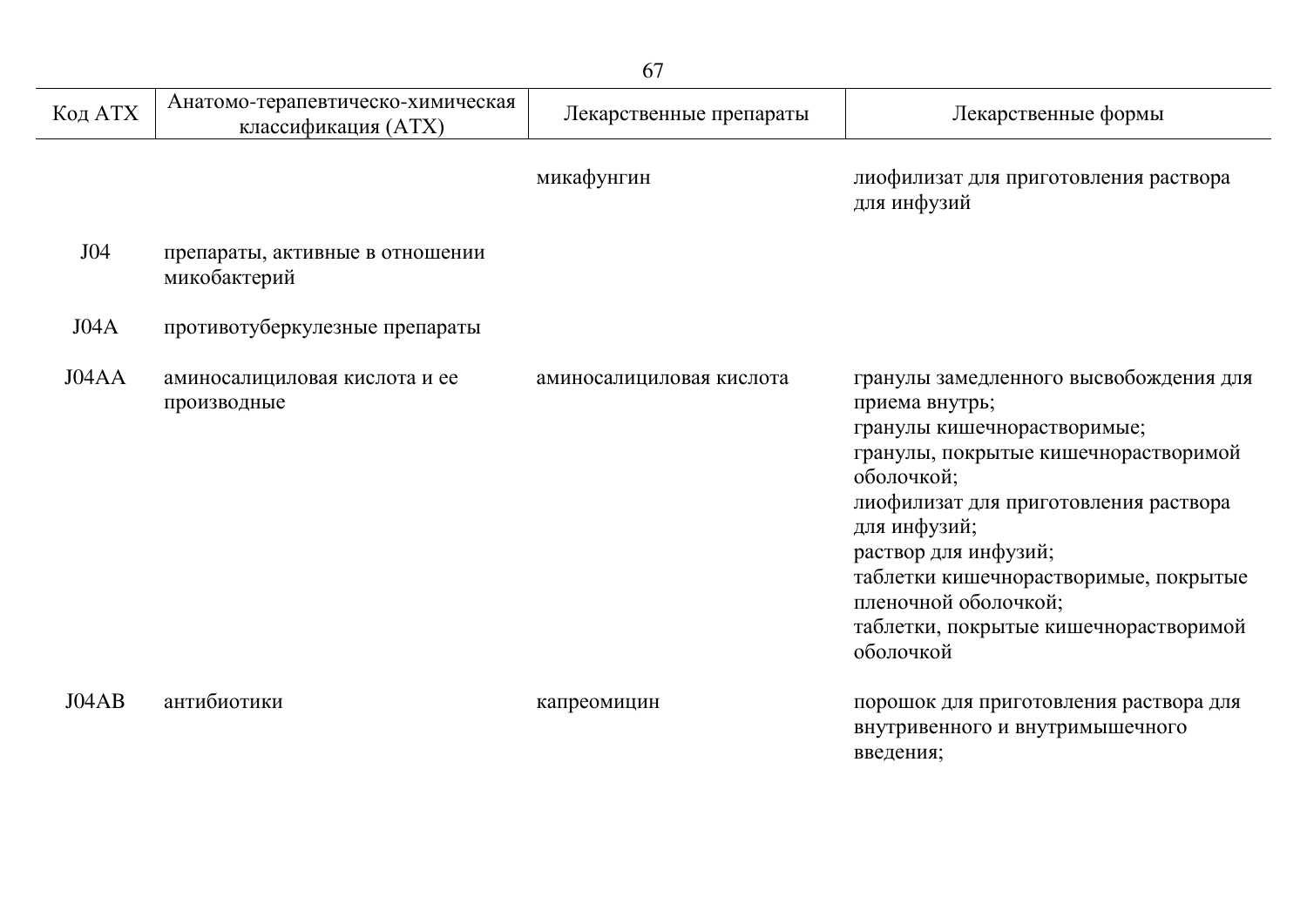| Код АТХ | Анатомо-терапевтическо-химическая<br>классификация (ATX) | Лекарственные препараты | Лекарственные формы                                                                                                                                                       |
|---------|----------------------------------------------------------|-------------------------|---------------------------------------------------------------------------------------------------------------------------------------------------------------------------|
|         |                                                          |                         | лиофилизат для приготовления раствора<br>для внутривенного и внутримышечного<br>введения;<br>порошок для приготовления раствора для<br>инфузий и внутримышечного введения |
|         |                                                          | рифабутин               | капсулы                                                                                                                                                                   |
|         |                                                          | рифампицин              | капсулы;<br>лиофилизат для приготовления раствора<br>для инфузий;<br>лиофилизат для приготовления раствора<br>для инъекций;<br>таблетки, покрытые пленочной оболочкой     |
|         |                                                          | циклосерин              | капсулы                                                                                                                                                                   |
| J04AC   | гидразиды                                                | изониазид               | раствор для внутривенного,<br>внутримышечного, ингаляционного и<br>эндотрахеального введения;<br>раствор для инъекций;<br>раствор для инъекций и ингаляций;<br>таблетки   |
| J04AD   | производные тиокарбамида                                 | протионамид             | таблетки, покрытые оболочкой;<br>таблетки, покрытые пленочной оболочкой                                                                                                   |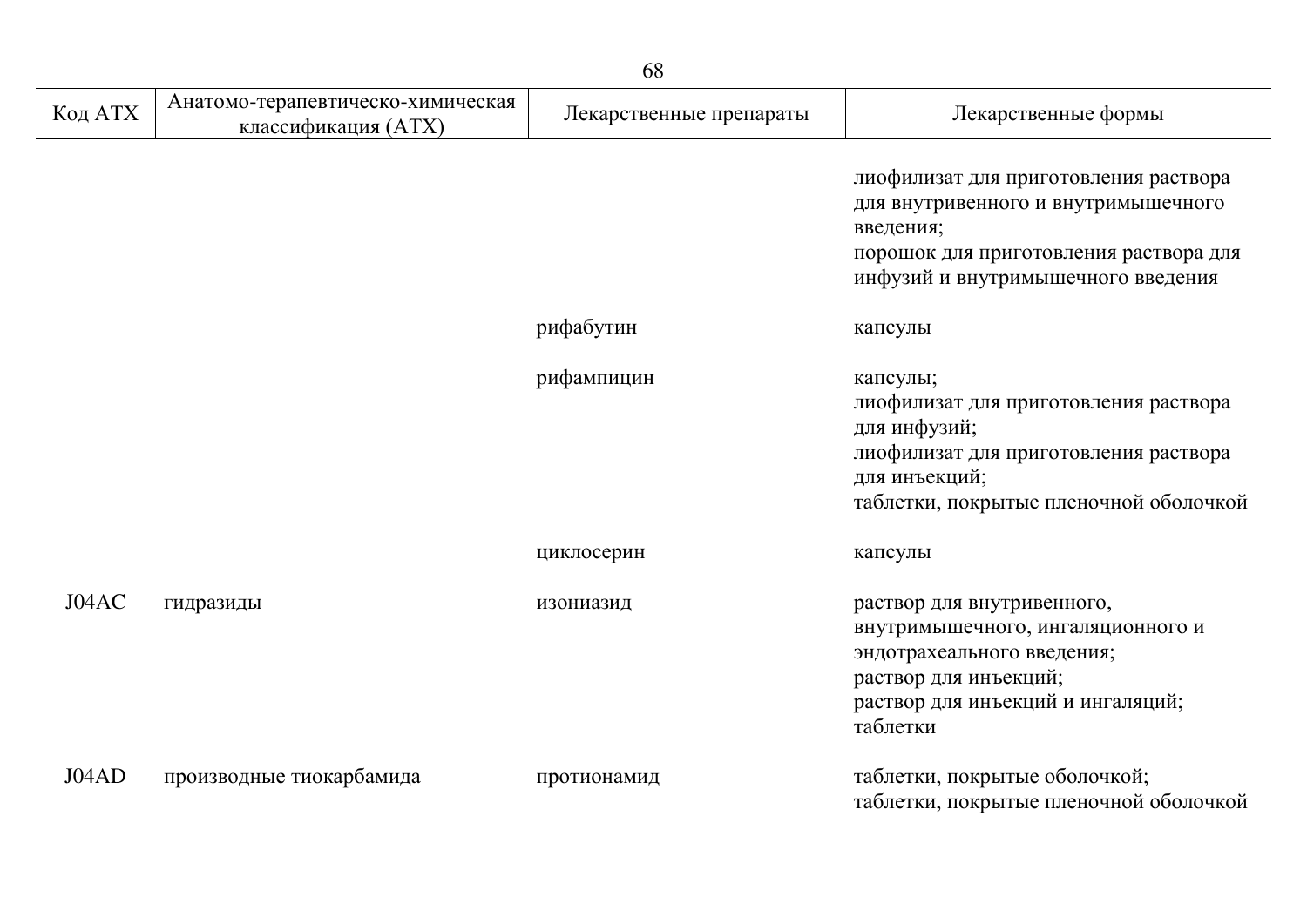|         | 69                                                       |                                                                        |                                                                                      |  |
|---------|----------------------------------------------------------|------------------------------------------------------------------------|--------------------------------------------------------------------------------------|--|
| Код АТХ | Анатомо-терапевтическо-химическая<br>классификация (ATX) | Лекарственные препараты                                                | Лекарственные формы                                                                  |  |
|         |                                                          | этионамид                                                              | таблетки, покрытые оболочкой;<br>таблетки, покрытые пленочной оболочкой              |  |
| J04AK   | другие противотуберкулезные<br>препараты                 | бедаквилин                                                             | таблетки                                                                             |  |
|         |                                                          | пиразинамид                                                            | таблетки;<br>таблетки, покрытые оболочкой                                            |  |
|         |                                                          | теризидон                                                              | капсулы                                                                              |  |
|         |                                                          | тиоуреидоиминометил-<br>пиридиния перхлорат                            | таблетки, покрытые пленочной оболочкой                                               |  |
|         |                                                          | этамбутол                                                              | таблетки;<br>таблетки, покрытые оболочкой;<br>таблетки, покрытые пленочной оболочкой |  |
| J04AM   | комбинированные<br>противотуберкулезные препараты        | изониазид + ломефлоксацин +<br>пиразинамид + этамбутол +<br>пиридоксин | таблетки, покрытые пленочной оболочкой                                               |  |
|         |                                                          | изониазид + пиразинамид                                                | таблетки                                                                             |  |
|         |                                                          | изониазид + пиразинамид +<br>рифампицин                                | таблетки диспергируемые;<br>таблетки, покрытые пленочной оболочкой                   |  |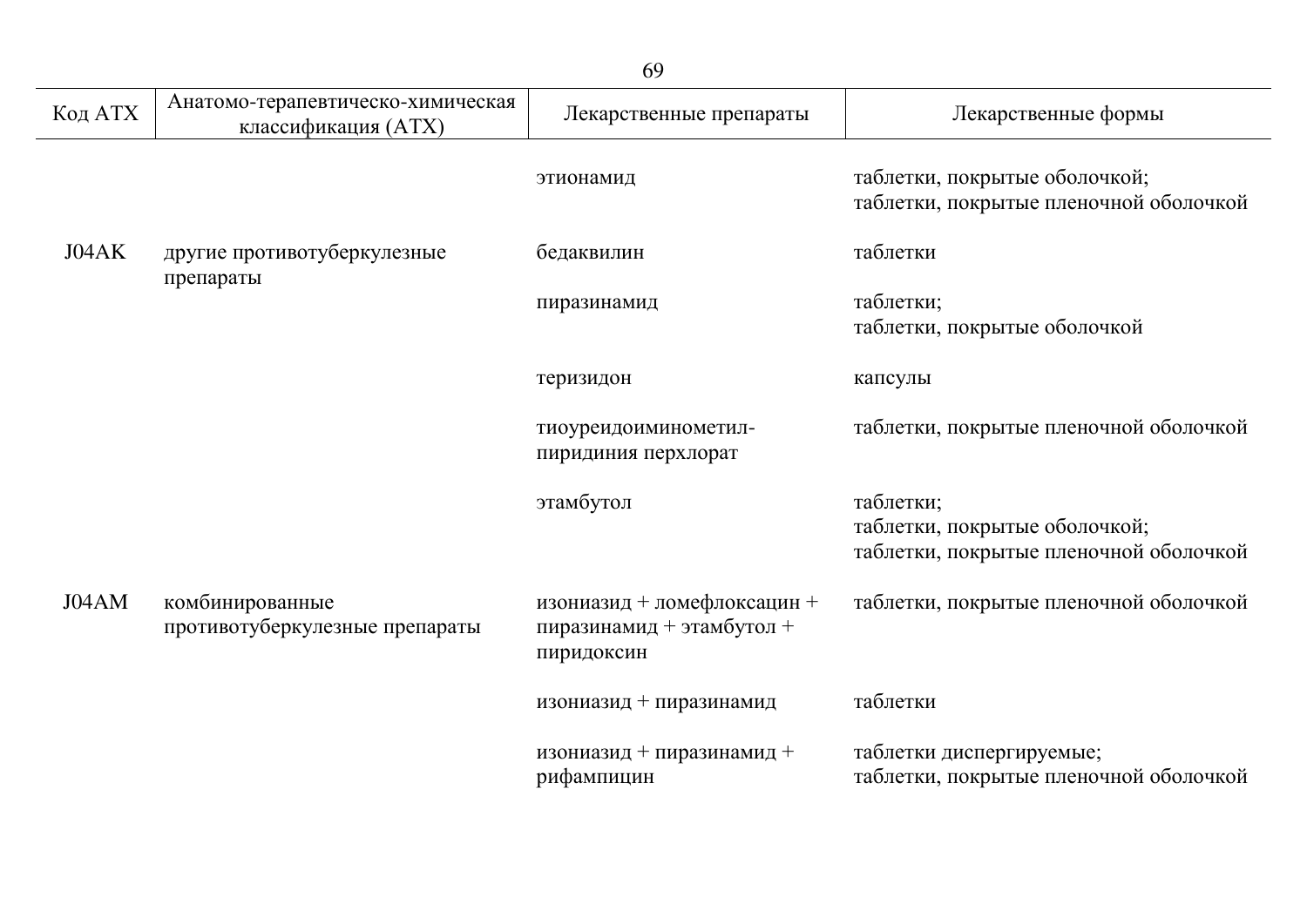|         |                                                          | 70                                                                       |                                                                         |
|---------|----------------------------------------------------------|--------------------------------------------------------------------------|-------------------------------------------------------------------------|
| Код АТХ | Анатомо-терапевтическо-химическая<br>классификация (ATX) | Лекарственные препараты                                                  | Лекарственные формы                                                     |
|         |                                                          | изониазид + пиразинамид +<br>рифампицин + этамбутол                      | таблетки, покрытые пленочной оболочкой                                  |
|         |                                                          | изониазид + пиразинамид +<br>рифампицин + этамбутол +<br>пиридоксин      | таблетки, покрытые оболочкой;<br>таблетки, покрытые пленочной оболочкой |
|         |                                                          | изониазид + рифампицин                                                   | таблетки, покрытые оболочкой;<br>таблетки, покрытые пленочной оболочкой |
|         |                                                          | изониазид + этамбутол                                                    | таблетки                                                                |
|         |                                                          | ломефлоксацин +<br>пиразинамид + протионамид +<br>этамбутол + пиридоксин | таблетки, покрытые пленочной оболочкой                                  |
| J04B    | противолепрозные препараты                               |                                                                          |                                                                         |
| J04BA   | противолепрозные препараты                               | дапсон                                                                   | таблетки                                                                |
| J05     | противовирусные препараты<br>системного действия         |                                                                          |                                                                         |
| JO5A    | противовирусные препараты прямого<br>действия            |                                                                          |                                                                         |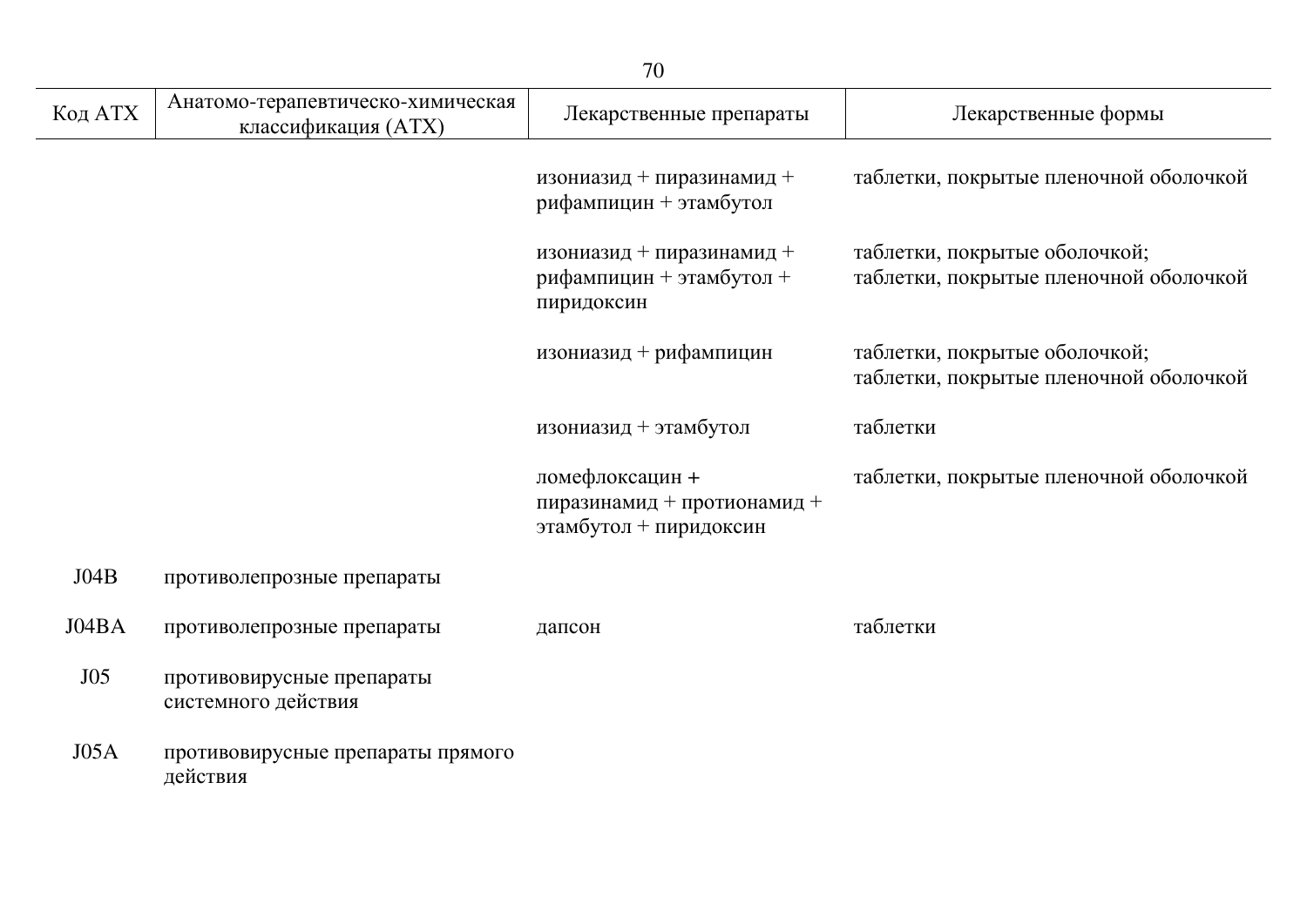|         |                                                                      | 71                      |                                                                                                                                                                                                                                                                                                                                                         |
|---------|----------------------------------------------------------------------|-------------------------|---------------------------------------------------------------------------------------------------------------------------------------------------------------------------------------------------------------------------------------------------------------------------------------------------------------------------------------------------------|
| Код АТХ | Анатомо-терапевтическо-химическая<br>классификация (ATX)             | Лекарственные препараты | Лекарственные формы                                                                                                                                                                                                                                                                                                                                     |
| JO5AB   | нуклеозиды и нуклеотиды, кроме<br>ингибиторов обратной транскриптазы | ацикловир               | крем для местного и наружного<br>применения;<br>крем для наружного применения;<br>лиофилизат для приготовления раствора<br>для инфузий;<br>мазь глазная;<br>мазь для местного и наружного<br>применения;<br>мазь для наружного применения;<br>порошок для приготовления раствора для<br>инфузий;<br>таблетки;<br>таблетки, покрытые пленочной оболочкой |
|         |                                                                      | валганцикловир          | таблетки, покрытые пленочной оболочкой                                                                                                                                                                                                                                                                                                                  |
|         |                                                                      | ганцикловир             | лиофилизат для приготовления раствора<br>для инфузий                                                                                                                                                                                                                                                                                                    |
| J05AE   | ингибиторы протеаз                                                   | атазанавир              | капсулы                                                                                                                                                                                                                                                                                                                                                 |
|         |                                                                      | дарунавир               | таблетки, покрытые пленочной оболочкой                                                                                                                                                                                                                                                                                                                  |
|         |                                                                      | нарлапревир             | таблетки, покрытые пленочной оболочкой                                                                                                                                                                                                                                                                                                                  |
|         |                                                                      | ритонавир               | капсулы;                                                                                                                                                                                                                                                                                                                                                |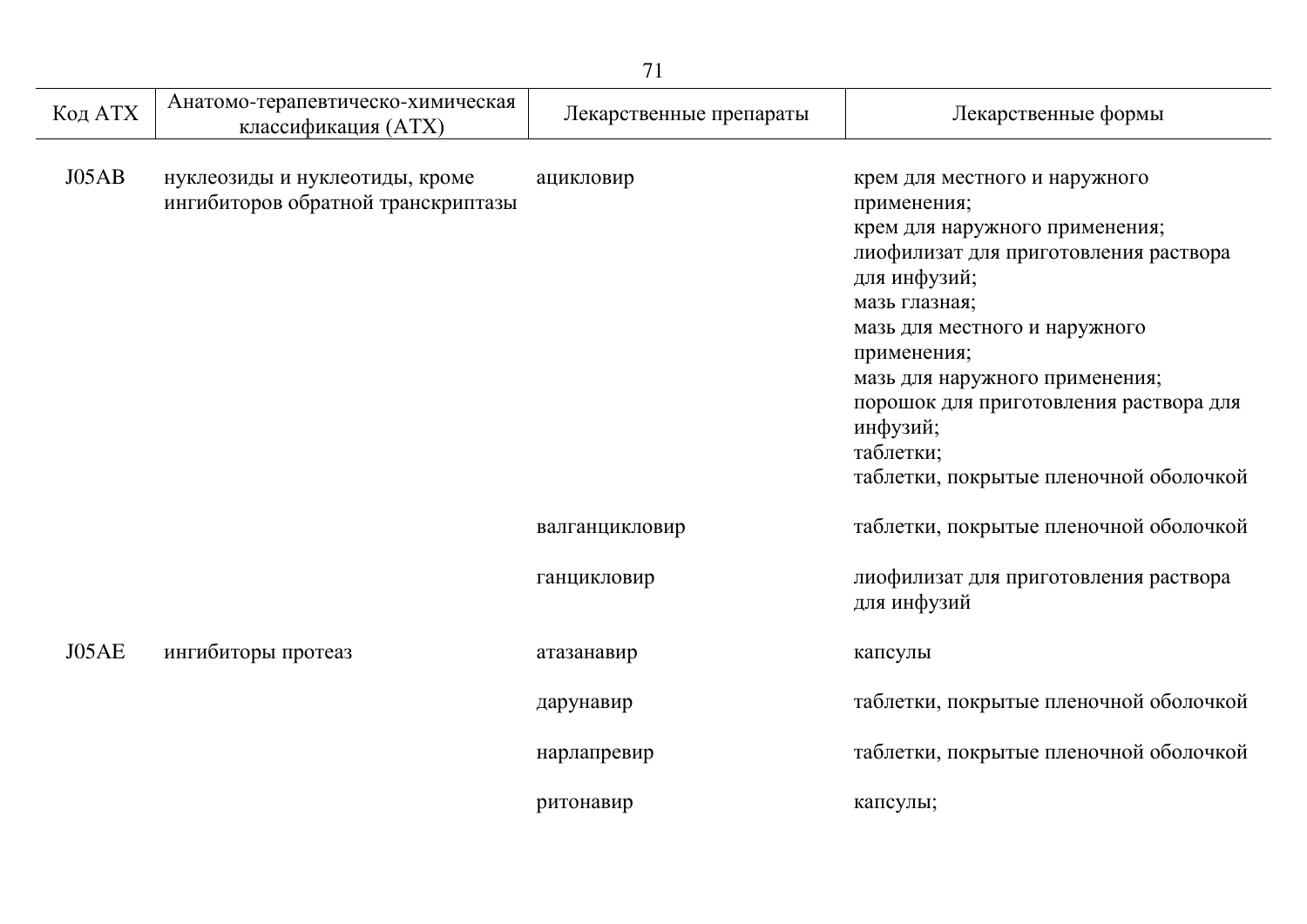| Код АТХ | Анатомо-терапевтическо-химическая<br>классификация (ATX)       | Лекарственные препараты | Лекарственные формы                                                                                      |
|---------|----------------------------------------------------------------|-------------------------|----------------------------------------------------------------------------------------------------------|
|         |                                                                |                         | таблетки, покрытые пленочной оболочкой                                                                   |
|         |                                                                | саквинавир              | таблетки, покрытые пленочной оболочкой                                                                   |
|         |                                                                | фосампренавир           | суспензия для приема внутрь;<br>таблетки, покрытые пленочной оболочкой                                   |
| JO5AF   | нуклеозиды и нуклеотиды -<br>ингибиторы обратной транскриптазы | абакавир                | раствор для приема внутрь;<br>таблетки, покрытые пленочной оболочкой                                     |
|         |                                                                | диданозин               | капсулы кишечнорастворимые;<br>порошок для приготовления раствора для<br>приема внутрь                   |
|         |                                                                | зидовудин               | капсулы;<br>раствор для инфузий;<br>раствор для приема внутрь;<br>таблетки, покрытые пленочной оболочкой |
|         |                                                                | ламивудин               | раствор для приема внутрь;<br>таблетки, покрытые пленочной оболочкой                                     |
|         |                                                                | ставудин                | капсулы;<br>порошок для приготовления раствора для<br>приема внутрь                                      |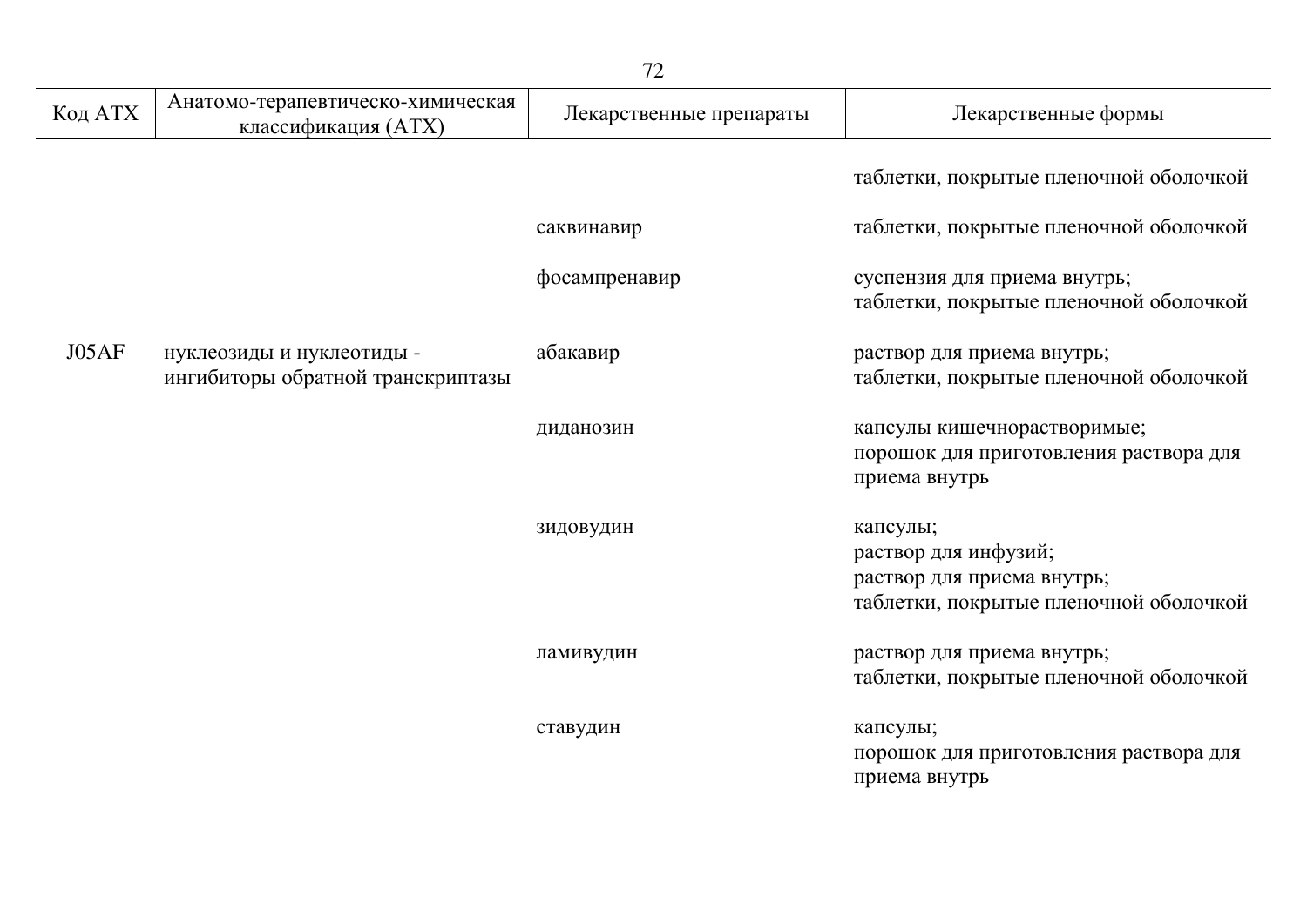|         |                                                          | 73                         |                                                                                     |
|---------|----------------------------------------------------------|----------------------------|-------------------------------------------------------------------------------------|
| Код АТХ | Анатомо-терапевтическо-химическая<br>классификация (ATX) | Лекарственные препараты    | Лекарственные формы                                                                 |
|         |                                                          | телбивудин                 | таблетки, покрытые пленочной оболочкой                                              |
|         |                                                          | тенофовир                  | таблетки, покрытые пленочной оболочкой                                              |
|         |                                                          | фосфазид                   | таблетки                                                                            |
|         |                                                          | энтекавир                  | таблетки, покрытые пленочной оболочкой                                              |
| J05AG   | ненуклеозидные ингибиторы<br>обратной транскриптазы      | невирапин                  | суспензия для приема внутрь;<br>таблетки;<br>таблетки, покрытые пленочной оболочкой |
|         |                                                          | элсульфавирин              | капсулы                                                                             |
|         |                                                          | этравирин                  | таблетки                                                                            |
|         |                                                          | эфавиренз                  | таблетки, покрытые пленочной оболочкой                                              |
| J05AH   | ингибиторы нейраминидазы                                 | осельтамивир               | капсулы                                                                             |
| J05AP   | противовирусные препараты для<br>лечения гепатита С      | глекапревир + пибрентасвир | таблетки, покрытые пленочной оболочкой                                              |
|         |                                                          | даклатасвир                | таблетки, покрытые пленочной оболочкой                                              |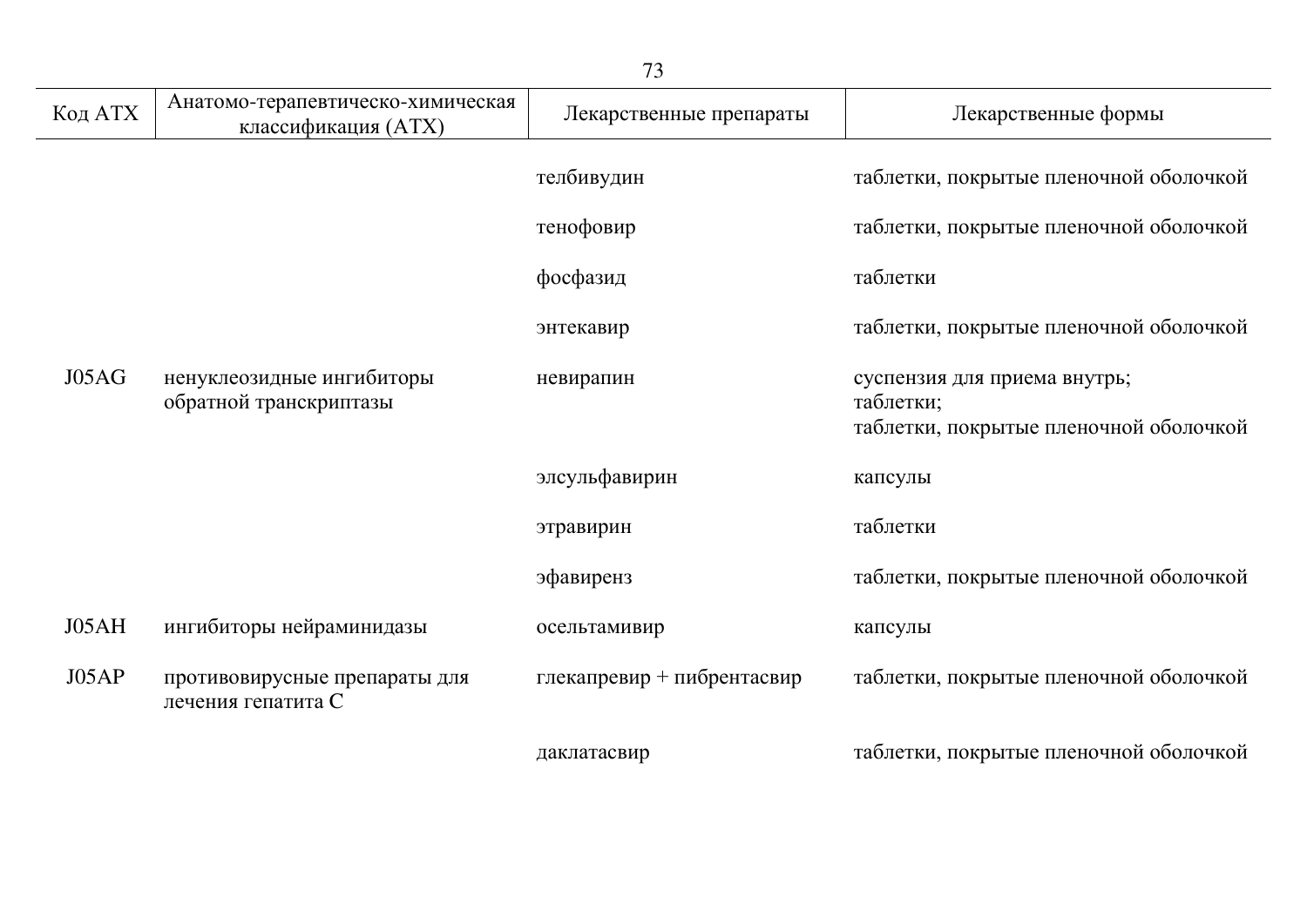| Код АТХ | Анатомо-терапевтическо-химическая<br>классификация (ATX)                 | Лекарственные препараты                             | Лекарственные формы                                                                                                                           |
|---------|--------------------------------------------------------------------------|-----------------------------------------------------|-----------------------------------------------------------------------------------------------------------------------------------------------|
|         |                                                                          | дасабувир; омбитасвир +<br>паритапревир + ритонавир | таблеток набор                                                                                                                                |
|         |                                                                          | рибавирин                                           | капсулы;<br>концентрат для приготовления раствора<br>для инфузий;<br>лиофилизат для приготовления суспензии<br>для приема внутрь;<br>таблетки |
|         |                                                                          | симепревир                                          | капсулы                                                                                                                                       |
|         |                                                                          | софосбувир                                          | таблетки, покрытые пленочной оболочкой                                                                                                        |
| J05AR   | комбинированные противовирусные<br>препараты для лечения<br>ВИЧ-инфекции | абакавир + ламивудин                                | таблетки, покрытые пленочной оболочкой                                                                                                        |
|         |                                                                          | абакавир + зидовудин +<br>ламивудин                 | таблетки, покрытые пленочной оболочкой                                                                                                        |
|         |                                                                          | зидовудин + ламивудин                               | таблетки, покрытые пленочной оболочкой                                                                                                        |
|         |                                                                          | лопинавир + ритонавир                               | раствор для приема внутрь;<br>таблетки, покрытые пленочной оболочкой                                                                          |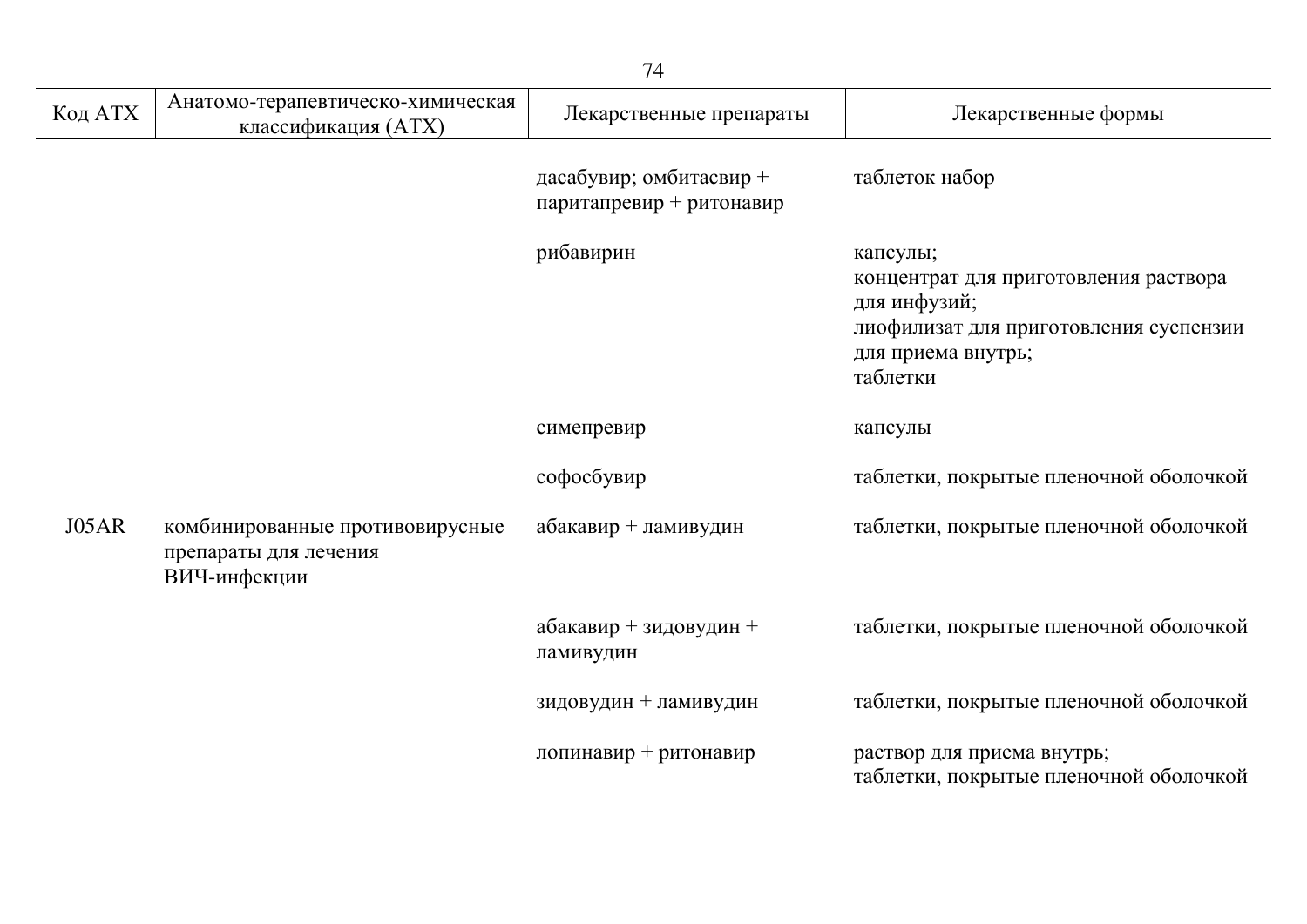|         | 75                                                       |                                            |                                                                 |  |
|---------|----------------------------------------------------------|--------------------------------------------|-----------------------------------------------------------------|--|
| Код АТХ | Анатомо-терапевтическо-химическая<br>классификация (ATX) | Лекарственные препараты                    | Лекарственные формы                                             |  |
|         |                                                          | рилпивирин + тенофовир +<br>эмтрицитабин   | таблетки, покрытые пленочной оболочкой                          |  |
| J05AX   | прочие противовирусные препараты                         | гразопревир + элбасвир                     | таблетки, покрытые пленочной оболочкой                          |  |
|         |                                                          | долутегравир                               | таблетки, покрытые пленочной оболочкой                          |  |
|         |                                                          | имидазолилэтанамид<br>пентандиовой кислоты | капсулы                                                         |  |
|         |                                                          | кагоцел                                    | таблетки                                                        |  |
|         |                                                          | маравирок                                  | таблетки, покрытые пленочной оболочкой                          |  |
|         |                                                          | ралтегравир                                | таблетки жевательные;<br>таблетки, покрытые пленочной оболочкой |  |
|         |                                                          | умифеновир                                 | капсулы;<br>таблетки, покрытые пленочной оболочкой              |  |
| J06     | иммунные сыворотки<br>и иммуноглобулины                  |                                            |                                                                 |  |
| J06A    | иммунные сыворотки                                       |                                            |                                                                 |  |
| J06AA   | иммунные сыворотки                                       | анатоксин дифтерийный                      |                                                                 |  |

L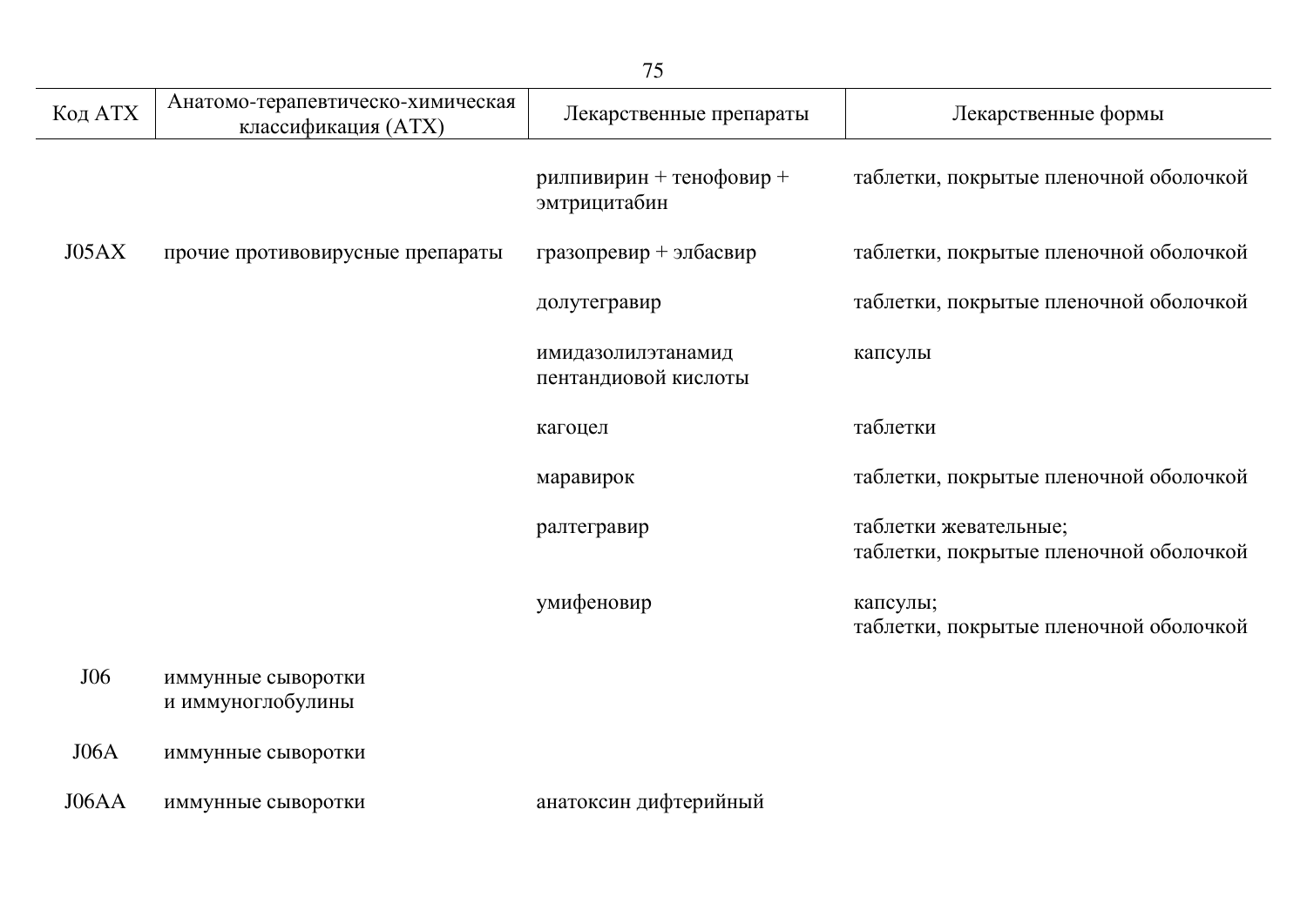|         | 76                                                       |                                                                                                   |                     |  |
|---------|----------------------------------------------------------|---------------------------------------------------------------------------------------------------|---------------------|--|
| Код АТХ | Анатомо-терапевтическо-химическая<br>классификация (ATX) | Лекарственные препараты                                                                           | Лекарственные формы |  |
|         |                                                          | анатоксин дифтерийно-<br>столбнячный                                                              |                     |  |
|         |                                                          | анатоксин столбнячный                                                                             |                     |  |
|         |                                                          | антитоксин яда гадюки<br>обыкновенной                                                             |                     |  |
|         |                                                          | сыворотка<br>противоботулиническая                                                                |                     |  |
|         |                                                          | сыворотка противогангренозная<br>поливалентная очищенная<br>концентрированная лошадиная<br>жидкая |                     |  |
|         |                                                          | сыворотка противодифтерийная                                                                      |                     |  |
|         |                                                          | сыворотка противостолбнячная                                                                      |                     |  |
| J06B    | иммуноглобулины                                          |                                                                                                   |                     |  |
| J06BA   | иммуноглобулины, нормальные<br>человеческие              | иммуноглобулин человека<br>нормальный                                                             |                     |  |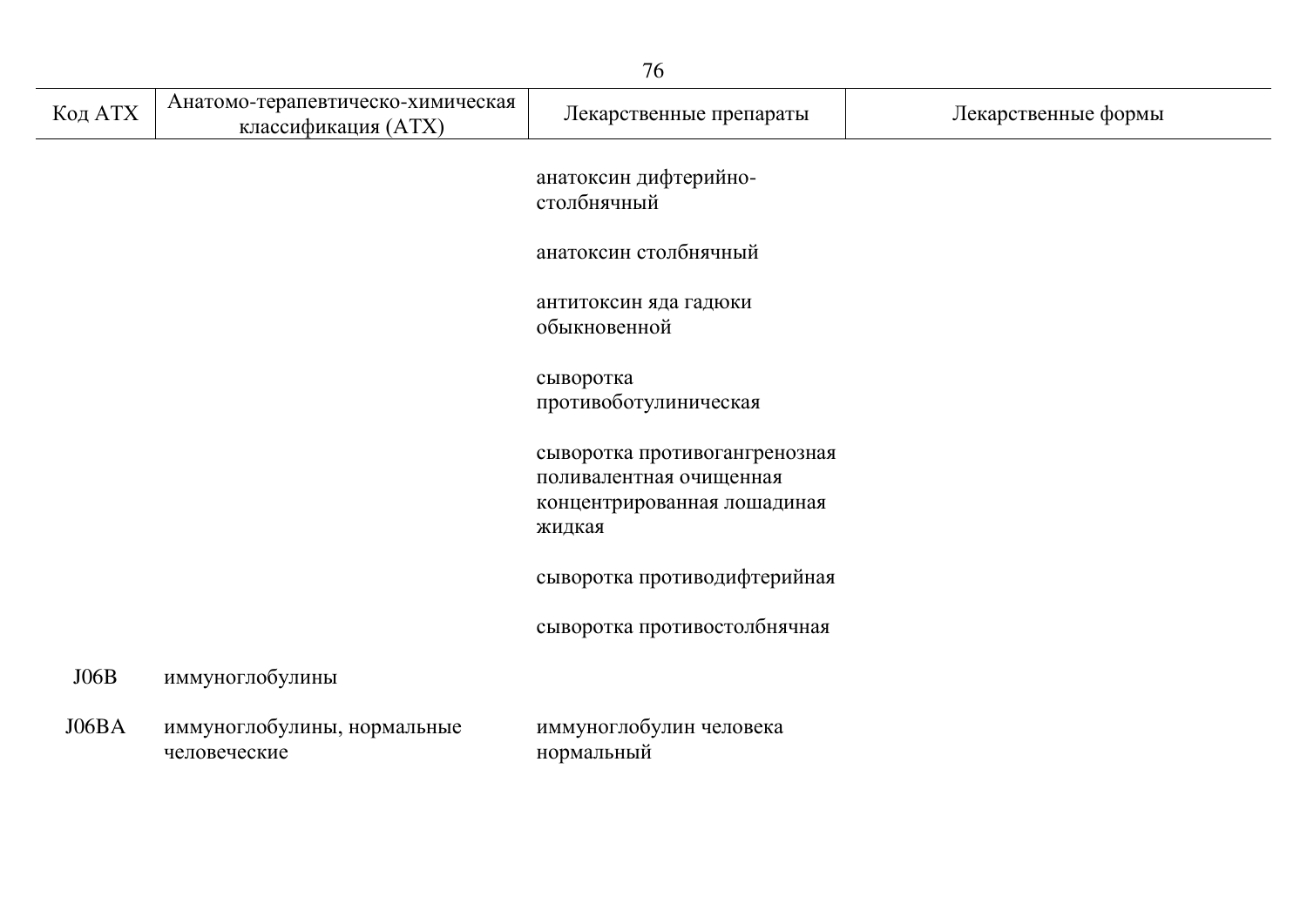|         |                                                          | 77                                                                                                                                                           |                                                                                                                |
|---------|----------------------------------------------------------|--------------------------------------------------------------------------------------------------------------------------------------------------------------|----------------------------------------------------------------------------------------------------------------|
| Код АТХ | Анатомо-терапевтическо-химическая<br>классификация (ATX) | Лекарственные препараты                                                                                                                                      | Лекарственные формы                                                                                            |
| J06BB   | специфические иммуноглобулины                            | иммуноглобулин<br>антирабический                                                                                                                             |                                                                                                                |
|         |                                                          | иммуноглобулин против<br>клещевого энцефалита                                                                                                                |                                                                                                                |
|         |                                                          | иммуноглобулин<br>противостолбнячный человека                                                                                                                |                                                                                                                |
|         |                                                          | иммуноглобулин человека<br>антирезус RHO(D)                                                                                                                  | лиофилизат для приготовления раствора<br>для внутримышечного введения;<br>раствор для внутримышечного введения |
|         |                                                          | иммуноглобулин человека<br>противостафилококковый                                                                                                            |                                                                                                                |
|         |                                                          | паливизумаб                                                                                                                                                  | лиофилизат для приготовления раствора<br>для внутримышечного введения;<br>раствор для внутримышечного введения |
| J07     | вакцины                                                  | вакцины в соответствии с<br>национальным календарем<br>профилактических прививок и<br>календарем профилактических<br>прививок по эпидемическим<br>показаниям |                                                                                                                |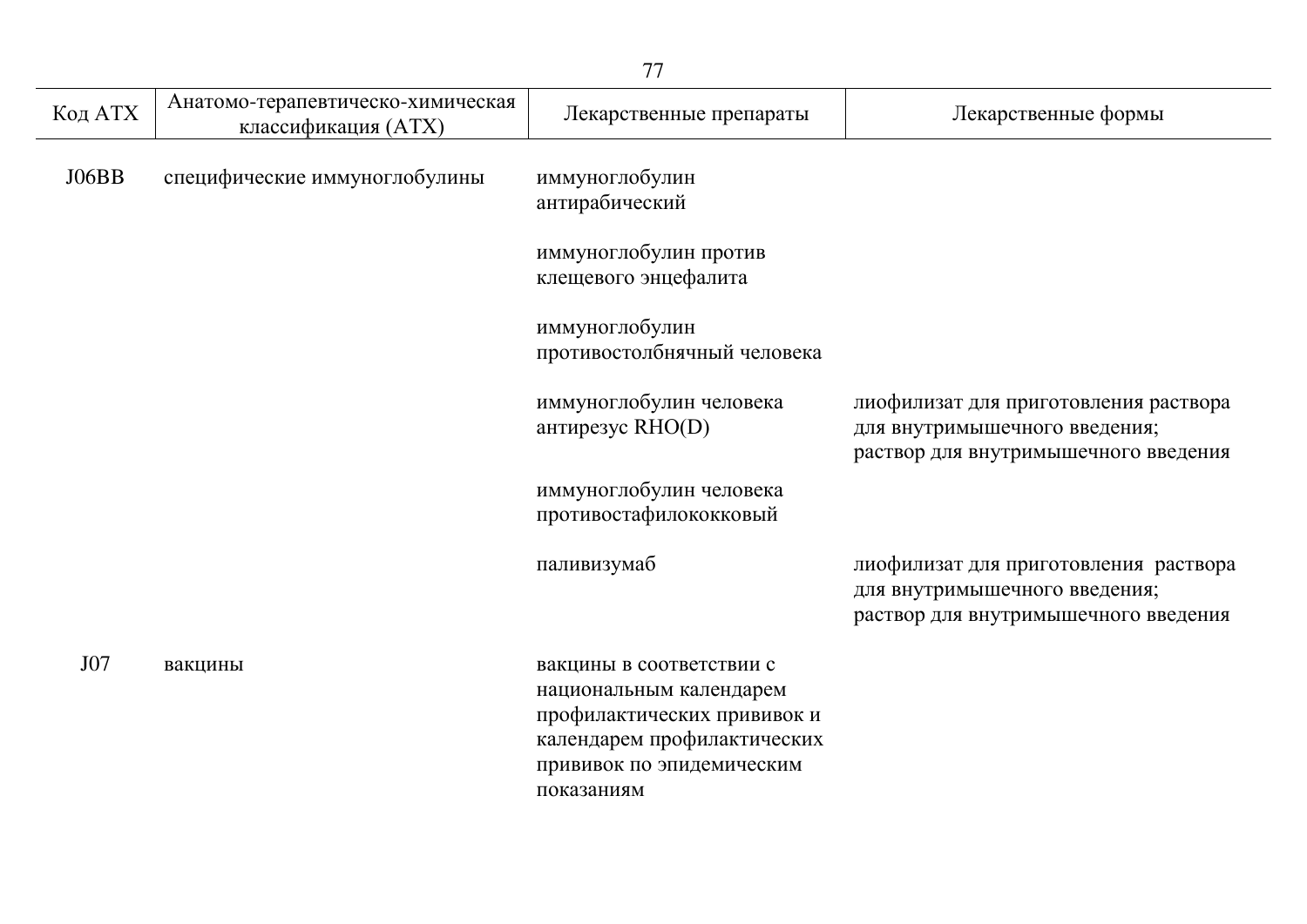| Код АТХ          | Анатомо-терапевтическо-химическая<br>классификация (ATX) | Лекарственные препараты | Лекарственные формы                                                                                                                                                       |
|------------------|----------------------------------------------------------|-------------------------|---------------------------------------------------------------------------------------------------------------------------------------------------------------------------|
| L                | противоопухолевые препараты<br>и иммуномодуляторы        |                         |                                                                                                                                                                           |
| L <sub>01</sub>  | противоопухолевые препараты                              |                         |                                                                                                                                                                           |
| L <sub>01A</sub> | алкилирующие средства                                    |                         |                                                                                                                                                                           |
| L01AA            | аналоги азотистого иприта                                | бендамустин             | лиофилизат для приготовления<br>концентрата для приготовления раствора<br>для инфузий;<br>порошок для приготовления концентрата<br>для приготовления раствора для инфузий |
|                  |                                                          | ифосфамид               | порошок для приготовления раствора для<br>инфузий;<br>порошок для приготовления раствора для<br>инъекций                                                                  |
|                  |                                                          | мелфалан                | лиофилизат для приготовления<br>раствора для внутрисосудистого введения;<br>таблетки, покрытые пленочной оболочкой                                                        |
|                  |                                                          | хлорамбуцил             | таблетки, покрытые пленочной оболочкой                                                                                                                                    |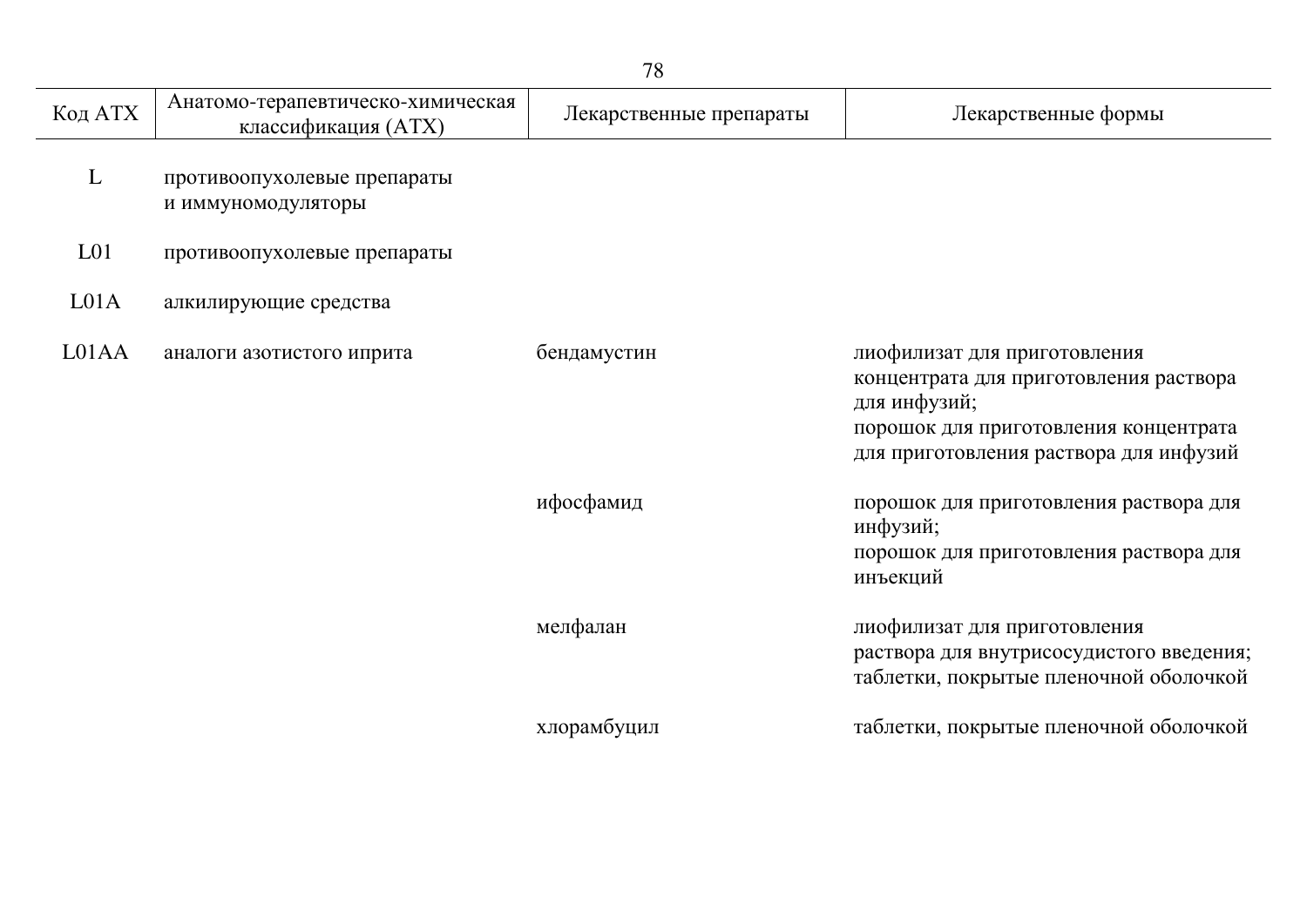| Код АТХ            | Анатомо-терапевтическо-химическая<br>классификация (ATX) | Лекарственные препараты | Лекарственные формы                                                                                                                                                                                                                                                                                                                |
|--------------------|----------------------------------------------------------|-------------------------|------------------------------------------------------------------------------------------------------------------------------------------------------------------------------------------------------------------------------------------------------------------------------------------------------------------------------------|
|                    |                                                          | циклофосфамид           | лиофилизат для приготовления раствора<br>для внутривенного и внутримышечного<br>введения;<br>порошок для приготовления раствора для<br>внутривенного введения;<br>порошок для приготовления раствора для<br>внутривенного и внутримышечного<br>введения;<br>таблетки, покрытые оболочкой;<br>таблетки, покрытые сахарной оболочкой |
| LO <sub>1</sub> AB | алкилсульфонаты                                          | бусульфан               | таблетки, покрытые оболочкой                                                                                                                                                                                                                                                                                                       |
| LO1AD              | производные нитрозомочевины                              | кармустин               | лиофилизат для приготовления раствора<br>для инфузий                                                                                                                                                                                                                                                                               |
|                    |                                                          | ломустин                | капсулы                                                                                                                                                                                                                                                                                                                            |
| L01AX              | другие алкилирующие средства                             | дакарбазин              | лиофилизат для приготовления раствора<br>для внутривенного введения                                                                                                                                                                                                                                                                |
|                    |                                                          | темозоломид             | капсулы;<br>лиофилизат для приготовления раствора<br>для инфузий                                                                                                                                                                                                                                                                   |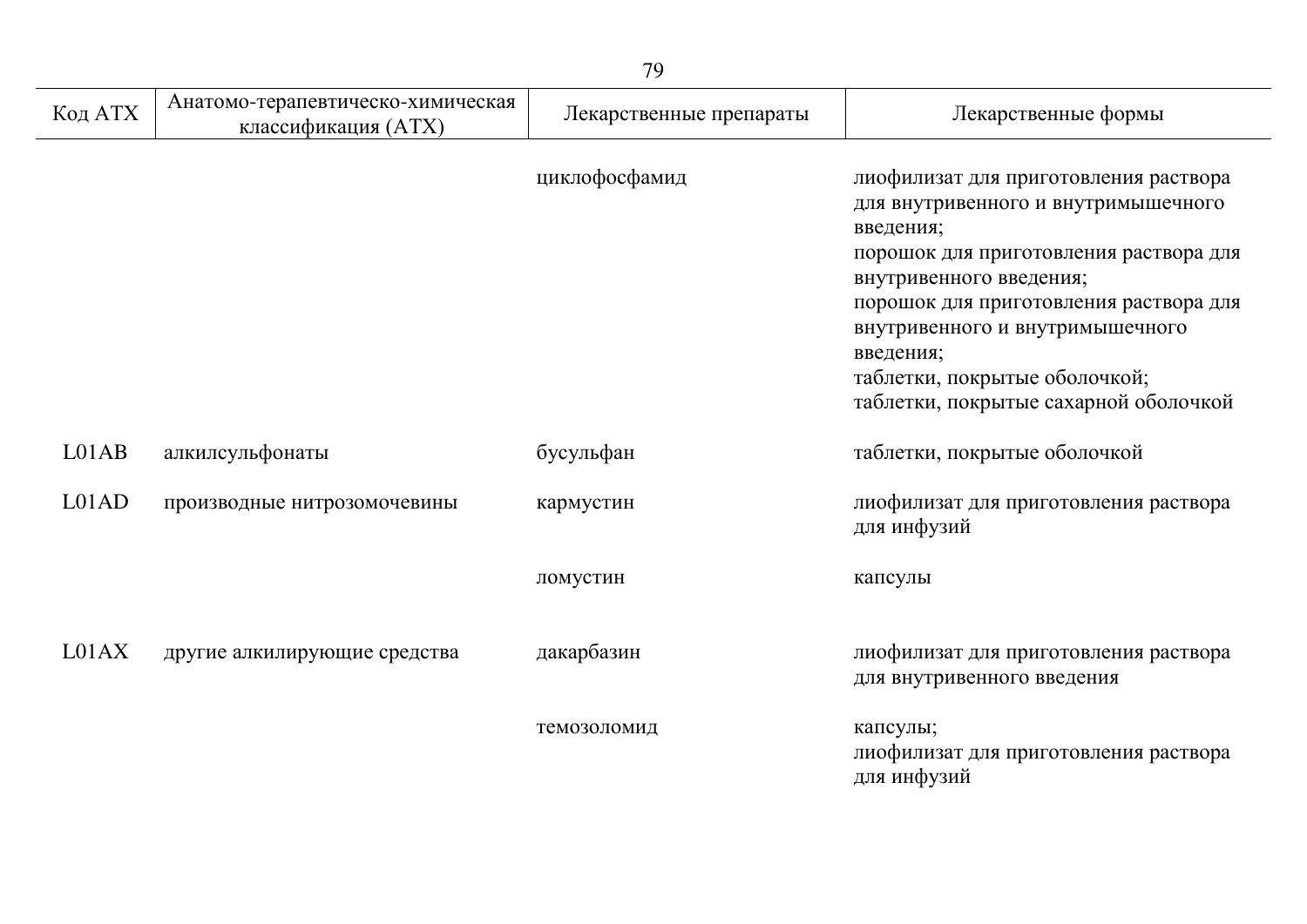| Код АТХ | Анатомо-терапевтическо-химическая<br>классификация (ATX) | Лекарственные препараты | Лекарственные формы                                                                                                                                                                                                                                                                                                           |
|---------|----------------------------------------------------------|-------------------------|-------------------------------------------------------------------------------------------------------------------------------------------------------------------------------------------------------------------------------------------------------------------------------------------------------------------------------|
| LO1B    | антиметаболиты                                           |                         |                                                                                                                                                                                                                                                                                                                               |
| L01BA   | аналоги фолиевой кислоты                                 | метотрексат             | концентрат для приготовления<br>раствора для инфузий;<br>лиофилизат для приготовления<br>раствора для инфузий;<br>лиофилизат для приготовления<br>раствора для инъекций;<br>раствор для инъекций;<br>раствор для подкожного введения;<br>таблетки;<br>таблетки, покрытые оболочкой;<br>таблетки, покрытые пленочной оболочкой |
|         |                                                          | пеметрексед             | лиофилизат для приготовления раствора<br>для инфузий                                                                                                                                                                                                                                                                          |
|         |                                                          | ралтитрексид            | лиофилизат для приготовления раствора<br>для инфузий                                                                                                                                                                                                                                                                          |
| L01BB   | аналоги пурина                                           | меркаптопурин           | таблетки                                                                                                                                                                                                                                                                                                                      |
|         |                                                          | неларабин               | раствор для инфузий                                                                                                                                                                                                                                                                                                           |
|         |                                                          | флударабин              | концентрат для приготовления раствора<br>для внутривенного введения;                                                                                                                                                                                                                                                          |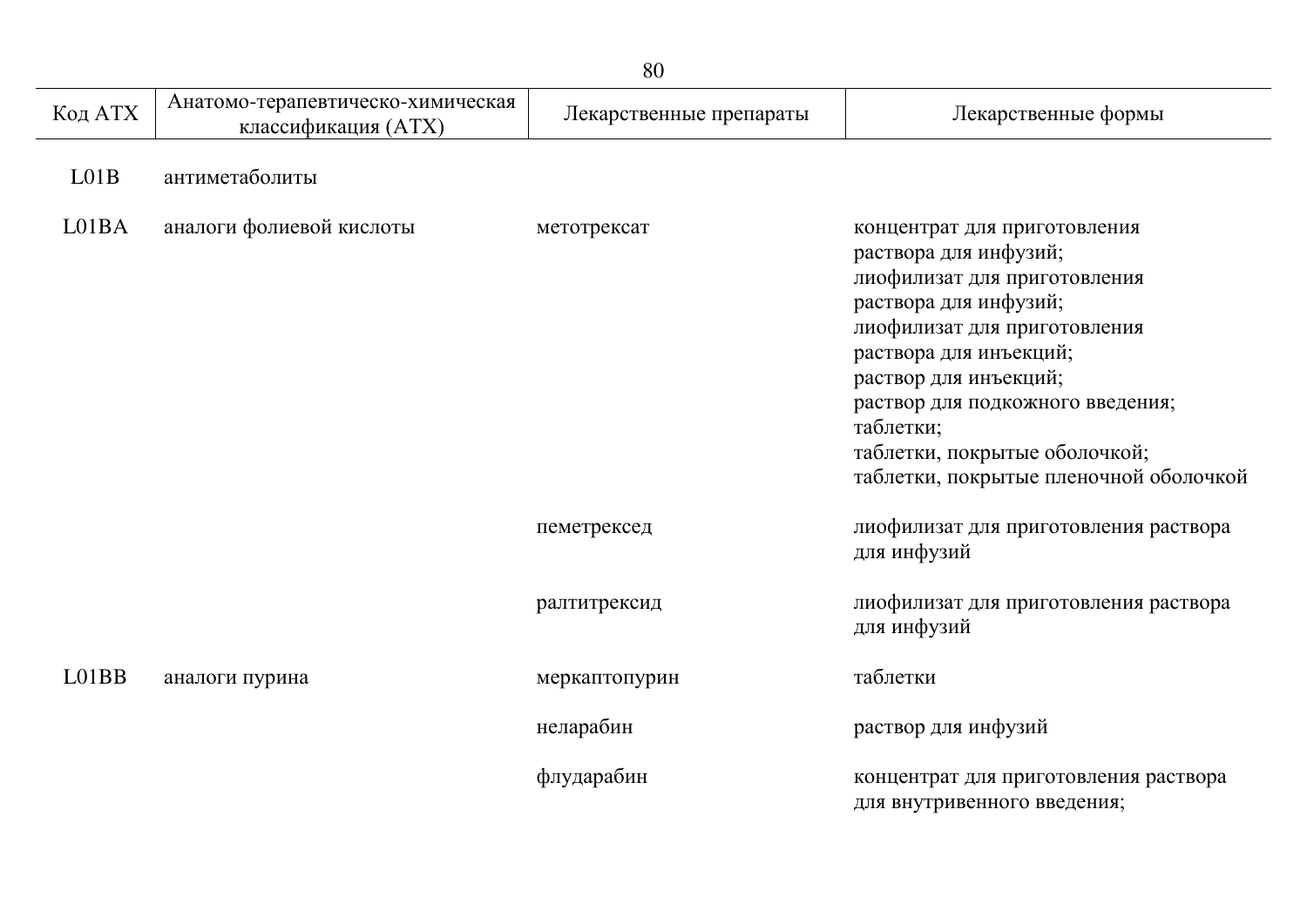| Код АТХ | Анатомо-терапевтическо-химическая<br>классификация (ATX) | Лекарственные препараты | Лекарственные формы                                                                                                                                              |
|---------|----------------------------------------------------------|-------------------------|------------------------------------------------------------------------------------------------------------------------------------------------------------------|
|         |                                                          |                         | лиофилизат для приготовления раствора<br>для внутривенного введения;<br>таблетки, покрытые пленочной оболочкой                                                   |
| L01BC   | аналоги пиримидина                                       | азацитидин              | лиофилизат для приготовления суспензии<br>для подкожного введения                                                                                                |
|         |                                                          | гемцитабин              | лиофилизат для приготовления<br>концентрата для приготовления раствора<br>для инфузий;<br>лиофилизат для приготовления раствора<br>для инфузий                   |
|         |                                                          | капецитабин             | таблетки, покрытые пленочной оболочкой                                                                                                                           |
|         |                                                          | фторурацил              | концентрат для приготовления раствора<br>для инфузий;<br>раствор для внутрисосудистого введения;<br>раствор для внутрисосудистого и<br>внутриполостного введения |
|         |                                                          | цитарабин               | лиофилизат для приготовления раствора<br>для инъекций;<br>раствор для инъекций                                                                                   |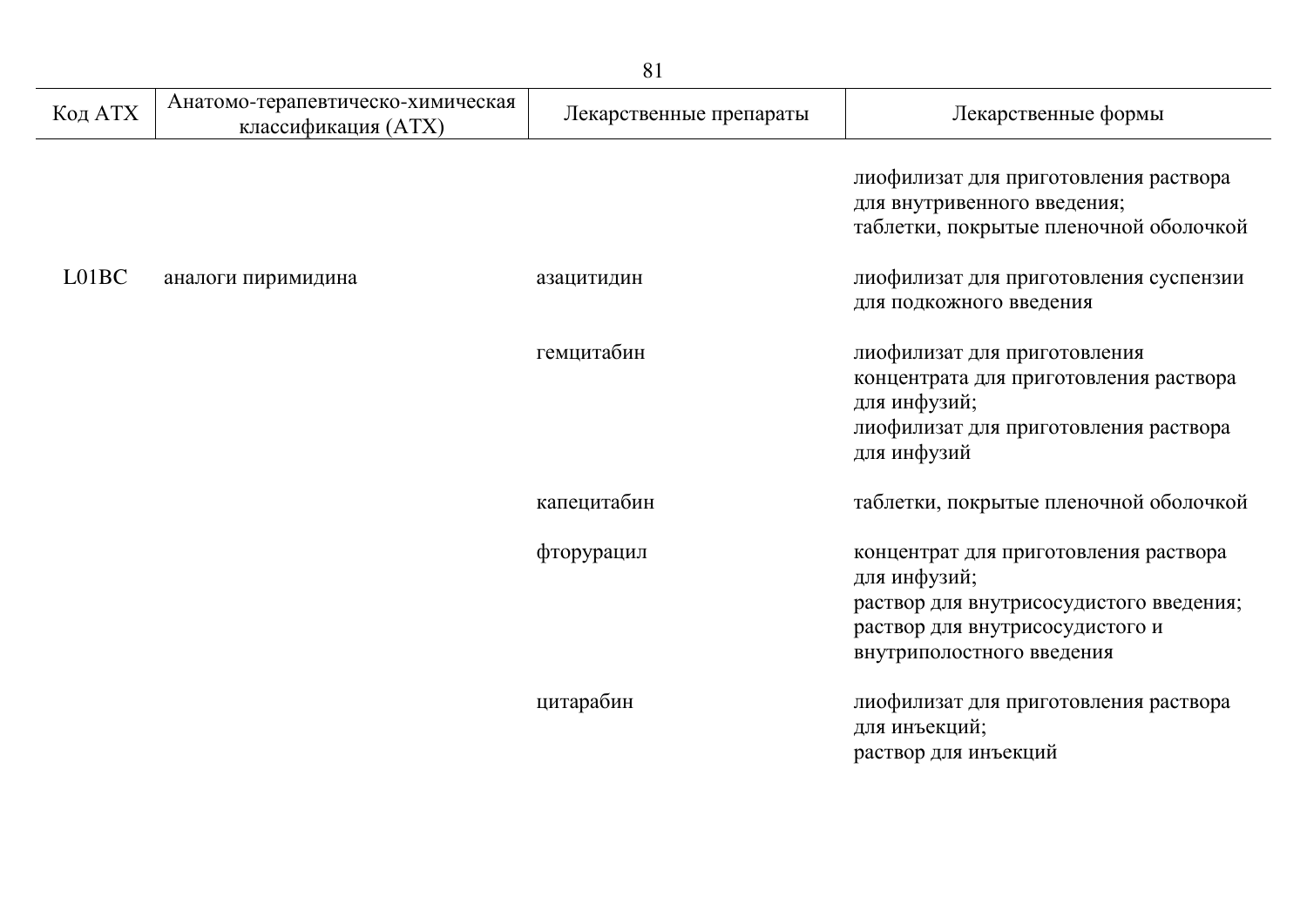|                   |                                                                         | 82                      |                                                                     |
|-------------------|-------------------------------------------------------------------------|-------------------------|---------------------------------------------------------------------|
| Код АТХ           | Анатомо-терапевтическо-химическая<br>классификация (ATX)                | Лекарственные препараты | Лекарственные формы                                                 |
| L <sub>01</sub> C | алкалоиды растительного<br>происхождения и другие природные<br>вещества |                         |                                                                     |
| L01CA             | алкалоиды барвинка и их аналоги                                         | винбластин              | лиофилизат для приготовления раствора<br>для внутривенного введения |
|                   |                                                                         | винкристин              | раствор для внутривенного введения                                  |
|                   |                                                                         | винорелбин              | капсулы;<br>концентрат для приготовления раствора<br>для инфузий    |
| L01CB             | производные подофиллотоксина                                            | этопозид                | капсулы;<br>концентрат для приготовления раствора<br>для инфузий    |
| L01CD             | таксаны                                                                 | доцетаксел              | концентрат для приготовления раствора<br>для инфузий                |
|                   |                                                                         | кабазитаксел            | концентрат для приготовления раствора<br>для инфузий                |
|                   |                                                                         | паклитаксел             | концентрат для приготовления раствора<br>для инфузий;               |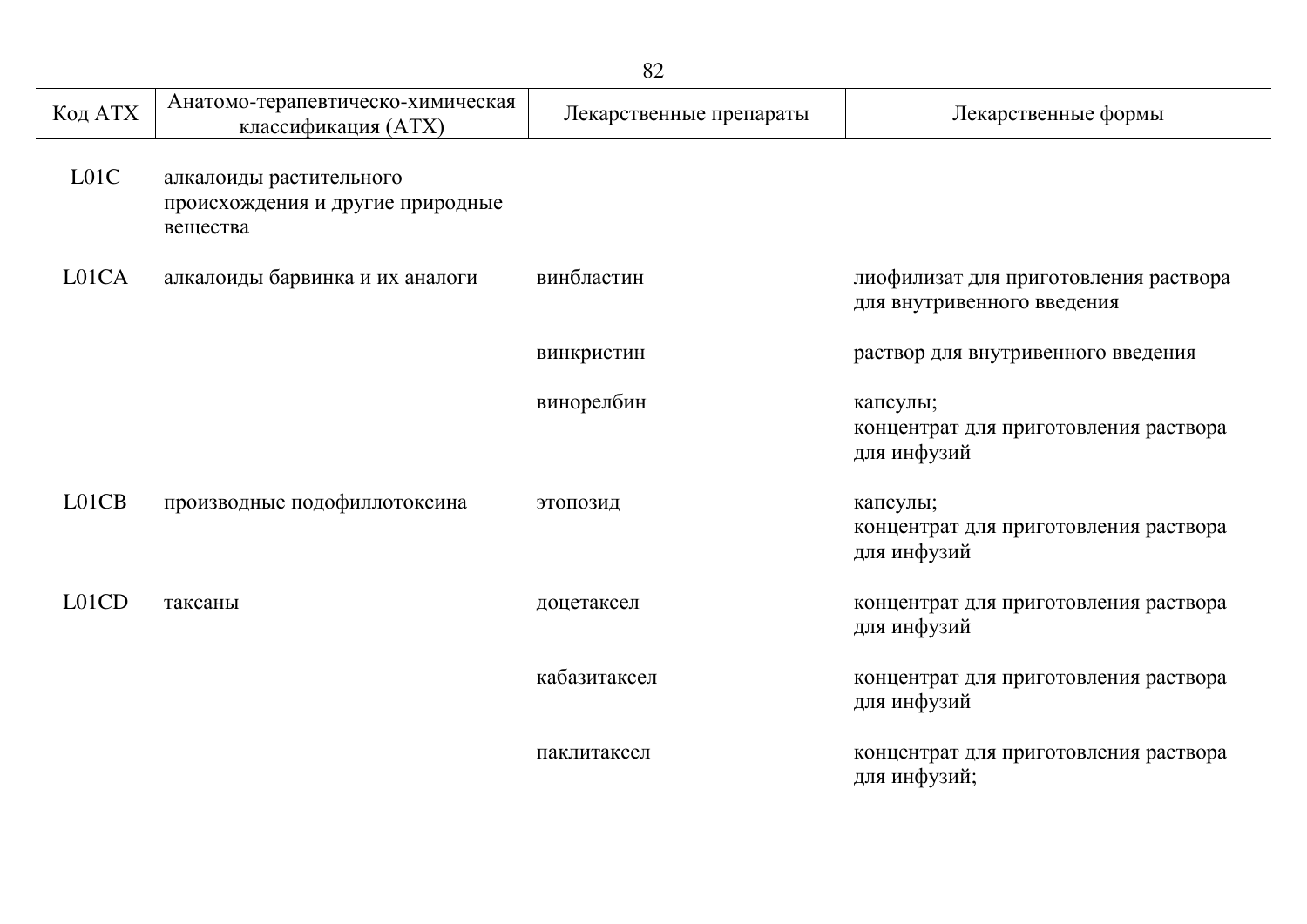| Код АТХ | Анатомо-терапевтическо-химическая<br>классификация (ATX)  | Лекарственные препараты | Лекарственные формы                                                                                                                                                                                                                                                                                                    |
|---------|-----------------------------------------------------------|-------------------------|------------------------------------------------------------------------------------------------------------------------------------------------------------------------------------------------------------------------------------------------------------------------------------------------------------------------|
|         |                                                           |                         | лиофилизат для приготовления раствора<br>для инфузий                                                                                                                                                                                                                                                                   |
| L01D    | противоопухолевые антибиотики и<br>родственные соединения |                         |                                                                                                                                                                                                                                                                                                                        |
| L01DB   | антрациклины и родственные<br>соединения                  | даунорубицин            | лиофилизат для приготовления раствора<br>для внутривенного введения;<br>раствор для внутривенного введения                                                                                                                                                                                                             |
|         |                                                           | доксорубицин            | концентрат для приготовления раствора<br>для внутрисосудистого и внутрипузырного<br>введения;<br>концентрат для приготовления раствора<br>для инфузий;<br>лиофилизат для приготовления раствора<br>для внутрисосудистого и внутрипузырного<br>введения;<br>раствор для внутрисосудистого и<br>внутрипузырного введения |
|         |                                                           | идарубицин              | капсулы;<br>лиофилизат для приготовления раствора<br>для внутривенного введения;<br>раствор для внутривенного введения                                                                                                                                                                                                 |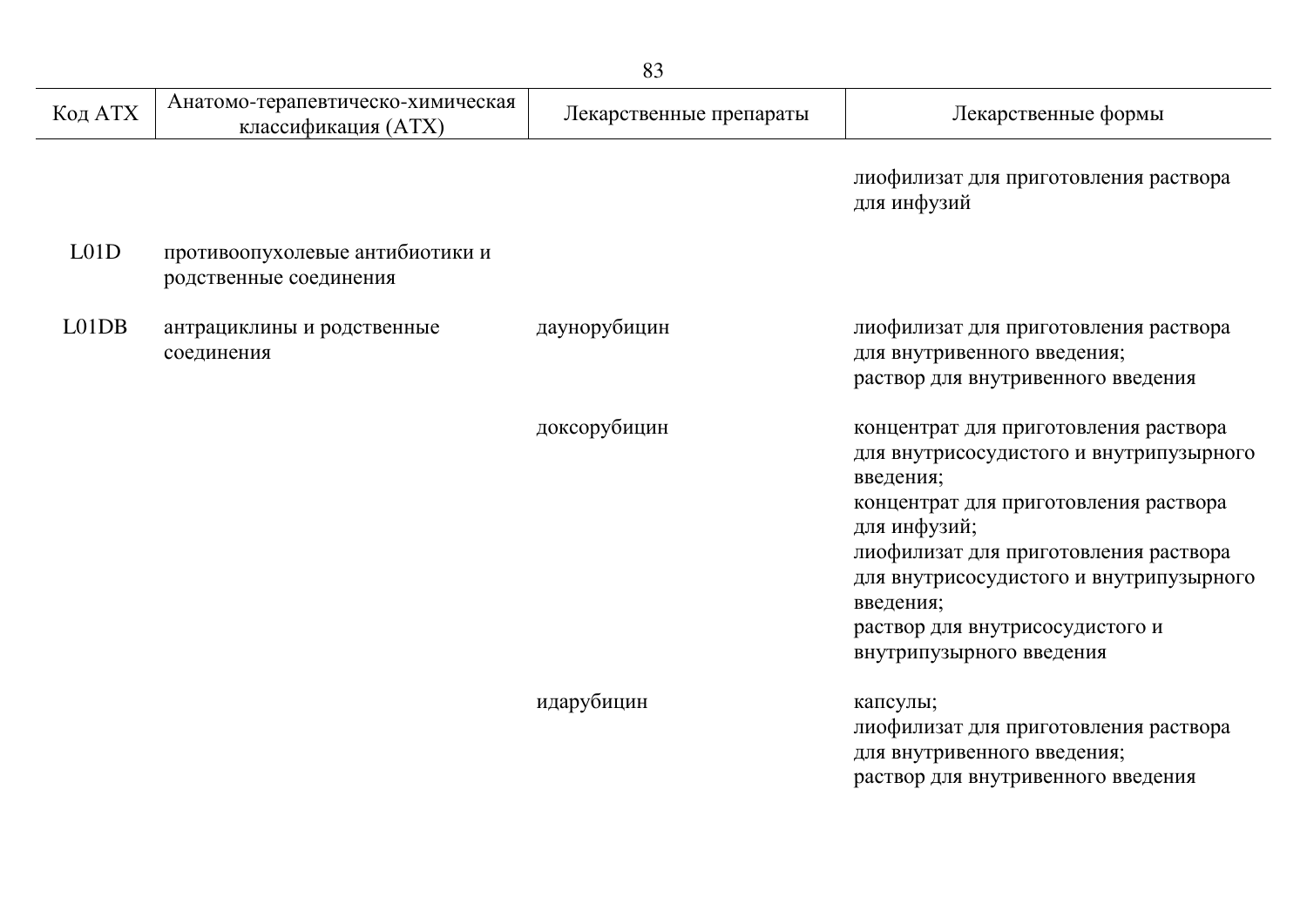| Код АТХ | Анатомо-терапевтическо-химическая<br>классификация (ATX) | Лекарственные препараты | Лекарственные формы                                                                                                                                                                           |
|---------|----------------------------------------------------------|-------------------------|-----------------------------------------------------------------------------------------------------------------------------------------------------------------------------------------------|
|         |                                                          | митоксантрон            | концентрат для приготовления раствора<br>для внутривенного и внутриплеврального<br>введения;<br>концентрат для приготовления раствора<br>для инфузий                                          |
|         |                                                          | эпирубицин              | концентрат для приготовления раствора<br>для внутрисосудистого и внутрипузырного<br>введения;<br>лиофилизат для приготовления раствора<br>для внутрисосудистого и внутрипузырного<br>введения |
| L01DC   | другие противоопухолевые<br>антибиотики                  | блеомицин               | лиофилизат для приготовления раствора<br>для инъекций                                                                                                                                         |
|         |                                                          | иксабепилон             | лиофилизат для приготовления раствора<br>для инфузий                                                                                                                                          |
|         |                                                          | МИТОМИЦИН               | лиофилизат для приготовления раствора<br>для инъекций;<br>порошок для приготовления раствора для<br>инъекций                                                                                  |

L01X другие противоопухолевые препараты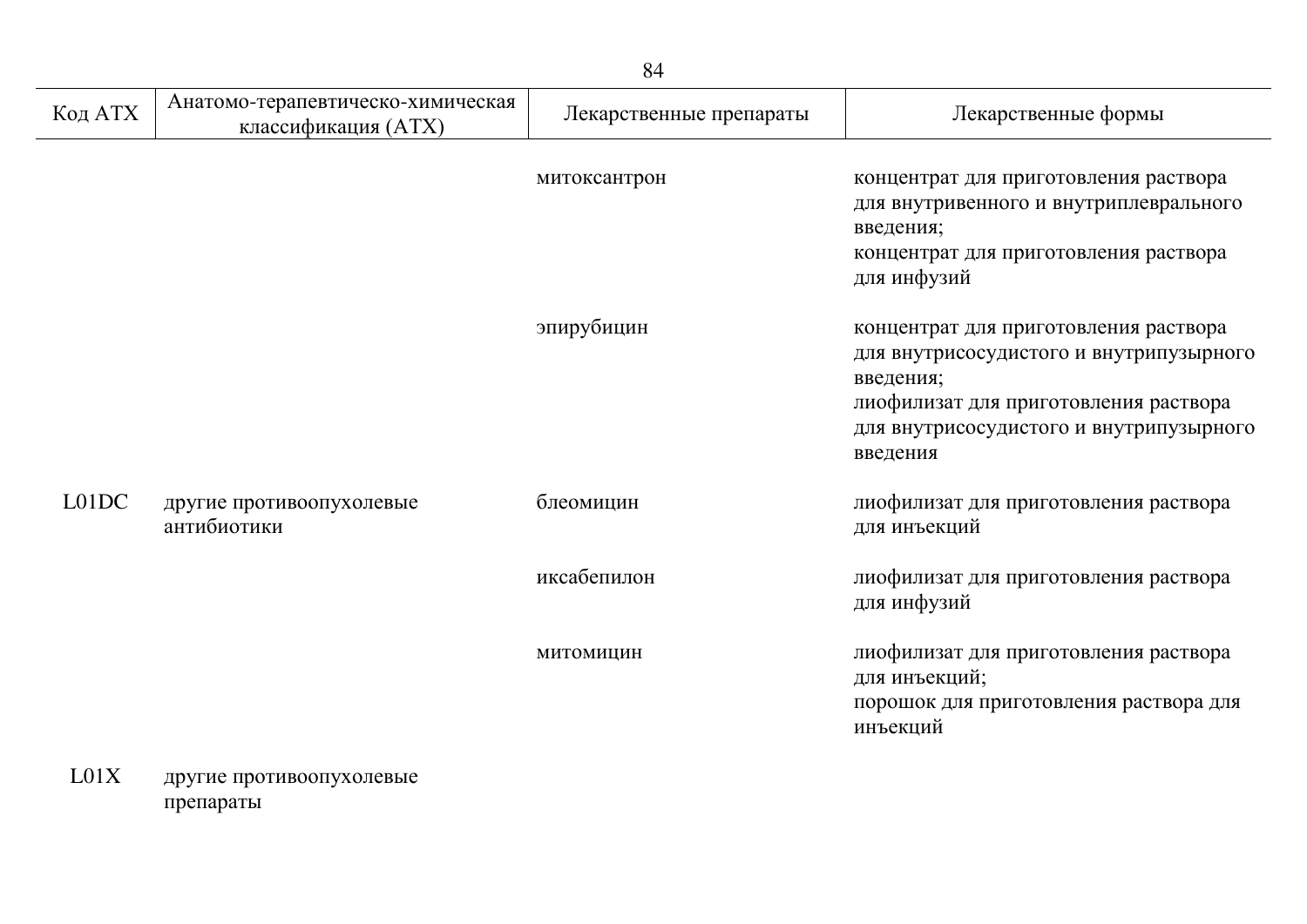| Код АТХ | Анатомо-терапевтическо-химическая<br>классификация (ATX) | Лекарственные препараты | Лекарственные формы                                                                                                                                                                                     |
|---------|----------------------------------------------------------|-------------------------|---------------------------------------------------------------------------------------------------------------------------------------------------------------------------------------------------------|
| L01XA   | препараты платины                                        | карбоплатин             | концентрат для приготовления раствора<br>для инфузий;<br>лиофилизат для приготовления раствора<br>для инфузий                                                                                           |
|         |                                                          | оксалиплатин            | концентрат для приготовления раствора<br>для инфузий;<br>лиофилизат для приготовления<br>концентрата для приготовления раствора<br>для инфузий;<br>лиофилизат для приготовления раствора<br>для инфузий |
|         |                                                          | цисплатин               | концентрат для приготовления раствора<br>для инфузий;<br>концентрат для приготовления раствора<br>для инфузий и внутрибрюшинного<br>введения;<br>раствор для инъекций                                   |
| L01XB   | метилгидразины                                           | прокарбазин             | капсулы                                                                                                                                                                                                 |
| L01XC   | моноклональные антитела                                  | атезолизумаб            | концентрат для приготовления раствора<br>для инфузий                                                                                                                                                    |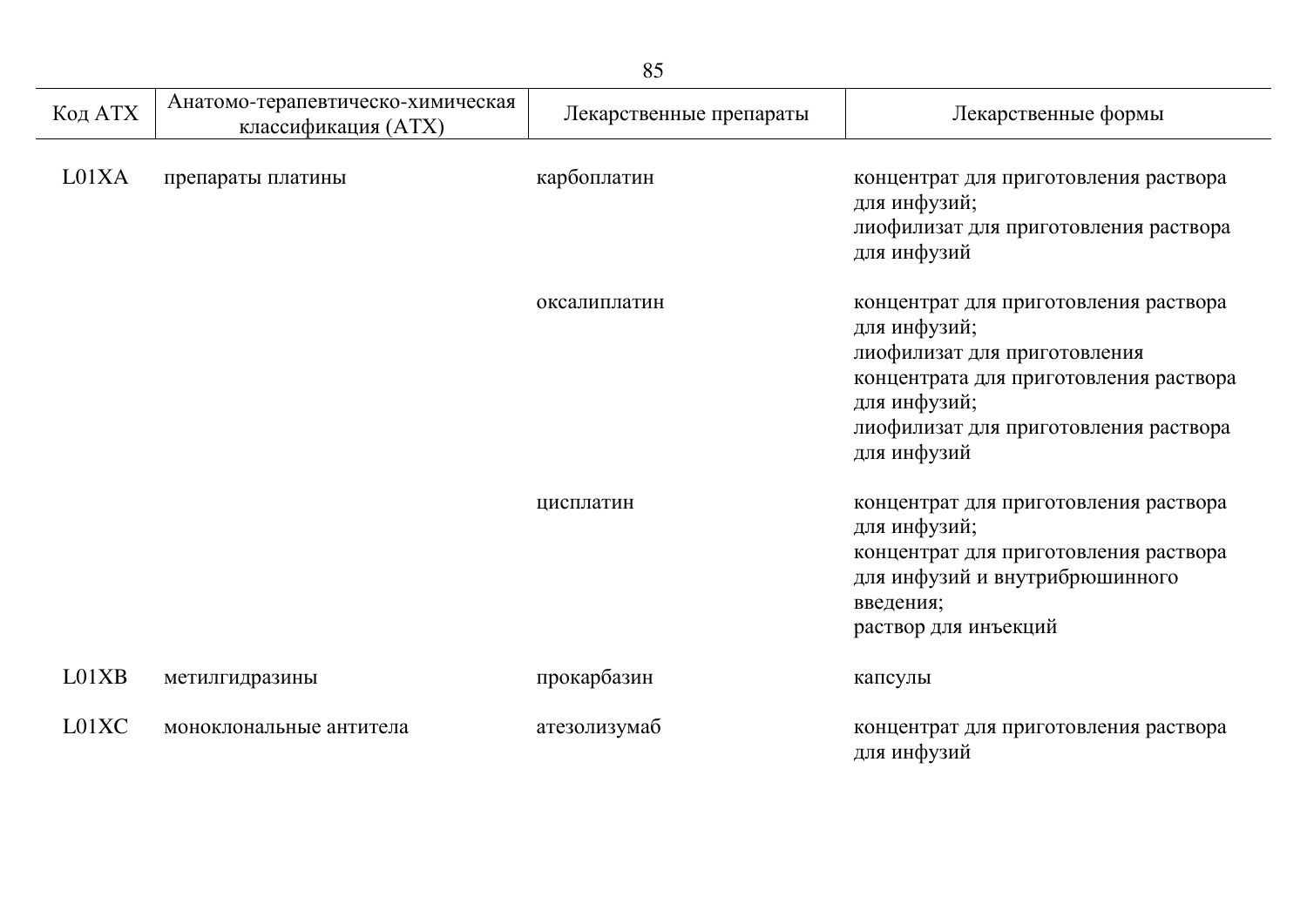|         |                                                          | 86                      |                                                                                       |
|---------|----------------------------------------------------------|-------------------------|---------------------------------------------------------------------------------------|
| Код АТХ | Анатомо-терапевтическо-химическая<br>классификация (ATX) | Лекарственные препараты | Лекарственные формы                                                                   |
|         |                                                          | бевацизумаб             | концентрат для приготовления раствора<br>для инфузий                                  |
|         |                                                          | блинатумомаб            | порошок для приготовления концентрата<br>для приготовления раствора для инфузий       |
|         |                                                          | брентуксимаб ведотин    | лиофилизат для приготовления<br>концентрата для приготовления раствора<br>для инфузий |
|         |                                                          | даратумумаб             | концентрат для приготовления раствора<br>для инфузий                                  |
|         |                                                          | ипилимумаб              | концентрат для приготовления раствора<br>для инфузий                                  |
|         |                                                          | ниволумаб               | концентрат для приготовления раствора<br>для инфузий                                  |
|         |                                                          | обинутузумаб            | концентрат для приготовления раствора<br>для инфузий                                  |
|         |                                                          | панитумумаб             | концентрат для приготовления раствора<br>для инфузий                                  |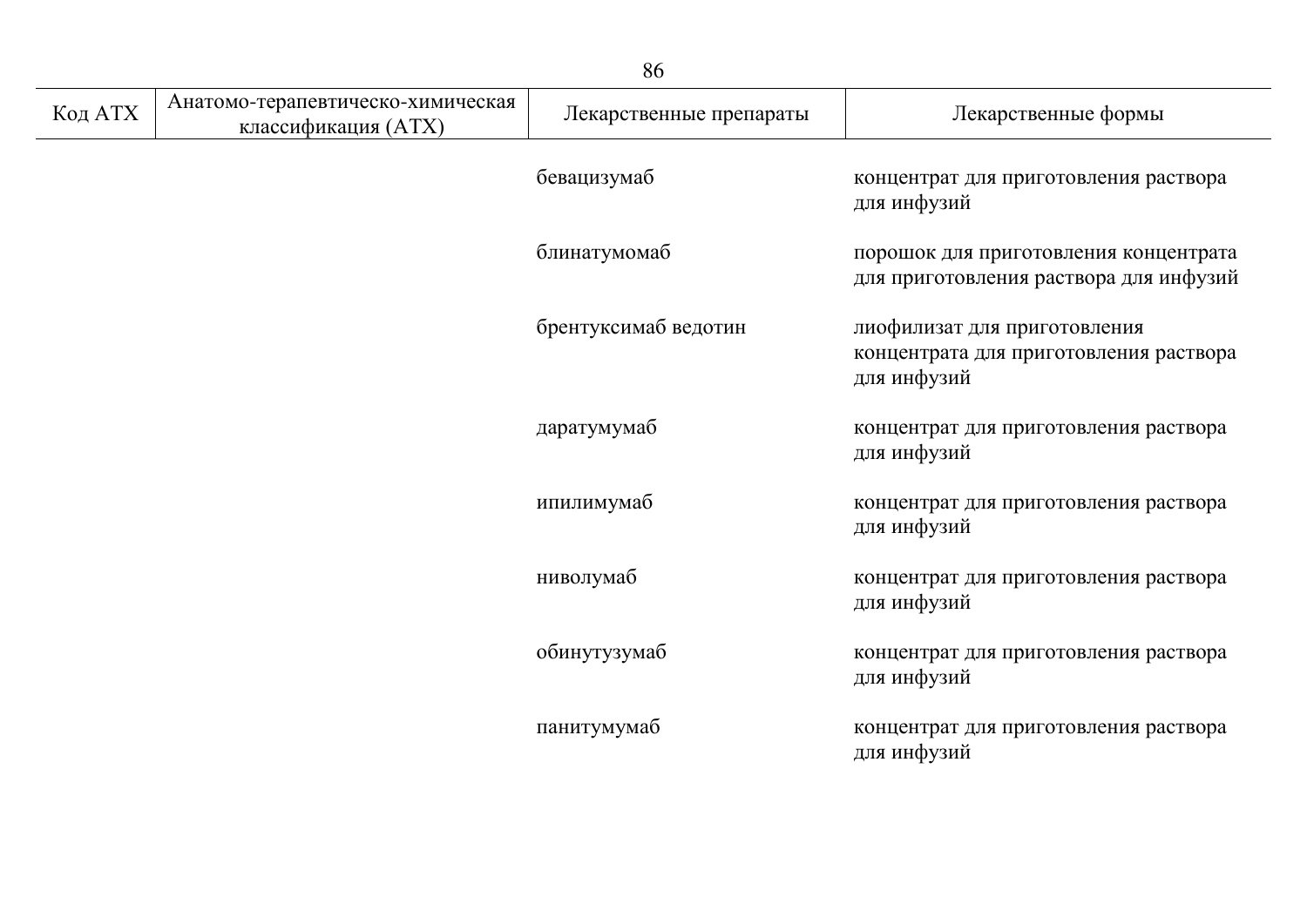|         |                                                          | 87                      |                                                                                                                                                                                    |
|---------|----------------------------------------------------------|-------------------------|------------------------------------------------------------------------------------------------------------------------------------------------------------------------------------|
| Код АТХ | Анатомо-терапевтическо-химическая<br>классификация (ATX) | Лекарственные препараты | Лекарственные формы                                                                                                                                                                |
|         |                                                          | пембролизумаб           | концентрат для приготовления раствора<br>для инфузий                                                                                                                               |
|         |                                                          | пертузумаб              | концентрат для приготовления раствора<br>для инфузий                                                                                                                               |
|         |                                                          | рамуцирумаб             | концентрат для приготовления раствора<br>для инфузий                                                                                                                               |
|         |                                                          | ритуксимаб              | концентрат для приготовления раствора<br>для инфузий;<br>раствор для подкожного введения                                                                                           |
|         |                                                          | трастузумаб             | лиофилизат для приготовления<br>концентрата для приготовления раствора<br>для инфузий;<br>лиофилизат для приготовления<br>раствора для инфузий;<br>раствор для подкожного введения |
|         |                                                          | трастузумаб эмтанзин    | лиофилизат для приготовления<br>концентрата для приготовления раствора<br>для инфузий                                                                                              |
|         |                                                          | цетуксимаб              | раствор для инфузий                                                                                                                                                                |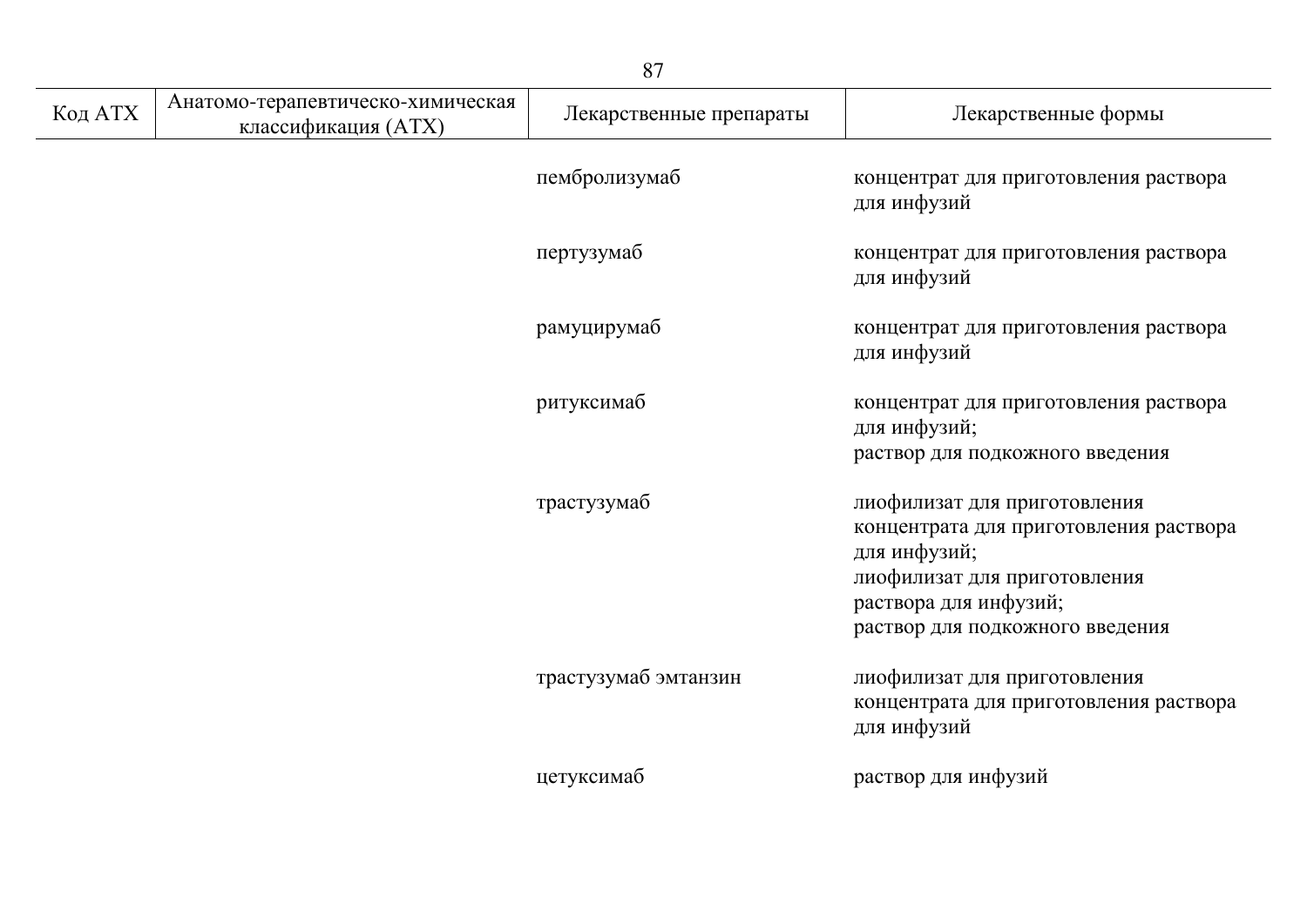|                 |                                                          | 88                      |                                                                                       |
|-----------------|----------------------------------------------------------|-------------------------|---------------------------------------------------------------------------------------|
| $\rm Ko\pi$ АТХ | Анатомо-терапевтическо-химическая<br>классификация (ATX) | Лекарственные препараты | Лекарственные формы                                                                   |
|                 |                                                          | элотузумаб              | лиофилизат для приготовления<br>концентрата для приготовления раствора<br>для инфузий |
| L01XE           | ингибиторы протеинкиназы                                 | акситиниб               | таблетки, покрытые пленочной оболочкой                                                |
|                 |                                                          | алектиниб               | капсулы                                                                               |
|                 |                                                          | афатиниб                | таблетки, покрытые пленочной оболочкой                                                |
|                 |                                                          | бозутиниб               | таблетки, покрытые пленочной оболочкой                                                |
|                 |                                                          | вандетаниб              | таблетки, покрытые пленочной оболочкой                                                |
|                 |                                                          | вемурафениб             | таблетки, покрытые пленочной оболочкой                                                |
|                 |                                                          | гефитиниб               | таблетки, покрытые пленочной оболочкой                                                |
|                 |                                                          | дабрафениб              | капсулы                                                                               |
|                 |                                                          | дазатиниб               | таблетки, покрытые пленочной оболочкой                                                |
|                 |                                                          | ибрутиниб               | капсулы                                                                               |
|                 |                                                          | иматиниб                | капсулы;<br>таблетки, покрытые пленочной оболочкой                                    |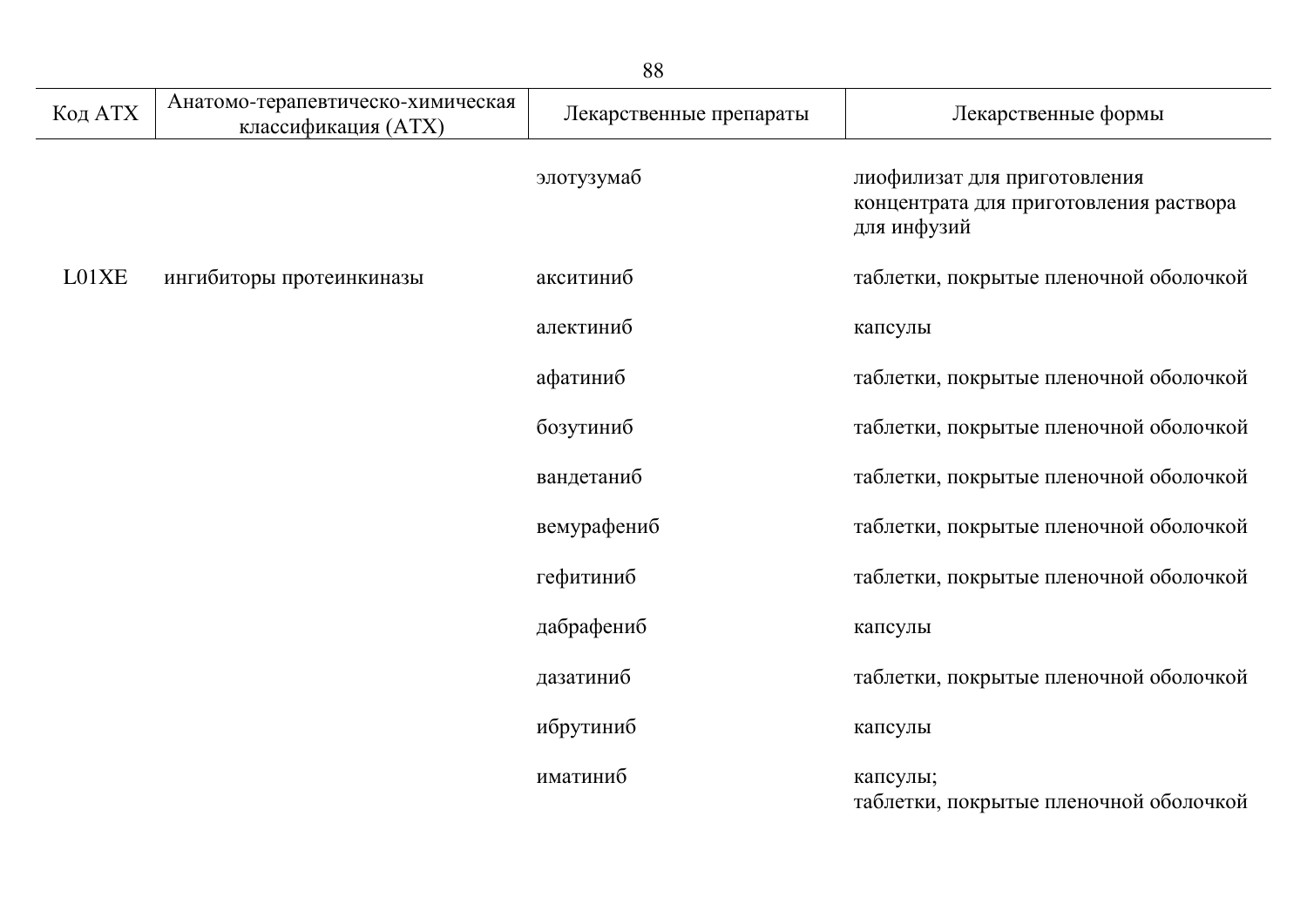| 89      |                                                          |                         |                                        |
|---------|----------------------------------------------------------|-------------------------|----------------------------------------|
| Код АТХ | Анатомо-терапевтическо-химическая<br>классификация (ATX) | Лекарственные препараты | Лекарственные формы                    |
|         |                                                          | кобиметиниб             | таблетки, покрытые пленочной оболочкой |
|         |                                                          | кризотиниб              | капсулы                                |
|         |                                                          | лапатиниб               | таблетки, покрытые пленочной оболочкой |
|         |                                                          | ленватиниб              | капсулы                                |
|         |                                                          | нилотиниб               | капсулы                                |
|         |                                                          | нинтеданиб              | капсулы мягкие                         |
|         |                                                          | осимертиниб             | таблетки, покрытые пленочной оболочкой |
|         |                                                          | пазопаниб               | таблетки, покрытые пленочной оболочкой |
|         |                                                          | палбоциклиб             | капсулы                                |
|         |                                                          | регорафениб             | таблетки, покрытые пленочной оболочкой |
|         |                                                          | рибоциклиб              | таблетки, покрытые пленочной оболочкой |
|         |                                                          | руксолитиниб            | таблетки                               |
|         |                                                          | сорафениб               | таблетки, покрытые пленочной оболочкой |
|         |                                                          | сунитиниб               | капсулы                                |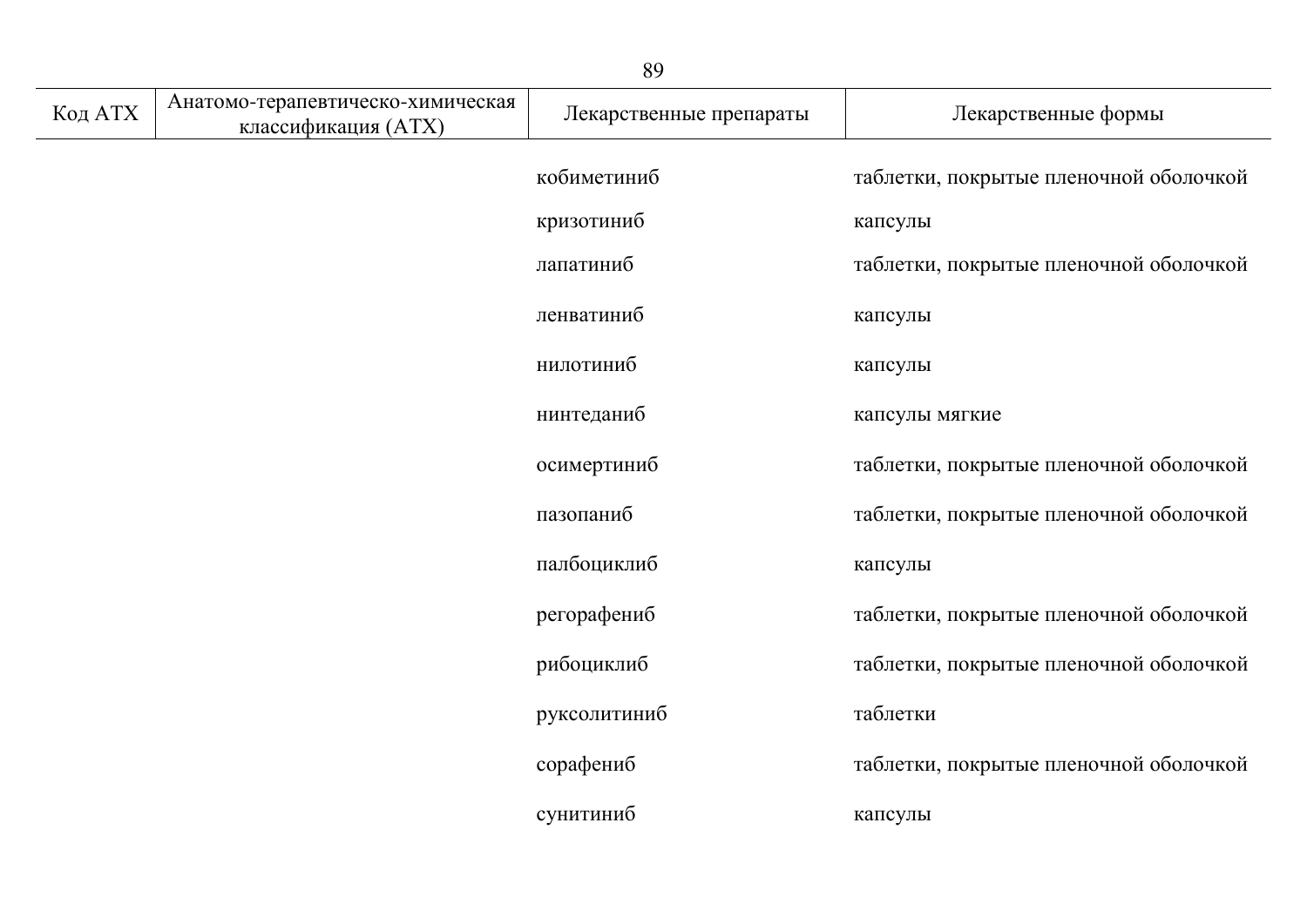| Код АТХ | Анатомо-терапевтическо-химическая<br>классификация (ATX) | Лекарственные препараты | Лекарственные формы                                                                                                                                                                                                           |
|---------|----------------------------------------------------------|-------------------------|-------------------------------------------------------------------------------------------------------------------------------------------------------------------------------------------------------------------------------|
|         |                                                          | траметиниб              | таблетки, покрытые пленочной оболочкой                                                                                                                                                                                        |
|         |                                                          | церитиниб               | капсулы                                                                                                                                                                                                                       |
|         |                                                          | эрлотиниб               | таблетки, покрытые пленочной оболочкой                                                                                                                                                                                        |
| L01XX   | прочие противоопухолевые<br>препараты                    | аспарагиназа            | лиофилизат для приготовления раствора<br>для внутривенного и внутримышечного<br>введения                                                                                                                                      |
|         |                                                          | афлиберцепт             | концентрат для приготовления раствора<br>для инфузий;<br>раствор для внутриглазного введения                                                                                                                                  |
|         |                                                          | бортезомиб              | лиофилизат для приготовления раствора<br>для внутривенного введения;<br>лиофилизат для приготовления раствора<br>для внутривенного и подкожного введения;<br>лиофилизат для приготовления раствора<br>для подкожного введения |
|         |                                                          | венетоклакс             | таблетки, покрытые пленочной оболочкой                                                                                                                                                                                        |
|         |                                                          | висмодегиб              | капсулы                                                                                                                                                                                                                       |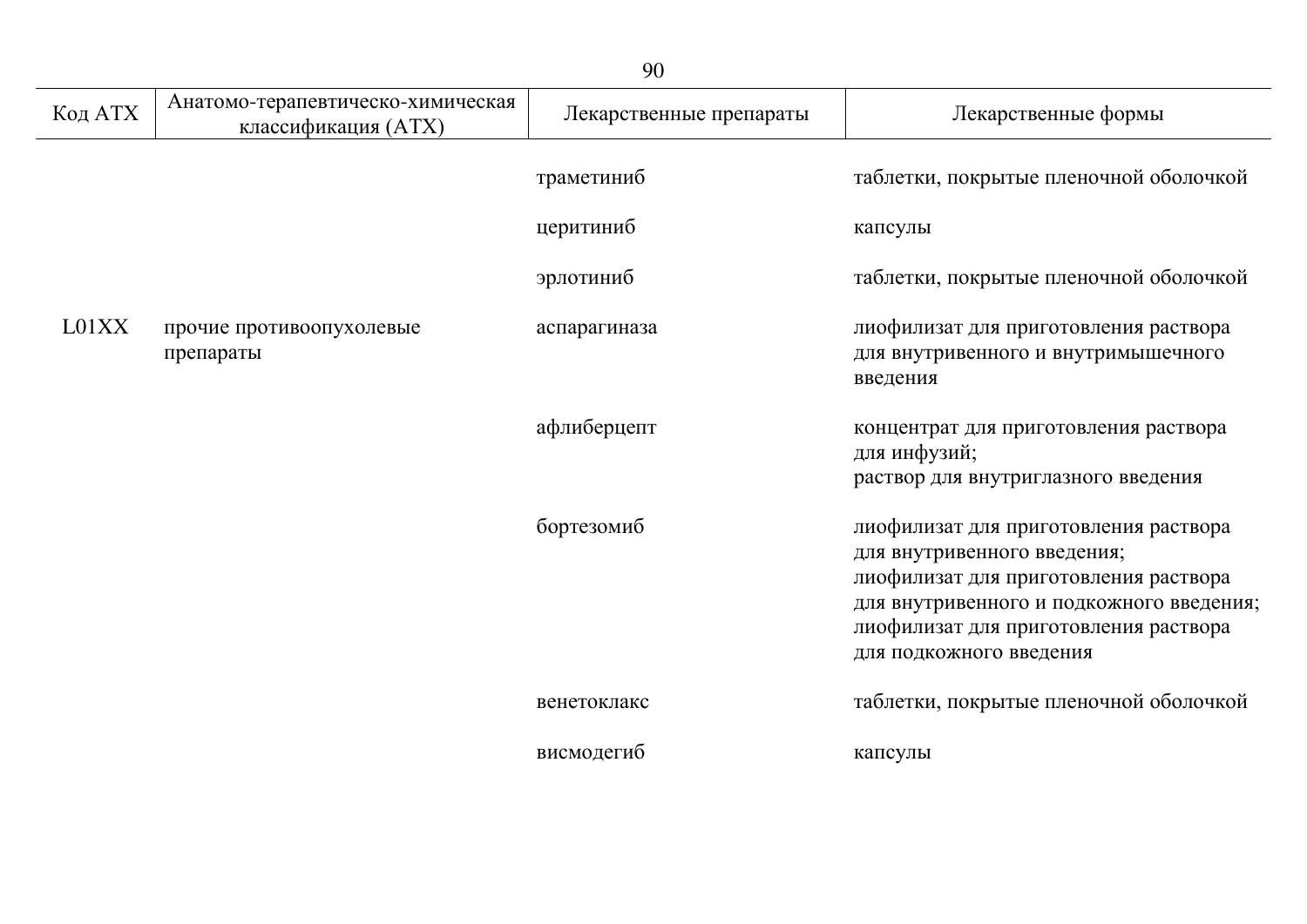|                 |                                                          | 91                                                            |                                                                  |
|-----------------|----------------------------------------------------------|---------------------------------------------------------------|------------------------------------------------------------------|
| Код АТХ         | Анатомо-терапевтическо-химическая<br>классификация (ATX) | Лекарственные препараты                                       | Лекарственные формы                                              |
|                 |                                                          | гидроксикарбамид                                              | капсулы                                                          |
|                 |                                                          | иксазомиб                                                     | капсулы                                                          |
|                 |                                                          | иринотекан                                                    | концентрат для приготовления раствора<br>для инфузий             |
|                 |                                                          | карфилзомиб                                                   | лиофилизат для приготовления раствора<br>для инфузий             |
|                 |                                                          | митотан                                                       | таблетки                                                         |
|                 |                                                          | третиноин                                                     | капсулы                                                          |
|                 |                                                          | фактор некроза опухоли<br>альфа-1<br>(тимозин рекомбинантный) | лиофилизат для приготовления раствора<br>для подкожного введения |
|                 |                                                          | эрибулин                                                      | раствор для внутривенного введения                               |
| L <sub>02</sub> | противоопухолевые гормональные<br>препараты              |                                                               |                                                                  |
| LO2A            | гормоны и родственные соединения                         |                                                               |                                                                  |
| LO2AB           | гестагены                                                | медроксипрогестерон                                           | суспензия для внутримышечного введения;<br>таблетки              |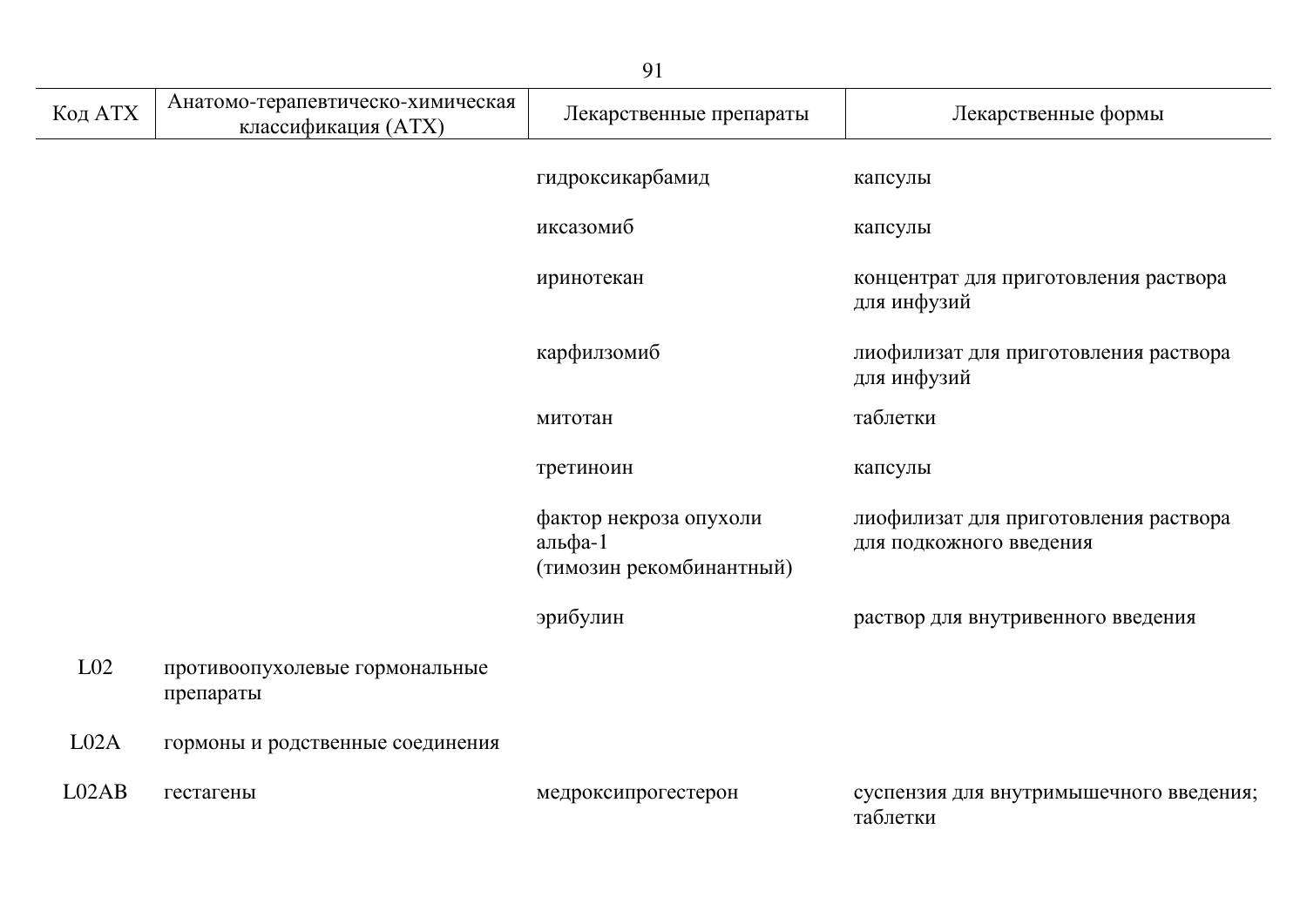| Код АТХ | Анатомо-терапевтическо-химическая<br>классификация (ATX) | Лекарственные препараты | Лекарственные формы                                                                                                                                                                                                                                                                                                    |
|---------|----------------------------------------------------------|-------------------------|------------------------------------------------------------------------------------------------------------------------------------------------------------------------------------------------------------------------------------------------------------------------------------------------------------------------|
| L02AE   | аналоги гонадотропин-рилизинг<br>гормона                 | бусерелин               | лиофилизат для приготовления суспензии<br>для внутримышечного введения<br>пролонгированного действия                                                                                                                                                                                                                   |
|         |                                                          | гозерелин               | имплантат;<br>капсула для подкожного введения<br>пролонгированного действия                                                                                                                                                                                                                                            |
|         |                                                          | лейпрорелин             | лиофилизат для приготовления раствора<br>для подкожного введения;<br>лиофилизат для приготовления суспензии<br>для внутримышечного и подкожного<br>введения пролонгированного действия;<br>лиофилизат для приготовления суспензии<br>для внутримышечного и подкожного<br>введения с пролонгированным<br>высвобождением |
|         |                                                          | трипторелин             | лиофилизат для приготовления раствора<br>для подкожного введения;<br>лиофилизат для приготовления суспензии<br>для внутримышечного введения<br>пролонгированного действия;<br>лиофилизат для приготовления суспензии<br>для внутримышечного введения с<br>пролонгированным высвобождением;                             |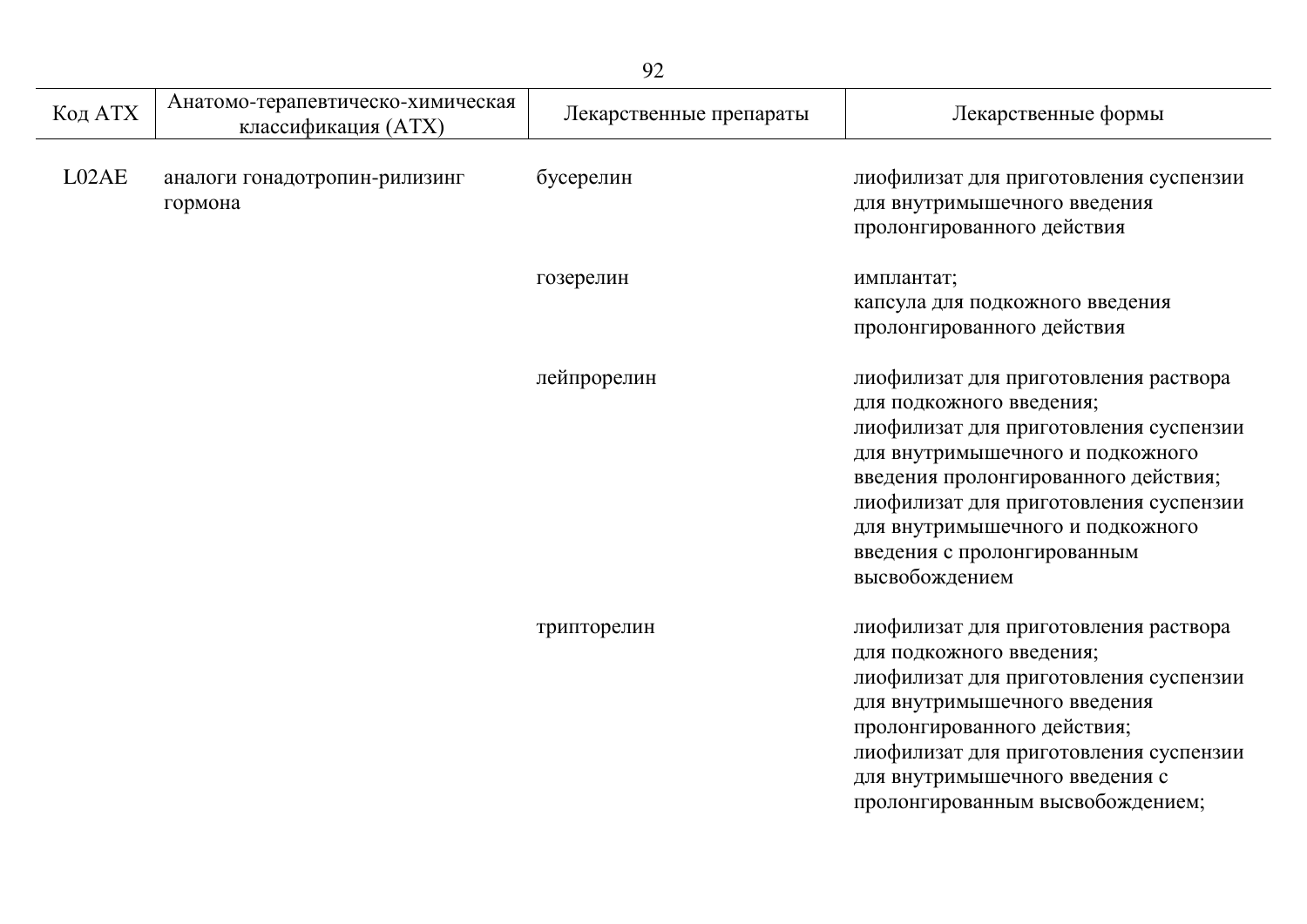| Код АТХ | Анатомо-терапевтическо-химическая<br>классификация (ATX) | Лекарственные препараты | Лекарственные формы                                                                                                                                   |
|---------|----------------------------------------------------------|-------------------------|-------------------------------------------------------------------------------------------------------------------------------------------------------|
|         |                                                          |                         | лиофилизат для приготовления суспензии<br>для внутримышечного и подкожного<br>введения пролонгированного действия;<br>раствор для подкожного введения |
| LO2B    | антагонисты гормонов и родственные<br>соединения         |                         |                                                                                                                                                       |
| L02BA   | антиэстрогены                                            | тамоксифен              | таблетки;<br>таблетки, покрытые пленочной оболочкой                                                                                                   |
|         |                                                          | фулвестрант             | раствор для внутримышечного введения                                                                                                                  |
| LO2BB   | антиандрогены                                            | бикалутамид             | таблетки, покрытые пленочной оболочкой                                                                                                                |
|         |                                                          | флутамид                | таблетки;<br>таблетки, покрытые пленочной оболочкой                                                                                                   |
|         |                                                          | энзалутамид             | капсулы                                                                                                                                               |
| L02BG   | ингибиторы ароматазы                                     | анастрозол              | таблетки, покрытые пленочной оболочкой                                                                                                                |
| L02BX   | другие антагонисты гормонов и<br>родственные соединения  | абиратерон              | таблетки;<br>таблетки, покрытые пленочной оболочкой                                                                                                   |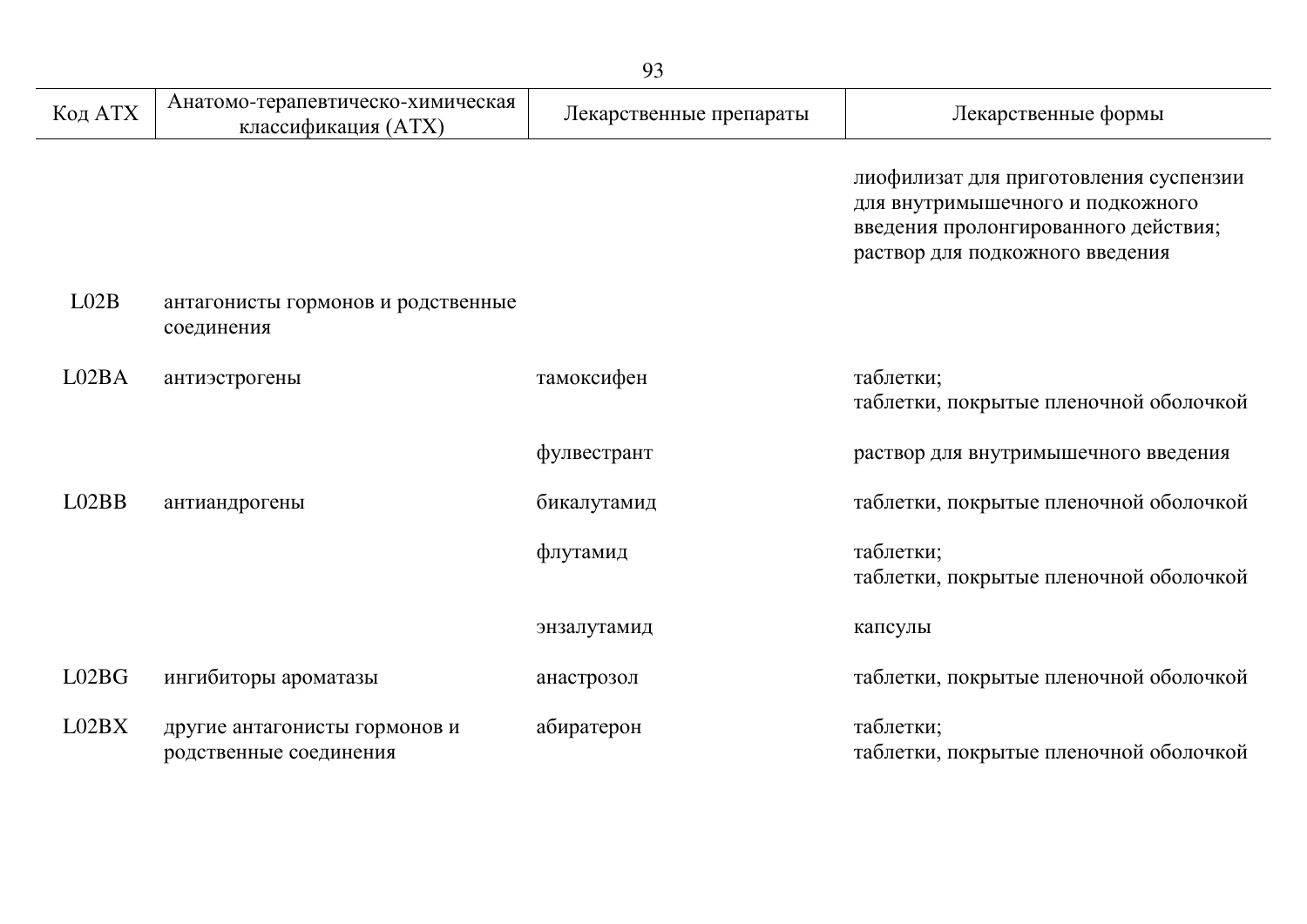| Код АТХ          | Анатомо-терапевтическо-химическая<br>классификация (ATX) | Лекарственные препараты | Лекарственные формы                                                                                                                                                                                                                                                                                                                                                                                      |
|------------------|----------------------------------------------------------|-------------------------|----------------------------------------------------------------------------------------------------------------------------------------------------------------------------------------------------------------------------------------------------------------------------------------------------------------------------------------------------------------------------------------------------------|
|                  |                                                          | дегареликс              | лиофилизат для приготовления раствора<br>для подкожного введения                                                                                                                                                                                                                                                                                                                                         |
| L <sub>03</sub>  | иммуностимуляторы                                        |                         |                                                                                                                                                                                                                                                                                                                                                                                                          |
| L <sub>03A</sub> | иммуностимуляторы                                        |                         |                                                                                                                                                                                                                                                                                                                                                                                                          |
| L03AA            | колониестимулирующие факторы                             | филграстим              | раствор для внутривенного и подкожного<br>введения;<br>раствор для подкожного введения                                                                                                                                                                                                                                                                                                                   |
|                  |                                                          | эмпэгфилграстим         | раствор для подкожного введения                                                                                                                                                                                                                                                                                                                                                                          |
| L03AB            | интерфероны                                              | интерферон альфа        | гель для местного и наружного<br>применения;<br>капли назальные;<br>лиофилизат для приготовления раствора<br>для внутримышечного и подкожного<br>введения;<br>лиофилизат для приготовления раствора<br>для внутримышечного,<br>субконъюнктивального введения и<br>закапывания в глаз;<br>лиофилизат для приготовления раствора<br>для интраназального введения;<br>лиофилизат для приготовления раствора |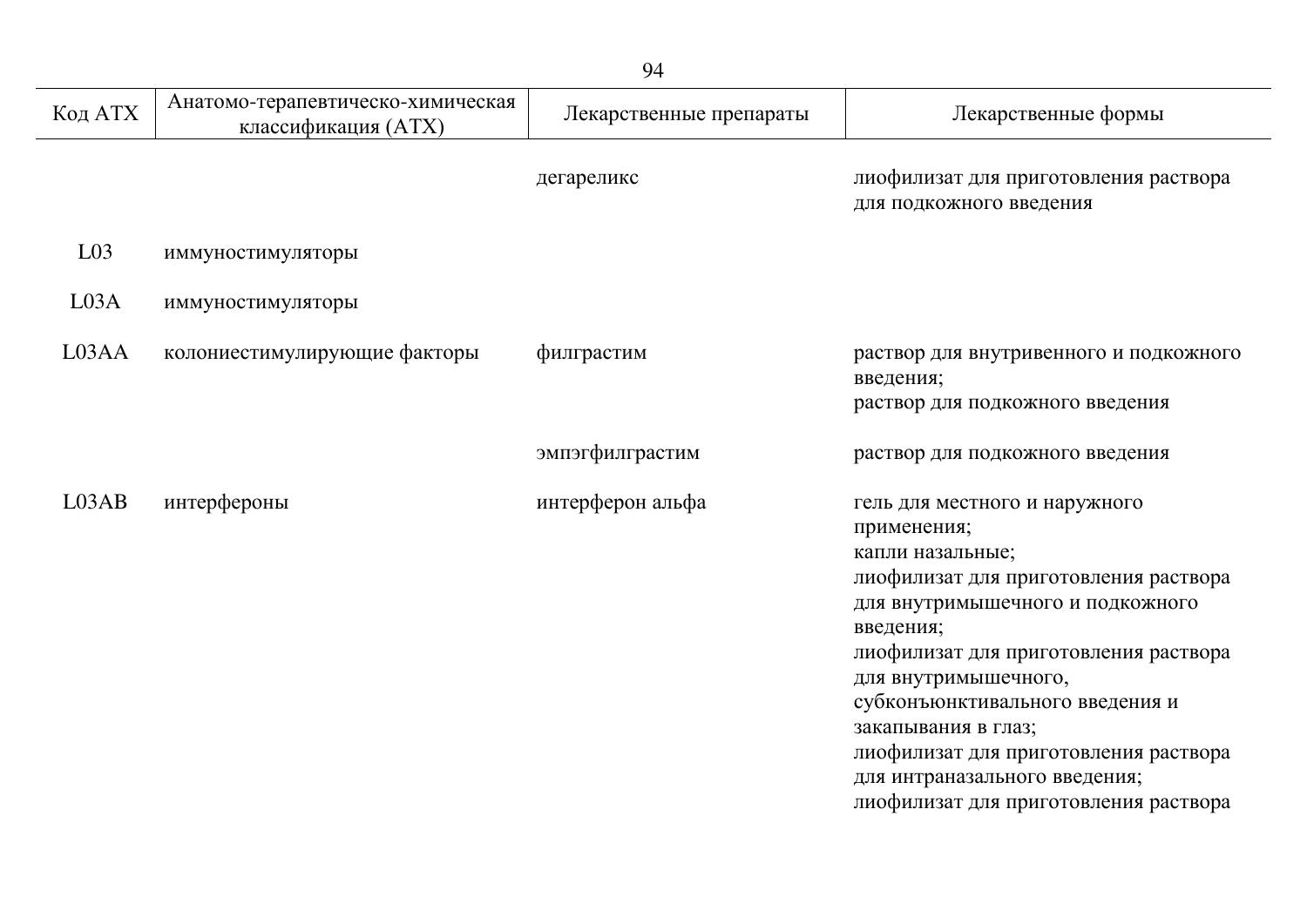|         |                                                          | 95                      |                                                                                                                                                                                                                                                                                                                                                                                                                                                                                                                                              |
|---------|----------------------------------------------------------|-------------------------|----------------------------------------------------------------------------------------------------------------------------------------------------------------------------------------------------------------------------------------------------------------------------------------------------------------------------------------------------------------------------------------------------------------------------------------------------------------------------------------------------------------------------------------------|
| Код АТХ | Анатомо-терапевтическо-химическая<br>классификация (ATX) | Лекарственные препараты | Лекарственные формы                                                                                                                                                                                                                                                                                                                                                                                                                                                                                                                          |
|         |                                                          |                         | для интраназального введения и ингаляций;<br>лиофилизат для приготовления раствора<br>для инъекций;<br>лиофилизат для приготовления раствора<br>для инъекций и местного применения;<br>лиофилизат для приготовления суспензии<br>для приема внутрь;<br>мазь для наружного и местного<br>применения;<br>раствор для внутримышечного,<br>субконъюнктивального введения и<br>закапывания в глаз;<br>раствор для инъекций;<br>раствор для внутривенного и подкожного<br>введения;<br>раствор для подкожного введения;<br>суппозитории ректальные |
|         |                                                          | интерферон бета-1а      | лиофилизат для приготовления раствора<br>для внутримышечного введения;<br>раствор для внутримышечного введения;<br>раствор для подкожного введения                                                                                                                                                                                                                                                                                                                                                                                           |
|         |                                                          | интерферон бета-1b      | лиофилизат для приготовления раствора<br>для подкожного введения;<br>раствор для подкожного введения                                                                                                                                                                                                                                                                                                                                                                                                                                         |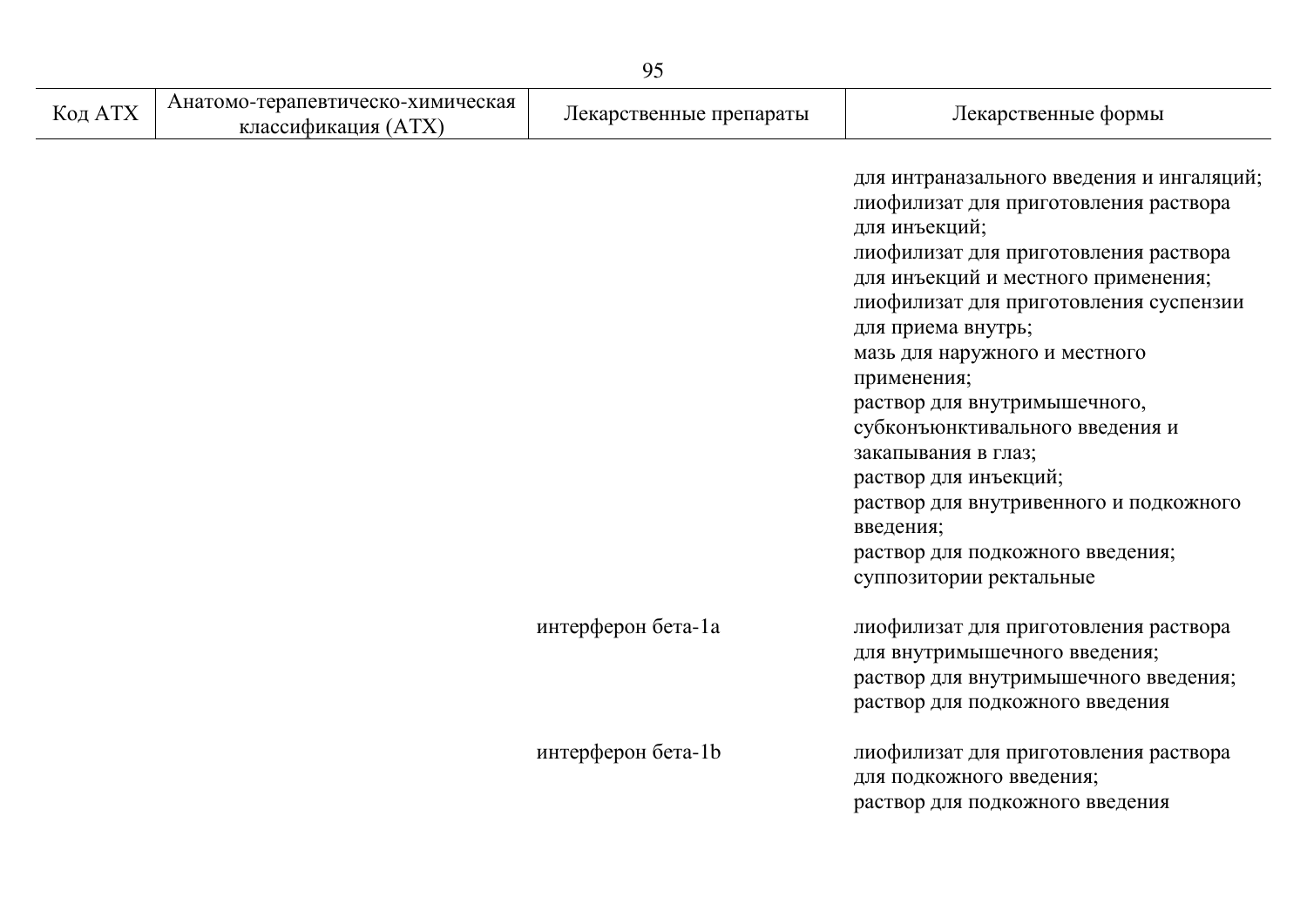| Код АТХ | Анатомо-терапевтическо-химическая<br>классификация (ATX) | Лекарственные препараты                         | Лекарственные формы                                                                                                                                             |
|---------|----------------------------------------------------------|-------------------------------------------------|-----------------------------------------------------------------------------------------------------------------------------------------------------------------|
|         |                                                          | интерферон гамма                                | лиофилизат для приготовления раствора<br>для внутримышечного и подкожного<br>введения;<br>лиофилизат для приготовления раствора<br>для интраназального введения |
|         |                                                          | пэгинтерферон альфа-2а                          | раствор для подкожного введения                                                                                                                                 |
|         |                                                          | пэгинтерферон альфа-2b                          | лиофилизат для приготовления раствора<br>для подкожного введения                                                                                                |
|         |                                                          | пэгинтерферон бета-1а                           | раствор для подкожного введения                                                                                                                                 |
|         |                                                          | цепэгинтерферон альфа-2b                        | раствор для подкожного введения                                                                                                                                 |
| L03AX   | другие иммуностимуляторы                                 | азоксимера бромид                               | лиофилизат для приготовления раствора<br>для инъекций и местного применения;<br>суппозитории вагинальные и ректальные;<br>таблетки                              |
|         |                                                          | вакцина для лечения рака<br>мочевого пузыря БЦЖ | лиофилизат для приготовления суспензии<br>для внутрипузырного введения                                                                                          |
|         |                                                          | глатирамера ацетат                              | раствор для подкожного введения                                                                                                                                 |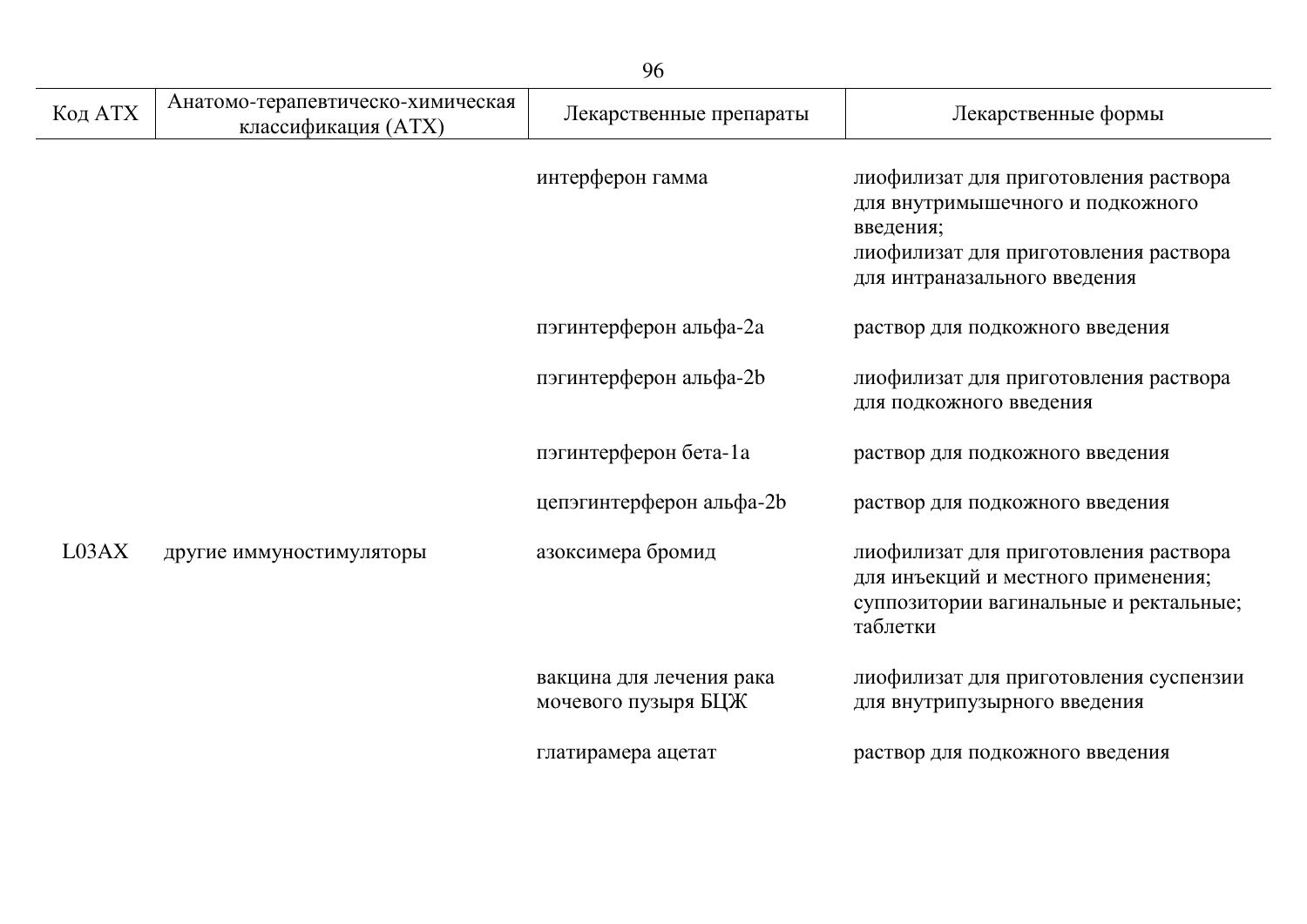| Код АТХ         | Анатомо-терапевтическо-химическая<br>классификация (ATX) | Лекарственные препараты               | Лекарственные формы                                                                                                                                                                |
|-----------------|----------------------------------------------------------|---------------------------------------|------------------------------------------------------------------------------------------------------------------------------------------------------------------------------------|
|                 |                                                          | глутамил-цистеинил-глицин<br>динатрия | раствор для инъекций                                                                                                                                                               |
|                 |                                                          | меглюмина акридонацетат               | раствор для внутривенного и<br>внутримышечного введения;<br>таблетки, покрытые кишечнорастворимой<br>оболочкой                                                                     |
|                 |                                                          | тилорон                               | капсулы;<br>таблетки, покрытые оболочкой;<br>таблетки, покрытые пленочной оболочкой                                                                                                |
| L <sub>04</sub> | иммунодепрессанты                                        |                                       |                                                                                                                                                                                    |
| L04A            | иммунодепрессанты                                        |                                       |                                                                                                                                                                                    |
| L04AA           | селективные иммунодепрессанты                            | абатацепт                             | лиофилизат для приготовления раствора<br>для инфузий;<br>лиофилизат для приготовления<br>концентрата для приготовления раствора<br>для инфузий;<br>раствор для подкожного введения |
|                 |                                                          | алемтузумаб                           | концентрат для приготовления раствора<br>для инфузий                                                                                                                               |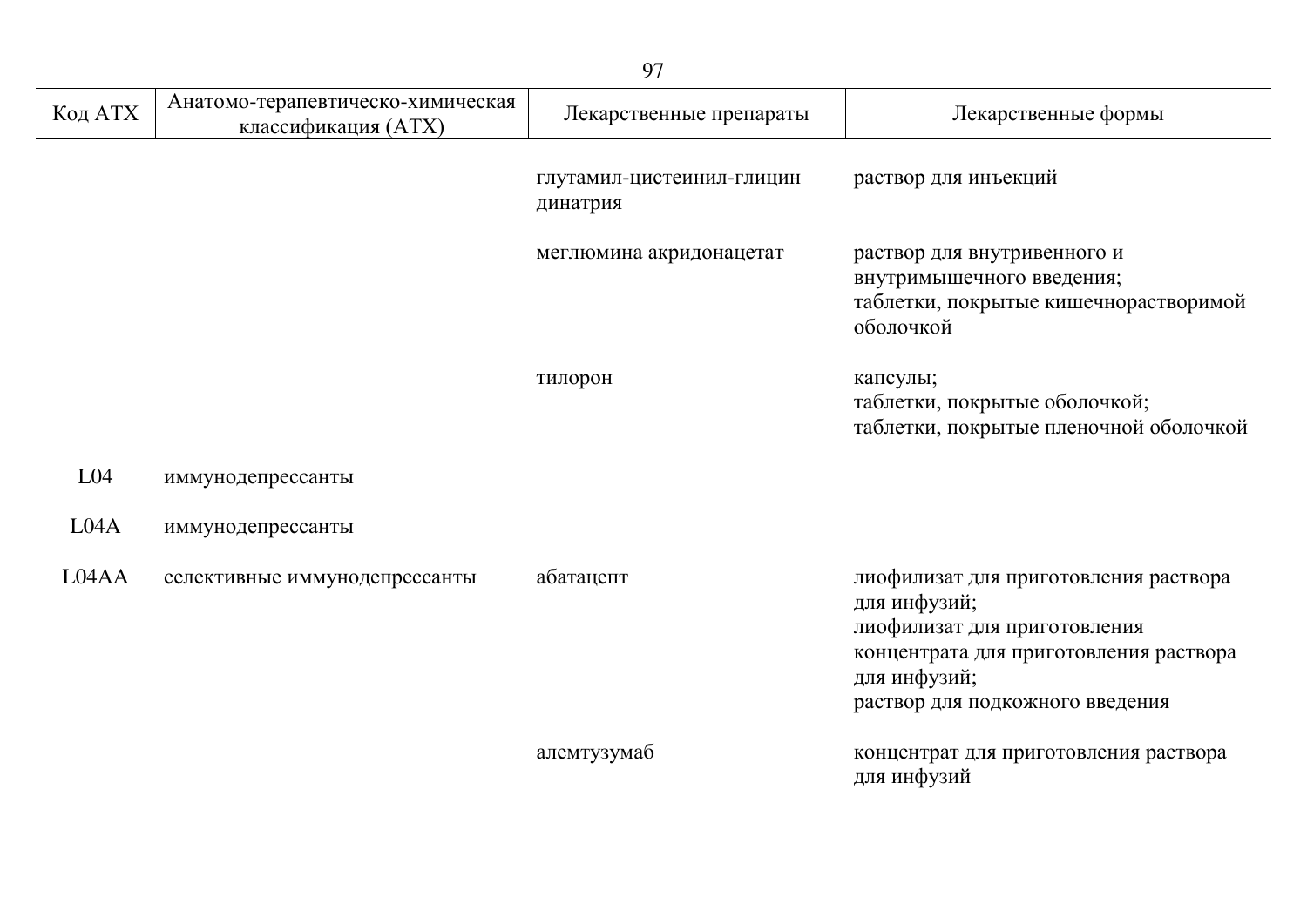|         | 98                                                       |                                    |                                                                                                               |  |
|---------|----------------------------------------------------------|------------------------------------|---------------------------------------------------------------------------------------------------------------|--|
| Код АТХ | Анатомо-терапевтическо-химическая<br>классификация (ATX) | Лекарственные препараты            | Лекарственные формы                                                                                           |  |
|         |                                                          | апремиласт                         | таблетки, покрытые пленочной оболочкой                                                                        |  |
|         |                                                          | барицитиниб                        | таблетки, покрытые пленочной оболочкой                                                                        |  |
|         |                                                          | белимумаб                          | лиофилизат для приготовления<br>концентрата для приготовления раствора<br>для инфузий                         |  |
|         |                                                          | ведолизумаб                        | лиофилизат для приготовления<br>концентрата для приготовления раствора<br>для инфузий                         |  |
|         |                                                          | иммуноглобулин<br>антитимоцитарный | концентрат для приготовления раствора<br>для инфузий;<br>лиофилизат для приготовления<br>раствора для инфузий |  |
|         |                                                          | лефлуномид                         | таблетки, покрытые пленочной оболочкой                                                                        |  |
|         |                                                          | микофенолата мофетил               | капсулы;<br>таблетки, покрытые пленочной оболочкой                                                            |  |
|         |                                                          | микофеноловая кислота              | таблетки кишечнорастворимые, покрытые<br>оболочкой;<br>таблетки, покрытые кишечнорастворимой<br>оболочкой     |  |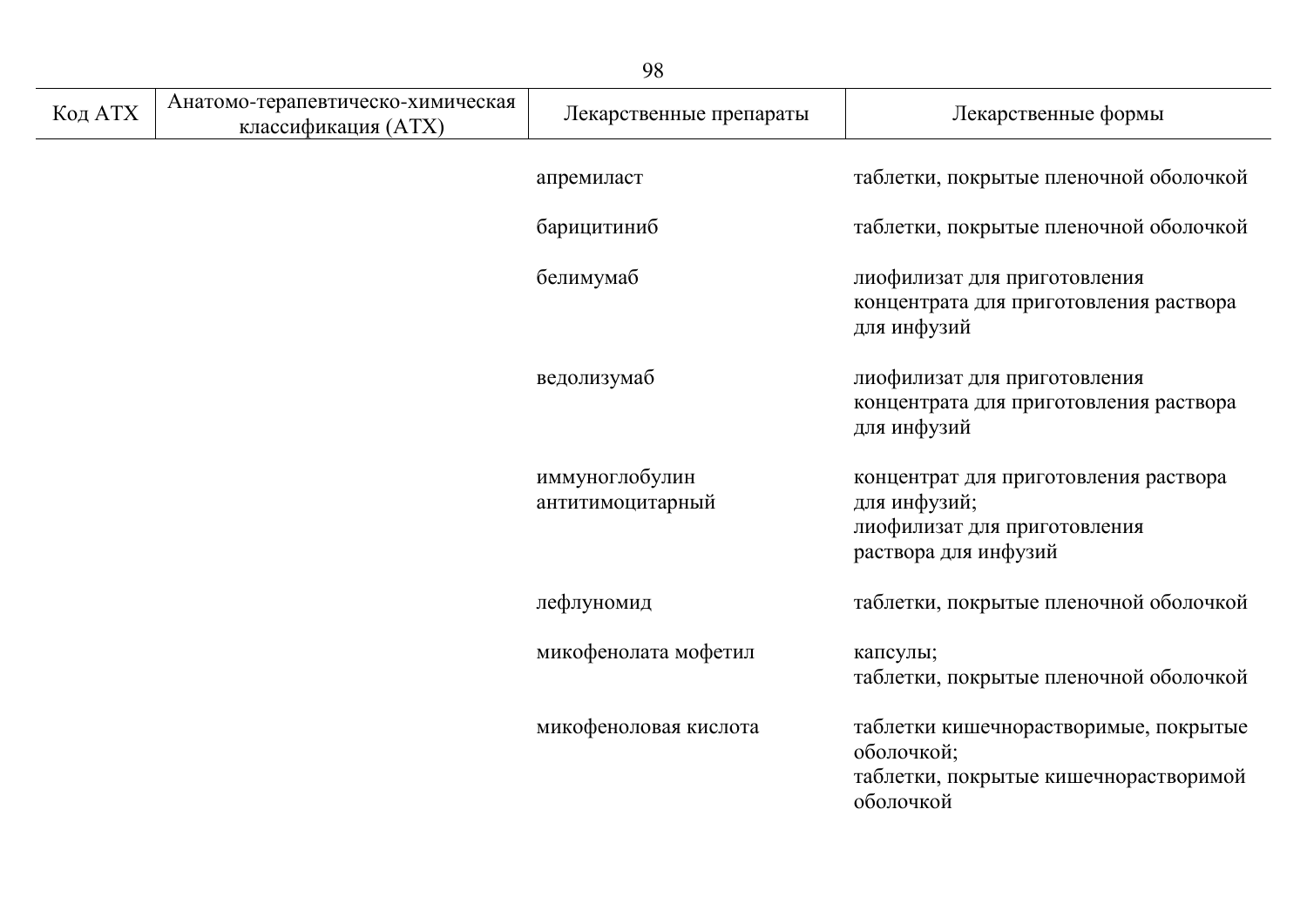| Код АТХ | Анатомо-терапевтическо-химическая<br>классификация (ATX)           | Лекарственные препараты | Лекарственные формы                                   |
|---------|--------------------------------------------------------------------|-------------------------|-------------------------------------------------------|
|         |                                                                    | натализумаб             | концентрат для приготовления раствора<br>для инфузий  |
|         |                                                                    | окрелизумаб             | концентрат для приготовления раствора<br>для инфузий  |
|         |                                                                    | терифлуномид            | таблетки, покрытые пленочной оболочкой                |
|         |                                                                    | тофацитиниб             | таблетки, покрытые пленочной оболочкой                |
|         |                                                                    | финголимод              | капсулы                                               |
|         |                                                                    | эверолимус              | таблетки;<br>таблетки диспергируемые                  |
|         |                                                                    | экулизумаб              | концентрат для приготовления раствора<br>для инфузий  |
| L04AB   | ингибиторы фактора некроза опухоли адалимумаб<br>альфа (ФНО-альфа) |                         | раствор для подкожного введения                       |
|         |                                                                    | голимумаб               | раствор для подкожного введения                       |
|         |                                                                    | инфликсимаб             | лиофилизат для приготовления раствора<br>для инфузий; |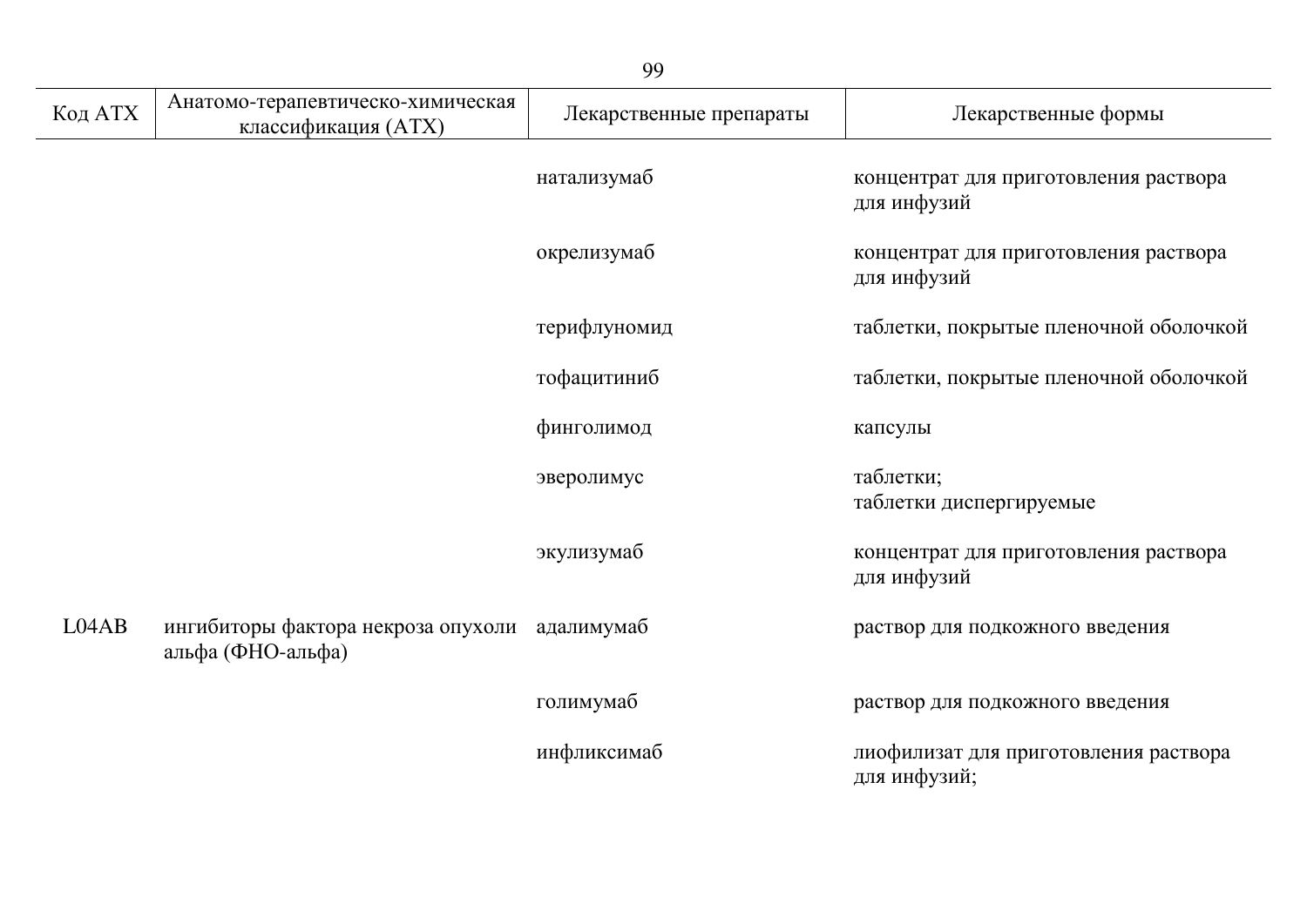|         |                                                          | 100                     |                                                                                                      |
|---------|----------------------------------------------------------|-------------------------|------------------------------------------------------------------------------------------------------|
| Код АТХ | Анатомо-терапевтическо-химическая<br>классификация (ATX) | Лекарственные препараты | Лекарственные формы                                                                                  |
|         |                                                          |                         | лиофилизат для приготовления<br>концентрата для приготовления раствора<br>для инфузий                |
|         |                                                          | цертолизумаба пэгол     | раствор для подкожного введения                                                                      |
|         |                                                          | этанерцепт              | лиофилизат для приготовления раствора<br>для подкожного введения;<br>раствор для подкожного введения |
| L04AC   | ингибиторы интерлейкина                                  | базиликсимаб            | лиофилизат для приготовления раствора<br>для внутривенного введения                                  |
|         |                                                          | канакинумаб             | лиофилизат для приготовления раствора<br>для подкожного введения                                     |
|         |                                                          | нетакимаб               | раствор для подкожного введения                                                                      |
|         |                                                          | сарилумаб               | раствор для подкожного введения                                                                      |
|         |                                                          | секукинумаб             | лиофилизат для приготовления раствора<br>для подкожного введения;<br>раствор для подкожного введения |
|         |                                                          | тоцилизумаб             | концентрат для приготовления раствора<br>для инфузий;                                                |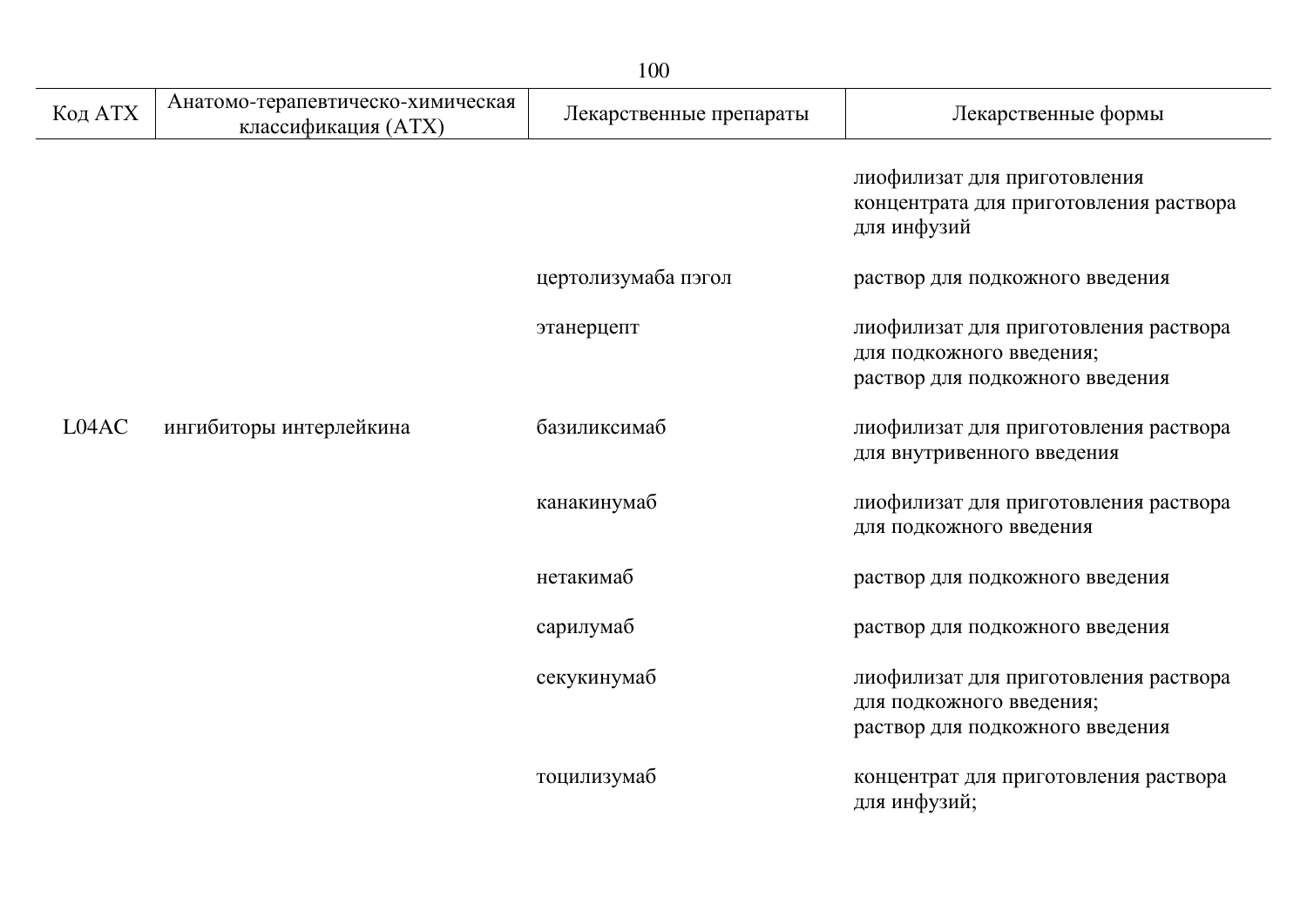|                 | 101                                                       |                         |                                                                                                                                                          |  |
|-----------------|-----------------------------------------------------------|-------------------------|----------------------------------------------------------------------------------------------------------------------------------------------------------|--|
| Код АТХ         | Анатомо-терапевтическо-химическая<br>классификация (ATX)  | Лекарственные препараты | Лекарственные формы                                                                                                                                      |  |
|                 |                                                           |                         | раствор для подкожного введения                                                                                                                          |  |
|                 |                                                           | устекинумаб             | раствор для подкожного введения                                                                                                                          |  |
| LO4AD           | ингибиторы кальциневрина                                  | такролимус              | капсулы;<br>капсулы пролонгированного действия;<br>концентрат для приготовления раствора<br>для внутривенного введения;<br>мазь для наружного применения |  |
|                 |                                                           | циклоспорин             | капсулы;<br>капсулы мягкие;<br>концентрат для приготовления раствора<br>для инфузий;<br>раствор для приема внутрь                                        |  |
| L04AX           | другие иммунодепрессанты                                  | азатиоприн              | таблетки                                                                                                                                                 |  |
|                 |                                                           | леналидомид             | капсулы                                                                                                                                                  |  |
|                 |                                                           | пирфенидон              | капсулы                                                                                                                                                  |  |
| M               | костно-мышечная система                                   |                         |                                                                                                                                                          |  |
| M <sub>01</sub> | противовоспалительные и<br>противоревматические препараты |                         |                                                                                                                                                          |  |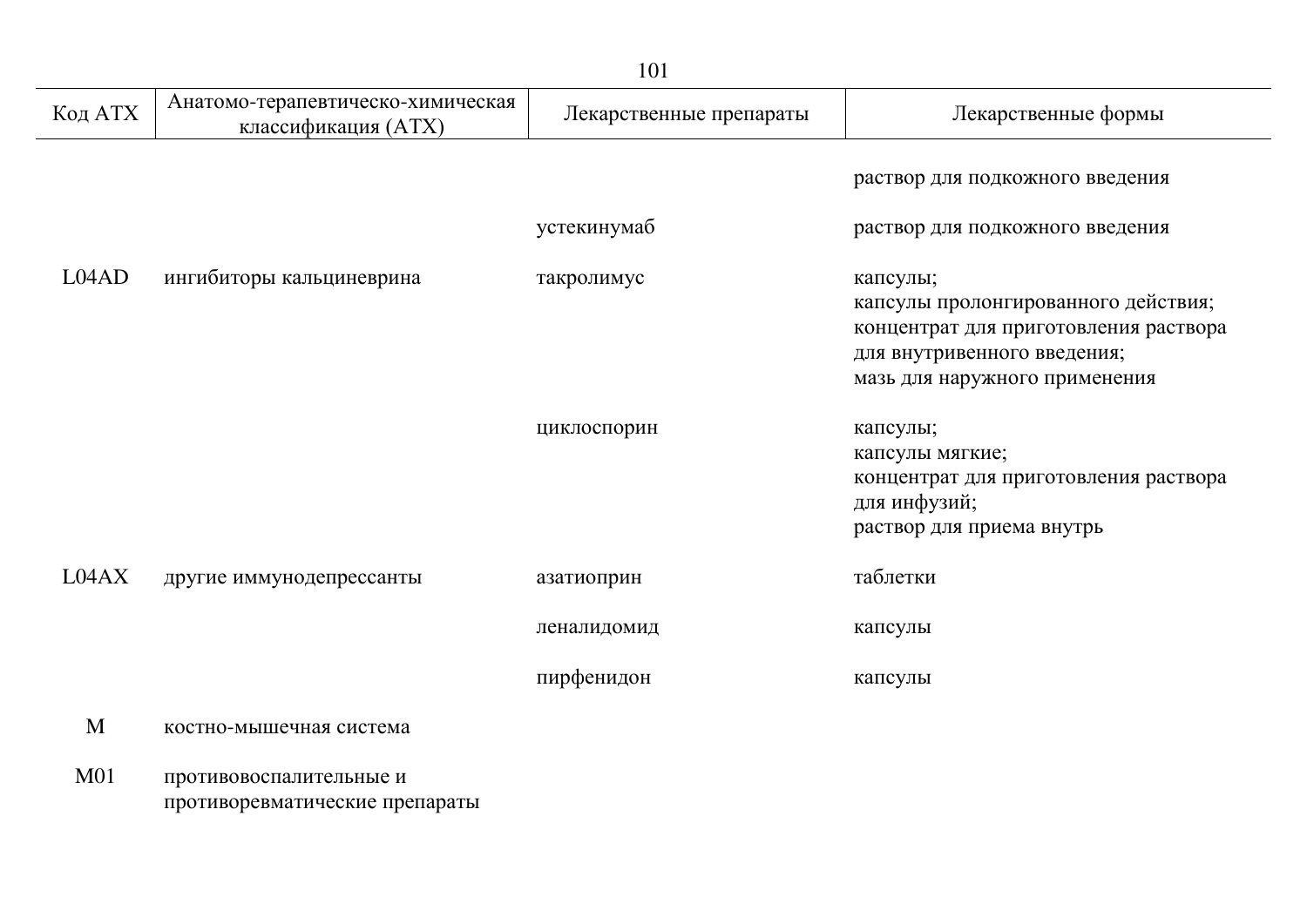| Код АТХ          | Анатомо-терапевтическо-химическая<br>классификация (ATX)                  | Лекарственные препараты | Лекарственные формы                                                                                                                                                                                                                                                                                                                                                                                                                                                                                                                                                                                                                                               |
|------------------|---------------------------------------------------------------------------|-------------------------|-------------------------------------------------------------------------------------------------------------------------------------------------------------------------------------------------------------------------------------------------------------------------------------------------------------------------------------------------------------------------------------------------------------------------------------------------------------------------------------------------------------------------------------------------------------------------------------------------------------------------------------------------------------------|
| M <sub>01A</sub> | нестероидные<br>противовоспалительные<br>и противоревматические препараты |                         |                                                                                                                                                                                                                                                                                                                                                                                                                                                                                                                                                                                                                                                                   |
| M01AB            | производные уксусной кислоты и<br>родственные соединения                  | диклофенак              | капли глазные;<br>капсулы кишечнорастворимые;<br>капсулы с модифицированным<br>высвобождением;<br>раствор для внутримышечного введения;<br>таблетки, покрытые кишечнорастворимой<br>оболочкой;<br>таблетки, покрытые<br>кишечнорастворимой пленочной<br>оболочкой;<br>таблетки, покрытые оболочкой;<br>таблетки, покрытые пленочной оболочкой;<br>таблетки пролонгированного действия;<br>таблетки пролонгированного действия,<br>покрытые кишечнорастворимой оболочкой;<br>таблетки пролонгированного действия,<br>покрытые оболочкой;<br>таблетки пролонгированного действия,<br>покрытые пленочной оболочкой;<br>таблетки с модифицированным<br>высвобождением |
|                  |                                                                           |                         |                                                                                                                                                                                                                                                                                                                                                                                                                                                                                                                                                                                                                                                                   |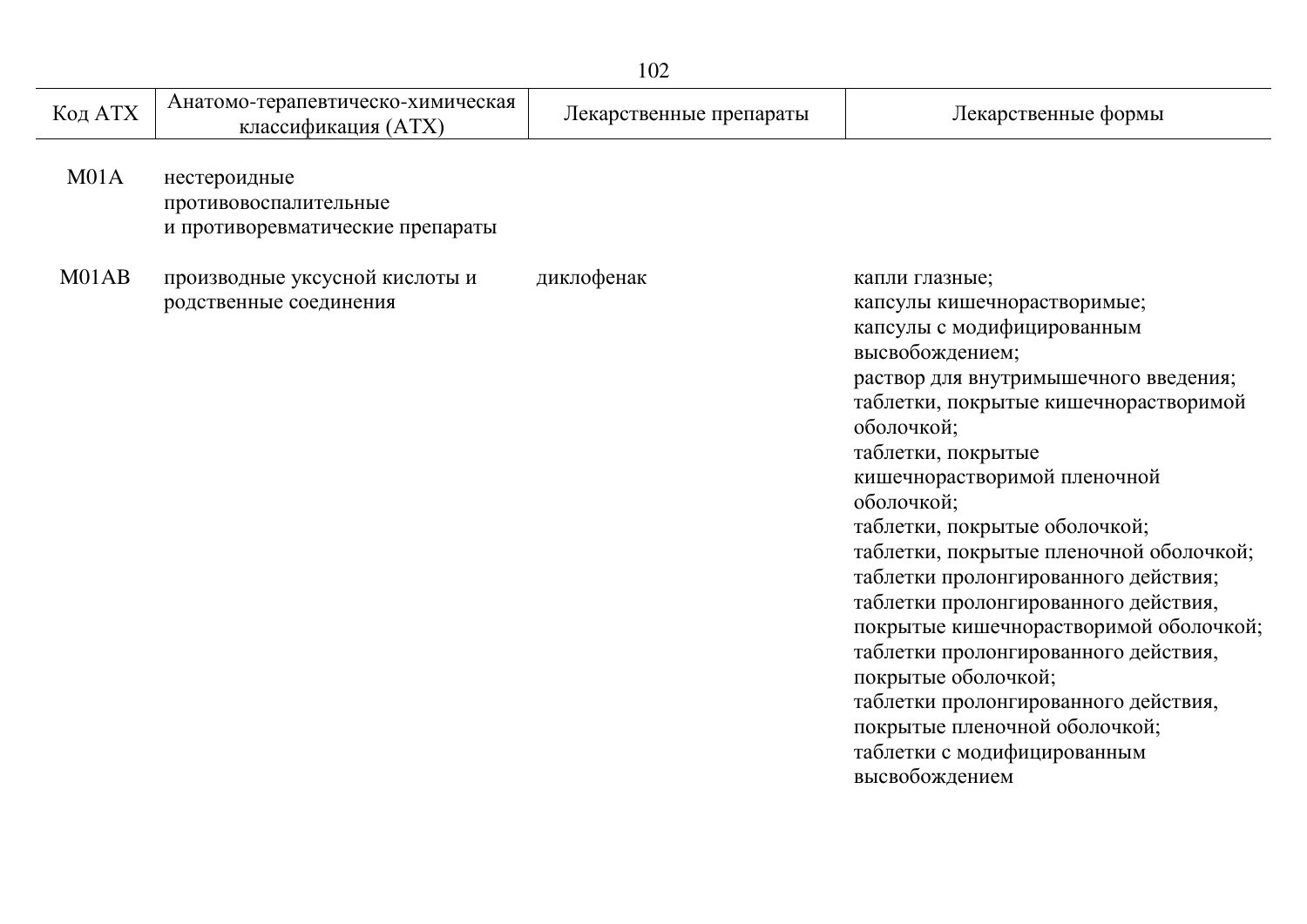| 103     |                                                          |                         |                                                                                                                                                                                                                                                                                                                                                                                                                                                                                                                                 |  |
|---------|----------------------------------------------------------|-------------------------|---------------------------------------------------------------------------------------------------------------------------------------------------------------------------------------------------------------------------------------------------------------------------------------------------------------------------------------------------------------------------------------------------------------------------------------------------------------------------------------------------------------------------------|--|
| Код АТХ | Анатомо-терапевтическо-химическая<br>классификация (ATX) | Лекарственные препараты | Лекарственные формы                                                                                                                                                                                                                                                                                                                                                                                                                                                                                                             |  |
|         |                                                          | кеторолак               | раствор для внутривенного и<br>внутримышечного введения;<br>раствор для внутримышечного введения;<br>таблетки;<br>таблетки, покрытые оболочкой;<br>таблетки, покрытые пленочной оболочкой                                                                                                                                                                                                                                                                                                                                       |  |
| M01AE   | производные пропионовой кислоты                          | декскетопрофен          | раствор для внутривенного<br>и внутримышечного введения                                                                                                                                                                                                                                                                                                                                                                                                                                                                         |  |
|         |                                                          | ибупрофен               | гель для наружного применения;<br>гранулы для приготовления раствора для<br>приема внутрь;<br>капсулы;<br>крем для наружного применения;<br>мазь для наружного применения;<br>раствор для внутривенного введения;<br>суппозитории ректальные;<br>суппозитории ректальные (для детей);<br>суспензия для приема внутрь;<br>суспензия для приема внутрь (для детей);<br>таблетки, покрытые оболочкой;<br>таблетки, покрытые пленочной оболочкой;<br>таблетки с пролонгированным<br>высвобождением, покрытые пленочной<br>оболочкой |  |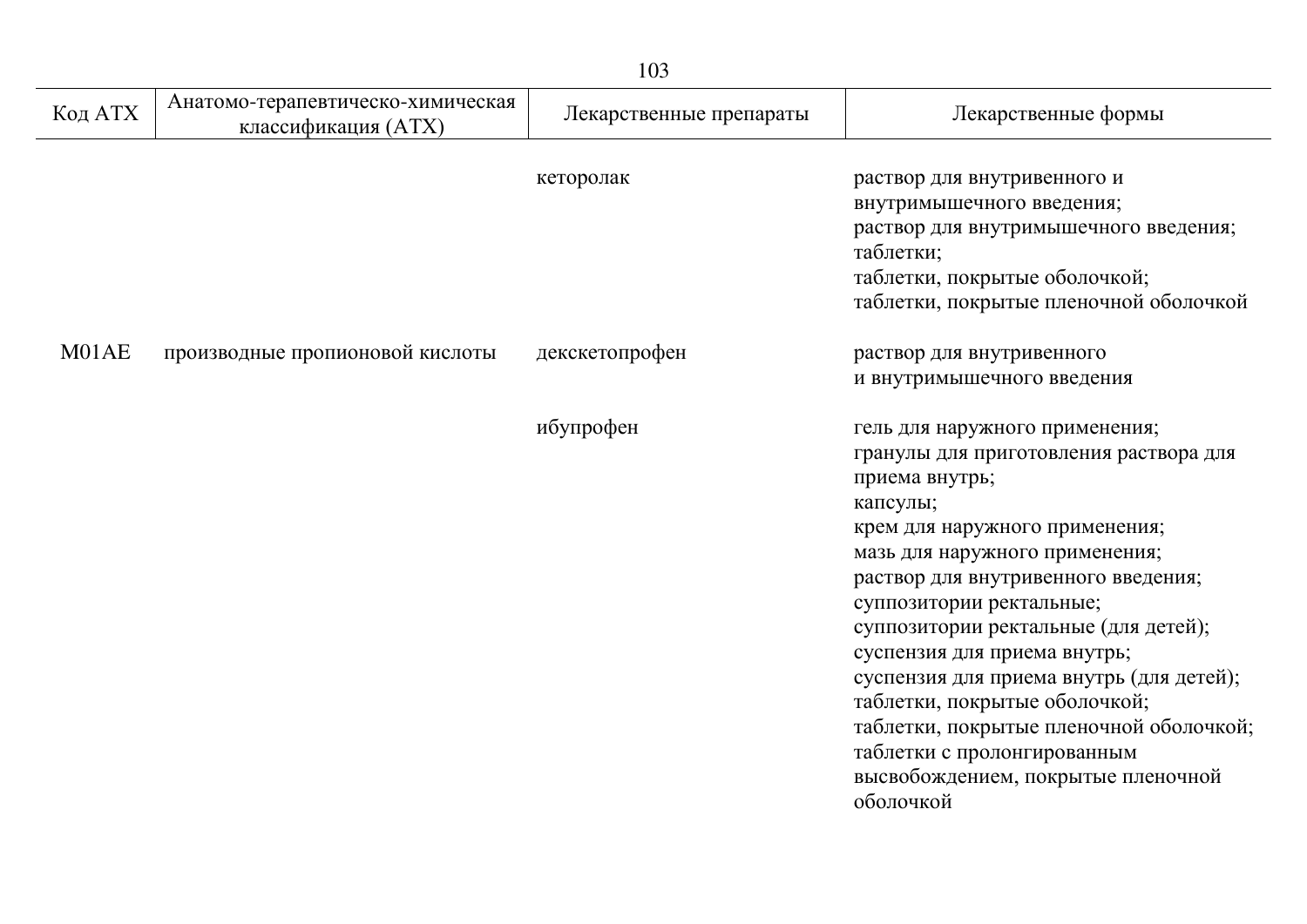| Код АТХ | Анатомо-терапевтическо-химическая<br>классификация (ATX) | Лекарственные препараты | Лекарственные формы                                                                                                                                                                                                                                                                                                                                                                                                                                                                                               |
|---------|----------------------------------------------------------|-------------------------|-------------------------------------------------------------------------------------------------------------------------------------------------------------------------------------------------------------------------------------------------------------------------------------------------------------------------------------------------------------------------------------------------------------------------------------------------------------------------------------------------------------------|
|         |                                                          | кетопрофен              | капсулы;<br>капсулы пролонгированного действия;<br>капсулы с модифицированным<br>высвобождением;<br>лиофилизат для приготовления раствора<br>для внутримышечного введения;<br>раствор для внутривенного и<br>внутримышечного введения;<br>раствор для инфузий и внутримышечного<br>введения;<br>суппозитории ректальные;<br>суппозитории ректальные (для детей);<br>таблетки;<br>таблетки, покрытые пленочной оболочкой;<br>таблетки пролонгированного действия;<br>таблетки с модифицированным<br>высвобождением |
| M01C    | базисные противоревматические<br>препараты               |                         |                                                                                                                                                                                                                                                                                                                                                                                                                                                                                                                   |

М01СС пеницилламин и подобные препараты пеницилламин и таблетки, покрытые пленочной оболочкой

М03 миорелаксанты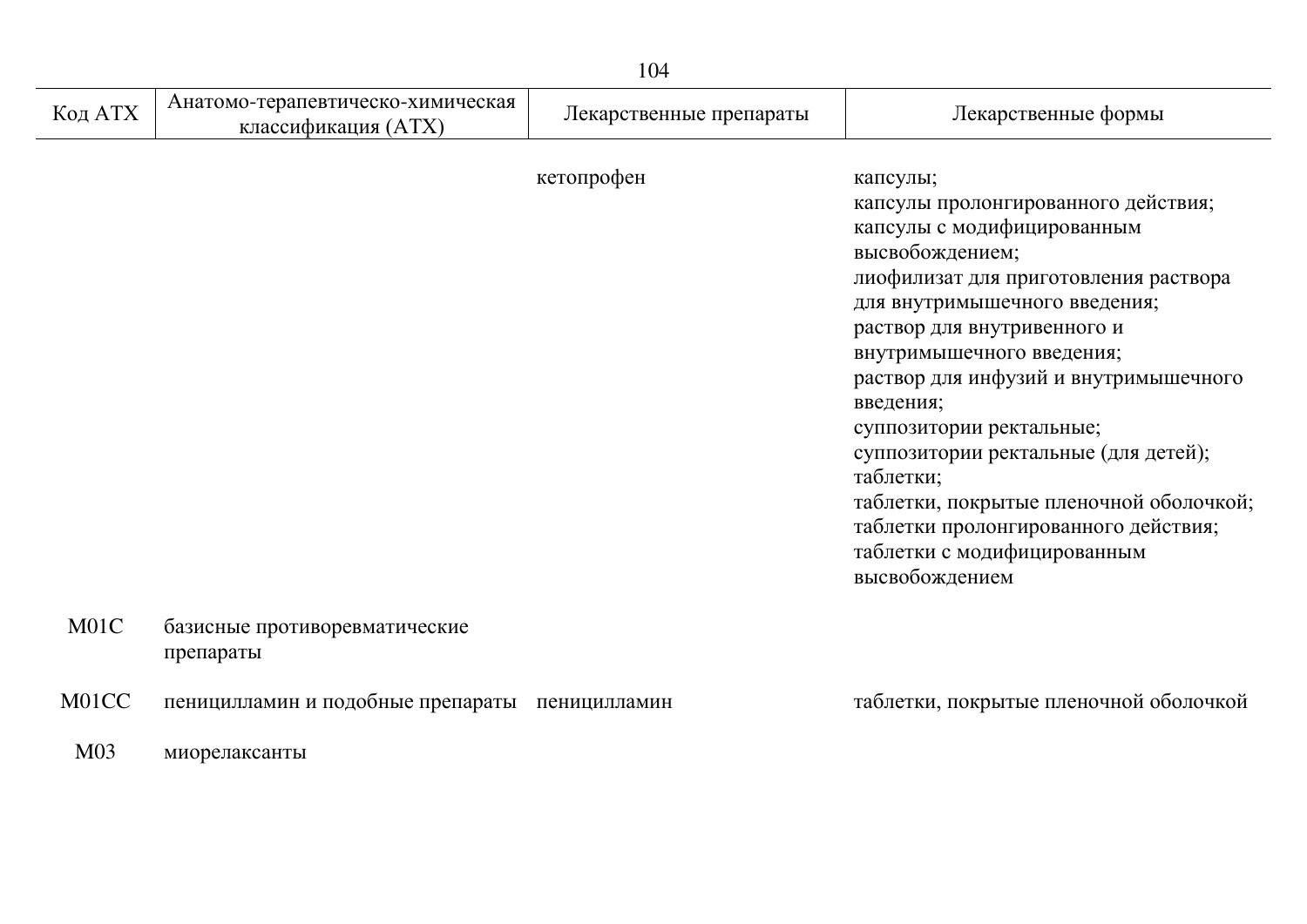|         |                                                          | 105                                                    |                                                                                                                                 |
|---------|----------------------------------------------------------|--------------------------------------------------------|---------------------------------------------------------------------------------------------------------------------------------|
| Код АТХ | Анатомо-терапевтическо-химическая<br>классификация (ATX) | Лекарственные препараты                                | Лекарственные формы                                                                                                             |
| M03A    | миорелаксанты периферического<br>действия                |                                                        |                                                                                                                                 |
| M03AB   | производные холина                                       | суксаметония йодид и хлорид                            | раствор для внутривенного и<br>внутримышечного введения                                                                         |
| M03AC   | другие четвертичные аммониевые<br>соединения             | пипекурония бромид                                     | лиофилизат для приготовления раствора<br>для внутривенного введения                                                             |
|         |                                                          | рокурония бромид                                       | раствор для внутривенного введения                                                                                              |
| M03AX   | другие миорелаксанты<br>периферического действия         | ботулинический токсин<br>типа А                        | лиофилизат для приготовления раствора<br>для внутримышечного введения                                                           |
|         |                                                          | ботулинический токсин типа<br>А-гемагглютинин комплекс | лиофилизат для приготовления раствора<br>для внутримышечного введения;<br>лиофилизат для приготовления раствора<br>для инъекций |
| M03B    | миорелаксанты центрального<br>действия                   |                                                        |                                                                                                                                 |
| M03BX   | другие миорелаксанты центрального<br>действия            | баклофен                                               | раствор для интратекального введения;<br>таблетки                                                                               |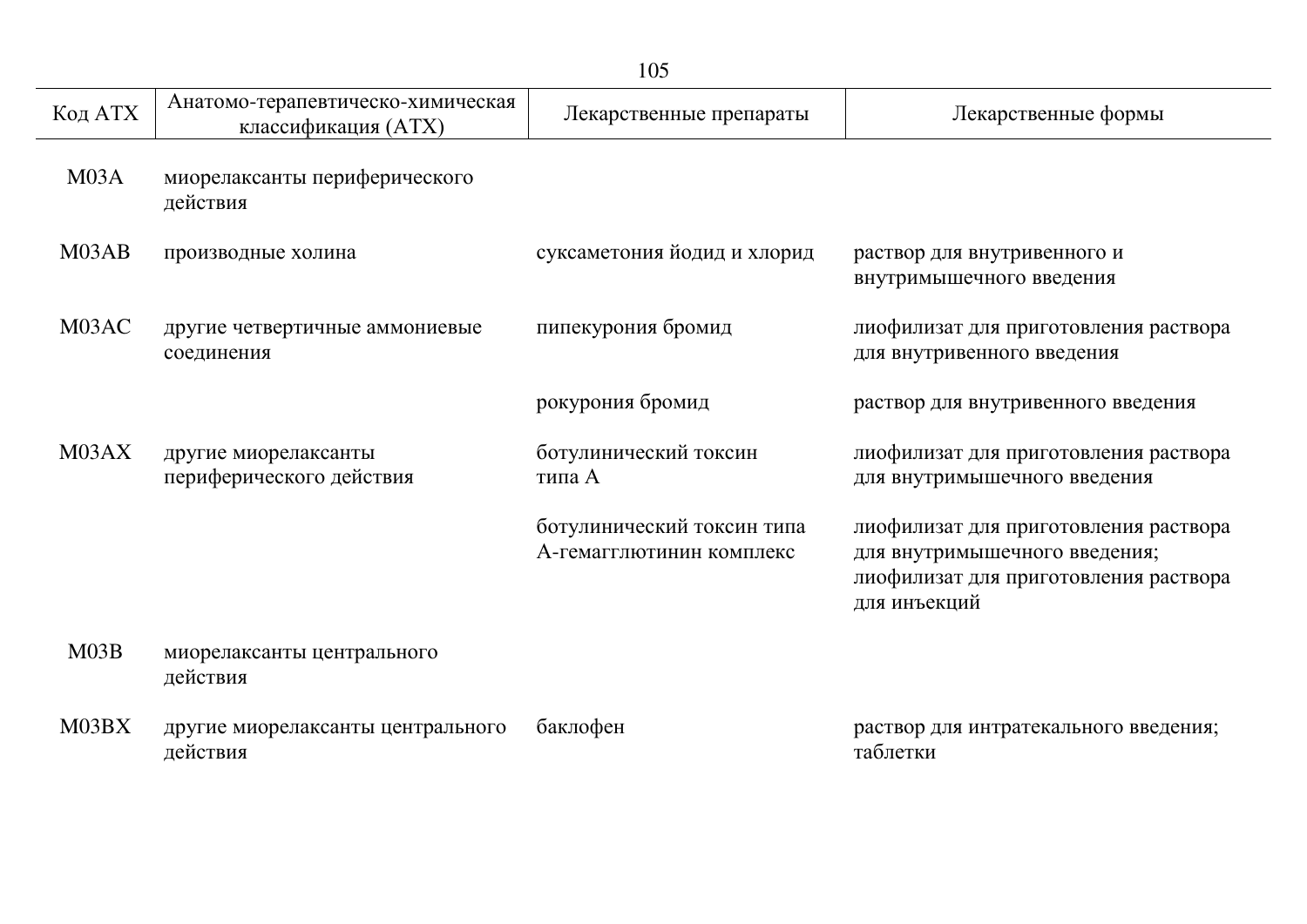|                         | 106                                                                                                       |                         |                                                                                                                                                                                                               |  |  |
|-------------------------|-----------------------------------------------------------------------------------------------------------|-------------------------|---------------------------------------------------------------------------------------------------------------------------------------------------------------------------------------------------------------|--|--|
| Код АТХ                 | Анатомо-терапевтическо-химическая<br>классификация (ATX)                                                  | Лекарственные препараты | Лекарственные формы                                                                                                                                                                                           |  |  |
|                         |                                                                                                           | тизанидин               | капсулы с модифицированным<br>высвобождением;<br>таблетки                                                                                                                                                     |  |  |
| M <sub>04</sub>         | противоподагрические препараты                                                                            |                         |                                                                                                                                                                                                               |  |  |
| M04A                    | противоподагрические препараты                                                                            |                         |                                                                                                                                                                                                               |  |  |
| M04AA                   | ингибиторы образования мочевой<br>кислоты                                                                 | аллопуринол             | таблетки                                                                                                                                                                                                      |  |  |
| M <sub>05</sub><br>M05B | препараты для лечения заболеваний<br>костей<br>препараты, влияющие на структуру и<br>минерализацию костей |                         |                                                                                                                                                                                                               |  |  |
| M05BA                   | бифосфонаты                                                                                               | алендроновая кислота    | таблетки;<br>таблетки, покрытые пленочной оболочкой                                                                                                                                                           |  |  |
|                         |                                                                                                           | золедроновая кислота    | концентрат для приготовления раствора<br>для инфузий;<br>лиофилизат для приготовления раствора<br>для внутривенного введения;<br>лиофилизат для приготовления раствора<br>для инфузий;<br>раствор для инфузий |  |  |

 $\overline{a}$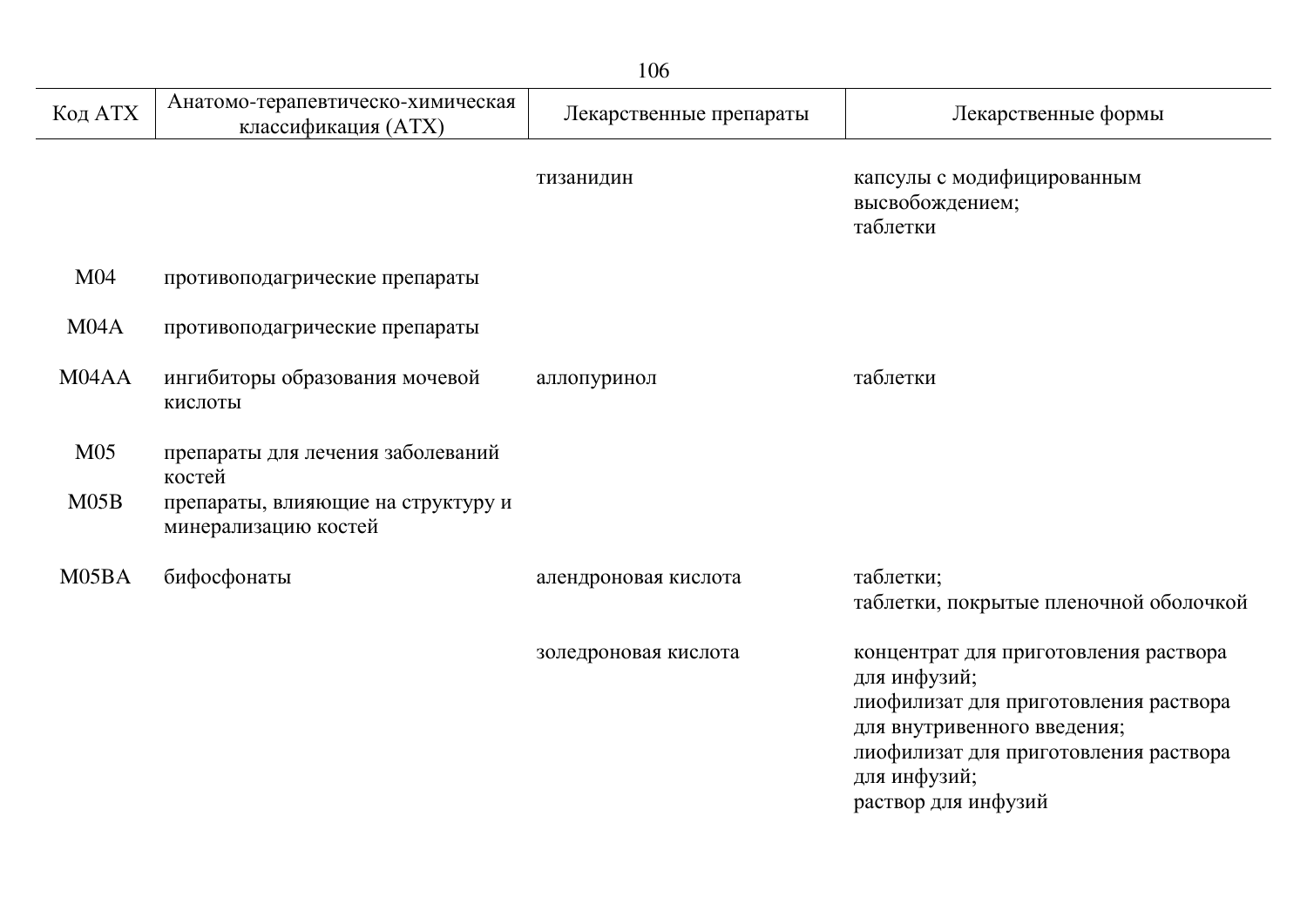| Код АТХ            | Анатомо-терапевтическо-химическая<br>классификация (ATX)          | Лекарственные препараты | Лекарственные формы                                              |
|--------------------|-------------------------------------------------------------------|-------------------------|------------------------------------------------------------------|
| M05BX              | другие препараты, влияющие на<br>структуру и минерализацию костей | деносумаб               | раствор для подкожного введения                                  |
|                    |                                                                   | стронция ранелат        | порошок для приготовления суспензии для<br>приема внутрь         |
| N                  | нервная система                                                   |                         |                                                                  |
| N <sub>01</sub>    | анестетики                                                        |                         |                                                                  |
| N <sub>01A</sub>   | препараты для общей анестезии                                     |                         |                                                                  |
| N <sub>0</sub> 1AB | галогенированные углеводороды                                     | галотан                 | жидкость для ингаляций                                           |
|                    |                                                                   | севофлуран              | жидкость для ингаляций                                           |
| N01AF              | барбитураты                                                       | тиопентал натрия        | порошок для приготовления раствора для<br>внутривенного введения |
| N01AH              | опиоидные анальгетики                                             | тримеперидин            | раствор для инъекций;<br>таблетки                                |
| N01AX              | другие препараты для общей<br>анестезии                           | динитрогена оксид       | газ сжатый                                                       |
|                    |                                                                   | кетамин                 | раствор для внутривенного и<br>внутримышечного введения          |

107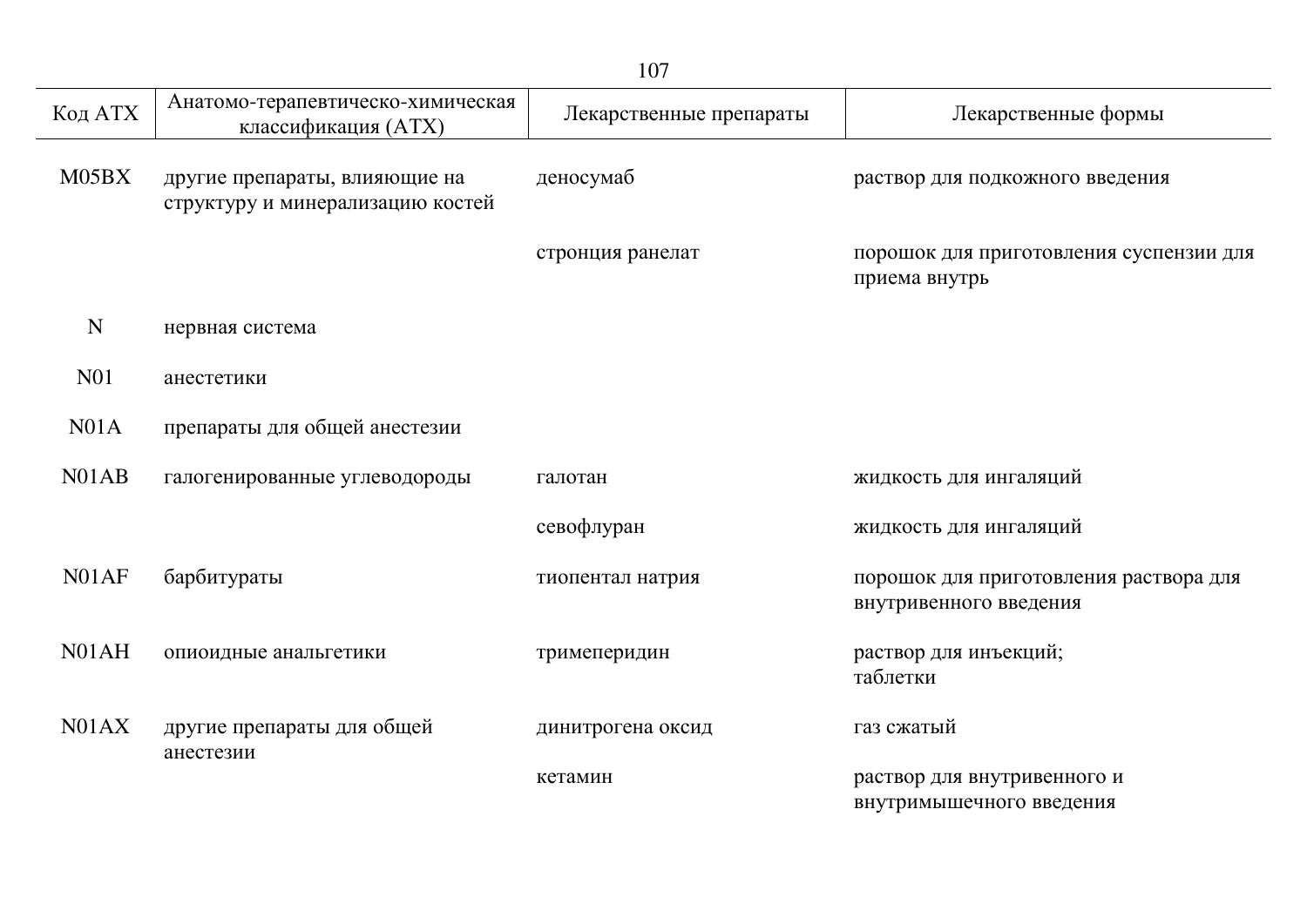|                    |                                                          | 108                     |                                                                                                                                                                                                          |
|--------------------|----------------------------------------------------------|-------------------------|----------------------------------------------------------------------------------------------------------------------------------------------------------------------------------------------------------|
| Код АТХ            | Анатомо-терапевтическо-химическая<br>классификация (ATX) | Лекарственные препараты | Лекарственные формы                                                                                                                                                                                      |
|                    |                                                          | натрия оксибутират      | раствор для внутривенного и<br>внутримышечного введения                                                                                                                                                  |
|                    |                                                          | пропофол                | эмульсия для внутривенного введения;<br>эмульсия для инфузий                                                                                                                                             |
| N01B               | местные анестетики                                       |                         |                                                                                                                                                                                                          |
| N <sub>0</sub> 1BA | эфиры аминобензойной кислоты                             | прокаин                 | раствор для инъекций                                                                                                                                                                                     |
| N01BB              | амиды                                                    | бупивакаин              | раствор для интратекального введения;<br>раствор для инъекций                                                                                                                                            |
|                    |                                                          | левобупивакаин          | раствор для инъекций                                                                                                                                                                                     |
|                    |                                                          | ропивакаин              | раствор для инъекций                                                                                                                                                                                     |
| N <sub>0</sub> 2   | анальгетики                                              |                         |                                                                                                                                                                                                          |
| N02A               | опиоиды                                                  |                         |                                                                                                                                                                                                          |
| N02AA              | природные алкалоиды опия                                 | морфин                  | капсулы пролонгированного действия;<br>раствор для инъекций;<br>раствор для подкожного введения;<br>таблетки пролонгированного действия,<br>покрытые пленочной оболочкой;<br>таблетки с пролонгированным |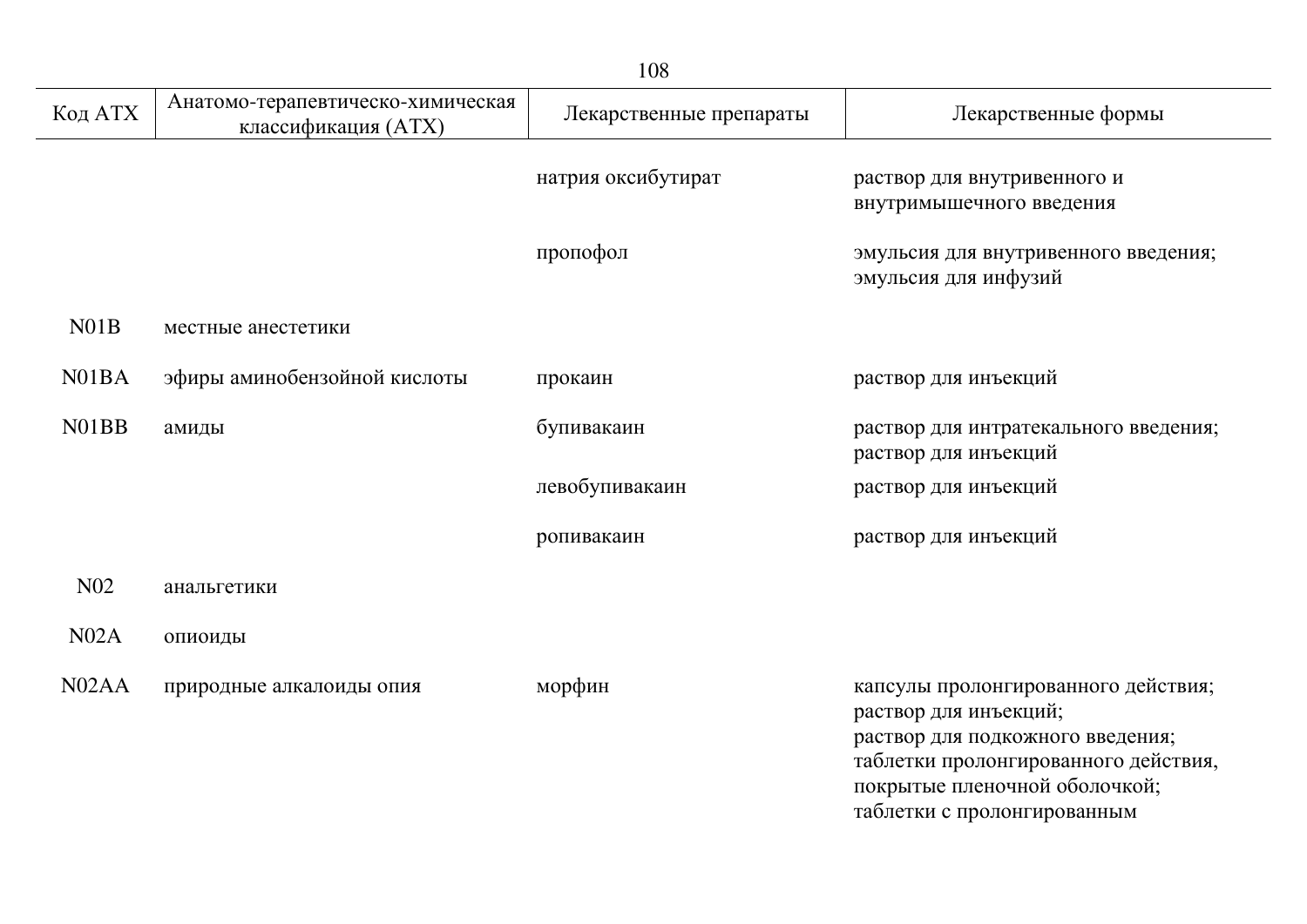| Код АТХ            | Анатомо-терапевтическо-химическая<br>классификация (ATX) | Лекарственные препараты                | Лекарственные формы                                                                                 |
|--------------------|----------------------------------------------------------|----------------------------------------|-----------------------------------------------------------------------------------------------------|
|                    |                                                          |                                        | высвобождением, покрытые пленочной<br>оболочкой                                                     |
|                    |                                                          | налоксон + оксикодон                   | таблетки с пролонгированным<br>высвобождением, покрытые пленочной<br>оболочкой                      |
| N <sub>02</sub> AB | производные фенилпиперидина                              | фентанил                               | раствор для внутривенного и<br>внутримышечного введения;<br>трансдермальная терапевтическая система |
| N02AE              | производные орипавина                                    | бупренорфин                            | пластырь трансдермальный;<br>трансдермальная терапевтическая система;<br>раствор для инъекций       |
| N <sub>0</sub> 2AX | другие опиоиды                                           | пропионилфенил-<br>этоксиэтилпиперидин | таблетки защечные                                                                                   |
|                    |                                                          | тапентадол                             | таблетки пролонгированного действия,<br>покрытые пленочной оболочкой                                |
|                    |                                                          | трамадол                               | капсулы;<br>раствор для инъекций;<br>суппозитории ректальные;<br>таблетки;                          |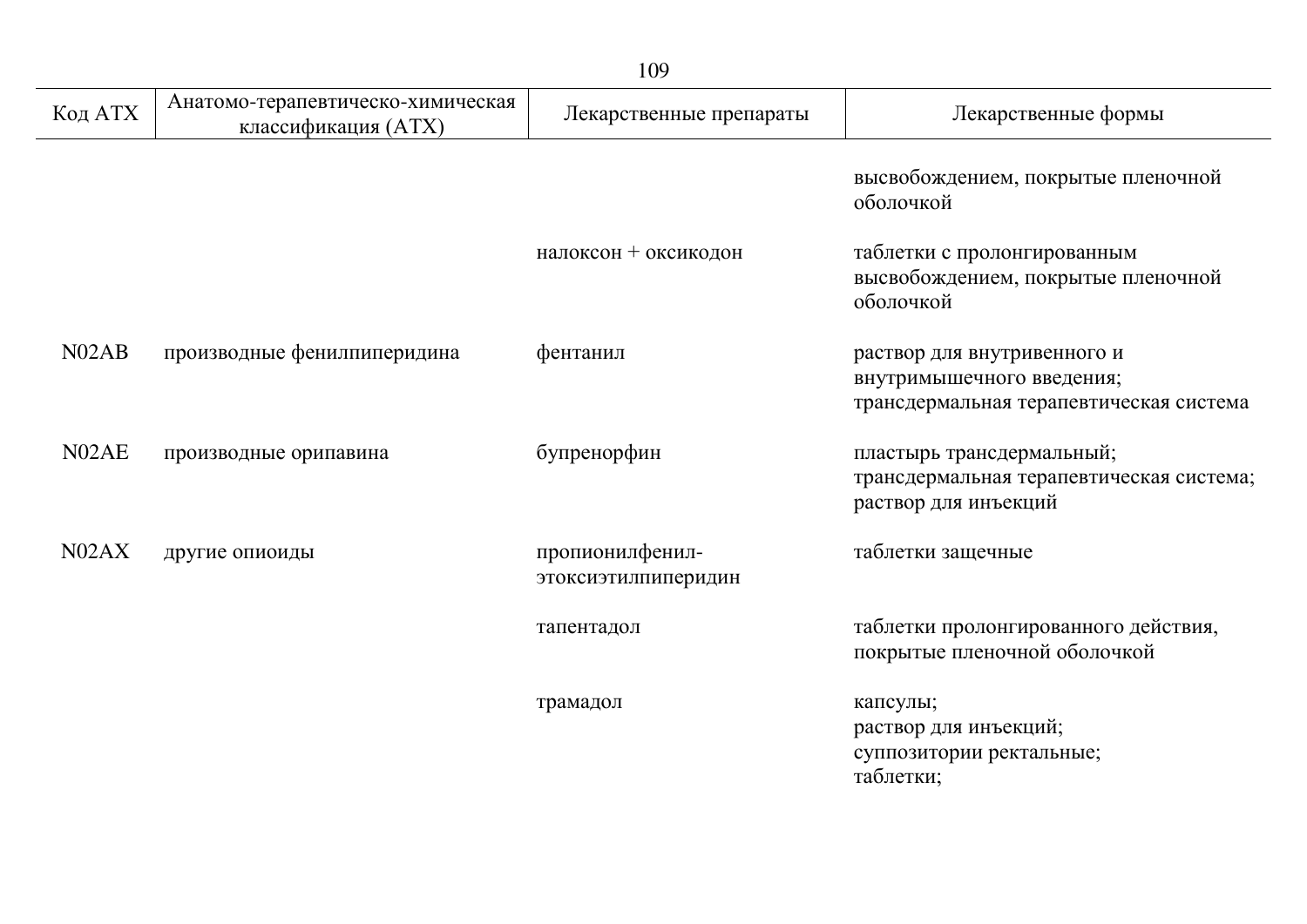|                    |                                                          | 110                       |                                                                                                                                                                                                                                                               |
|--------------------|----------------------------------------------------------|---------------------------|---------------------------------------------------------------------------------------------------------------------------------------------------------------------------------------------------------------------------------------------------------------|
| Код АТХ            | Анатомо-терапевтическо-химическая<br>классификация (ATX) | Лекарственные препараты   | Лекарственные формы                                                                                                                                                                                                                                           |
|                    |                                                          |                           | таблетки пролонгированного действия,<br>покрытые пленочной оболочкой;<br>таблетки с пролонгированным<br>высвобождением, покрытые пленочной<br>оболочкой                                                                                                       |
| N02B               | другие анальгетики и антипиретики                        |                           |                                                                                                                                                                                                                                                               |
| N <sub>02</sub> BA | салициловая кислота и ее<br>производные                  | ацетилсалициловая кислота | таблетки;<br>таблетки кишечнорастворимые, покрытые<br>оболочкой;<br>таблетки кишечнорастворимые, покрытые<br>пленочной оболочкой;<br>таблетки, покрытые кишечнорастворимой<br>оболочкой;<br>таблетки, покрытые кишечнорастворимой<br>пленочной оболочкой      |
| N02BE              | анилиды                                                  | парацетамол               | гранулы для приготовления суспензии для<br>приема внутрь;<br>раствор для инфузий;<br>раствор для приема внутрь;<br>раствор для приема внутрь (для детей);<br>суппозитории ректальные;<br>суппозитории ректальные (для детей);<br>суспензия для приема внутрь; |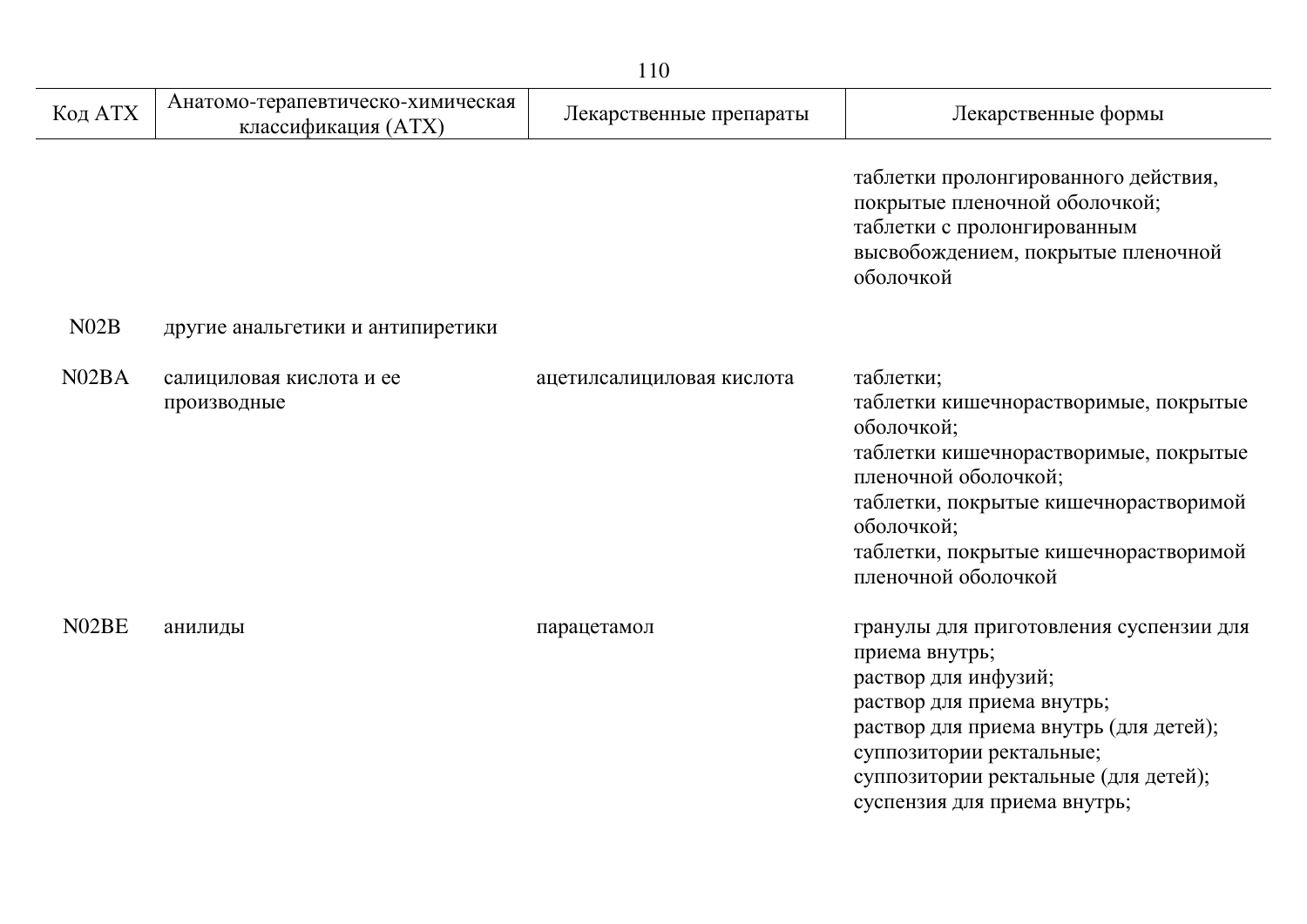|                    |                                                          | 111                     |                                                                                                                                                                                                    |
|--------------------|----------------------------------------------------------|-------------------------|----------------------------------------------------------------------------------------------------------------------------------------------------------------------------------------------------|
| Код АТХ            | Анатомо-терапевтическо-химическая<br>классификация (ATX) | Лекарственные препараты | Лекарственные формы                                                                                                                                                                                |
|                    |                                                          |                         | суспензия для приема внутрь (для детей);<br>таблетки;<br>таблетки, покрытые пленочной оболочкой                                                                                                    |
| N <sub>0</sub> 3   | противоэпилептические препараты                          |                         |                                                                                                                                                                                                    |
| N03A               | противоэпилептические препараты                          |                         |                                                                                                                                                                                                    |
| N <sub>03</sub> AA | барбитураты и их производные                             | бензобарбитал           | таблетки                                                                                                                                                                                           |
|                    |                                                          | фенобарбитал            | таблетки;<br>таблетки (для детей)                                                                                                                                                                  |
| N <sub>0</sub> 3AB | производные гидантоина                                   | фенитоин                | таблетки                                                                                                                                                                                           |
| N <sub>0</sub> 3AD | производные сукцинимида                                  | этосуксимид             | капсулы                                                                                                                                                                                            |
| N03AE              | производные бензодиазепина                               | клоназепам              | таблетки                                                                                                                                                                                           |
| N03AF              | производные карбоксамида                                 | карбамазепин            | сироп;<br>таблетки;<br>таблетки пролонгированного действия;<br>таблетки пролонгированного действия,<br>покрытые оболочкой;<br>таблетки пролонгированного действия,<br>покрытые пленочной оболочкой |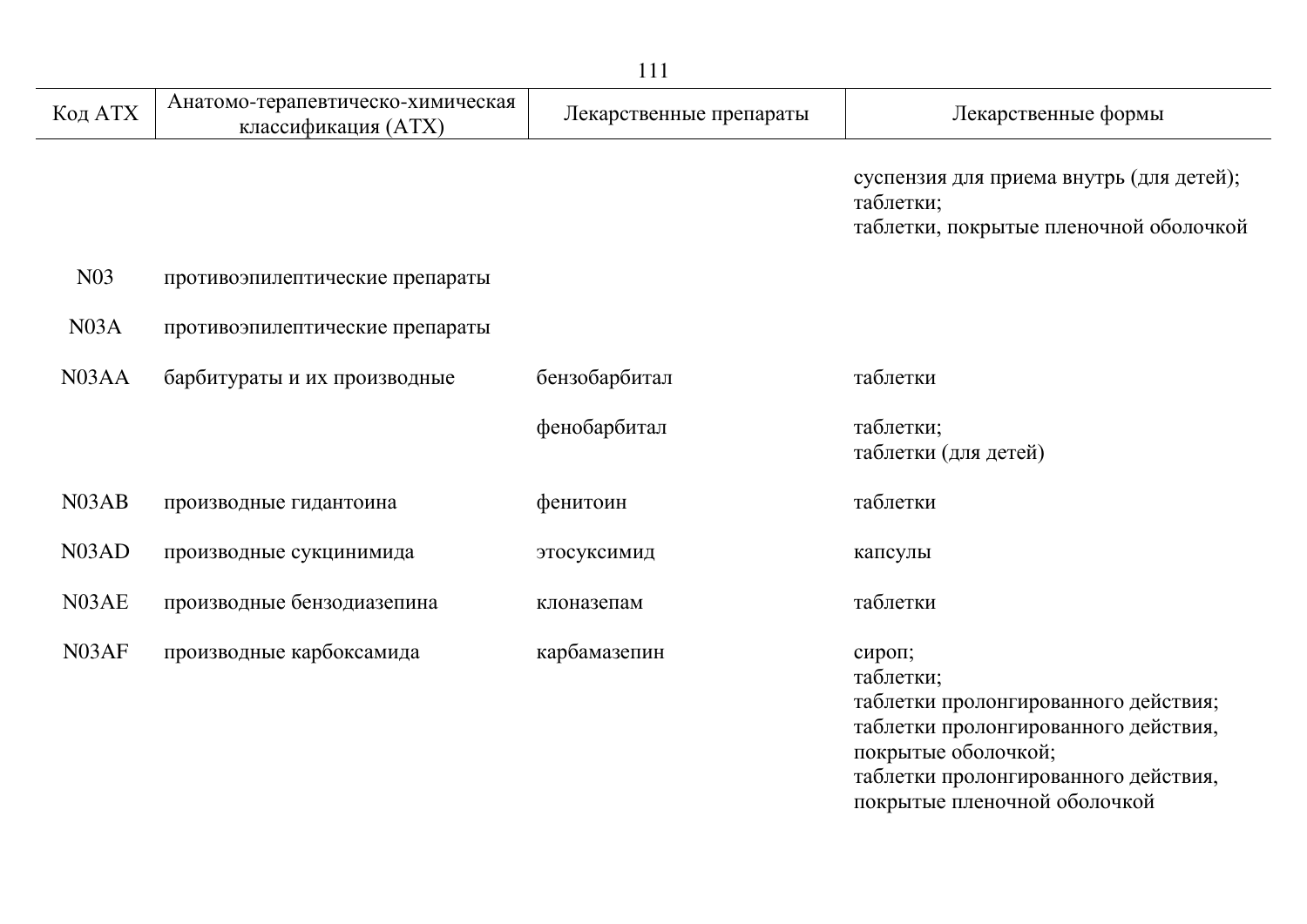|                                |                                                          | 112                     |                                                                                                                                                                                                                                                                                                                                                                                                                                                                                                                                                                                              |
|--------------------------------|----------------------------------------------------------|-------------------------|----------------------------------------------------------------------------------------------------------------------------------------------------------------------------------------------------------------------------------------------------------------------------------------------------------------------------------------------------------------------------------------------------------------------------------------------------------------------------------------------------------------------------------------------------------------------------------------------|
| Код АТХ                        | Анатомо-терапевтическо-химическая<br>классификация (ATX) | Лекарственные препараты | Лекарственные формы                                                                                                                                                                                                                                                                                                                                                                                                                                                                                                                                                                          |
|                                |                                                          | окскарбазепин           | суспензия для приема внутрь;<br>таблетки, покрытые пленочной оболочкой                                                                                                                                                                                                                                                                                                                                                                                                                                                                                                                       |
| N <sub>0</sub> 3A <sub>G</sub> | производные жирных кислот                                | вальпроевая кислота     | гранулы пролонгированного действия;<br>гранулы с пролонгированным<br>высвобождением;<br>капли для приема внутрь;<br>капсулы кишечнорастворимые;<br>лиофилизат для приготовления раствора<br>для внутривенного введения;<br>раствор для внутривенного введения;<br>сироп;<br>сироп (для детей);<br>таблетки;<br>таблетки, покрытые кишечнорастворимой<br>оболочкой;<br>таблетки пролонгированного действия,<br>покрытые оболочкой;<br>таблетки пролонгированного действия,<br>покрытые пленочной оболочкой;<br>таблетки с пролонгированным<br>высвобождением, покрытые пленочной<br>оболочкой |
| N03AX                          | другие противоэпилептические<br>препараты                | бриварацетам            | таблетки, покрытые пленочной оболочкой                                                                                                                                                                                                                                                                                                                                                                                                                                                                                                                                                       |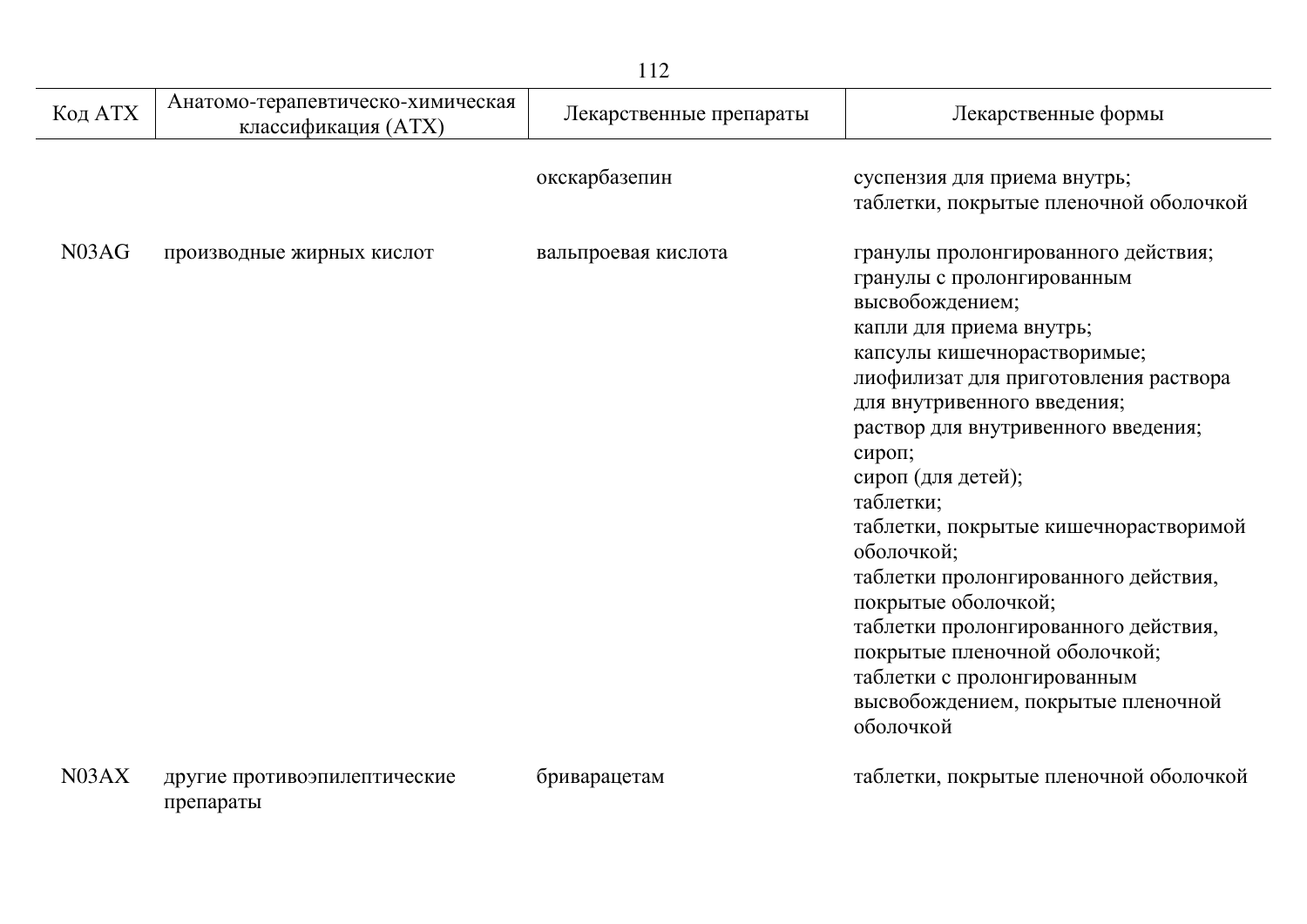|                                |                                                          | 113                     |                                                                                                                               |
|--------------------------------|----------------------------------------------------------|-------------------------|-------------------------------------------------------------------------------------------------------------------------------|
| Код АТХ                        | Анатомо-терапевтическо-химическая<br>классификация (ATX) | Лекарственные препараты | Лекарственные формы                                                                                                           |
|                                |                                                          | лакосамид               | раствор для инфузий;<br>таблетки, покрытые пленочной оболочкой                                                                |
|                                |                                                          | леветирацетам           | концентрат для приготовления раствора<br>для инфузий;<br>раствор для приема внутрь;<br>таблетки, покрытые пленочной оболочкой |
|                                |                                                          | перампанел              | таблетки, покрытые пленочной оболочкой                                                                                        |
|                                |                                                          | прегабалин              | капсулы                                                                                                                       |
|                                |                                                          | топирамат               | капсулы;<br>таблетки, покрытые пленочной оболочкой                                                                            |
| N <sub>04</sub>                | противопаркинсонические препараты                        |                         |                                                                                                                               |
| N04A                           | антихолинергические средства                             |                         |                                                                                                                               |
| N <sub>04</sub> A <sub>A</sub> | третичные амины                                          | бипериден               | раствор для внутривенного и<br>внутримышечного введения;<br>таблетки                                                          |
|                                |                                                          | тригексифенидил         | таблетки                                                                                                                      |
| N04B                           | дофаминергические средства                               |                         |                                                                                                                               |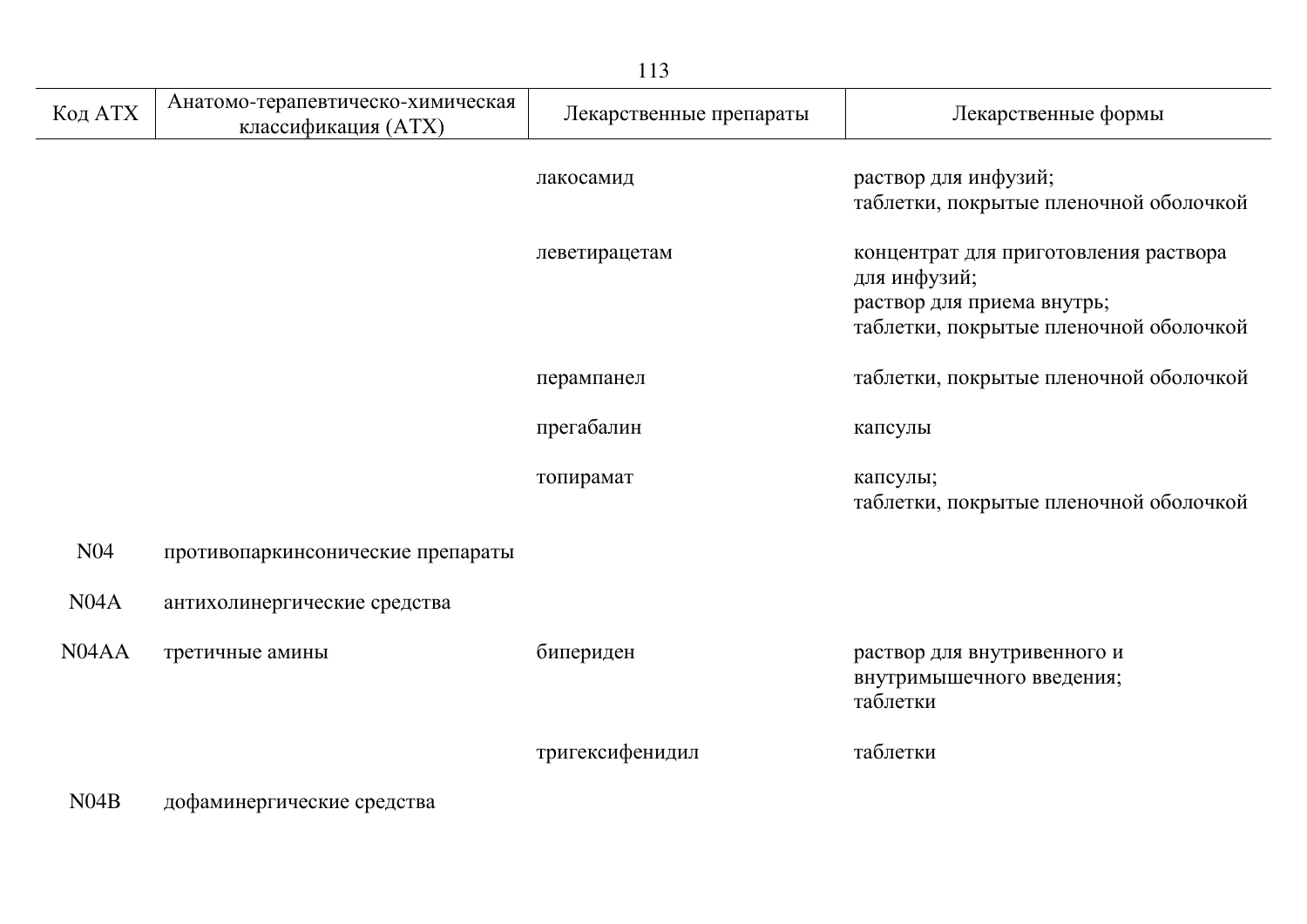|                    |                                                          | 114                     |                                                                                                                                                  |
|--------------------|----------------------------------------------------------|-------------------------|--------------------------------------------------------------------------------------------------------------------------------------------------|
| Код АТХ            | Анатомо-терапевтическо-химическая<br>классификация (ATX) | Лекарственные препараты | Лекарственные формы                                                                                                                              |
| N <sub>04</sub> BA | допа и ее производные                                    | леводопа + бенсеразид   | капсулы;<br>капсулы с модифицированным<br>высвобождением;<br>таблетки;<br>таблетки диспергируемые                                                |
|                    |                                                          | леводопа + карбидопа    | таблетки                                                                                                                                         |
| N <sub>04</sub> BB | производные адамантана                                   | амантадин               | раствор для инфузий;<br>таблетки, покрытые пленочной оболочкой                                                                                   |
| N <sub>04</sub> BC | агонисты дофаминовых рецепторов                          | пирибедил               | таблетки с контролируемым<br>высвобождением, покрытые оболочкой;<br>таблетки с контролируемым<br>высвобождением, покрытые пленочной<br>оболочкой |
|                    |                                                          | прамипексол             | таблетки;<br>таблетки пролонгированного действия                                                                                                 |
| N <sub>05</sub>    | психолептики                                             |                         |                                                                                                                                                  |
| N05A               | антипсихотические средства                               |                         |                                                                                                                                                  |
| N <sub>05</sub> AA | алифатические производные<br>фенотиазина                 | левомепромазин          | раствор для инфузий и внутримышечного<br>введения;                                                                                               |

j.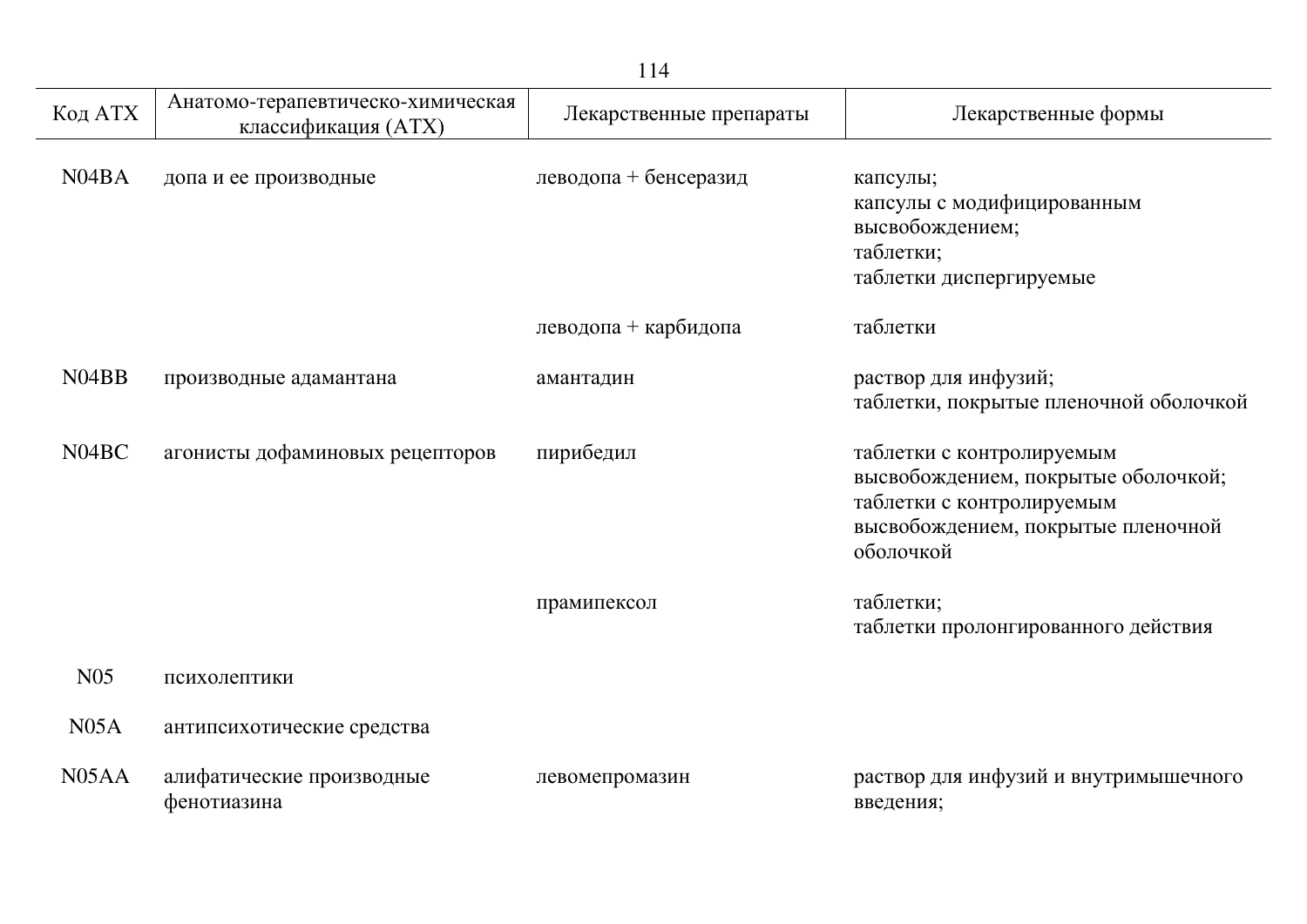| Код АТХ            | Анатомо-терапевтическо-химическая<br>классификация (ATX) | Лекарственные препараты | Лекарственные формы                                                                                                           |
|--------------------|----------------------------------------------------------|-------------------------|-------------------------------------------------------------------------------------------------------------------------------|
|                    |                                                          |                         | таблетки, покрытые оболочкой                                                                                                  |
|                    |                                                          | хлорпромазин            | драже;<br>раствор для внутривенного и<br>внутримышечного введения;<br>таблетки, покрытые пленочной оболочкой                  |
| N <sub>05</sub> AB | пиперазиновые производные                                | перфеназин              | таблетки, покрытые оболочкой                                                                                                  |
| фенотиазина        |                                                          | трифлуоперазин          | раствор для внутримышечного введения;<br>таблетки, покрытые оболочкой                                                         |
|                    |                                                          | флуфеназин              | раствор для внутримышечного введения<br>(масляный)                                                                            |
| N05AC              | пиперидиновые производные<br>фенотиазина                 | перициазин              | капсулы;<br>раствор для приема внутрь                                                                                         |
|                    |                                                          | тиоридазин              | таблетки, покрытые оболочкой;<br>таблетки, покрытые пленочной оболочкой                                                       |
| N <sub>05</sub> AD | производные бутирофенона                                 | галоперидол             | капли для приема внутрь;<br>раствор для внутривенного и<br>внутримышечного введения;<br>раствор для внутримышечного введения; |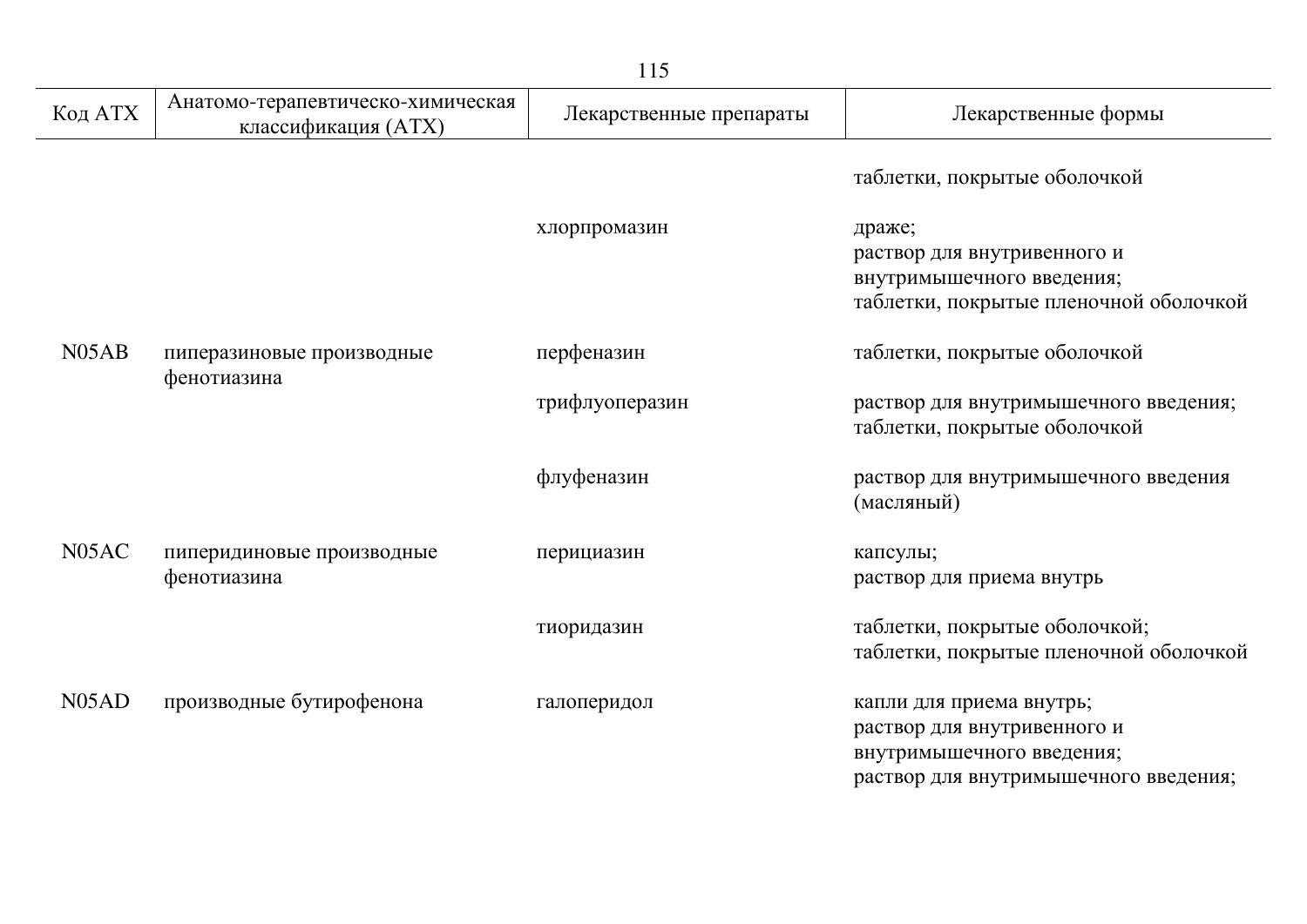|                    |                                                          | 116                     |                                                                                                                 |
|--------------------|----------------------------------------------------------|-------------------------|-----------------------------------------------------------------------------------------------------------------|
| Код АТХ            | Анатомо-терапевтическо-химическая<br>классификация (ATX) | Лекарственные препараты | Лекарственные формы                                                                                             |
|                    |                                                          |                         | раствор для внутримышечного введения<br>(масляный);<br>таблетки                                                 |
|                    |                                                          | дроперидол              | раствор для внутривенного и<br>внутримышечного введения;<br>раствор для инъекций                                |
| N05AE              | производные индола                                       | сертиндол               | таблетки, покрытые оболочкой                                                                                    |
| N05AF              | производные тиоксантена                                  | зуклопентиксол          | раствор для внутримышечного введения<br>(масляный);<br>таблетки, покрытые пленочной оболочкой                   |
|                    |                                                          | флупентиксол            | раствор для внутримышечного введения<br>(масляный);<br>таблетки, покрытые оболочкой                             |
| N <sub>05</sub> AH | диазепины, оксазепины, тиазепины<br>и оксепины           | кветиапин               | таблетки, покрытые пленочной оболочкой;<br>таблетки пролонгированного действия,<br>покрытые пленочной оболочкой |
|                    |                                                          | оланзапин               | таблетки;<br>таблетки, диспергируемые в полости рта;<br>таблетки, покрытые пленочной оболочкой                  |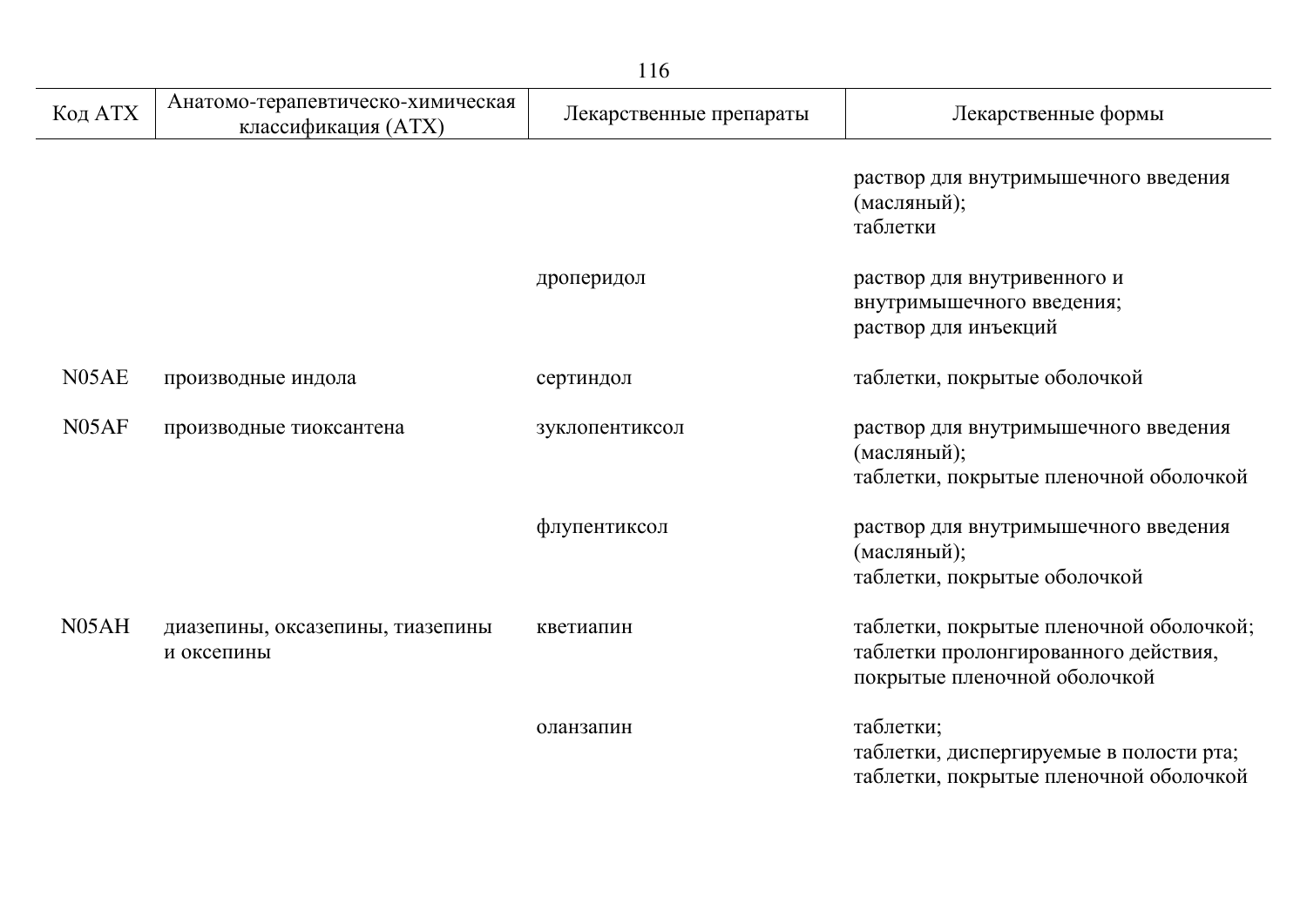| Код АТХ | Анатомо-терапевтическо-химическая<br>классификация (ATX) | Лекарственные препараты | Лекарственные формы                                                                                                                                                                                                                                                                  |
|---------|----------------------------------------------------------|-------------------------|--------------------------------------------------------------------------------------------------------------------------------------------------------------------------------------------------------------------------------------------------------------------------------------|
| N05AL   | бензамиды                                                | сульпирид               | капсулы;<br>раствор для внутримышечного введения;<br>раствор для приема внутрь;<br>таблетки;<br>таблетки, покрытые пленочной оболочкой                                                                                                                                               |
| N05AX   | другие антипсихотические средства                        | карипразин              | капсулы                                                                                                                                                                                                                                                                              |
|         |                                                          | палиперидон             | суспензия для внутримышечного введения<br>пролонгированного действия;<br>таблетки пролонгированного действия,<br>покрытые оболочкой                                                                                                                                                  |
|         |                                                          | рисперидон              | порошок для приготовления суспензии для<br>внутримышечного введения<br>пролонгированного действия;<br>раствор для приема внутрь;<br>таблетки, диспергируемые в полости рта;<br>таблетки для рассасывания;<br>таблетки, покрытые оболочкой;<br>таблетки, покрытые пленочной оболочкой |

## N05B анксиолитики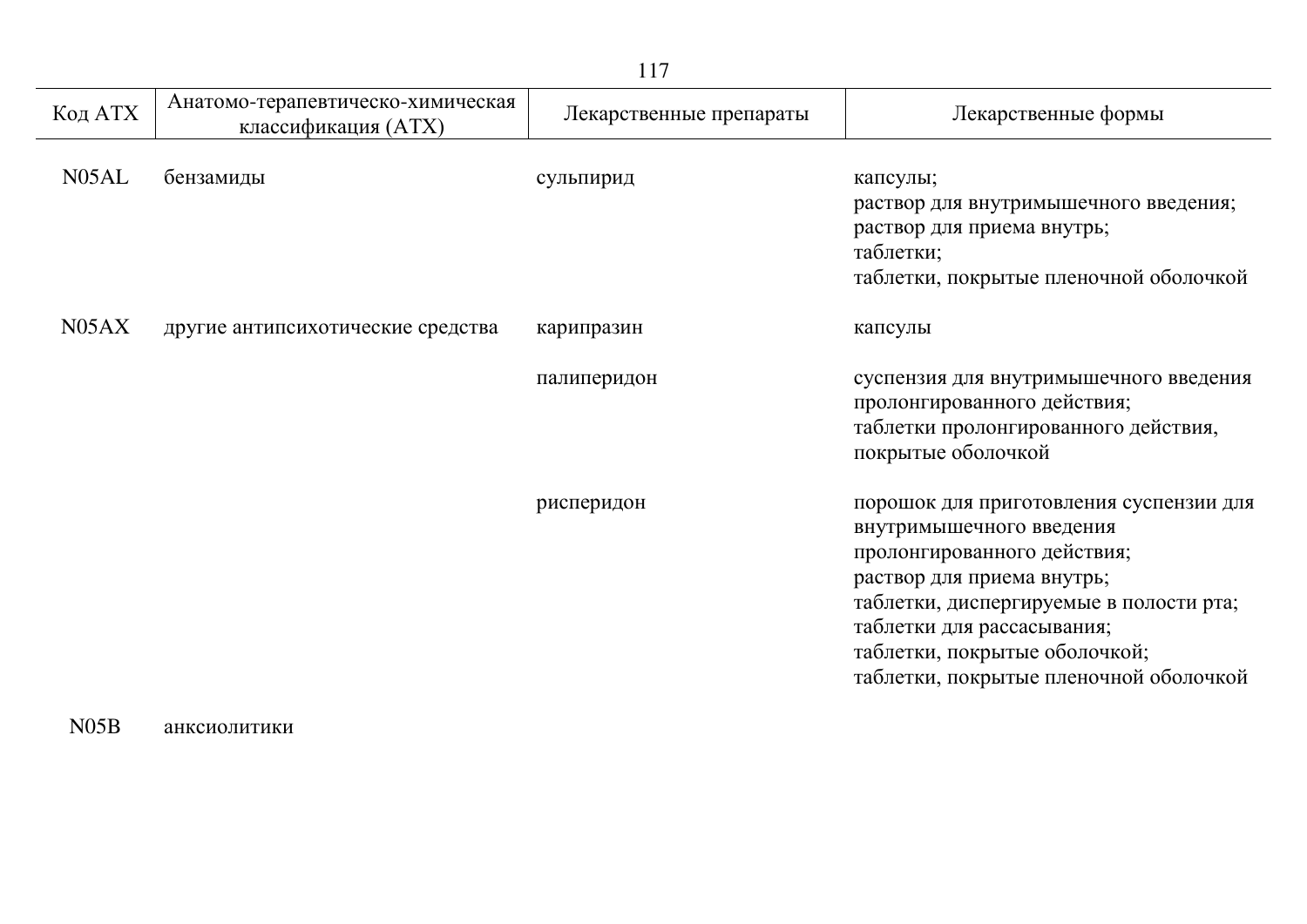| Код АТХ            | Анатомо-терапевтическо-химическая<br>классификация (ATX) | Лекарственные препараты                | Лекарственные формы                                                                                                                              |
|--------------------|----------------------------------------------------------|----------------------------------------|--------------------------------------------------------------------------------------------------------------------------------------------------|
| N <sub>05</sub> BA | производные бензодиазепина                               | бромдигидрохлорфенил-<br>бензодиазепин | раствор для внутривенного и<br>внутримышечного введения;<br>таблетки                                                                             |
|                    |                                                          | диазепам                               | раствор для внутривенного и<br>внутримышечного введения;<br>таблетки;<br>таблетки, покрытые оболочкой;<br>таблетки, покрытые пленочной оболочкой |
|                    |                                                          | лоразепам                              | таблетки, покрытые оболочкой                                                                                                                     |
|                    |                                                          | оксазепам                              | таблетки;<br>таблетки, покрытые пленочной оболочкой                                                                                              |
| N <sub>05</sub> BB | производные дифенилметана                                | гидроксизин                            | таблетки, покрытые пленочной оболочкой                                                                                                           |
| N05C               | снотворные и седативные средства                         |                                        |                                                                                                                                                  |
| N <sub>05</sub> CD | производные бензодиазепина                               | мидазолам                              | раствор для внутривенного и<br>внутримышечного введения                                                                                          |
|                    |                                                          | нитразепам                             | таблетки                                                                                                                                         |
| N <sub>05</sub> CF | бензодиазепиноподобные средства                          | ЗОПИКЛОН                               | таблетки, покрытые пленочной оболочкой                                                                                                           |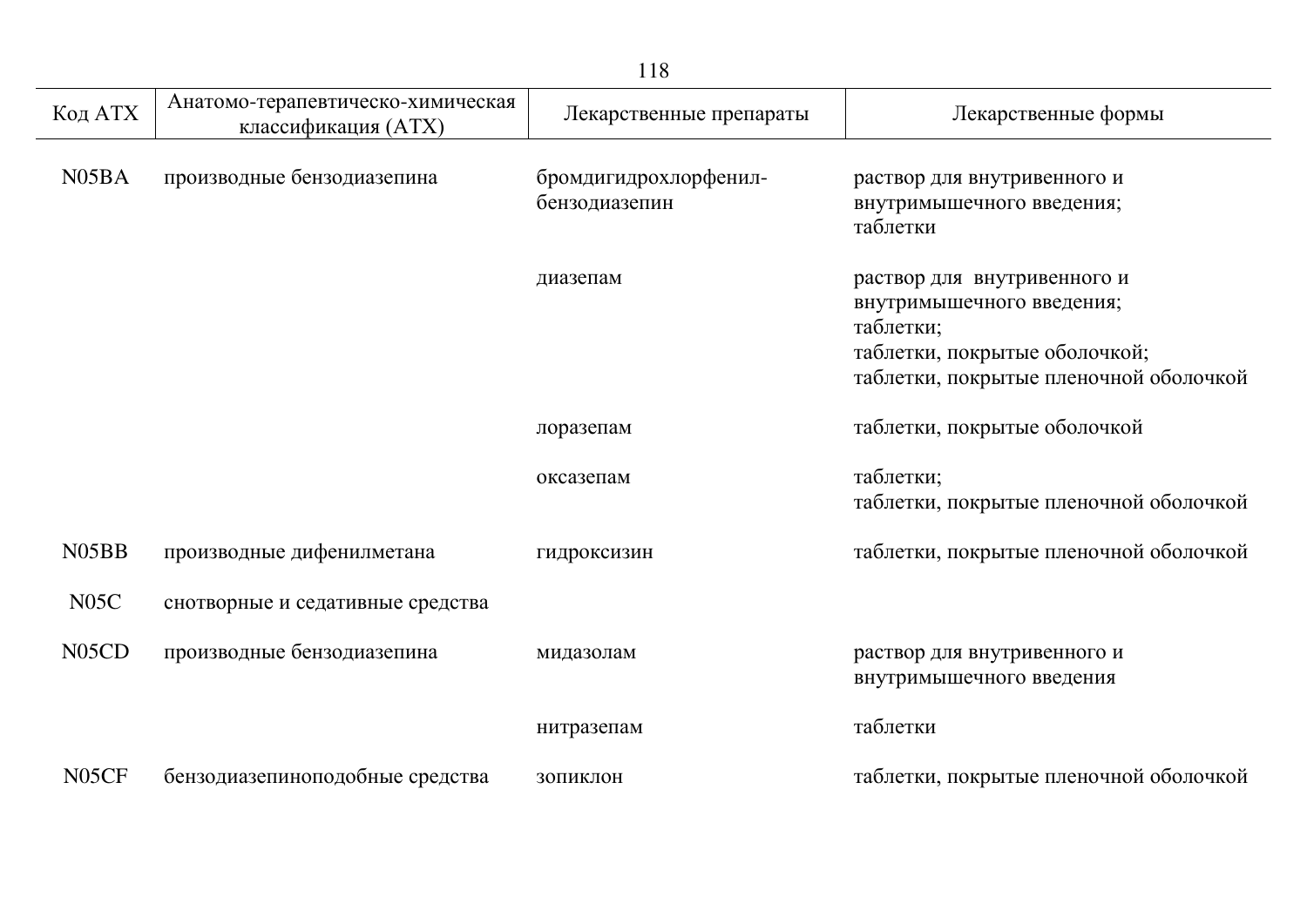| Код АТХ            | Анатомо-терапевтическо-химическая<br>классификация (ATX) | Лекарственные препараты | Лекарственные формы                                                                                                                                                                                                              |
|--------------------|----------------------------------------------------------|-------------------------|----------------------------------------------------------------------------------------------------------------------------------------------------------------------------------------------------------------------------------|
| N <sub>06</sub>    | психоаналептики                                          |                         |                                                                                                                                                                                                                                  |
| N06A               | антидепрессанты                                          |                         |                                                                                                                                                                                                                                  |
| N <sub>06</sub> AA | неселективные ингибиторы<br>обратного захвата моноаминов | амитриптилин            | капсулы пролонгированного действия;<br>раствор для внутривенного и<br>внутримышечного введения;<br>раствор для внутримышечного введения;<br>таблетки;<br>таблетки, покрытые оболочкой;<br>таблетки, покрытые пленочной оболочкой |
|                    |                                                          | имипрамин               | драже;<br>таблетки, покрытые пленочной оболочкой                                                                                                                                                                                 |
|                    |                                                          | кломипрамин             | раствор для внутривенного и<br>внутримышечного введения;<br>таблетки, покрытые оболочкой;<br>таблетки, покрытые пленочной оболочкой;<br>таблетки пролонгированного действия,<br>покрытые пленочной оболочкой                     |
| N <sub>06</sub> AB | селективные ингибиторы обратного<br>захвата серотонина   | пароксетин              | капли для приема внутрь;<br>таблетки, покрытые оболочкой;<br>таблетки, покрытые пленочной оболочкой                                                                                                                              |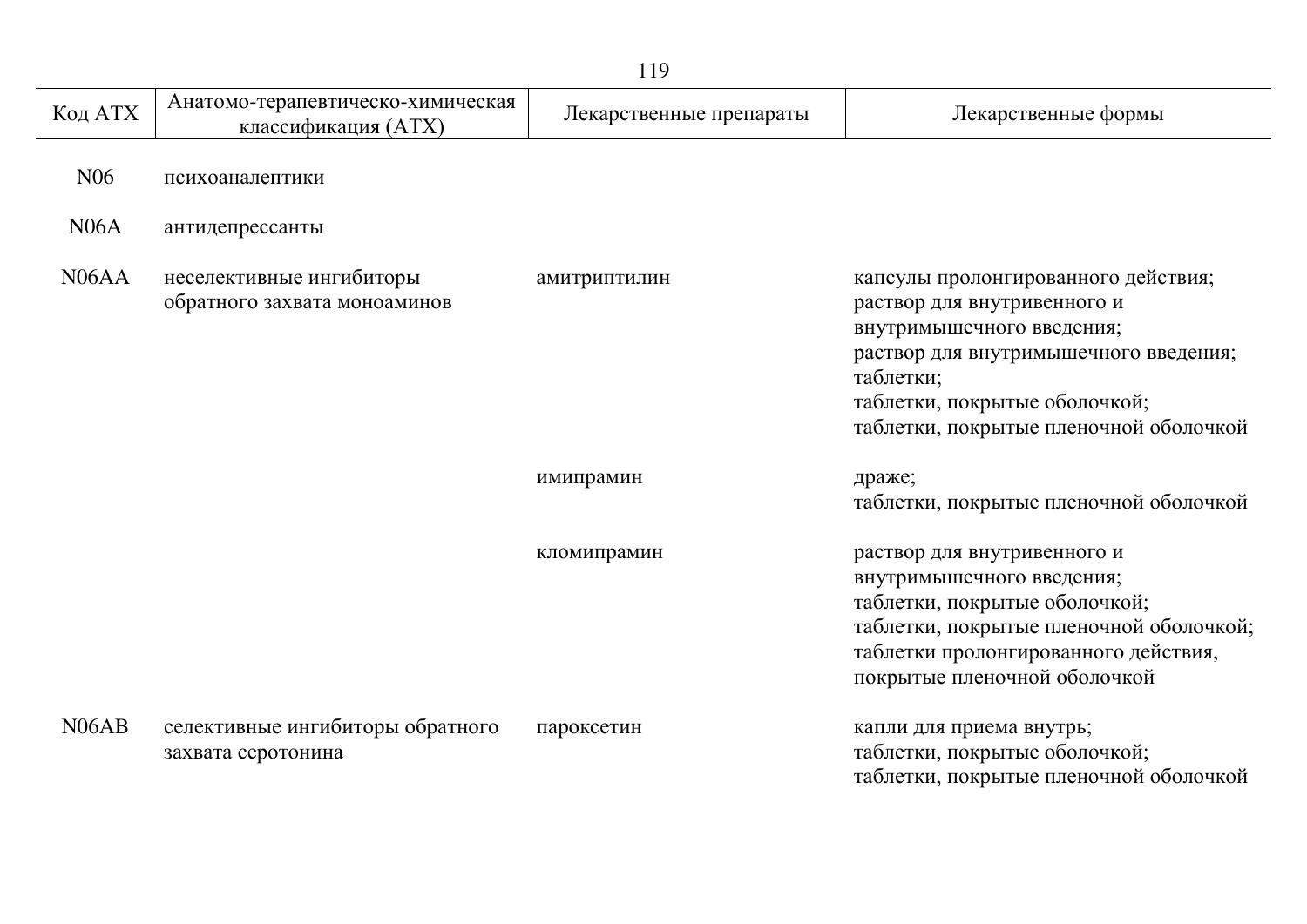|                    |                                                                                                                            | 120                     |                                                                                                                                                                              |
|--------------------|----------------------------------------------------------------------------------------------------------------------------|-------------------------|------------------------------------------------------------------------------------------------------------------------------------------------------------------------------|
| Код АТХ            | Анатомо-терапевтическо-химическая<br>классификация (ATX)                                                                   | Лекарственные препараты | Лекарственные формы                                                                                                                                                          |
|                    |                                                                                                                            | сертралин               | таблетки, покрытые пленочной оболочкой                                                                                                                                       |
|                    |                                                                                                                            | флуоксетин              | капсулы;<br>таблетки                                                                                                                                                         |
| N <sub>06</sub> AX | другие антидепрессанты                                                                                                     | агомелатин              | таблетки, покрытые пленочной оболочкой                                                                                                                                       |
|                    |                                                                                                                            | пипофезин               | таблетки;<br>таблетки с модифицированным<br>высвобождением                                                                                                                   |
| N06B               | психостимуляторы, средства,<br>применяемые при синдроме дефицита<br>внимания с гиперактивностью, и<br>ноотропные препараты |                         |                                                                                                                                                                              |
| N <sub>06</sub> BC | производные ксантина                                                                                                       | кофеин                  | раствор для подкожного введения;<br>раствор для подкожного и<br>субконъюнктивального введения                                                                                |
| N06BX              | другие психостимуляторы и<br>ноотропные препараты                                                                          | винпоцетин              | концентрат для приготовления раствора<br>для инфузий;<br>раствор для внутривенного введения;<br>раствор для инъекций;<br>таблетки;<br>таблетки, покрытые пленочной оболочкой |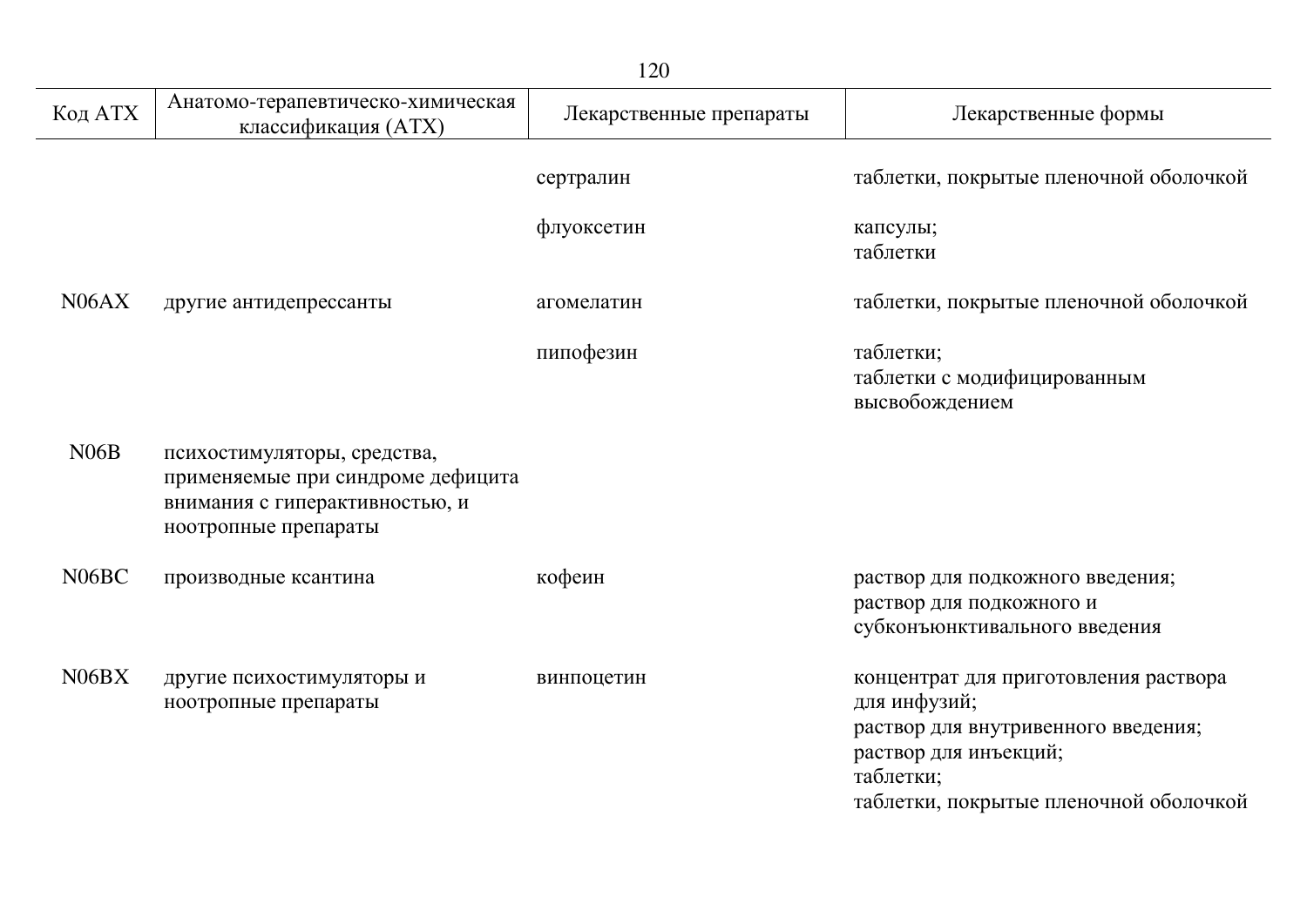| Код АТХ | Анатомо-терапевтическо-химическая<br>классификация (ATX) | Лекарственные препараты                                             | Лекарственные формы                                                                                                                                                                                   |
|---------|----------------------------------------------------------|---------------------------------------------------------------------|-------------------------------------------------------------------------------------------------------------------------------------------------------------------------------------------------------|
|         |                                                          | ГЛИЦИН                                                              | таблетки защечные;<br>таблетки подъязычные                                                                                                                                                            |
|         |                                                          | метионил-глутамил-гистидил-<br>фенилаланил-пролил-глицил-<br>пролин | капли назальные                                                                                                                                                                                       |
|         |                                                          | пирацетам                                                           | капсулы;<br>раствор для внутривенного и<br>внутримышечного введения;<br>раствор для инфузий;<br>раствор для приема внутрь;<br>таблетки, покрытые оболочкой;<br>таблетки, покрытые пленочной оболочкой |
|         |                                                          | полипептиды коры головного<br>мозга скота                           | лиофилизат для приготовления раствора<br>для внутримышечного введения                                                                                                                                 |
|         |                                                          | фонтурацетам                                                        | таблетки;<br>таблетки, покрытые пленочной оболочкой                                                                                                                                                   |
|         |                                                          | церебролизин                                                        | раствор для инъекций                                                                                                                                                                                  |
|         |                                                          | ЦИТИКОЛИН                                                           | раствор для внутривенного и<br>внутримышечного введения;<br>раствор для приема внутрь                                                                                                                 |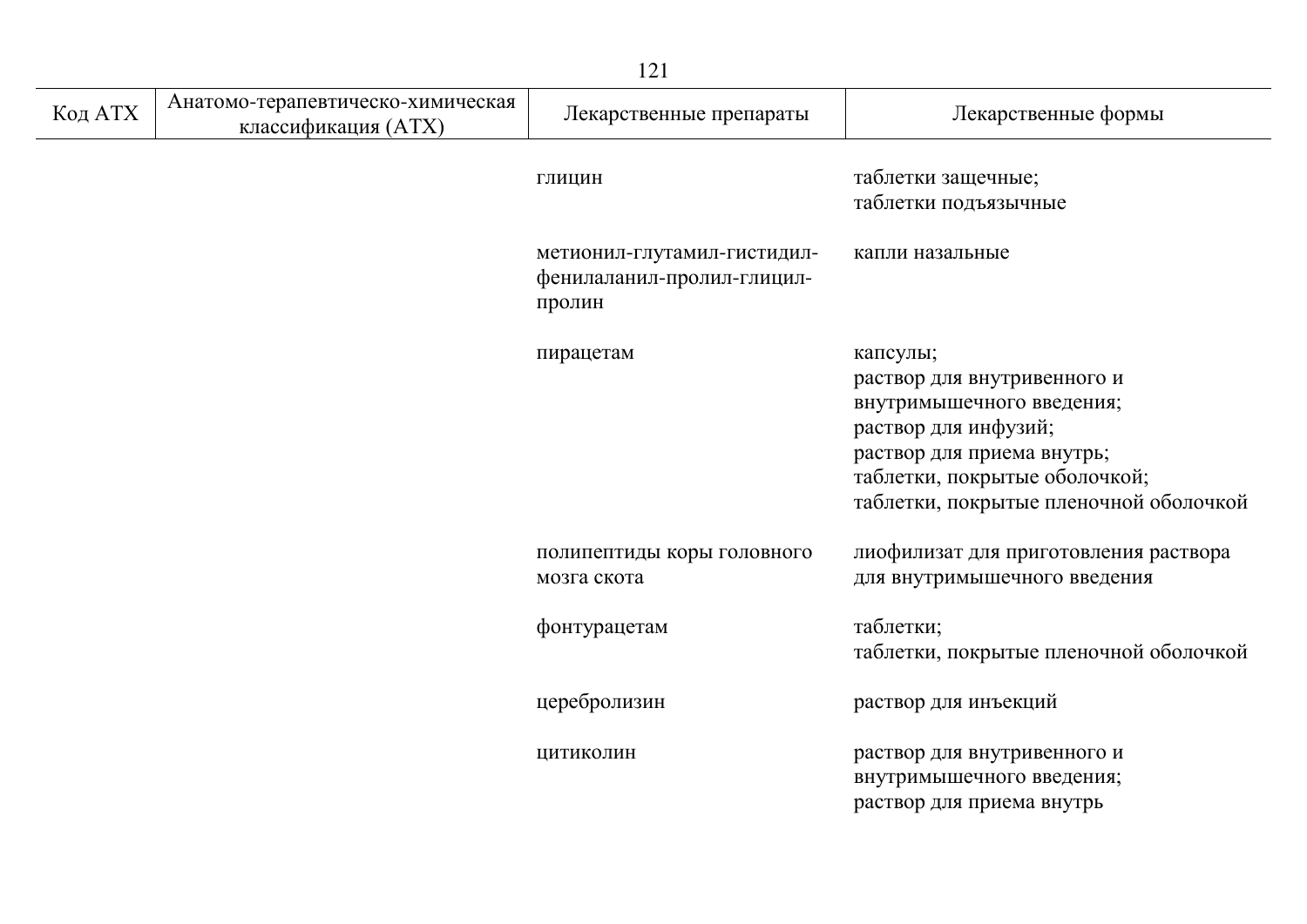| Код АТХ                        | Анатомо-терапевтическо-химическая<br>классификация (ATX)    | Лекарственные препараты  | Лекарственные формы                                                                        |
|--------------------------------|-------------------------------------------------------------|--------------------------|--------------------------------------------------------------------------------------------|
| N06D                           | препараты для лечения деменции                              |                          |                                                                                            |
| N <sub>06</sub> D <sub>A</sub> | антихолинэстеразные средства                                | галантамин               | капсулы пролонгированного действия;<br>таблетки;<br>таблетки, покрытые пленочной оболочкой |
|                                |                                                             | ривастигмин              | капсулы;<br>трансдермальная терапевтическая система;<br>раствор для приема внутрь          |
| N <sub>06</sub> D <sub>X</sub> | другие препараты для лечения<br>деменции                    | мемантин                 | капли для приема внутрь;<br>таблетки, покрытые пленочной оболочкой                         |
| N <sub>07</sub>                | другие препараты для лечения<br>заболеваний нервной системы |                          |                                                                                            |
| N07A                           | парасимпатомиметики                                         |                          |                                                                                            |
| N07AA                          | антихолинэстеразные средства                                | неостигмина метилсульфат | раствор для внутривенного и подкожного<br>введения;<br>раствор для инъекций;<br>таблетки   |
|                                |                                                             | пиридостигмина бромид    | таблетки                                                                                   |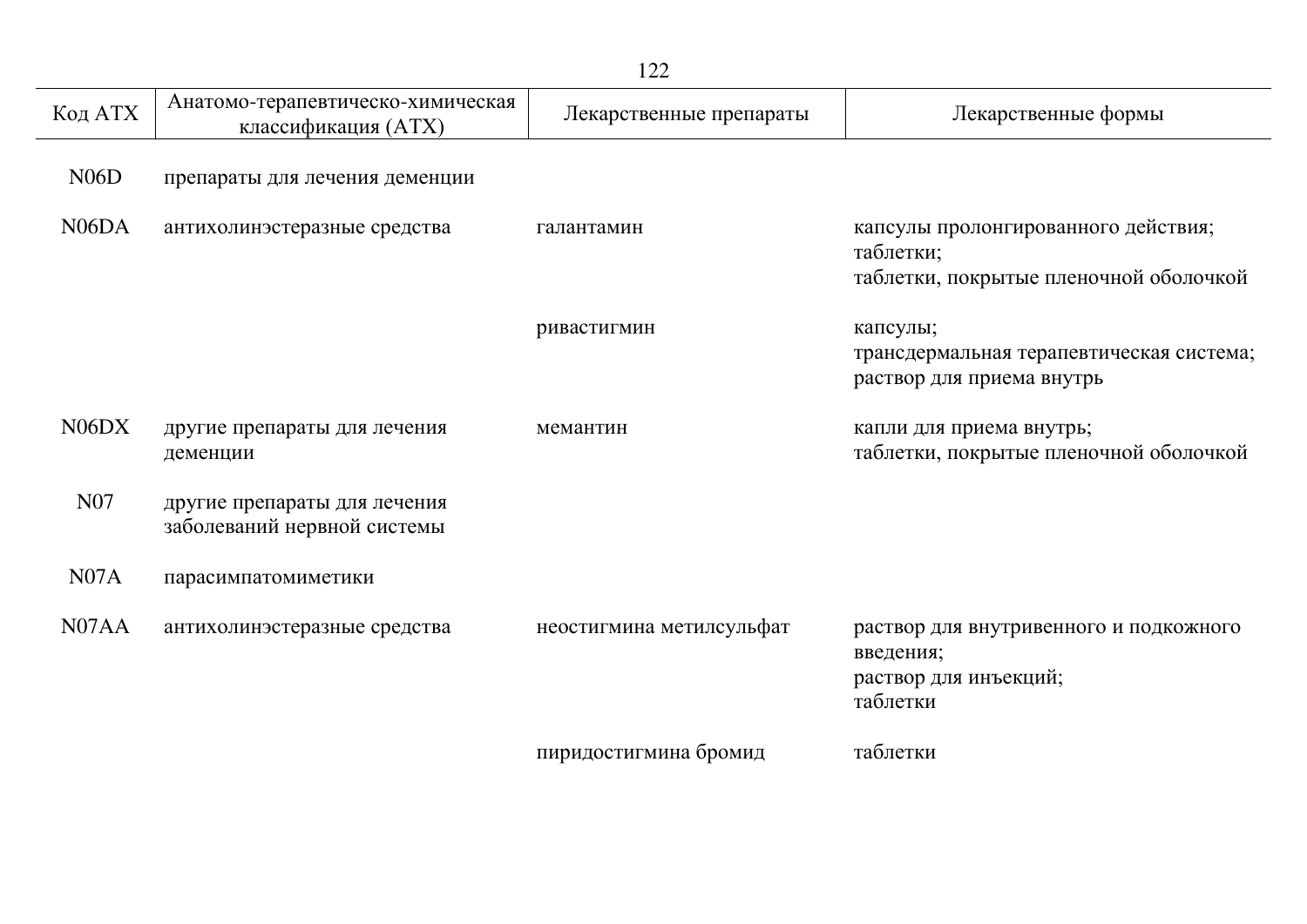| Код АТХ           | Анатомо-терапевтическо-химическая<br>классификация (ATX)    | Лекарственные препараты | Лекарственные формы                                                                                                                                         |
|-------------------|-------------------------------------------------------------|-------------------------|-------------------------------------------------------------------------------------------------------------------------------------------------------------|
| N07AX             | прочие парасимпатомиметики                                  | холина альфосцерат      | капсулы;<br>раствор для внутривенного и<br>внутримышечного введения;<br>раствор для инфузий и внутримышечного<br>введения;<br>раствор для приема внутрь     |
| N07B              | препараты, применяемые при<br>зависимостях                  |                         |                                                                                                                                                             |
| N07BB             | препараты, применяемые при<br>алкогольной зависимости       | налтрексон              | капсулы;<br>порошок для приготовления суспензии для<br>внутримышечного введения<br>пролонгированного действия;<br>таблетки;<br>таблетки, покрытые оболочкой |
| N <sub>0</sub> 7C | препараты для устранения<br>головокружения                  |                         |                                                                                                                                                             |
| N07CA             | препараты для устранения<br>головокружения                  | бетагистин              | капли для приема внутрь;<br>капсулы;<br>таблетки                                                                                                            |
| N07X              | другие препараты для лечения<br>заболеваний нервной системы |                         |                                                                                                                                                             |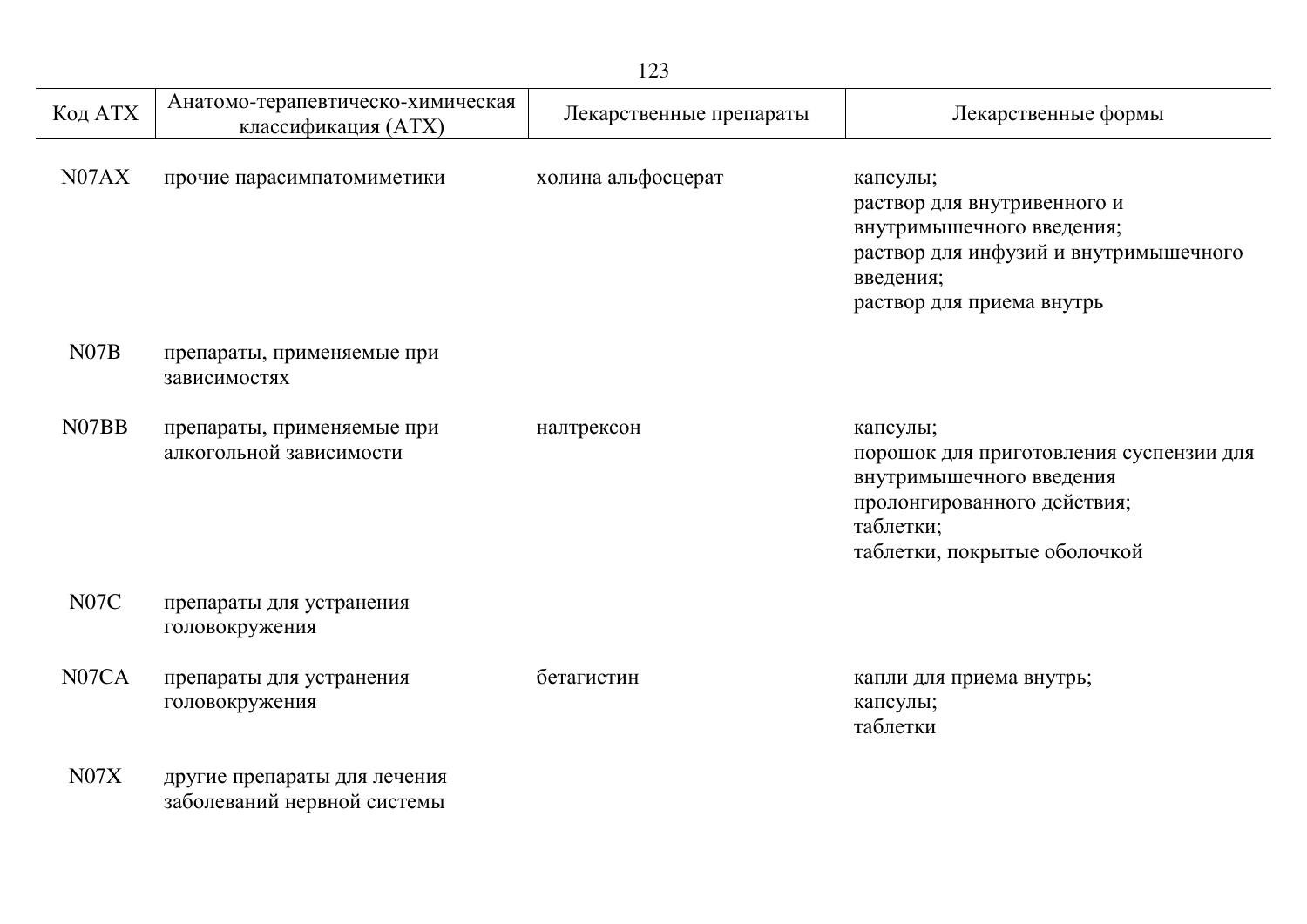|                 |                                                             | 124                                                     |                                                                                                                |
|-----------------|-------------------------------------------------------------|---------------------------------------------------------|----------------------------------------------------------------------------------------------------------------|
| Код АТХ         | Анатомо-терапевтическо-химическая<br>классификация (ATX)    | Лекарственные препараты                                 | Лекарственные формы                                                                                            |
| N07XX           | прочие препараты для лечения<br>заболеваний нервной системы | диметилфумарат                                          | капсулы кишечнорастворимые                                                                                     |
|                 |                                                             | инозин + никотинамид +<br>рибофлавин + янтарная кислота | раствор для внутривенного введения;<br>таблетки, покрытые кишечнорастворимой<br>оболочкой                      |
|                 |                                                             | тетрабеназин                                            | таблетки                                                                                                       |
|                 |                                                             | этилметилгидроксипиридина<br>сукцинат                   | капсулы;<br>раствор для внутривенного и<br>внутримышечного введения;<br>таблетки, покрытые пленочной оболочкой |
| $\mathbf P$     | противопаразитарные препараты,<br>инсектициды и репелленты  |                                                         |                                                                                                                |
| <b>P01</b>      | противопротозойные препараты                                |                                                         |                                                                                                                |
| P01B            | противомалярийные препараты                                 |                                                         |                                                                                                                |
| P01BA           | аминохинолины                                               | гидроксихлорохин                                        | таблетки, покрытые пленочной оболочкой                                                                         |
| P01BC           | метанолхинолины                                             | мефлохин                                                | таблетки                                                                                                       |
| P <sub>02</sub> | противогельминтные препараты                                |                                                         |                                                                                                                |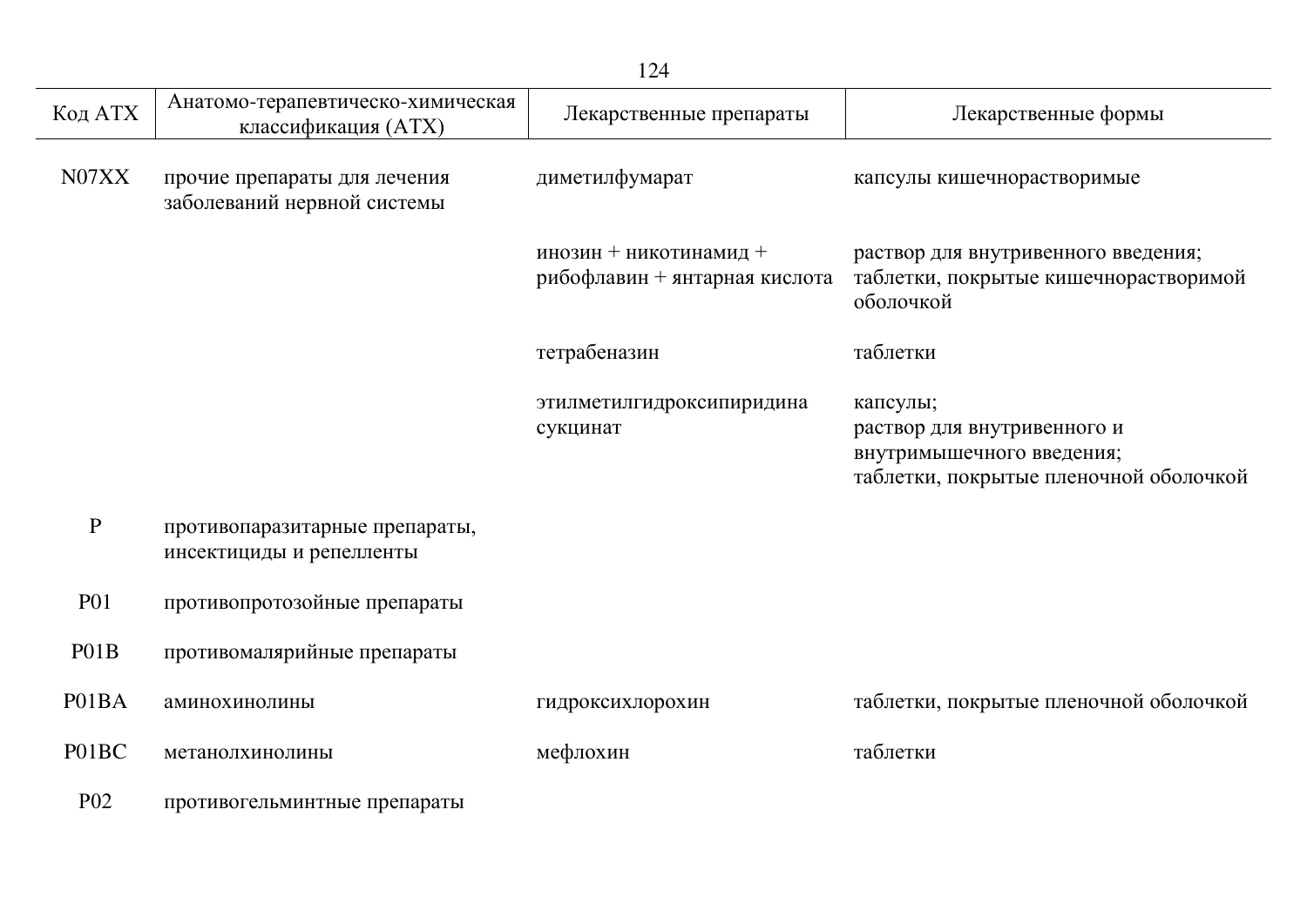| 125                |                                                                                                    |                         |                                                                                     |
|--------------------|----------------------------------------------------------------------------------------------------|-------------------------|-------------------------------------------------------------------------------------|
| Код АТХ            | Анатомо-терапевтическо-химическая<br>классификация (АТХ)                                           | Лекарственные препараты | Лекарственные формы                                                                 |
| PO2B               | препараты для лечения трематодоза                                                                  |                         |                                                                                     |
| P02BA              | производные хинолина и<br>родственные соединения                                                   | празиквантел            | таблетки, покрытые пленочной оболочкой                                              |
| P <sub>02</sub> C  | препараты для лечения нематодоза                                                                   |                         |                                                                                     |
| P <sub>02</sub> CA | производные бензимидазола                                                                          | мебендазол              | таблетки                                                                            |
| P <sub>02</sub> CC | производные тетрагидропиримидина                                                                   | пирантел                | суспензия для приема внутрь;<br>таблетки;<br>таблетки, покрытые пленочной оболочкой |
| P02CE              | производные имидазотиазола                                                                         | левамизол               | таблетки                                                                            |
| <b>P03</b>         | препараты для уничтожения<br>эктопаразитов (в т.ч. чесоточного<br>клеща), инсектициды и репелленты |                         |                                                                                     |
| P03A               | препараты для уничтожения<br>эктопаразитов (в т.ч. чесоточного<br>клеща)                           |                         |                                                                                     |
| P03AX              | прочие препараты для уничтожения<br>эктопаразитов (в т.ч. чесоточного<br>клеща)                    | бензилбензоат           | мазь для наружного применения;<br>эмульсия для наружного применения                 |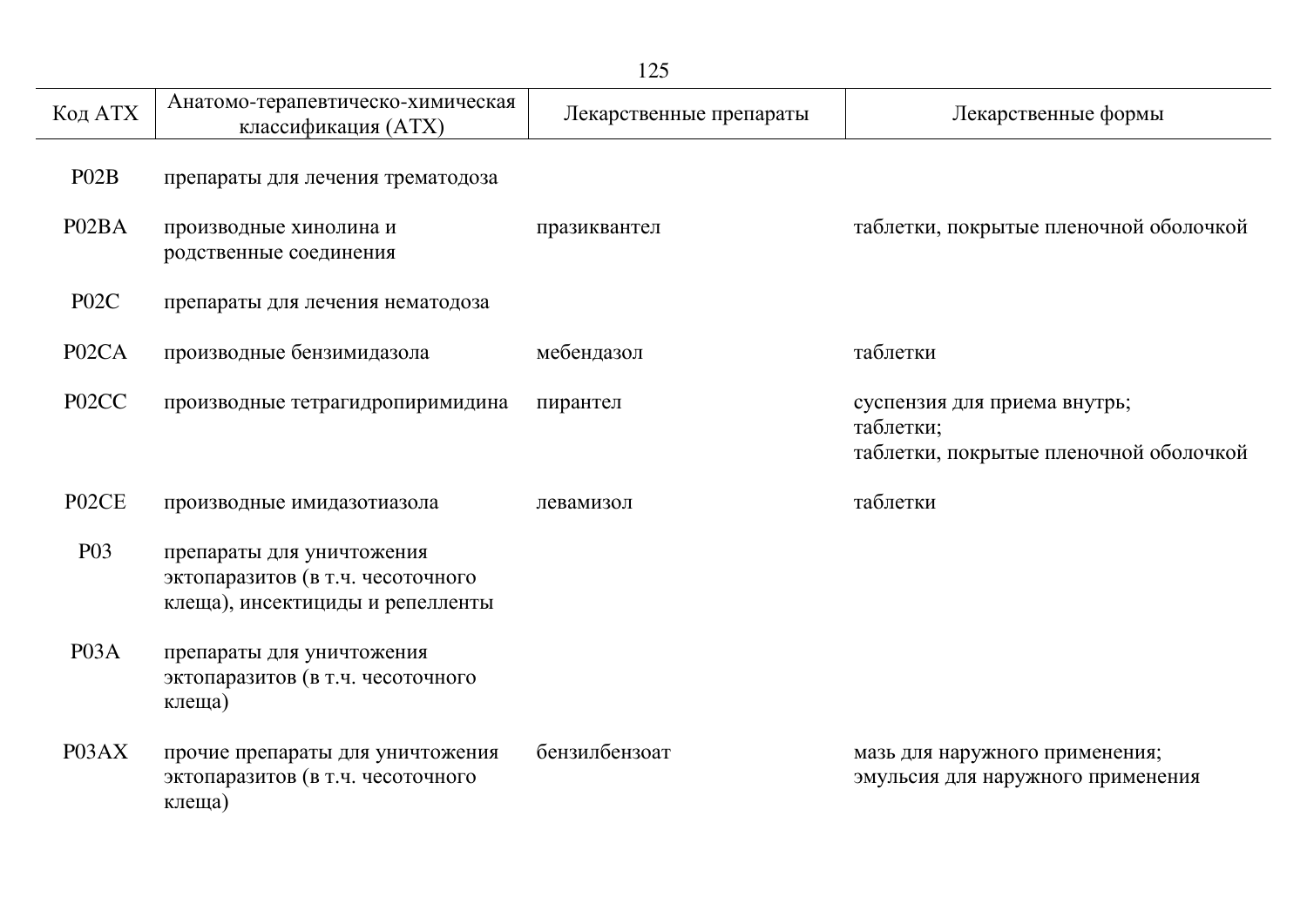| 126                |                                                                         |                              |                                                                                                                                                                      |
|--------------------|-------------------------------------------------------------------------|------------------------------|----------------------------------------------------------------------------------------------------------------------------------------------------------------------|
| Код АТХ            | Анатомо-терапевтическо-химическая<br>классификация (ATX)                | Лекарственные препараты      | Лекарственные формы                                                                                                                                                  |
| $\mathbf R$        | дыхательная система                                                     |                              |                                                                                                                                                                      |
| R01                | назальные препараты                                                     |                              |                                                                                                                                                                      |
| R01A               | деконгестанты и другие препараты<br>для местного применения             |                              |                                                                                                                                                                      |
| R01AA              | адреномиметики                                                          | ксилометазолин               | гель назальный;<br>капли назальные;<br>капли назальные (для детей);<br>спрей назальный;<br>спрей назальный дозированный;<br>спрей назальный дозированный (для детей) |
| <b>R02</b>         | препараты для лечения заболеваний<br>горла                              |                              |                                                                                                                                                                      |
| R02A               | препараты для лечения заболеваний<br>горла                              |                              |                                                                                                                                                                      |
| R <sub>02</sub> AA | антисептические препараты                                               | йод + калия йодид + глицерол | раствор для местного применения;<br>спрей для местного применения                                                                                                    |
| R03                | препараты для лечения<br>обструктивных заболеваний<br>дыхательных путей |                              |                                                                                                                                                                      |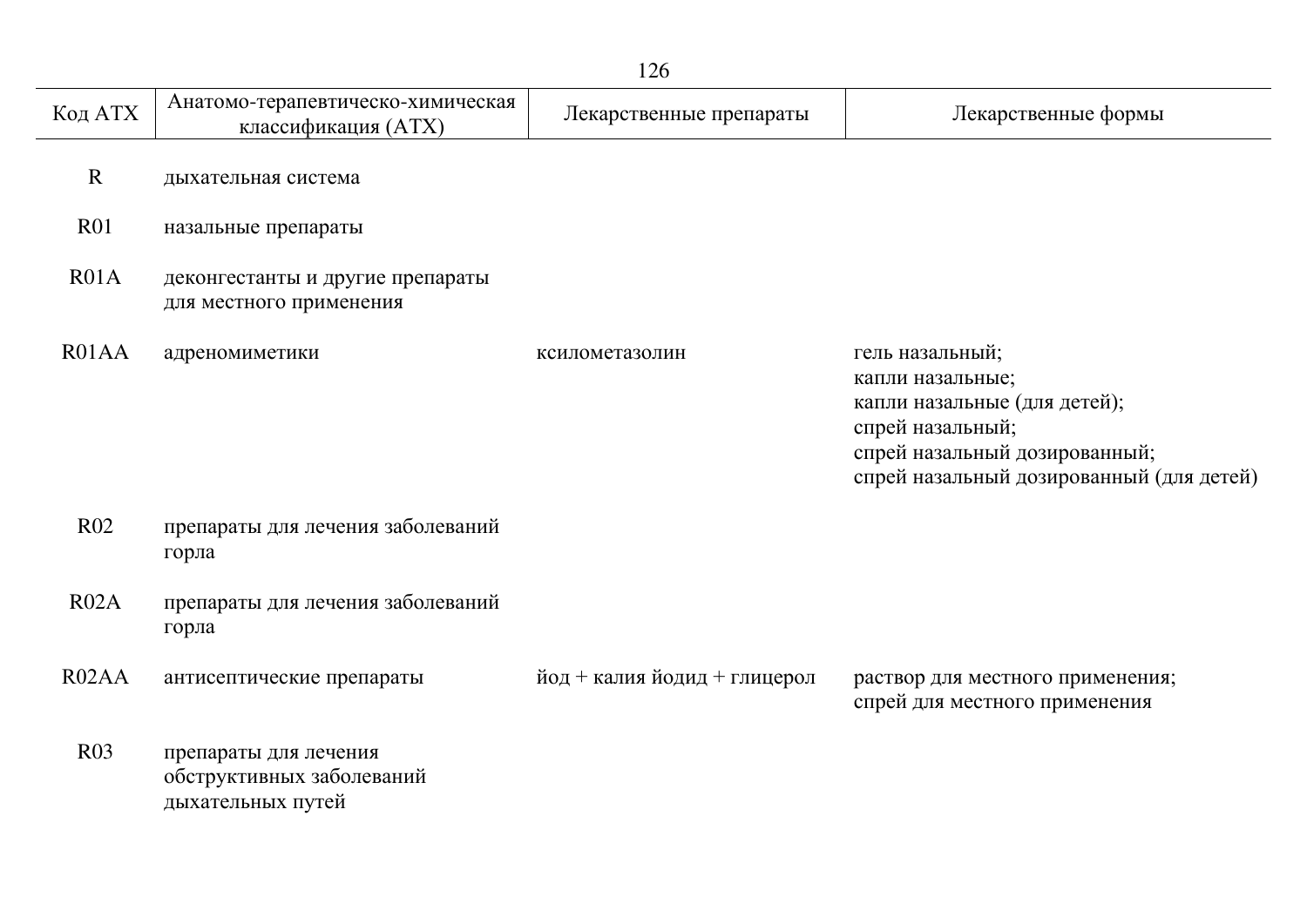|                    | 127                                                                                                                           |                           |                                                                                                                                                                                                                                                                                                    |  |
|--------------------|-------------------------------------------------------------------------------------------------------------------------------|---------------------------|----------------------------------------------------------------------------------------------------------------------------------------------------------------------------------------------------------------------------------------------------------------------------------------------------|--|
| Код АТХ            | Анатомо-терапевтическо-химическая<br>классификация (ATX)                                                                      | Лекарственные препараты   | Лекарственные формы                                                                                                                                                                                                                                                                                |  |
| R03A               | адренергические средства для<br>ингаляционного введения                                                                       |                           |                                                                                                                                                                                                                                                                                                    |  |
| R <sub>03</sub> AC | селективные бета 2-адреномиметики                                                                                             | индакатерол               | капсулы с порошком для ингаляций                                                                                                                                                                                                                                                                   |  |
|                    |                                                                                                                               | сальбутамол               | аэрозоль для ингаляций дозированный;<br>аэрозоль для ингаляций дозированный,<br>активируемый вдохом;<br>капсулы для ингаляций;<br>капсулы с порошком для ингаляций;<br>порошок для ингаляций дозированный;<br>раствор для ингаляций;<br>таблетки пролонгированного действия,<br>покрытые оболочкой |  |
|                    |                                                                                                                               | формотерол                | аэрозоль для ингаляций дозированный;<br>капсулы с порошком для ингаляций;<br>порошок для ингаляций дозированный                                                                                                                                                                                    |  |
| R03AK              | адренергические средства в<br>комбинации с глюкокортикоидами<br>или другими препаратами, кроме<br>антихолинергических средств | беклометазон + формотерол | аэрозоль для ингаляций дозированный                                                                                                                                                                                                                                                                |  |
|                    |                                                                                                                               | будесонид + формотерол    | капсул с порошком для ингаляций набор;<br>порошок для ингаляций дозированный                                                                                                                                                                                                                       |  |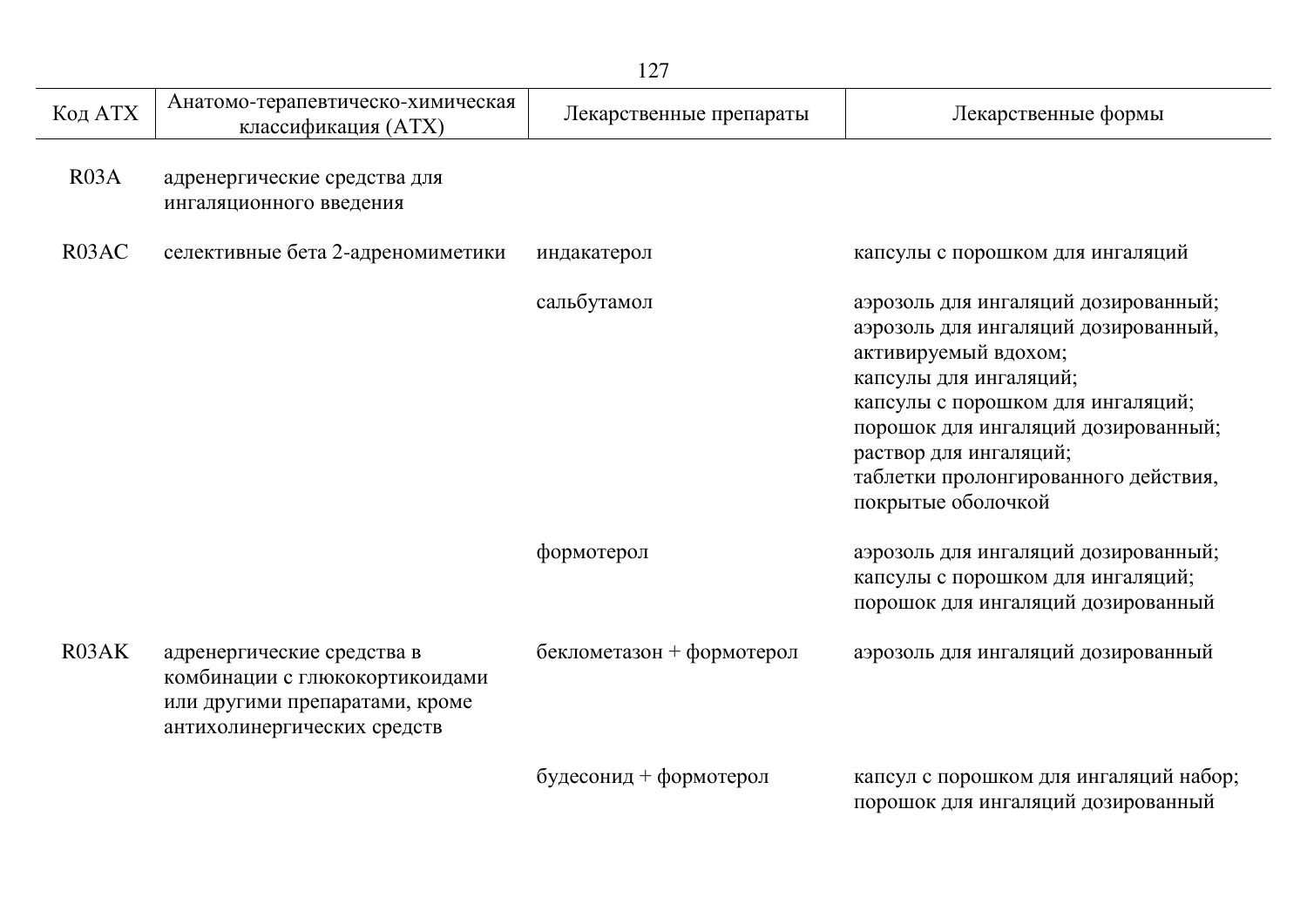|         |                                                                                                                                  | 128                                   |                                                                                                                 |
|---------|----------------------------------------------------------------------------------------------------------------------------------|---------------------------------------|-----------------------------------------------------------------------------------------------------------------|
| Код АТХ | Анатомо-терапевтическо-химическая<br>классификация (ATX)                                                                         | Лекарственные препараты               | Лекарственные формы                                                                                             |
|         |                                                                                                                                  | вилантерол + флутиказона<br>фуроат    | порошок для ингаляций дозированный                                                                              |
|         |                                                                                                                                  | мометазон + формотерол                | аэрозоль для ингаляций дозированный                                                                             |
|         |                                                                                                                                  | салметерол + флутиказон               | аэрозоль для ингаляций дозированный;<br>капсулы с порошком для ингаляций;<br>порошок для ингаляций дозированный |
| R03AL   | адренергические средства в<br>комбинации с антихолинергическими<br>средствами, включая тройные<br>комбинации с кортикостероидами | вилантерол + умеклидиния<br>бромид    | порошок для ингаляций дозированный                                                                              |
|         |                                                                                                                                  | гликопиррония бромид +<br>индакатерол | капсулы с порошком для ингаляций                                                                                |
|         |                                                                                                                                  | ипратропия бромид +<br>фенотерол      | аэрозоль для ингаляций дозированный;<br>раствор для ингаляций                                                   |
|         |                                                                                                                                  |                                       | олодатерол + тиотропия бромид раствор для ингаляций дозированный                                                |
| R03B    | другие средства для лечения<br>обструктивных заболеваний<br>дыхательных путей для<br>ингаляционного введения                     |                                       |                                                                                                                 |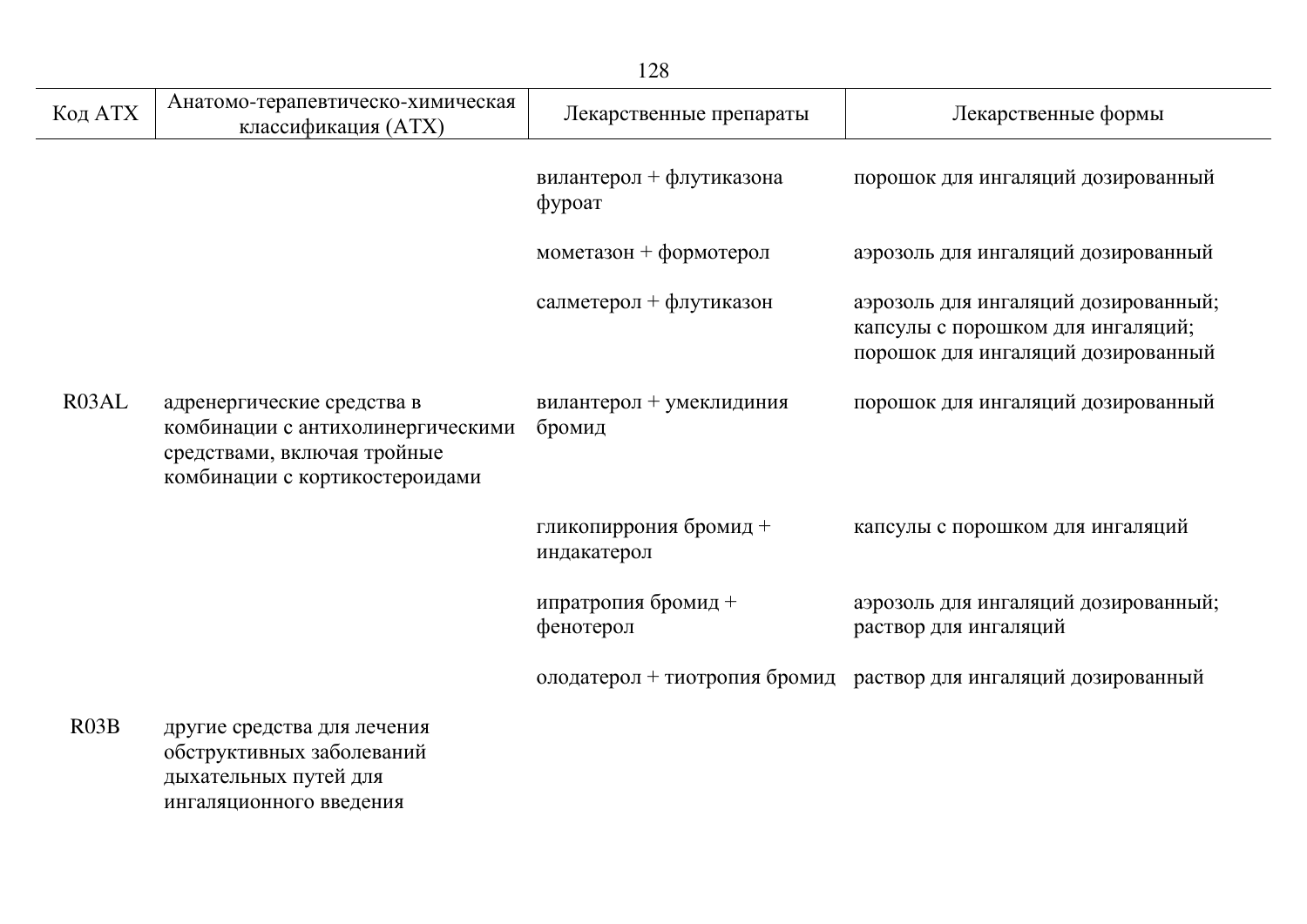| 129                |                                                          |                         |                                                                                                                                                                                                                                               |
|--------------------|----------------------------------------------------------|-------------------------|-----------------------------------------------------------------------------------------------------------------------------------------------------------------------------------------------------------------------------------------------|
| Код АТХ            | Анатомо-терапевтическо-химическая<br>классификация (ATX) | Лекарственные препараты | Лекарственные формы                                                                                                                                                                                                                           |
| R <sub>03</sub> BA | глюкокортикоиды                                          | беклометазон            | аэрозоль для ингаляций дозированный;<br>аэрозоль для ингаляций дозированный,<br>активируемый вдохом;<br>спрей назальный дозированный;<br>суспензия для ингаляций                                                                              |
|                    |                                                          | будесонид               | аэрозоль для ингаляций дозированный;<br>капли назальные;<br>капсулы;<br>капсулы кишечнорастворимые;<br>порошок для ингаляций дозированный;<br>раствор для ингаляций;<br>спрей назальный дозированный;<br>суспензия для ингаляций дозированная |
| R <sub>03</sub> BB | антихолинергические средства                             | гликопиррония бромид    | капсулы с порошком для ингаляций                                                                                                                                                                                                              |
|                    |                                                          | ипратропия бромид       | аэрозоль для ингаляций дозированный;<br>раствор для ингаляций                                                                                                                                                                                 |
|                    |                                                          | тиотропия бромид        | капсулы с порошком для ингаляций;<br>раствор для ингаляций                                                                                                                                                                                    |
| R <sub>03</sub> BC | противоаллергические средства,<br>кроме глюкокортикоидов | кромоглициевая кислота  | аэрозоль для ингаляций дозированный;<br>капли глазные;<br>капсулы;                                                                                                                                                                            |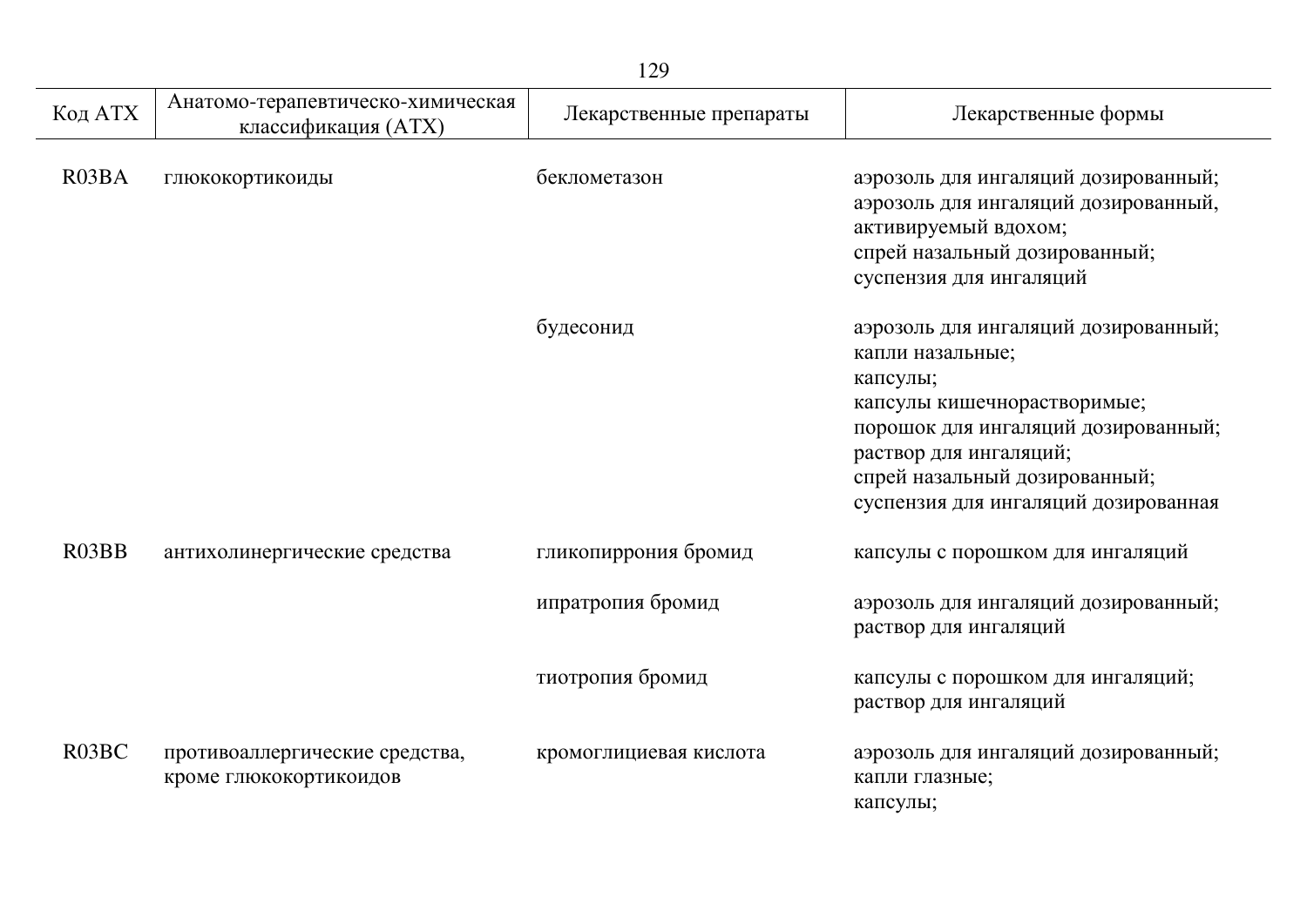|                                |                                                                                                   | 130                     |                                                                                                      |
|--------------------------------|---------------------------------------------------------------------------------------------------|-------------------------|------------------------------------------------------------------------------------------------------|
| Код АТХ                        | Анатомо-терапевтическо-химическая<br>классификация (ATX)                                          | Лекарственные препараты | Лекарственные формы                                                                                  |
|                                |                                                                                                   |                         | спрей назальный;<br>спрей назальный дозированный                                                     |
| R <sub>03</sub> D              | другие средства системного действия<br>для лечения обструктивных<br>заболеваний дыхательных путей |                         |                                                                                                      |
| R <sub>03</sub> D <sub>A</sub> | ксантины                                                                                          | аминофиллин             | раствор для внутривенного введения;<br>раствор для внутримышечного введения;<br>таблетки             |
| R03DX                          | прочие средства системного действия<br>для лечения обструктивных<br>заболеваний дыхательных путей | бенрализумаб            | раствор для подкожного введения                                                                      |
|                                |                                                                                                   | меполизумаб             | лиофилизат для приготовления раствора<br>для подкожного введения                                     |
|                                |                                                                                                   | омализумаб              | лиофилизат для приготовления раствора<br>для подкожного введения;<br>раствор для подкожного введения |
|                                |                                                                                                   | реслизумаб              | концентрат для приготовления раствора<br>для инфузий                                                 |
|                                |                                                                                                   | фенспирид               | сироп;<br>таблетки, покрытые пленочной оболочкой;                                                    |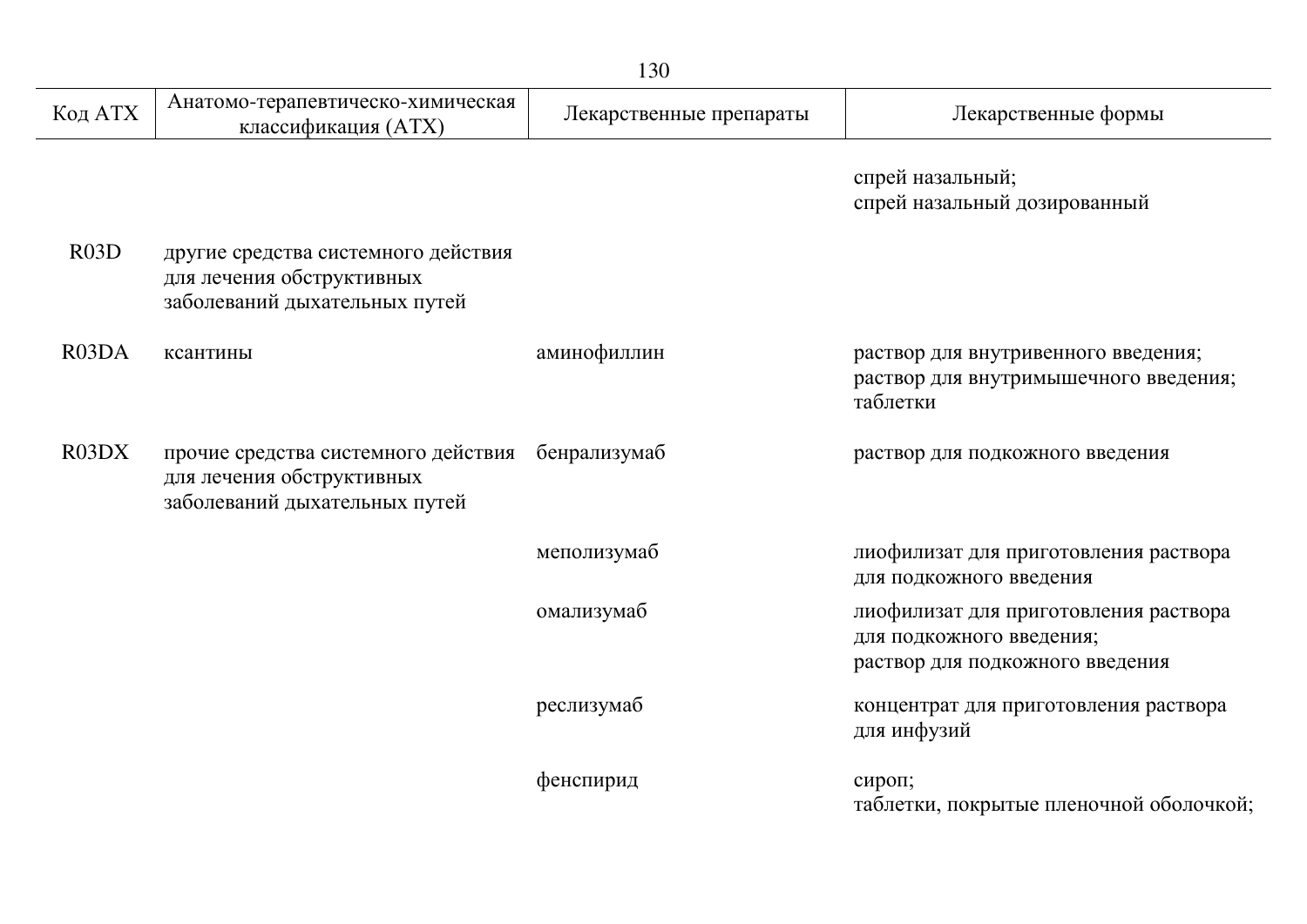|                                |                                                                               | 131                     |                                                                                                                                                                                                                                                                      |
|--------------------------------|-------------------------------------------------------------------------------|-------------------------|----------------------------------------------------------------------------------------------------------------------------------------------------------------------------------------------------------------------------------------------------------------------|
| Код АТХ                        | Анатомо-терапевтическо-химическая<br>классификация (ATX)                      | Лекарственные препараты | Лекарственные формы                                                                                                                                                                                                                                                  |
|                                |                                                                               |                         | таблетки пролонгированного действия,<br>покрытые пленочной оболочкой;<br>таблетки с пролонгированным<br>высвобождением, покрытые пленочной<br>оболочкой                                                                                                              |
| R <sub>05</sub>                | противокашлевые препараты и<br>средства для лечения простудных<br>заболеваний |                         |                                                                                                                                                                                                                                                                      |
| R05C                           | отхаркивающие препараты, кроме<br>комбинаций с противокашлевыми<br>средствами |                         |                                                                                                                                                                                                                                                                      |
| R <sub>05</sub> C <sub>B</sub> | муколитические препараты                                                      | амброксол               | капсулы пролонгированного действия;<br>пастилки;<br>раствор для внутривенного введения;<br>раствор для приема внутрь;<br>раствор для приема внутрь и ингаляций;<br>сироп;<br>таблетки;<br>таблетки диспергируемые;<br>таблетки для рассасывания;<br>таблетки шипучие |

j.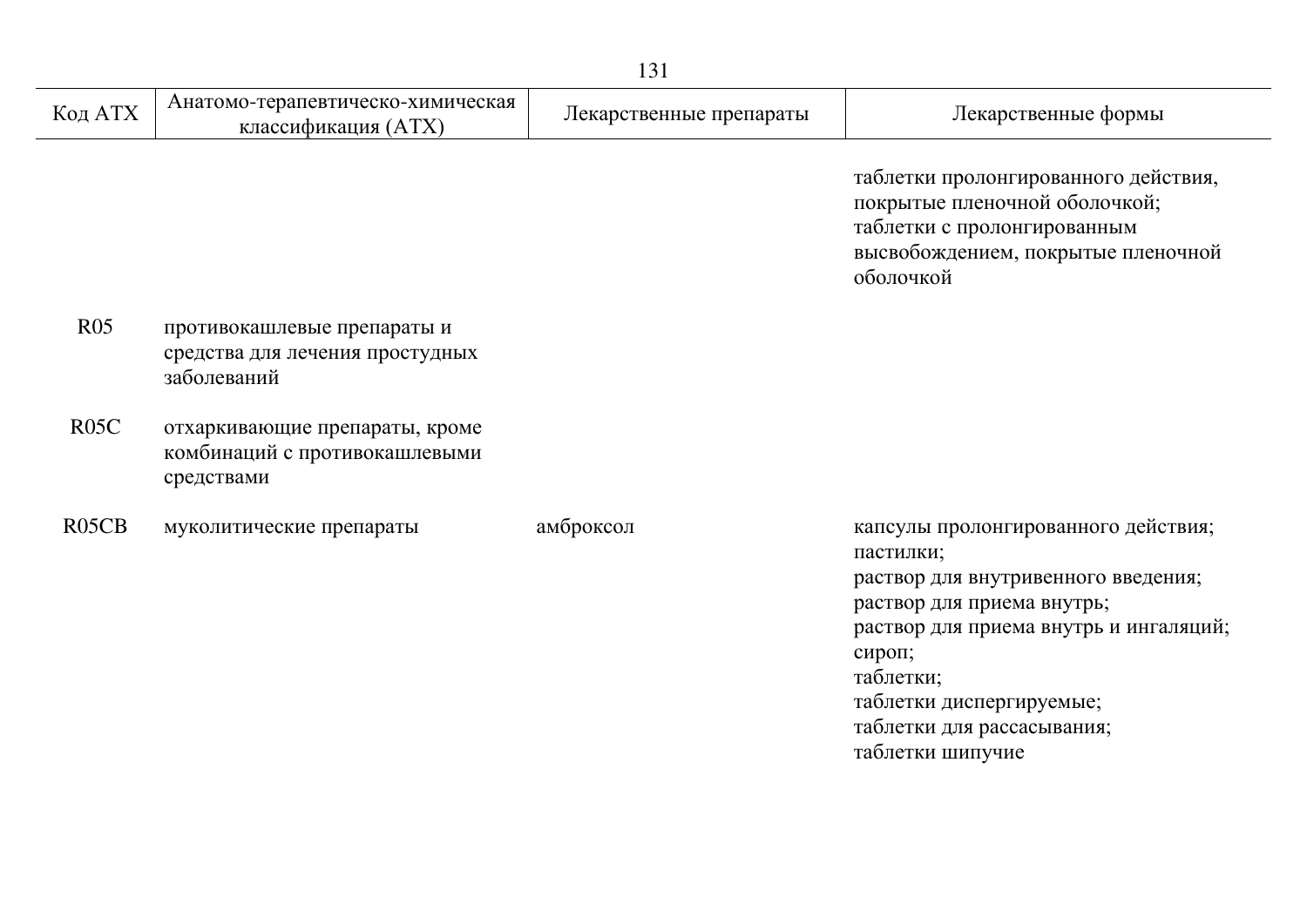| Код АТХ                        | Анатомо-терапевтическо-химическая<br>классификация (ATX) | Лекарственные препараты | Лекарственные формы                                                                                                                                                                                                                                                                                                                 |
|--------------------------------|----------------------------------------------------------|-------------------------|-------------------------------------------------------------------------------------------------------------------------------------------------------------------------------------------------------------------------------------------------------------------------------------------------------------------------------------|
|                                |                                                          | ацетилцистеин           | гранулы для приготовления раствора для<br>приема внутрь;<br>гранулы для приготовления сиропа;<br>порошок для приготовления раствора для<br>приема внутрь;<br>раствор для внутривенного и<br>внутримышечного введения;<br>раствор для инъекций и ингаляций;<br>раствор для приема внутрь;<br>сироп;<br>таблетки;<br>таблетки шипучие |
|                                |                                                          | дорназа альфа           | раствор для ингаляций                                                                                                                                                                                                                                                                                                               |
| R <sub>06</sub>                | антигистаминные средства<br>системного действия          |                         |                                                                                                                                                                                                                                                                                                                                     |
| R06A                           | антигистаминные средства<br>системного действия          |                         |                                                                                                                                                                                                                                                                                                                                     |
| R <sub>06</sub> A <sub>A</sub> | эфиры алкиламинов                                        | дифенгидрамин           | раствор для внутривенного и<br>внутримышечного введения;<br>раствор для внутримышечного введения;                                                                                                                                                                                                                                   |

таблетки

132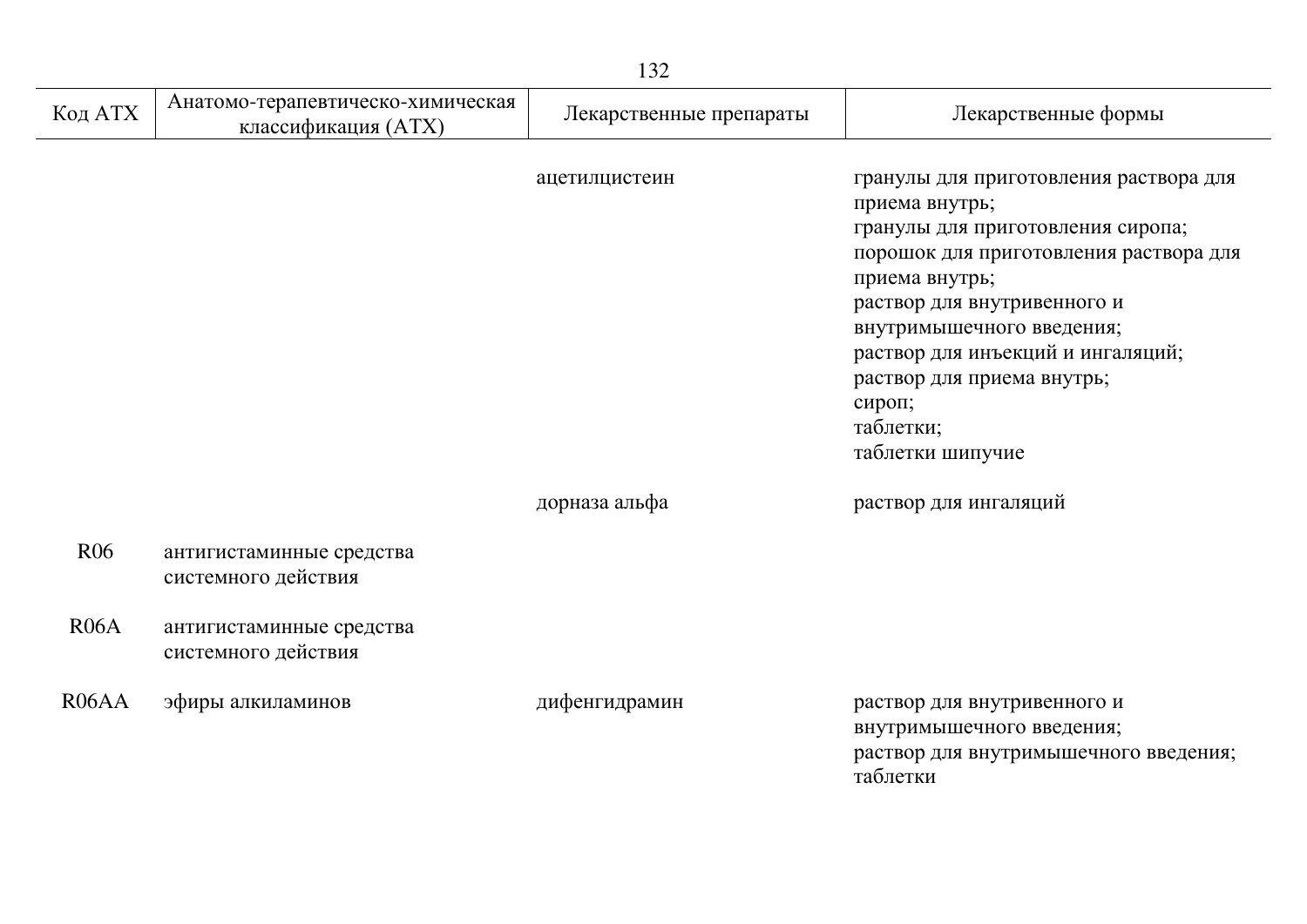| Код АТХ    | Анатомо-терапевтическо-химическая<br>классификация (ATX)        | Лекарственные препараты | Лекарственные формы                                                                                                                                       |
|------------|-----------------------------------------------------------------|-------------------------|-----------------------------------------------------------------------------------------------------------------------------------------------------------|
| R06AC      | замещенные этилендиамины                                        | хлоропирамин            | раствор для внутривенного и<br>внутримышечного введения;<br>таблетки                                                                                      |
| R06AE      | производные пиперазина                                          | цетиризин               | капли для приема внутрь;<br>сироп;<br>таблетки, покрытые пленочной оболочкой                                                                              |
| R06AX      | другие антигистаминные средства<br>системного действия          | лоратадин               | сироп;<br>суспензия для приема внутрь;<br>таблетки                                                                                                        |
| <b>R07</b> | другие препараты для лечения<br>заболеваний дыхательной системы |                         |                                                                                                                                                           |
| R07A       | другие препараты для лечения<br>заболеваний дыхательной системы |                         |                                                                                                                                                           |
| R07AA      | легочные сурфактанты                                            | берактант               | суспензия для эндотрахеального введения                                                                                                                   |
|            |                                                                 | порактант альфа         | суспензия для эндотрахеального введения                                                                                                                   |
|            |                                                                 | сурфактант-БЛ           | лиофилизат для приготовления эмульсии<br>для ингаляционного введения;<br>лиофилизат для приготовления эмульсии<br>для эндотрахеального, эндобронхиального |

и ингаляционного введения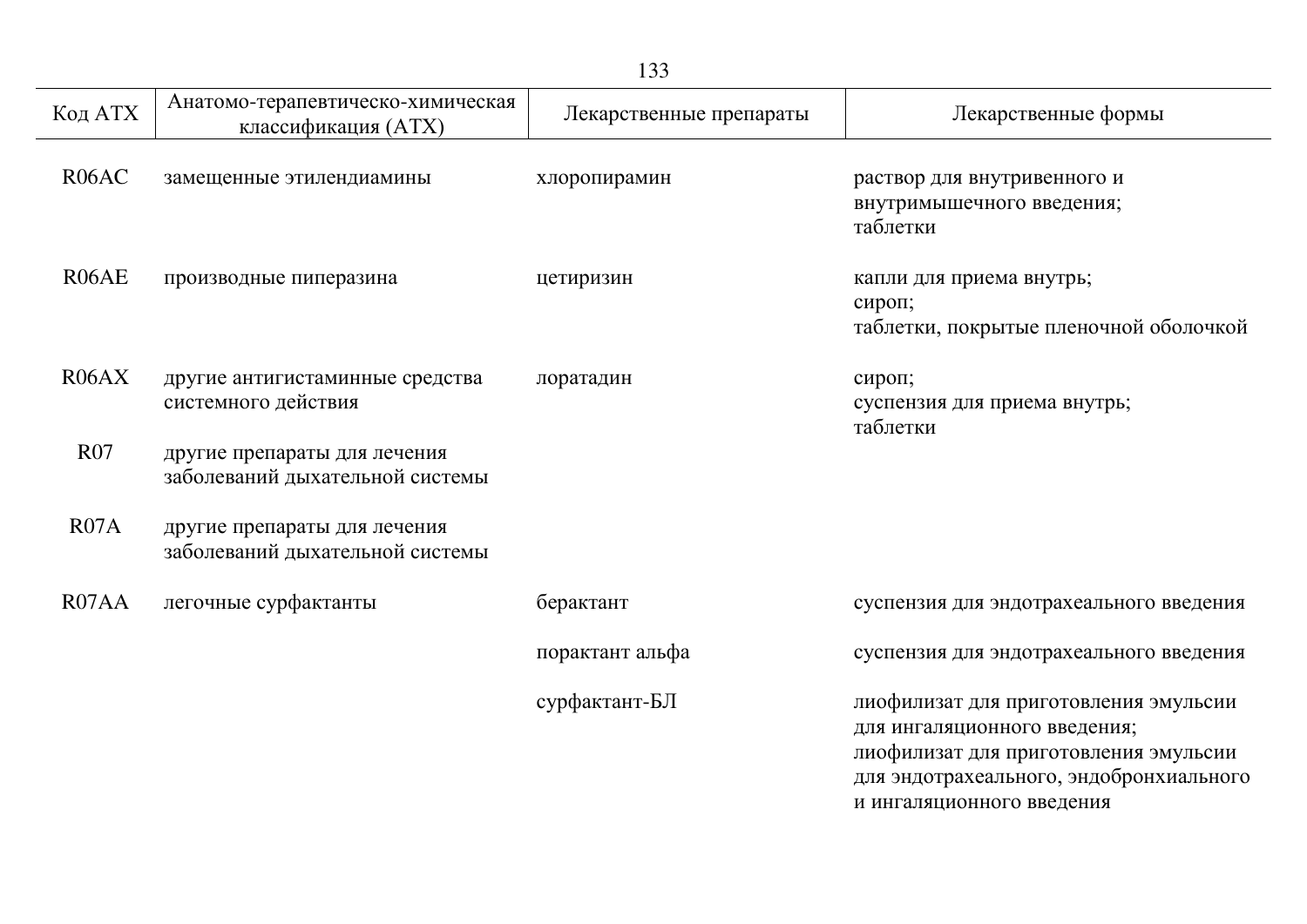| Код АТХ          | Анатомо-терапевтическо-химическая<br>классификация (ATX) | Лекарственные препараты                                         | Лекарственные формы            |
|------------------|----------------------------------------------------------|-----------------------------------------------------------------|--------------------------------|
| S                | органы чувств                                            |                                                                 |                                |
| <b>S01</b>       | офтальмологические препараты                             |                                                                 |                                |
| S <sub>01A</sub> | противомикробные препараты                               |                                                                 |                                |
| S01AA            | антибиотики                                              | тетрациклин                                                     | мазь глазная                   |
| S01E             | противоглаукомные препараты и<br>миотические средства    |                                                                 |                                |
| S01EB            | парасимпатомиметики                                      | пилокарпин                                                      | капли глазные                  |
| S01EC            | ингибиторы карбоангидразы                                | ацетазоламид                                                    | таблетки                       |
|                  |                                                          | дорзоламид                                                      | капли глазные                  |
| S01ED            | бета-адреноблокаторы                                     | тимолол                                                         | гель глазной;<br>капли глазные |
| S01EE            | аналоги простагландинов                                  | тафлупрост                                                      | капли глазные                  |
| S01EX            | другие противоглаукомные<br>препараты                    | бутиламиногидрокси-<br>пропоксифеноксиметил-<br>метилоксадиазол | капли глазные                  |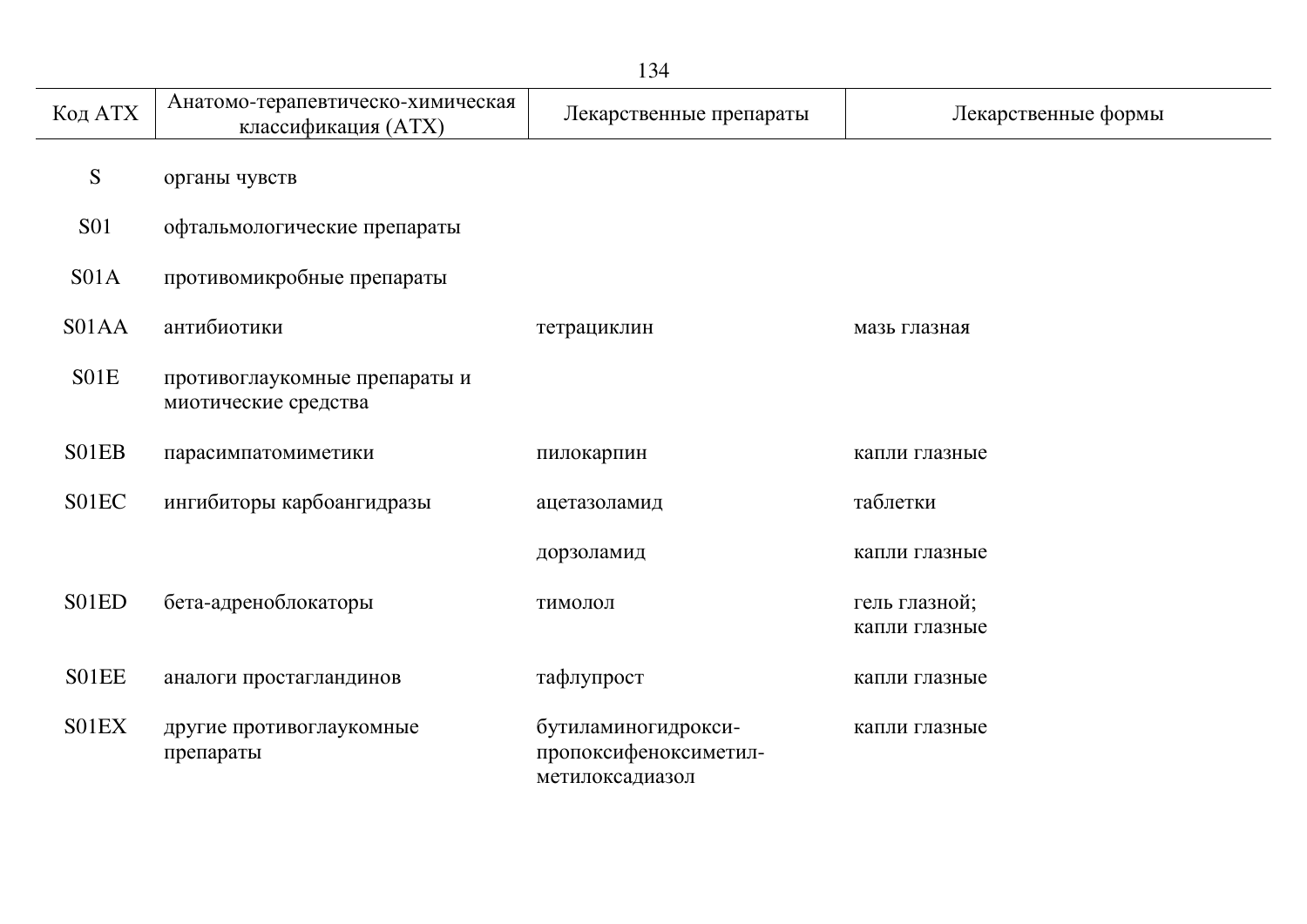| 135     |                                                                                |                         |                                     |  |
|---------|--------------------------------------------------------------------------------|-------------------------|-------------------------------------|--|
| Код АТХ | Анатомо-терапевтическо-химическая<br>классификация (ATX)                       | Лекарственные препараты | Лекарственные формы                 |  |
| S01F    | мидриатические и циклоплегические<br>средства                                  |                         |                                     |  |
| S01FA   | антихолинэргические средства                                                   | тропикамид              | капли глазные                       |  |
| S01H    | местные анестетики                                                             |                         |                                     |  |
| S01HA   | местные анестетики                                                             | оксибупрокаин           | капли глазные                       |  |
| S01J    | диагностические препараты                                                      |                         |                                     |  |
| S01JA   | красящие средства                                                              | флуоресцеин натрия      | раствор для внутривенного введения  |  |
| S01K    | препараты, используемые при<br>хирургических вмешательствах<br>в офтальмологии |                         |                                     |  |
| S01KA   | вязкоэластичные соединения                                                     | гипромеллоза            | капли глазные                       |  |
| S01L    | средства, применяемые при<br>заболеваниях сосудистой оболочки<br>глаза         |                         |                                     |  |
| S01LA   | средства, препятствующие<br>новообразованию сосудов                            | ранибизумаб             | раствор для внутриглазного введения |  |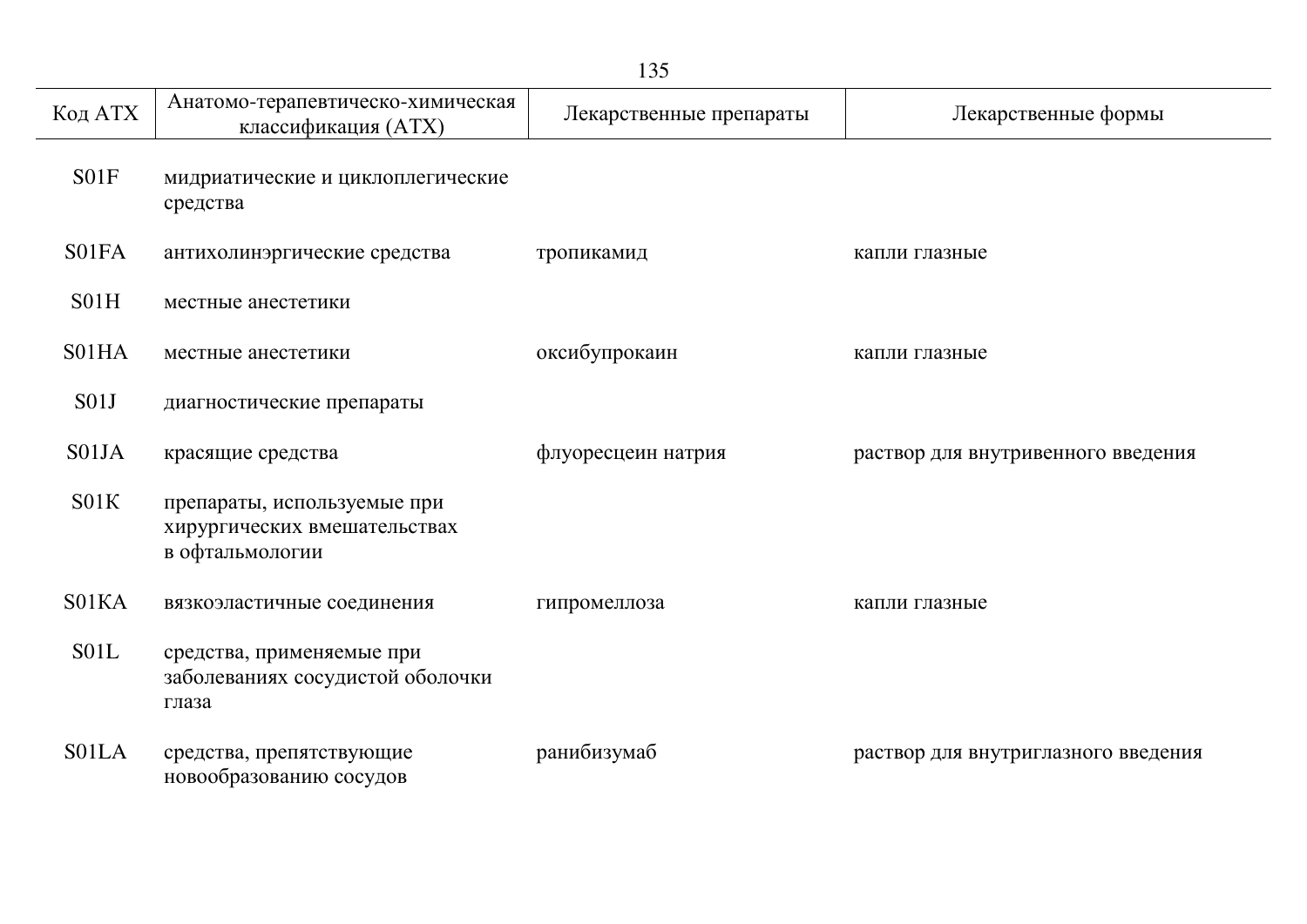| 136                |                                                          |                                                        |                                                      |  |
|--------------------|----------------------------------------------------------|--------------------------------------------------------|------------------------------------------------------|--|
| Код АТХ            | Анатомо-терапевтическо-химическая<br>классификация (ATX) | Лекарственные препараты                                | Лекарственные формы                                  |  |
| S <sub>02</sub>    | препараты для лечения заболеваний<br>yxa                 |                                                        |                                                      |  |
| S <sub>02A</sub>   | противомикробные препараты                               |                                                        |                                                      |  |
| S02AA              | противомикробные препараты                               | рифамицин                                              | капли ушные                                          |  |
| V                  | прочие препараты                                         |                                                        |                                                      |  |
| V <sub>01</sub>    | аллергены                                                |                                                        |                                                      |  |
| V <sub>01</sub> A  | аллергены                                                |                                                        |                                                      |  |
| V <sub>01</sub> AA | аллергенов экстракт                                      | аллергены бактерий                                     | раствор для внутрикожного введения                   |  |
|                    |                                                          | аллерген бактерий<br>(туберкулезный<br>рекомбинантный) | раствор для внутрикожного введения                   |  |
| V03                | другие лечебные средства                                 |                                                        |                                                      |  |
| V <sub>0</sub> 3A  | другие лечебные средства                                 |                                                        |                                                      |  |
| V <sub>03</sub> AB | антидоты                                                 | димеркаптопропансульфонат<br>натрия                    | раствор для внутримышечного и<br>подкожного введения |  |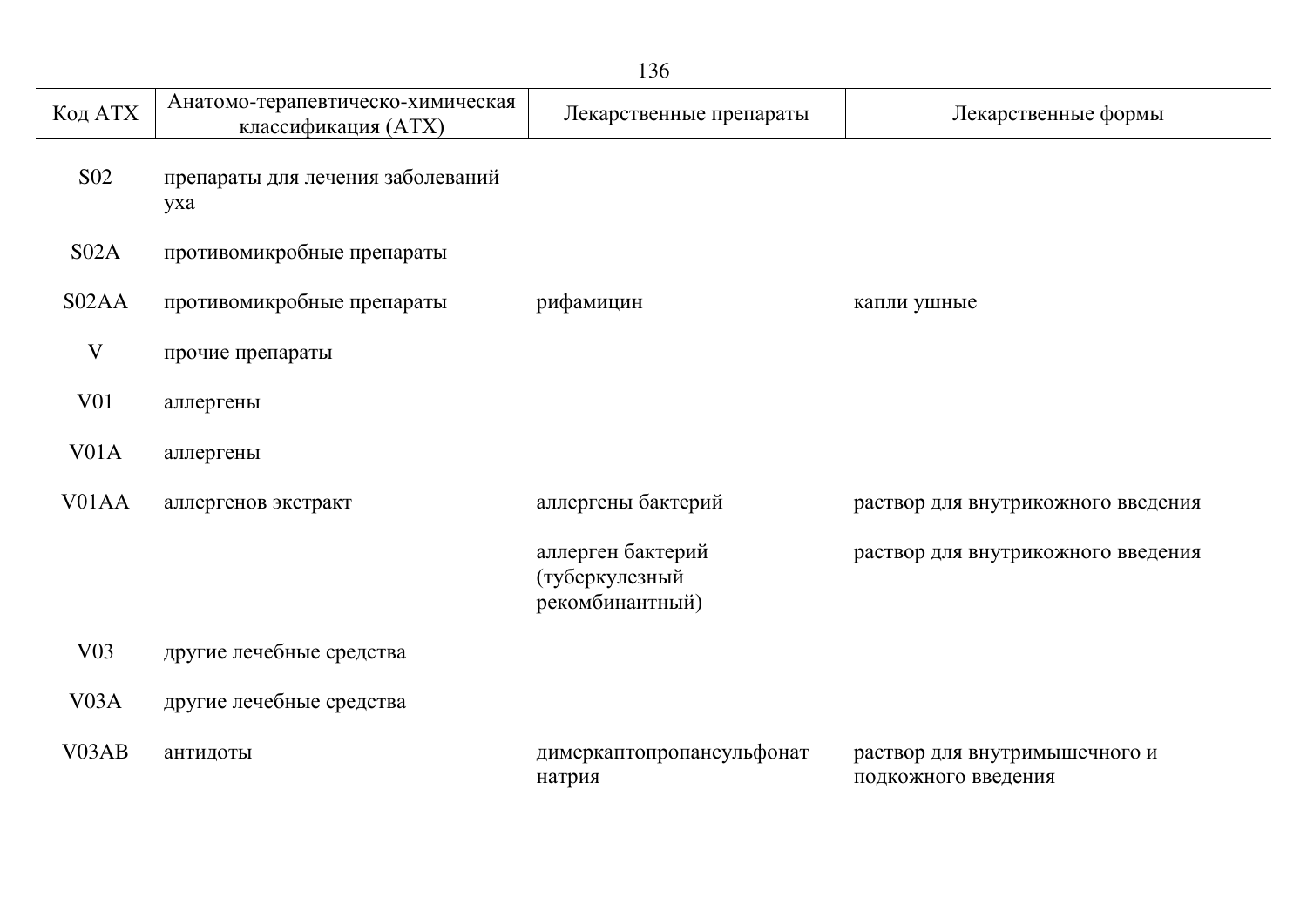| Код АТХ            | Анатомо-терапевтическо-химическая<br>классификация (ATX) | Лекарственные препараты             | Лекарственные формы                                                                                                       |
|--------------------|----------------------------------------------------------|-------------------------------------|---------------------------------------------------------------------------------------------------------------------------|
|                    |                                                          | калий-железо гексацианоферрат       | таблетки                                                                                                                  |
|                    |                                                          | кальция тринатрия пентетат          | лиофилизат для приготовления раствора<br>для внутривенного введения;<br>раствор для внутривенного введения и<br>ингаляций |
|                    |                                                          | карбоксим                           | раствор для внутримышечного введения                                                                                      |
|                    |                                                          | налоксон                            | раствор для инъекций                                                                                                      |
|                    |                                                          | натрия тиосульфат                   | раствор для внутривенного введения                                                                                        |
|                    |                                                          | протамина сульфат                   | раствор для внутривенного введения;<br>раствор для инъекций                                                               |
|                    |                                                          | сугаммадекс                         | раствор для внутривенного введения                                                                                        |
|                    |                                                          | цинка бисвинилимидазола<br>диацетат | капсулы;<br>раствор для внутримышечного введения                                                                          |
| V <sub>03</sub> AC | железосвязывающие препараты                              | деферазирокс                        | таблетки диспергируемые;<br>таблетки, покрытые пленочной оболочкой                                                        |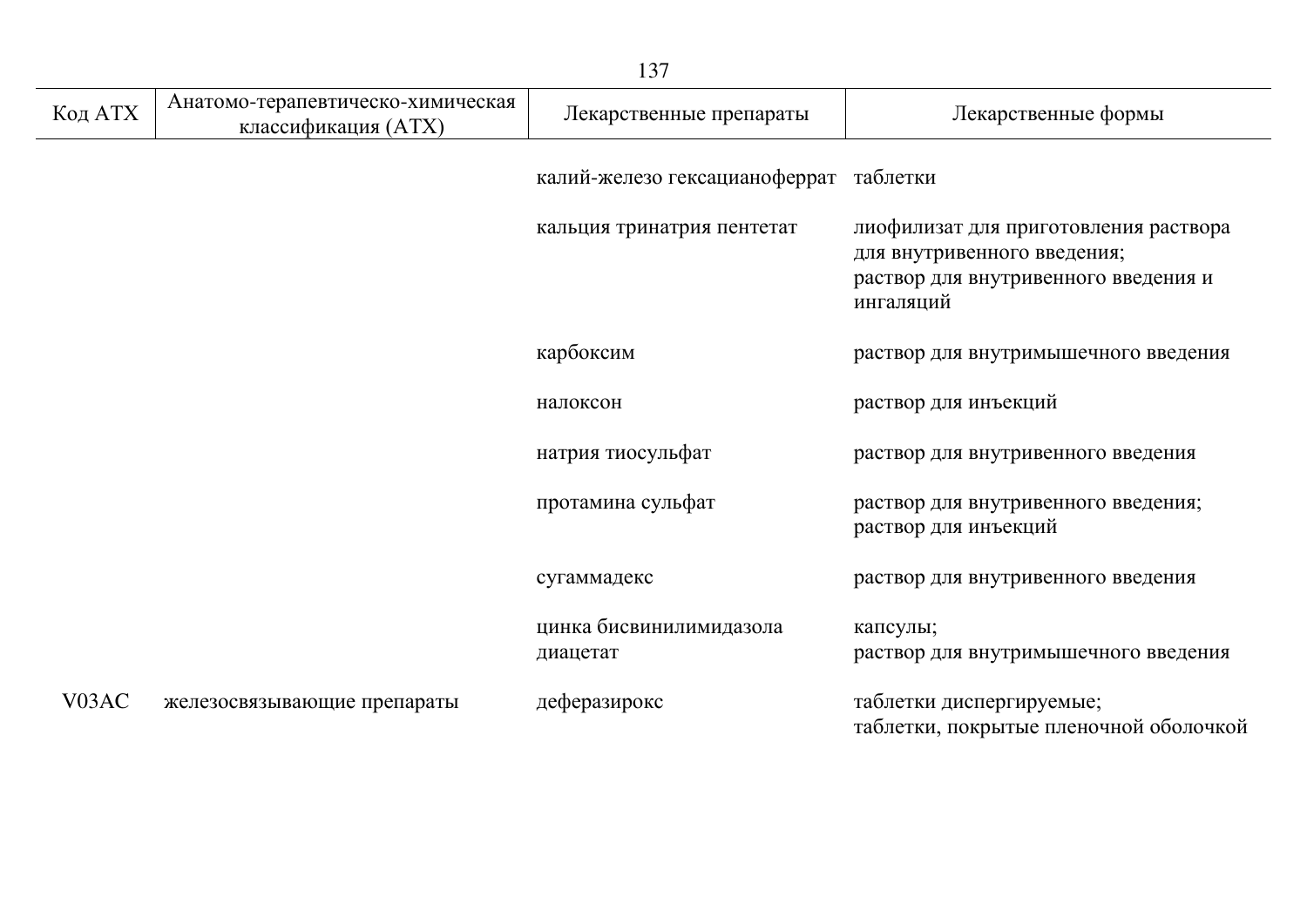|                    | 138                                                            |                                                                                              |                                                                                                                                                                  |  |  |
|--------------------|----------------------------------------------------------------|----------------------------------------------------------------------------------------------|------------------------------------------------------------------------------------------------------------------------------------------------------------------|--|--|
| Код АТХ            | Анатомо-терапевтическо-химическая<br>классификация (АТХ)       | Лекарственные препараты                                                                      | Лекарственные формы                                                                                                                                              |  |  |
| V03AE              | препараты для лечения<br>гиперкалиемии и гиперфосфатемии       | комплекс β-железа (III)<br>оксигидроксида, сахарозы<br>и крахмала                            | таблетки жевательные                                                                                                                                             |  |  |
|                    |                                                                | севеламер                                                                                    | таблетки, покрытые пленочной оболочкой                                                                                                                           |  |  |
| V03AF              | дезинтоксикационные препараты для<br>противоопухолевой терапии | кальция фолинат                                                                              | капсулы;<br>лиофилизат для приготовления раствора<br>для внутривенного и внутримышечного<br>введения;<br>раствор для внутривенного и<br>внутримышечного введения |  |  |
|                    |                                                                | месна                                                                                        | раствор для внутривенного введения                                                                                                                               |  |  |
| V <sub>03</sub> AX | прочие лечебные средства                                       | дезоксирибонуклеиновая<br>кислота плазмидная<br>(сверхскрученная кольцевая<br>двуцепочечная) | лиофилизат для приготовления раствора<br>для внутримышечного введения                                                                                            |  |  |
| V <sub>06</sub>    | лечебное питание                                               |                                                                                              |                                                                                                                                                                  |  |  |
| V06D               | другие продукты лечебного питания                              |                                                                                              |                                                                                                                                                                  |  |  |
| V <sub>06</sub> DD | аминокислоты, включая комбинации<br>с полипептидами            | аминокислоты для<br>парентерального питания                                                  |                                                                                                                                                                  |  |  |
|                    |                                                                | аминокислоты и их смеси                                                                      |                                                                                                                                                                  |  |  |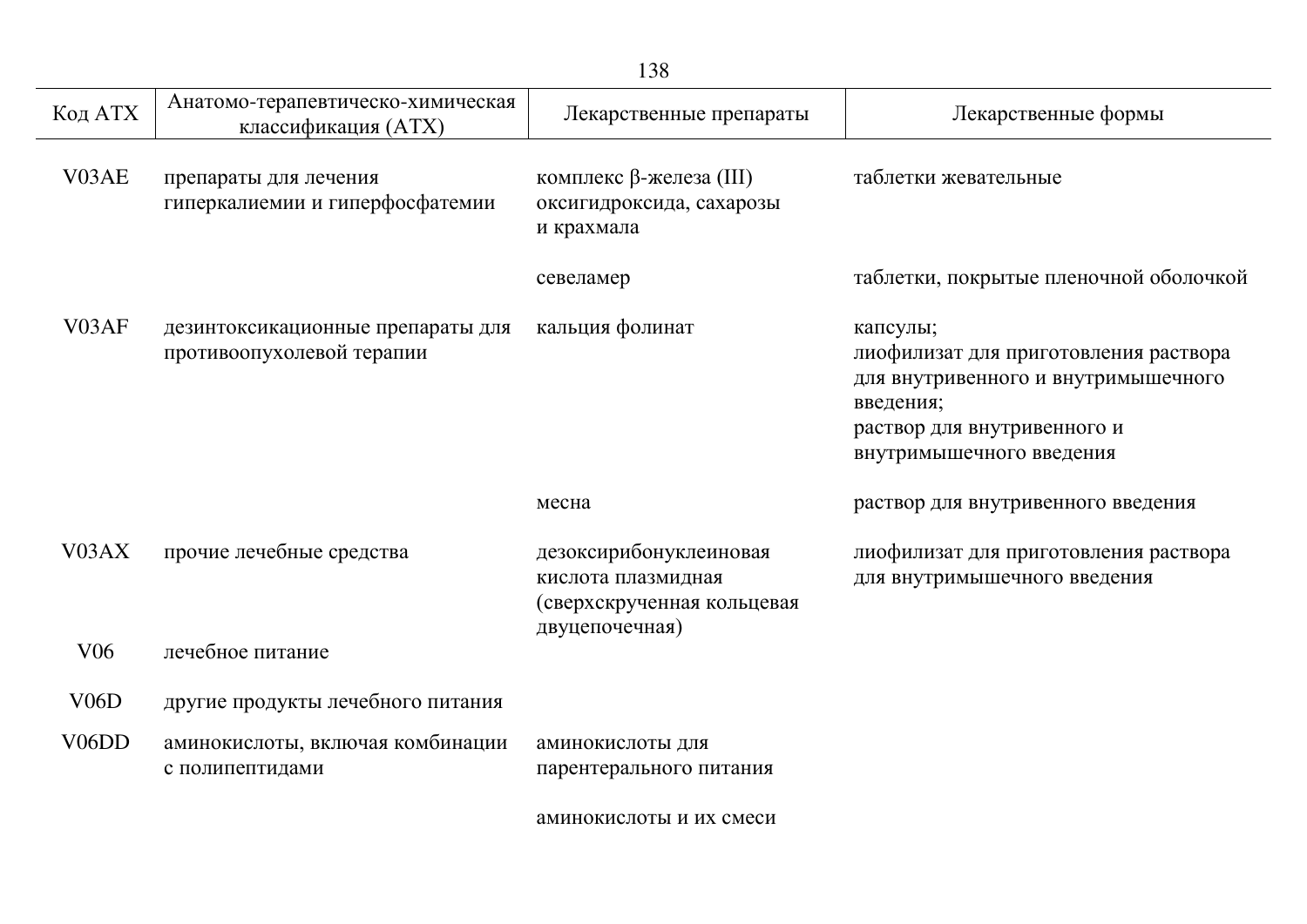|                    | 139                                                                              |                                                                   |                                                                   |  |  |
|--------------------|----------------------------------------------------------------------------------|-------------------------------------------------------------------|-------------------------------------------------------------------|--|--|
| Код АТХ            | Анатомо-терапевтическо-химическая<br>классификация (ATX)                         | Лекарственные препараты                                           | Лекарственные формы                                               |  |  |
|                    |                                                                                  | кетоаналоги аминокислот                                           | таблетки, покрытые пленочной оболочкой                            |  |  |
| V <sub>06</sub> DE | аминокислоты, углеводы,<br>минеральные вещества,<br>витамины в комбинации        | аминокислоты для<br>парентерального питания +<br>прочие препараты |                                                                   |  |  |
| V <sub>07</sub>    | другие нелечебные средства                                                       |                                                                   |                                                                   |  |  |
| V <sub>07</sub> A  | другие нелечебные средства                                                       |                                                                   |                                                                   |  |  |
| V07AB              | растворители и разбавители, включая<br>ирригационные растворы                    | вода для инъекций                                                 | растворитель для приготовления<br>лекарственных форм для инъекций |  |  |
| <b>V08</b>         | контрастные средства                                                             |                                                                   |                                                                   |  |  |
| V <sub>0</sub> 8A  | рентгеноконтрастные средства,<br>содержащие йод                                  |                                                                   |                                                                   |  |  |
| V <sub>08</sub> AA | водорастворимые нефротропные<br>высокоосмолярные<br>рентгеноконтрастные средства | натрия амидотризоат                                               | раствор для инъекций                                              |  |  |
| V <sub>08</sub> AB | водорастворимые нефротропные<br>низкоосмолярные<br>рентгеноконтрастные средства  | йоверсол                                                          | раствор для внутривенного и<br>внутриартериального введения       |  |  |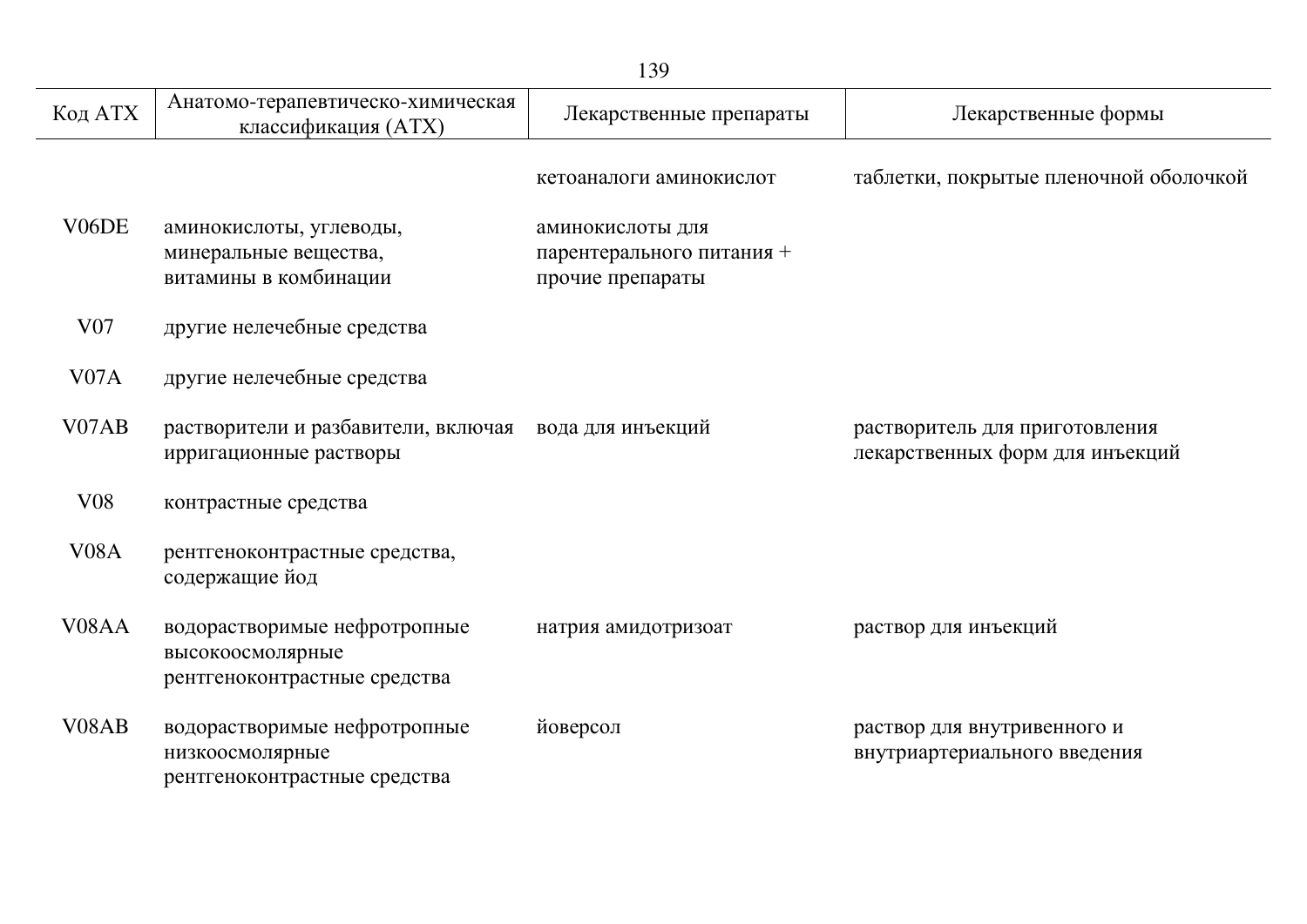| 140                |                                                              |                         |                                                          |
|--------------------|--------------------------------------------------------------|-------------------------|----------------------------------------------------------|
| Код АТХ            | Анатомо-терапевтическо-химическая<br>классификация (ATX)     | Лекарственные препараты | Лекарственные формы                                      |
|                    |                                                              | йогексол                | раствор для инъекций                                     |
|                    |                                                              | йомепрол                | раствор для инъекций                                     |
|                    |                                                              | йопромид                | раствор для инъекций                                     |
| V08B               | рентгеноконтрастные средства,<br>кроме йодсодержащих         |                         |                                                          |
| V08BA              | рентгеноконтрастные средства,<br>содержащие бария сульфат    | бария сульфат           | порошок для приготовления суспензии для<br>приема внутрь |
| V <sub>0</sub> 8C  | контрастные средства для магнитно-<br>резонансной томографии |                         |                                                          |
| V <sub>08</sub> CA | парамагнитные контрастные средства                           | гадобеновая кислота     | раствор для внутривенного введения                       |
|                    |                                                              | гадобутрол              | раствор для внутривенного введения                       |
|                    |                                                              | гадоверсетамид          | раствор для внутривенного введения                       |
|                    |                                                              | гадодиамид              | раствор для внутривенного введения                       |
|                    |                                                              | гадоксетовая кислота    | раствор для внутривенного введения                       |
|                    |                                                              | гадопентетовая кислота  | раствор для внутривенного введения                       |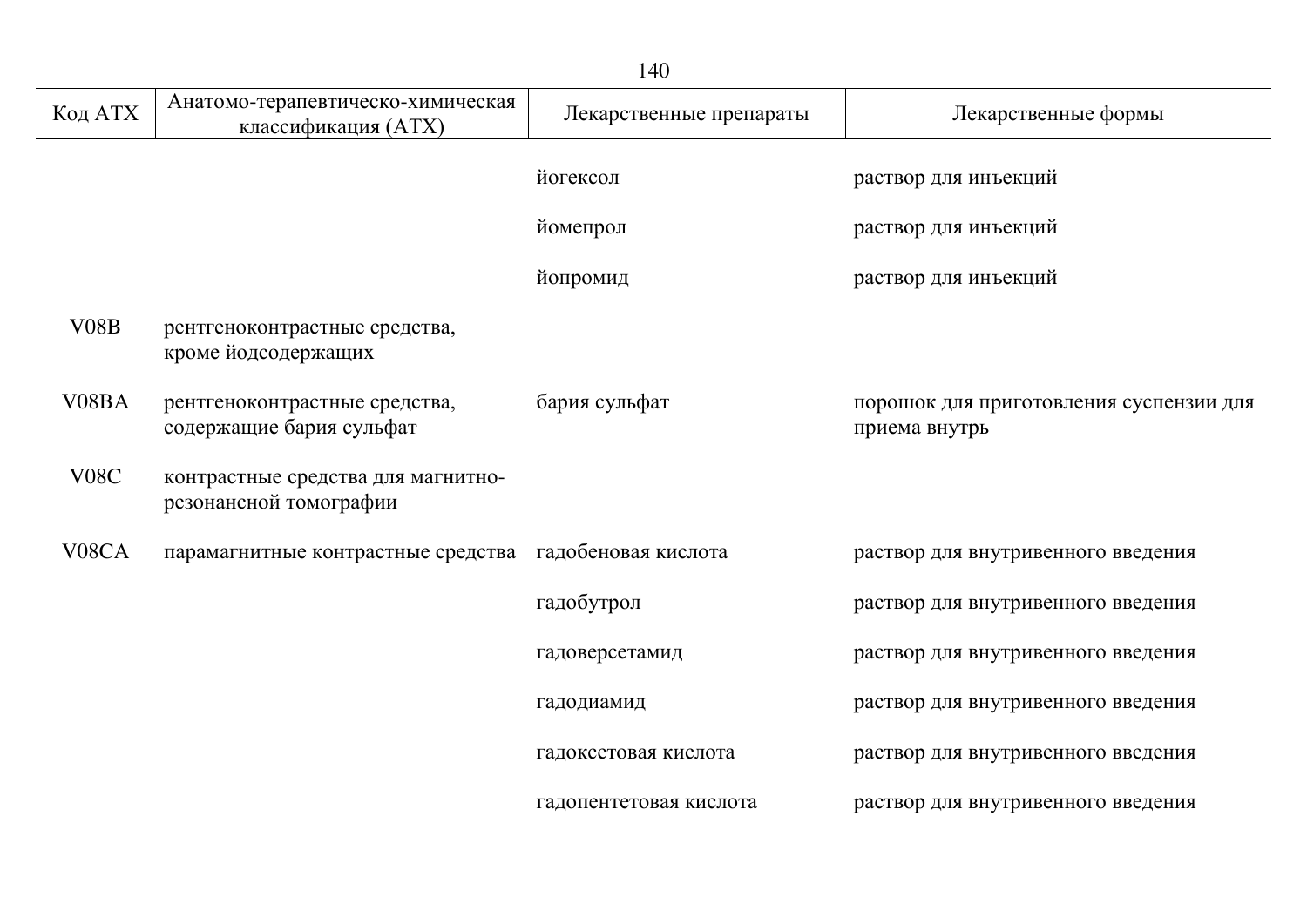|                    |                                                                                             | 141                        |                                                                     |
|--------------------|---------------------------------------------------------------------------------------------|----------------------------|---------------------------------------------------------------------|
| Код АТХ            | Анатомо-терапевтическо-химическая<br>классификация (ATX)                                    | Лекарственные препараты    | Лекарственные формы                                                 |
|                    |                                                                                             | гадотеридол                | раствор для внутривенного введения                                  |
| V <sub>09</sub>    | диагностические<br>радиофармацевтические средства                                           | меброфенин                 | лиофилизат для приготовления раствора<br>для внутривенного введения |
|                    |                                                                                             | пентатех 99mTc             | лиофилизат для приготовления раствора<br>для внутривенного введения |
|                    |                                                                                             | пирфотех 99mTc             | лиофилизат для приготовления раствора<br>для внутривенного введения |
|                    |                                                                                             | технеция (99mTc) оксабифор | лиофилизат для приготовления раствора<br>для внутривенного введения |
|                    |                                                                                             | технеция (99mTc) фитат     | лиофилизат для приготовления раствора<br>для внутривенного введения |
| V10                | терапевтические<br>радиофармацевтические средства                                           |                            |                                                                     |
| V10B               | радиофармацевтические средства<br>для уменьшения боли при<br>новообразованиях костной ткани |                            |                                                                     |
| V <sub>10</sub> BX | разные радиофармацевтические<br>средства для уменьшения боли                                | стронция хлорид 89Sr       | раствор для внутривенного введения                                  |